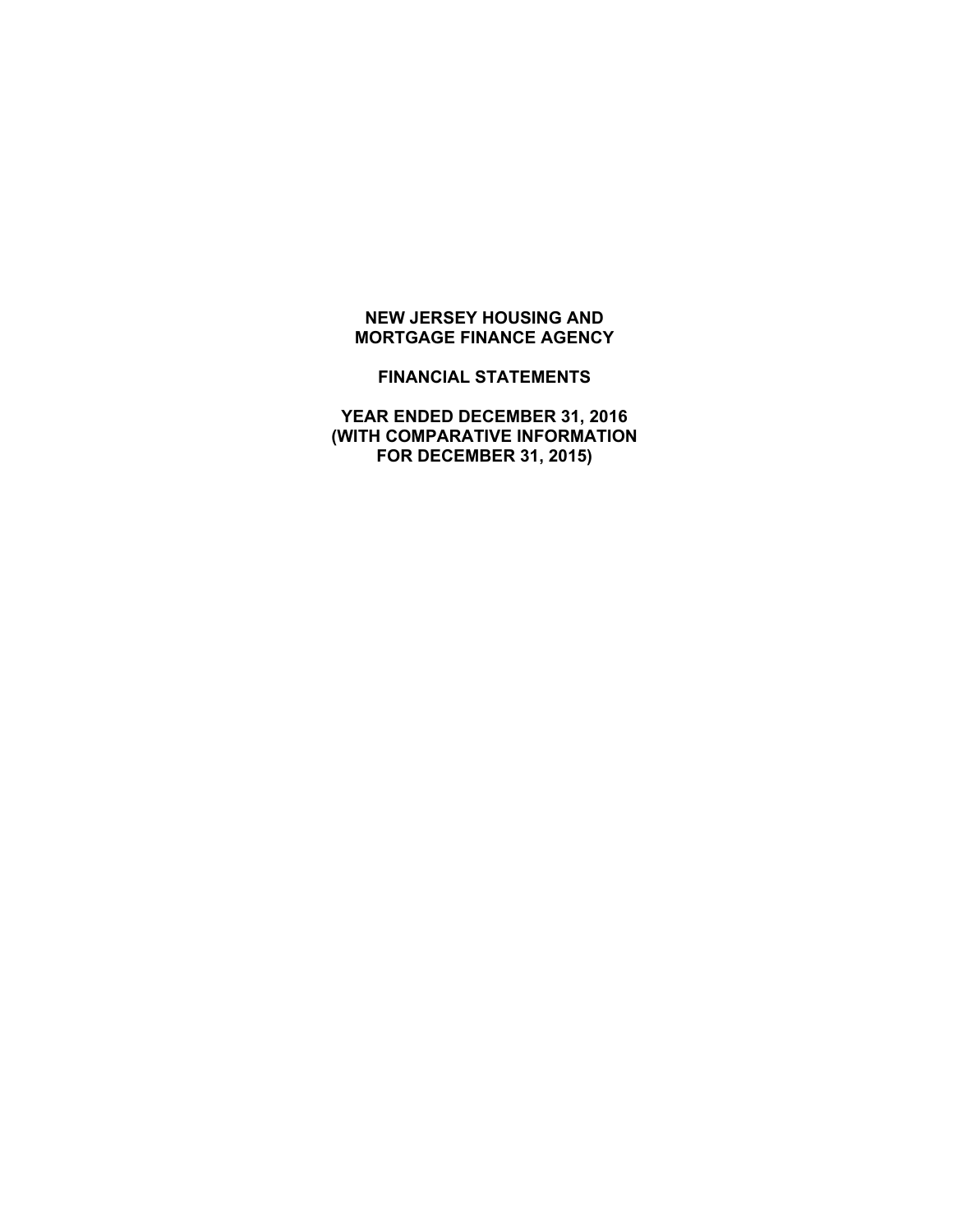### **NEW JERSEY HOUSING AND MORTGAGE FINANCE AGENCY TABLE OF CONTENTS YEARS ENDED DECEMBER 31, 2016**

| <b>INDEPENDENT AUDITORS' REPORT</b>                                                                       | $\mathbf 1$ |
|-----------------------------------------------------------------------------------------------------------|-------------|
| <b>REQUIRED SUPPLEMENTARY INFORMATION</b><br><b>MANAGEMENT'S DISCUSSION AND ANALYSIS (MD&amp;A)</b>       | 4           |
| <b>BASIC FINANCIAL STATEMENTS</b>                                                                         |             |
| <b>STATEMENT OF NET POSITION</b>                                                                          | 13          |
| STATEMENT OF REVENUES, EXPENSES AND CHANGES IN NET POSITION                                               | 15          |
| <b>STATEMENT OF CASH FLOWS</b>                                                                            | 16          |
| <b>NOTES TO FINANCIAL STATEMENTS</b>                                                                      | 18          |
| <b>REQUIRED SUPPLEMENTARY INFORMATION</b>                                                                 |             |
| <b>SCHEDULE OF FUNDING PROGRESS - OPEB</b>                                                                | 60          |
| <b>SCHEDULE OF AGENCY'S PROPORTIONATE SHARE OF</b><br><b>NET PENSION LIABILITY</b>                        | 61          |
| <b>SCHEDULE OF AGENCY'S CONTRIBUTIONS</b>                                                                 | 62          |
| <b>SUPPLEMENTARY INFORMATION</b>                                                                          |             |
| SCHEDULE OF NET POSITION - SINGLE-FAMILY HOUSING PROGRAM                                                  | 63          |
| SCHEDULE OF REVENUES, EXPENSES AND CHANGES IN FUND<br><b>NET POSITION - SINGLE-FAMILY HOUSING PROGRAM</b> | 64          |
| SCHEDULE OF NET POSITION - MULTI-FAMILY HOUSING PROGRAM                                                   | 65          |
| SCHEDULE OF REVENUES, EXPENSES AND CHANGES IN FUND<br><b>NET POSITION - MULTI-FAMILY HOUSING PROGRAM</b>  | 66          |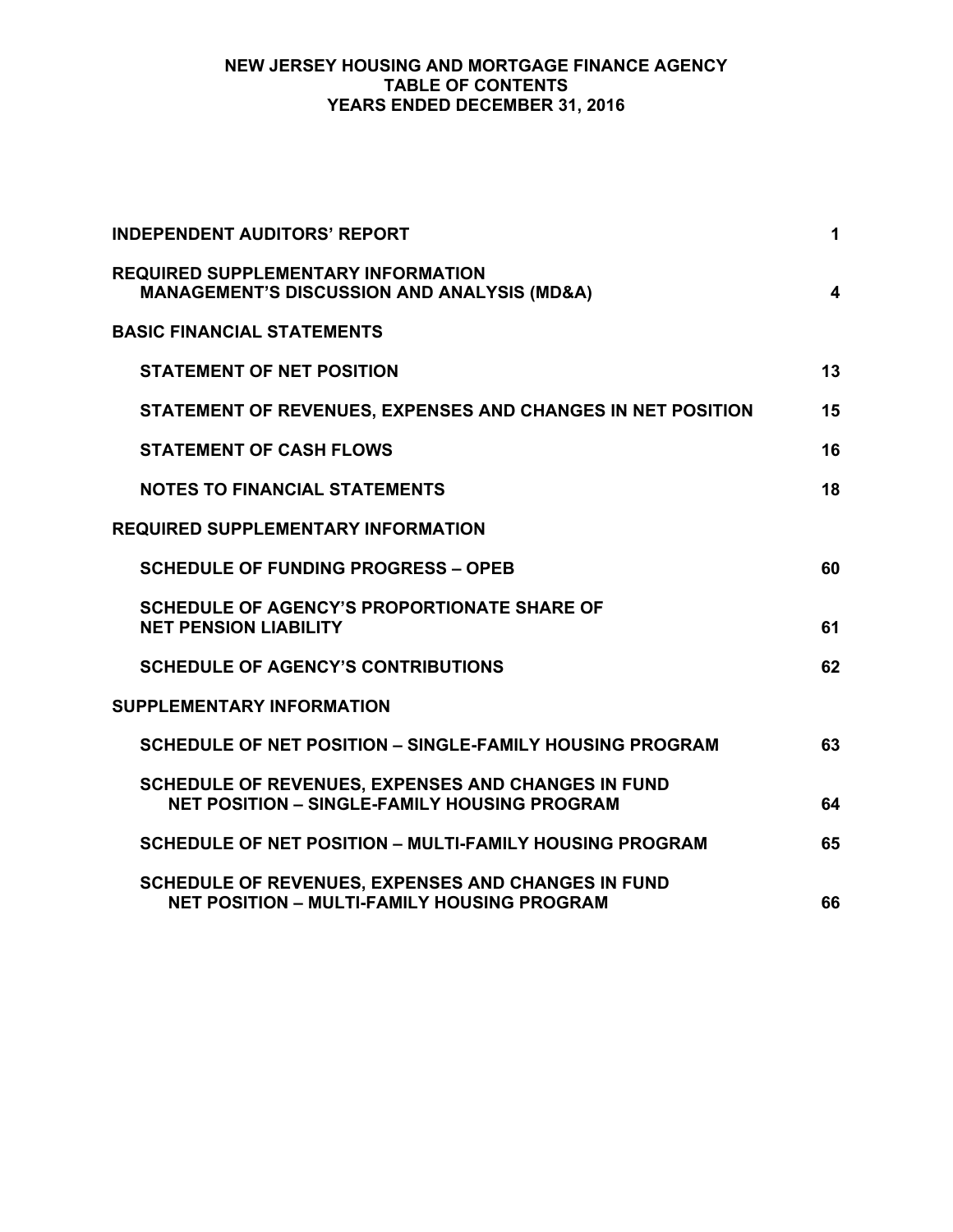

CliftonLarsonAllen LLP CLAconnect.com

### **INDEPENDENT AUDITORS' REPORT**

Board of Directors New Jersey Housing and Mortgage Finance Agency Trenton, New Jersey

### **Report on the Financial Statements**

We have audited the accompanying financial statements of the business-type activities and each major fund of the New Jersey Housing and Mortgage Finance Agency (the Agency), as of and for the year ended December 31, 2016, and the related notes to the financial statements, which collectively comprise the Agency's basic financial statements as listed in the table of contents.

### *Management's Responsibility for the Financial Statements*

Management is responsible for the preparation and fair presentation of these financial statements in accordance with accounting principles generally accepted in the United States of America; this includes the design, implementation, and maintenance of internal control relevant to the preparation and fair presentation of financial statements that are free from material misstatement, whether due to fraud or error.

### *Auditors' Responsibility*

Our responsibility is to express opinions on these financial statements based on our audit. We conducted our audit in accordance with auditing standards generally accepted in the United States of America and the standards applicable to financial audits contained in *Government Auditing Standards*, issued by the Comptroller General of the United States. Those standards require that we plan and perform the audit to obtain reasonable assurance about whether the financial statements are free from material misstatement.

An audit involves performing procedures to obtain audit evidence about the amounts and disclosures in the financial statements. The procedures selected depend on the auditors' judgment, including the assessment of the risks of material misstatement of the financial statements, whether due to fraud or error. In making those risk assessments, the auditor considers internal control relevant to the entity's preparation and fair presentation of the financial statements in order to design audit procedures that are appropriate in the circumstances, but not for the purpose of expressing an opinion on the effectiveness of the entity's internal control. Accordingly, we express no such opinion. An audit also includes evaluating the appropriateness of accounting policies used and the reasonableness of significant accounting estimates made by management, as well as evaluating the overall presentation of the financial statements.

We believe that the audit evidence we have obtained is sufficient and appropriate to provide a basis for our audit opinions.

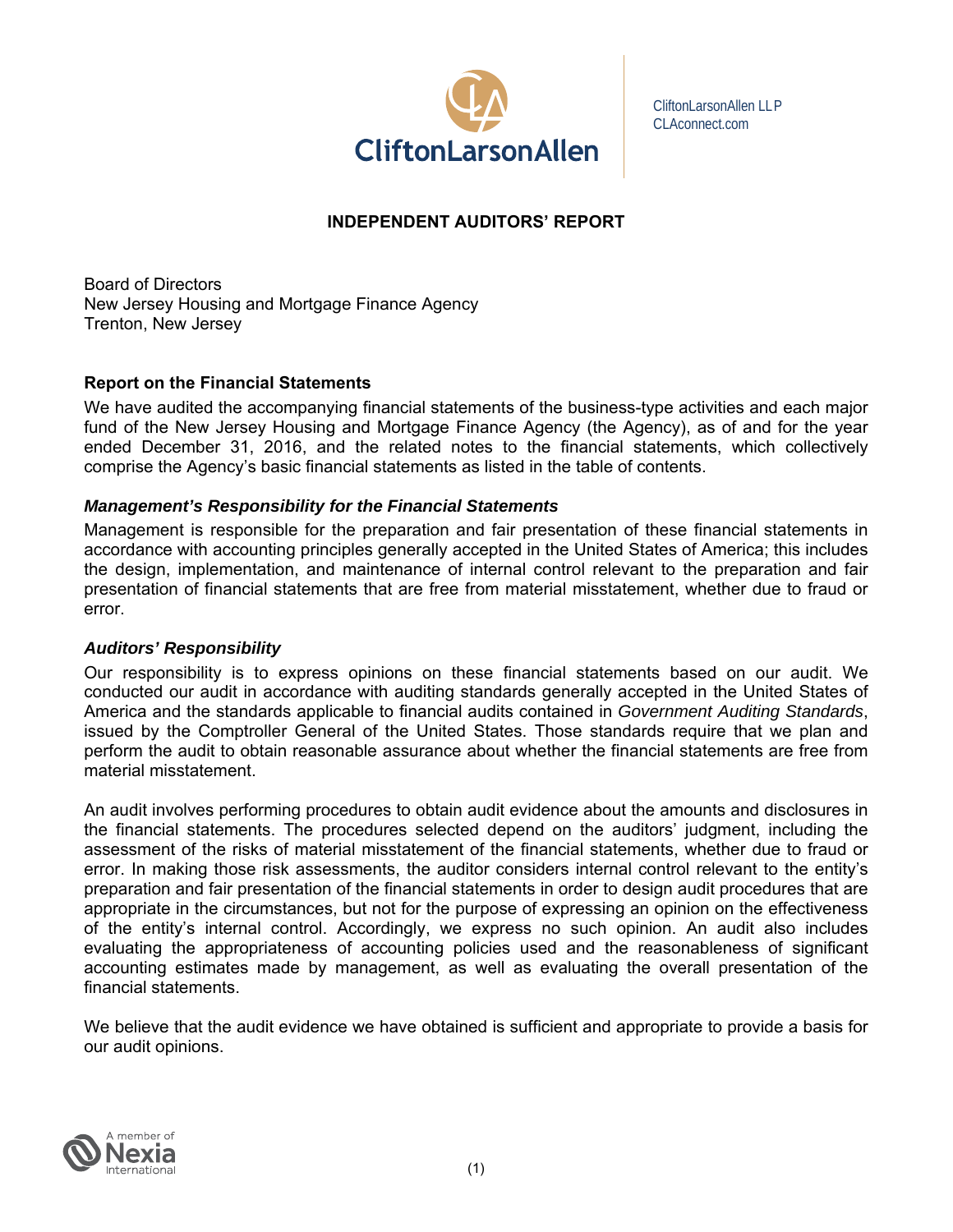### *Opinions*

In our opinion, the financial statements referred to above present fairly, in all material respects, the respective financial position of the business-type activities and each major fund of the Agency as of December 31, 2016, and the respective changes in financial position and cash flows thereof for the year then ended in accordance with accounting principles generally accepted in the United States of America.

### *Emphasis-of-Matter*

During fiscal year ended December 31, 2016, management identified and corrected an error which resulted in the restatement of beginning net position for the General fund and the Multi-Family fund. This error is described in further detail in Note 20. Our auditors' opinion was not modified with respect to this matter.

### *Other Matters*

### *Required Supplementary Information*

Accounting principles generally accepted in the United States of America require that the Management's Discussion and Analysis on pages 4-12, the Schedule of Funding Progress, Schedule of Agency's Proportionate Share of Net Pension Liability and Schedule of Agency's Contributions on pages 58-60 be presented to supplement the basic financial statements. Such information, although not a part of the basic financial statements, is required by the Governmental Accounting Standards Board who considers it to be an essential part of financial reporting for placing the basic financial statements in an appropriate operational, economic, or historical context. We have applied certain limited procedures to the required supplementary information in accordance with auditing standards generally accepted in the United States of America, which consisted of inquiries of management about the methods of preparing the information and comparing the information for consistency with management's responses to our inquiries, the basic financial statements, and other knowledge we obtained during our audit of the basic financial statements. We do not express an opinion or provide any assurance on the information because the limited procedures do not provide us with sufficient evidence to express an opinion or provide any assurance.

### *Other Information*

Our audit was conducted for the purpose of forming an opinion on the financial statements that collectively comprise the Agency's basic financial statements. The Schedules of Net Position and Revenues, Expenses, and Changes in Fund Net Position for the Single Family and Multi-Family Housing Programs (the Schedules) on pages 61-64 are presented for purposes of additional analysis and are not a required part of the basic financial statements.

The Schedules are the responsibility of management and were derived from and relate directly to the underlying accounting and other records used to prepare the basic financial statements. Such information has been subjected to the auditing procedures applied in the audit of the basic financial statements and certain additional procedures, including comparing and reconciling such information directly to the underlying accounting and other records used to prepare the basic financial statements or to the basic financial statements themselves, and other additional procedures in accordance with auditing standards generally accepted in the United States of America. In our opinion, the Schedules are fairly stated, in all material respects, in relation to the basic financial statements as a whole.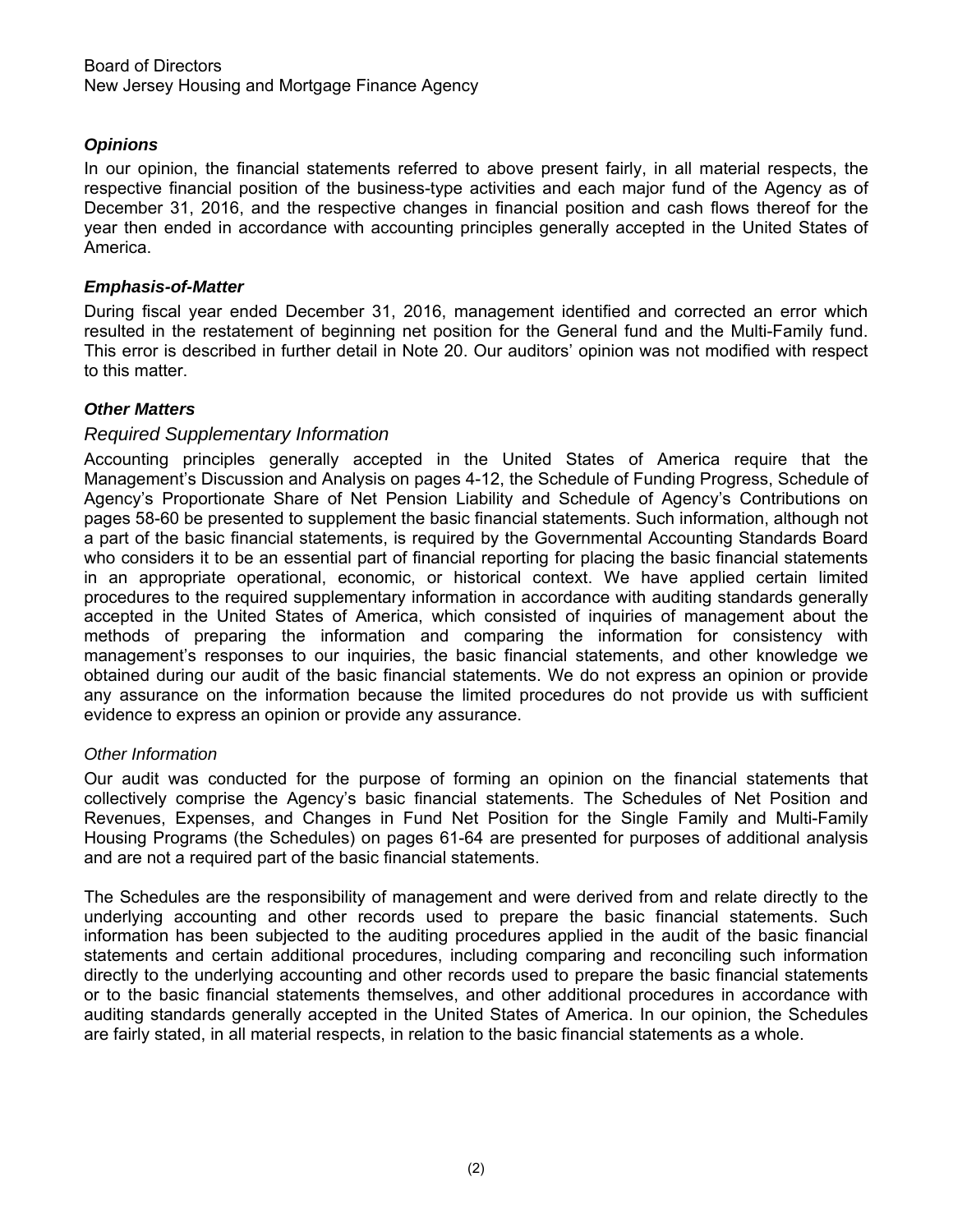### *Report on Summarized Comparative Information*

We have previously audited the Agency's 2015 basic financial statements, and we expressed unmodified audit opinions on those audited financial statements in our report dated May 27, 2016. In our opinion, the summarized comparative information presented herein as of and for the year ended December 31, 2015 is consistent in all material respects, with the audited financial statements from which it has been derived.

### **Other Reporting Required by** *Government Auditing Standards*

In accordance with *Government Auditing Standards*, we have also issued our report dated May 19, 2017 on our consideration of the Agency's internal control over financial reporting and on our tests of its compliance with certain provisions of laws, regulations, contracts and grant agreements and other matters. The purpose of that report is to describe the scope of our testing of internal control over financial reporting and compliance and the results of that testing, and not to provide an opinion on internal control over financial reporting or on compliance. That report is an integral part of an audit performed in accordance with *Government Auditing Standards* in considering the Agency's internal control over financial reporting and compliance.

Clifton Larson Allen LLP

**CliftonLarsonAllen LLP** 

Baltimore, Maryland May 19, 2017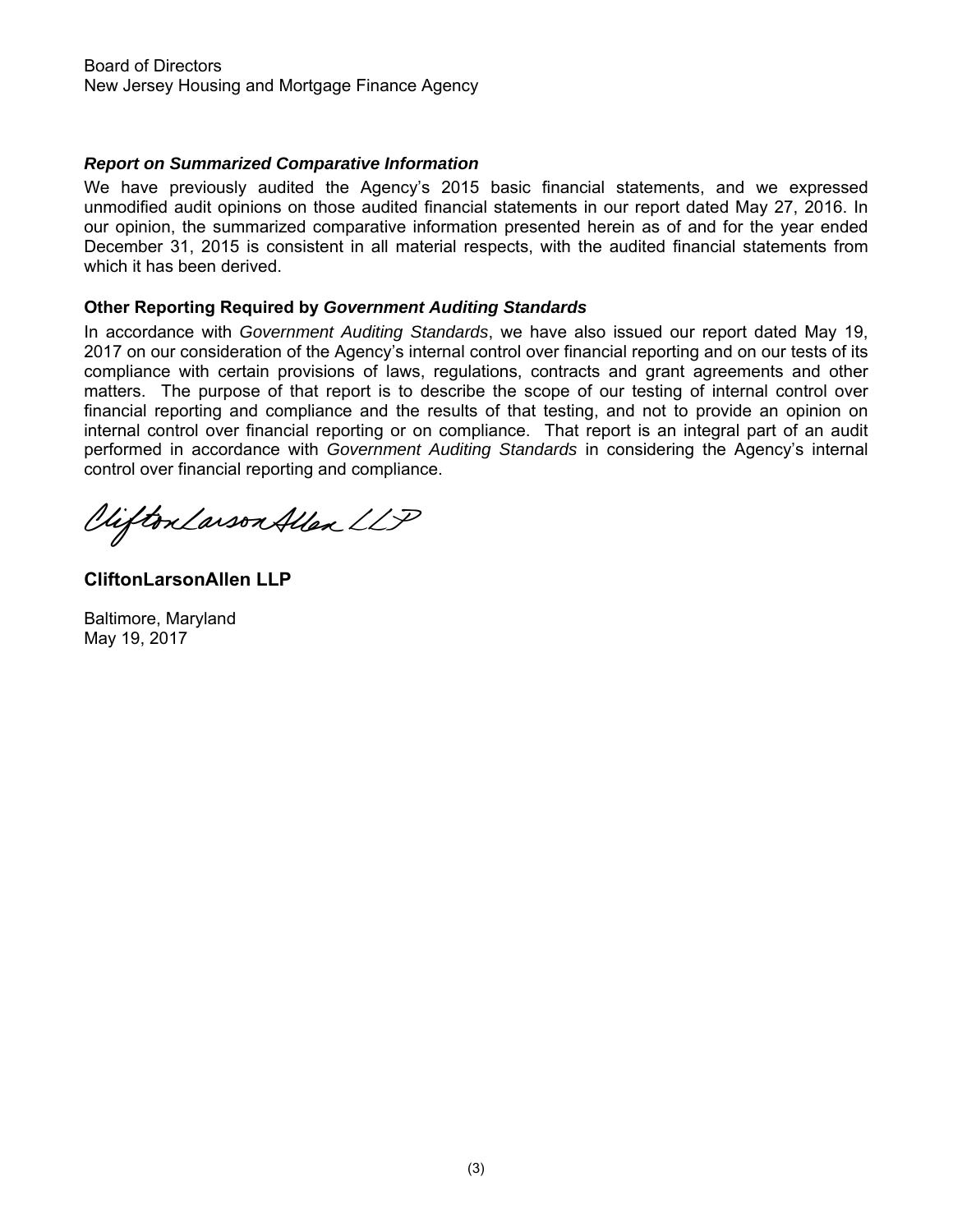### **Introduction to the Financial Report**

This financial report consists of five parts: Management's Discussion and Analysis, Financial Statements, Notes to the Financial Statements, Required Supplementary Information and Supplementary Information. The New Jersey Housing and Mortgage Finance Agency (NJHMFA or Agency), as referred to throughout the Management's Discussion and Analysis, is for financial reporting purposes, the primary government.

### **The Financial Statements include**

The Statement of Net Position which provides information about the nature and amounts of investments in resources (assets) deferred outflows of resources, obligations to Agency creditors (liabilities) and deferred inflows of resources.

The Statement of Revenues, Expenses and Changes in Net Position which accounts for all of the current year's revenue and expenses, measures the success of the Agency's operations over the past year and can be used to determine how the Agency has funded its costs.

The Statement of Cash Flows which provides information about the Agency's cash receipts, cash payments, and net changes in cash resulting from operations, investing, and financing activities.

### **The Notes to the Financial Statements provide**

Information that is essential to understanding the basic financial statements, such as the Agency's accounting methods and policies.

Details of contractual obligations, future commitments and contingencies of the Agency.

Information about any other events or developing situations that could materially affect the Agency's financial position.

### **Required Supplementary Information**

This presents the information regarding the Agency's progress in funding its obligation to provide postemployment benefits other than pensions to its employees.

### **Supplementary Information**

This provides presentations of the Agency's financial information in accordance with the requirements of the various Bond Resolutions.

### **Management's Discussion and Analysis**

This section of the Agency's financial statements, the Management's Discussion and Analysis (MD&A), presents an overview of the Agency's financial performance for the years ended December 31, 2016 and 2015. It provides an assessment of how the Agency's position has improved or deteriorated and identifies the factors that, in management's view, significantly affected the Agency's overall financial position.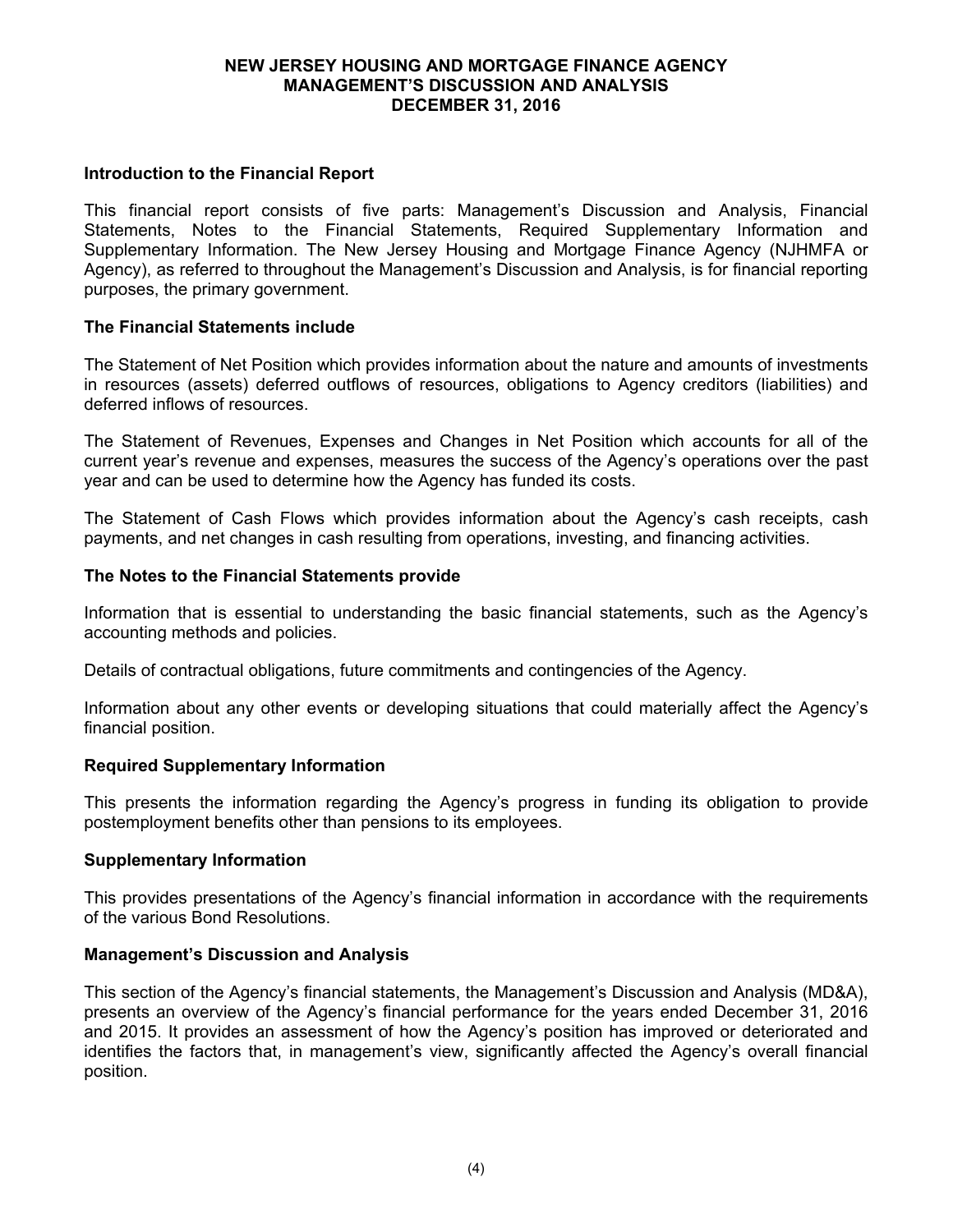### **The Agency's Business**

The Agency was created to provide a strong unified advocate for housing production, financing and improvement. The Agency is established under, but is not a part of, the Department of Community Affairs, and is constituted as a body politic and corporate and an instrumentality of the State exercising public and essential governmental functions. Included in the Agency's powers is the ability, *inter alia*, to provide to housing sponsors, through eligible loans or otherwise, financing, refinancing or financial assistance for fully completed, as well as partially completed projects; to issue negotiable bonds and to secure the payment thereof; and to make and enter into and enforce all contracts and agreements necessary, convenient or desirable to the performance of its duties and the execution of its powers.

### **Overall Financial Highlights – Year Ended December 31, 2016**

The Agency's overall net position increased by 7.6% from 2015 to 2016. The multifamily portfolio continued to perform well with continued recoveries on bad debt. Additionally, the single family portfolio had lower reserves and a decrease in the loss on Real Estate Owned (REO) as foreclosures steadily flowed through the court system and a modest recovery of housing values began in certain areas of the State. The General Fund also performed well with recoveries of bad debt, conduit fee income, and the receipt of assets held under the matured General Housing Loan Bond Resolution offsetting the increases in the OPEB liability and the Pension liability.

Single Family loan production declined as 36 loans were funded from the Single Family Housing Revenue Bond Resolution in 2016 compared to 99 loans in 2015. In order to offer competitive rates and increase single family loan production, the Agency implemented a mortgage backed securities (MBS) platform. In March 2014, the Agency was approved by the Government National Mortgage Association (Ginnie Mae) to be an issuer of Ginnie Mae I and II single family MBS. In 2016, the Agency originated 52 loans of which \$9.5 million were securitized with Ginnie Mae II MBS.

On May 12, 2016, the Agency issued \$126.9 million of publicly-offered taxable and tax-exempt Multi-Family Revenue Bonds, and \$53.4 million of tax-exempt direct purchase Multi-Family Revenue Bond draw down bonds to finance 19 new rental housing developments containing a total of 1,339 multifamily units. In addition, this financing included a \$7.0 million tax-exempt fixed rate refunding component. The refunding is expected to generate approximately \$1 million in net present value savings to the Resolution.

In 2012, the Agency acquired title to Whitlock Mills via a deed in lieu of foreclosure. The Agency solicited offers to purchase Whitlock from qualified owner-operators in the 4<sup>th</sup> quarter of 2015 pursuant to a Request for Offer to Purchase (RFOTP). As of December 31, 2016, the Agency had selected a buyer, and is negotiating the terms and conditions and receiving the necessary internal approvals to complete the sale in 2017.

In March 2016, the Agency executed a settlement agreement in which all parties involved in litigation regarding Whitlock Mills agreed to full and final disposition of the case. As a result the Agency received \$7.5 million which was applied toward the principal outstanding and was used to retire bonds and an additional \$1.2 million for expenses which was deposited to the General Fund. As a result of the settlement and pending sale proceeds a recovery of \$19.9 million was recorded in the Multi-family Housing Revenue Bond Resolution and \$10.8 million in the General Fund. At December 31, 2016 the property is recorded as an REO with a net value of \$30.4 million in the Multi-family Housing Revenue Bond Resolution and \$11.1 million in the General Fund.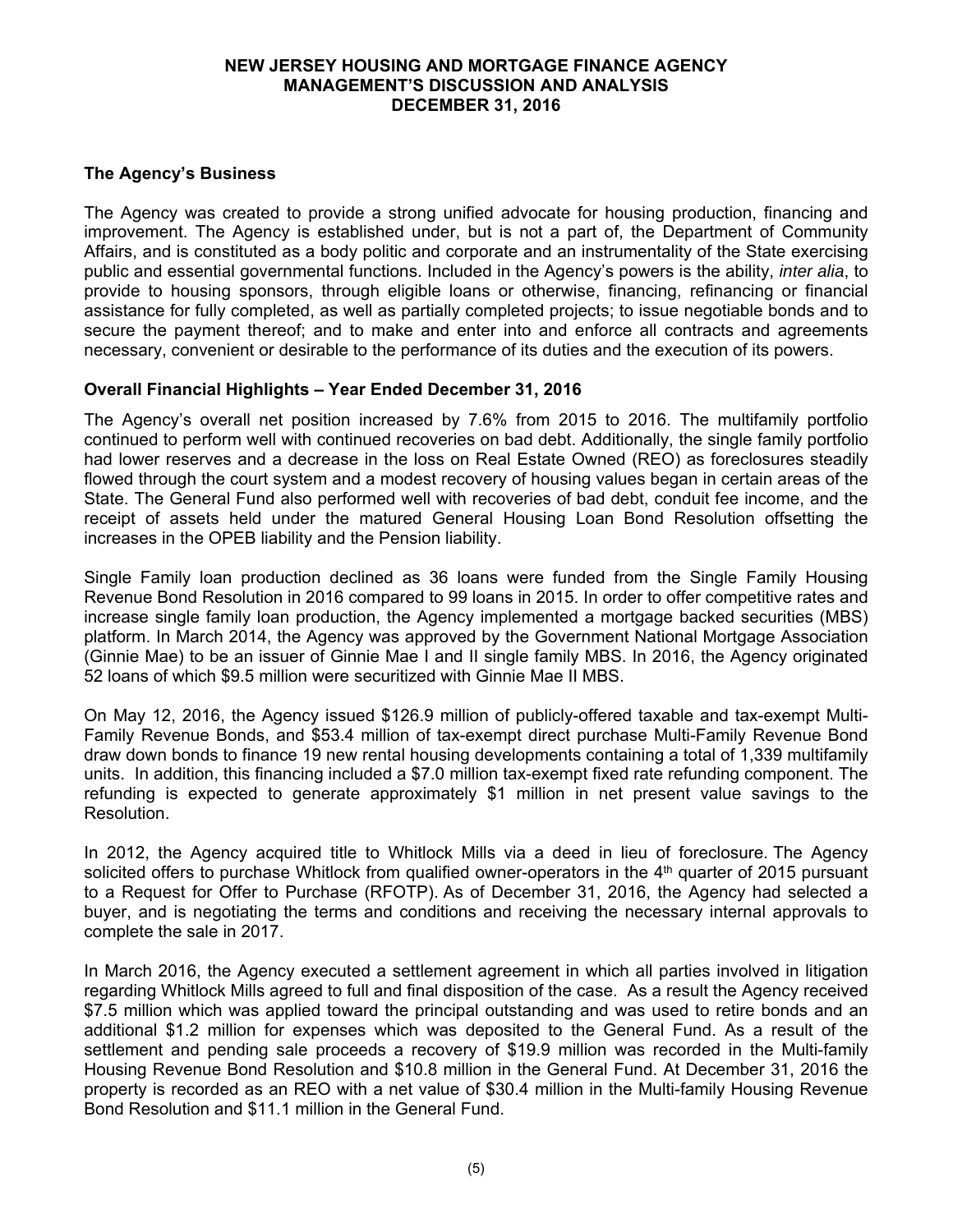The Agency closed 13 conduit bond issues totaling \$259 million in 2016. In addition, the program has a pipeline in excess of \$663 million.

On May 2, 2016, all bonds under the General Housing Loan Bond Resolution were retired. The remaining assets were transferred to the Agency's General Fund.

In 2016, the Agency received \$13.9 million in U.S. Department of Treasury Hardest Hit Funds and closed 234 loans under this program. These are recorded as program income and program expense in the Agency's General Fund.

On December 23, 2014, the Agency entered into a one year Memorandum of Understanding (MOU) to administer Supportive Housing Connection. Supportive Housing Connection (SHC) is a partnership between the New Jersey Department of Human Services (NJDHS) and the New Jersey Housing and Mortgage Finance Agency (NJHMFA) to administer NJDHS rental subsidies and connect its clients to quality housing opportunities across the state. Additionally, SHC conducts inspections of participating housing units to ensure their physical integrity and compliance with the U.S. Department of Housing and Urban Development's Housing Quality Standards. SHC also provides resident inquiry resolution services for tenants and landlords, as needed. Officially launched in February of 2015, the goal of SHC is to provide access to affordable housing for New Jersey residents with special needs by consolidating NJDHS's rental subsidy resources into one location for convenient and efficient management. By the end of 2016, SHC administered rental subsidies for approximately 3,200 tenants. The parties are in the process of extending the MOU for an additional three year period.

Under the Superstorm Sandy Community Development Block Grant-Disaster Recovery (CDBG-DR) Action Plans, the Agency received a total allocation of \$679.52 million in CDBG-DR funds as sub recipient to implement three state affordable housing programs designed to support the needs of renters and prospective homeowners in nine counties throughout the State which were hardest hit by Superstorm Sandy. The Fund for Restoration of Multifamily Housing (FRM Tranches 1 – 3B) was allocated \$594.52 million, the Sandy Special Needs Housing Fund (SSNHF) \$60.0 million, and the Sandy Homebuyer Assistance Program (SHAP) was allocated \$25.0 million and was closed out in 2015. In 2016 the FRM committed \$148 million for 13 projects creating approximately 966 units. The SSNHF committed approximately \$5.2 million for 3 projects accounting for approximately 29 special needs beds.

The Agency has liquidity facilities in place with multiple providers in order to provide liquidity support for payment of its variable rate bonds in the event they cannot be remarketed. As of January 1, 2016, the Agency had total variable rate bonds outstanding in the amount of \$188.6 million (excluding bond maturities scheduled to occur in 2016) whose related liquidity facilities were scheduled to expire in 2016. The Agency successfully resolved its entire 2016 liquidity expiration exposure of \$188.6 million by taking the following actions:

 January 2016 - Extended two SF liquidity facilities totaling \$53.1 million with current provider (Barclays Bank PLC).

March 2016 – Extended two MF liquidity facilities totaling \$135.4 million with current provider (Citi, N.A.).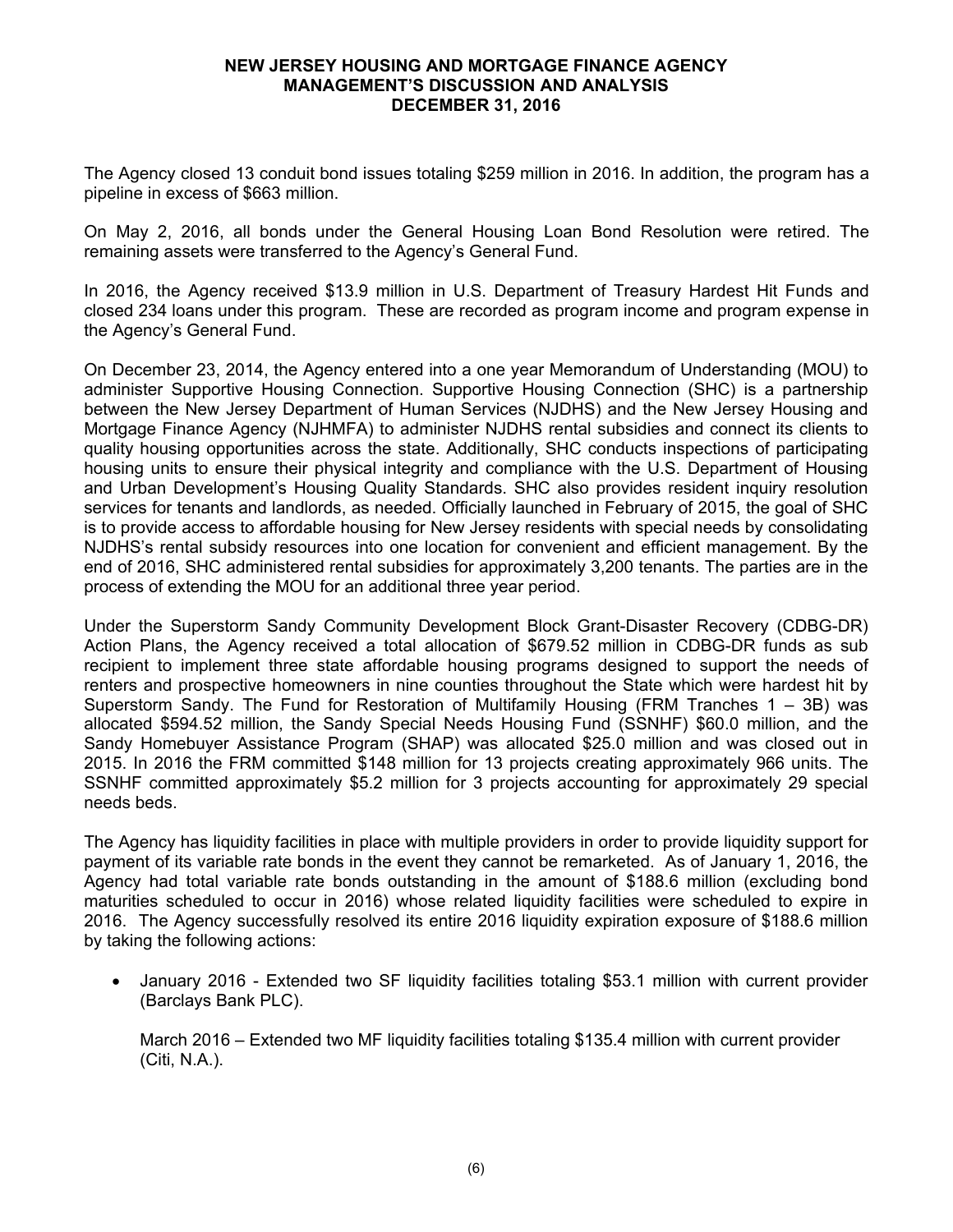The following credit rating actions occurred in 2016:

- April 2016 Standard & Poor's Rating Services (S&P) affirmed its AA- (stable outlook) rating on the Agency's Multi-Family Revenue Bonds (MFRB) Resolution.
- July 2016 Standard & Poor's Rating Services (S&P) affirmed its AA (stable outlook) rating on the Agency's Multi-Family Housing Revenue Bonds (MFHRB) Resolution.
- November 2016 Moody's Investors Service (Moody's) affirmed its Aa2 (stable outlook) rating on the Agency's issuer credit rating (ICR).
- November 2016 Moody's Investors Service (Moody's) affirmed its Aa2 (stable outlook) rating on the Agency's Single Family Home Mortgage Bonds (HMB) Resolution.
- November 2016 Moody's Investors Service (Moody's) affirmed its Aa3 (negative outlook) rating on the Agency's Single Family Housing Revenue Bonds (HRB) Resolution.
- November 2016 Standard & Poor's Rating Services (S&P) affirmed its AA (stable outlook) rating on the Agency's issuer credit rating (ICR).

### **Overview of the Financial Statements**

The Agency is a self-supporting entity and follows enterprise fund reporting. An enterprise fund reports activity that is financed with debt that is secured solely by a pledge of the net revenue from that activity as well as activity that is not supported by taxes or similar revenues. NJHMFA's financial statements are presented using the economic resources measurement focus and the accrual basis of accounting. The accrual basis of accounting matches revenues and expenses to the time period in which they are earned or attributable, respectively, which may differ from the period in which the associated cash is received or expended.

Enterprise fund statements offer short-term and long-term financial information about the Agency's activities. While detailed sub-fund information is not presented in the Agency's financial statements, separate accounts are maintained for each bond issue and component unit, as well as the Agency's general operating fund, known as the General Fund. These sub-funds permit NJHMFA to control and manage money for particular purposes and to determine that the Agency is properly using specific resources.

### **Financial Analysis**

The following sections will discuss the Agency's financial results for 2016 compared to 2015. Additionally, an examination of major economic factors that have contributed to the Agency's operations is provided. It should be noted that for purposes of this MD&A, summaries of the financial statements and the various exhibits presented are in conformity with the Agency's financial statements, which are presented in accordance with accounting principles generally accepted in the United States. All dollar amounts are in thousands.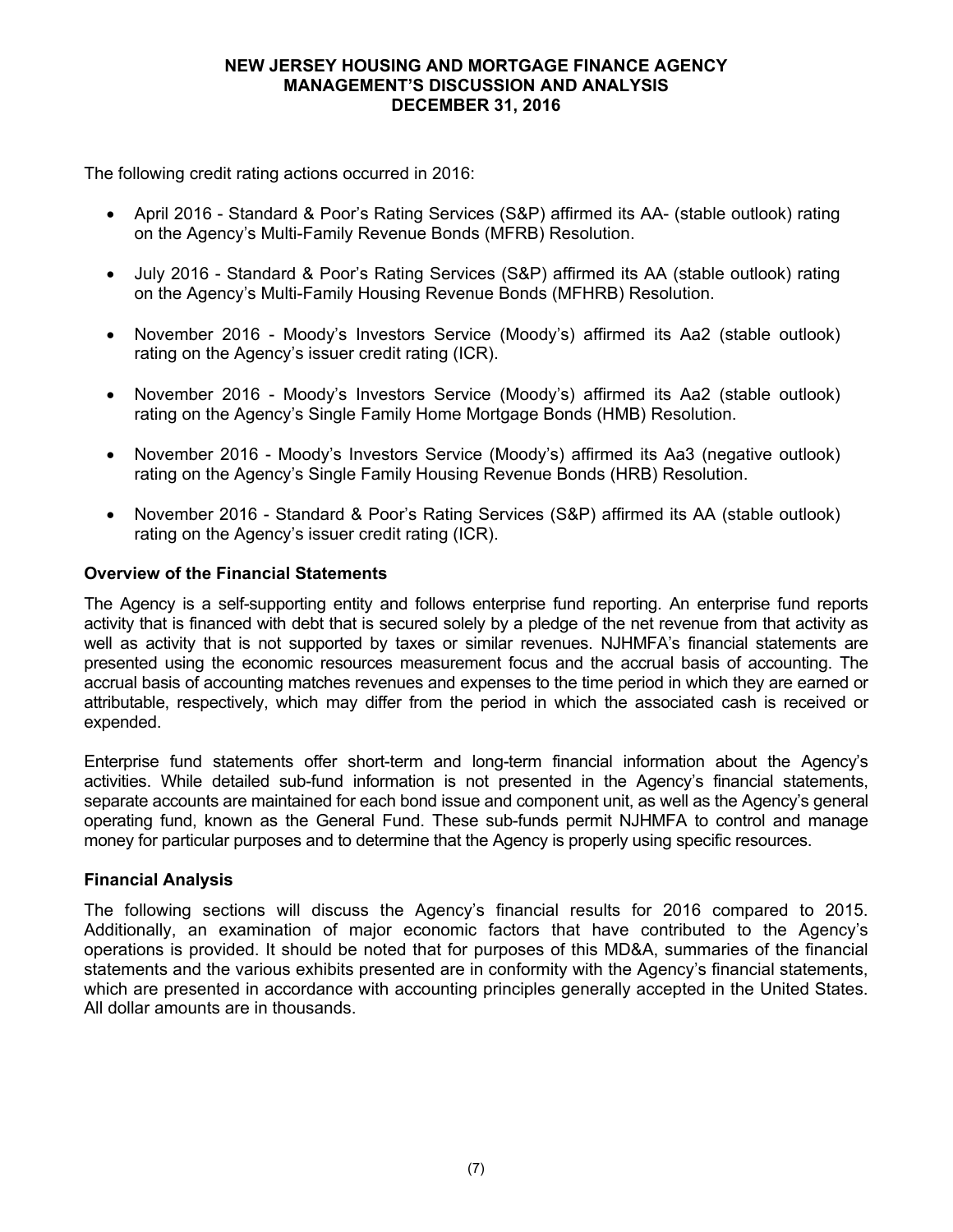### **NJHMFA's Condensed Statement of Net Position**

The Statement of Net Position presents the Agency's assets, deferred outflows of resources, liabilities, deferred inflows of resources and net position as of December 31, 2016. The following table represents the comparison of net position as of December 31, 2016 and 2015. The change between December 31, 2016 and December 31, 2015 should be read in conjunction with the financial statements.

### **Condensed Statement of Net Position**

*(In Thousands)* 

|                                  |    |           |    |           | % Change  |
|----------------------------------|----|-----------|----|-----------|-----------|
|                                  |    | 2016      |    | 2015      | 2016/2015 |
| Current and other assets         | \$ | 1,118,454 | \$ | 1,052,799 | 6.2%      |
| Other noncurrent assets          |    | 2,499,874 |    | 2,574,200 | $-2.9%$   |
| Capital assets                   |    | 7,471     |    | 8,300     | $-10.0%$  |
| <b>Total assets</b>              |    | 3,625,799 |    | 3,635,299 | $-0.3%$   |
| Deferred outflows                |    | 90,308    |    | 93,272    | $-3.2%$   |
| <b>Current liabilities</b>       |    | 386,065   |    | 405,409   | $-4.8%$   |
| Long-term liabilities            |    | 2,428,324 |    | 2,486,550 | $-2.3%$   |
| <b>Total liabilities</b>         |    | 2,814,389 |    | 2,891,959 | $-2.7%$   |
| Deferred Inflows                 |    | 3,293     |    | 1,807     | 82.2%     |
| Net position:                    |    |           |    |           |           |
| Net investment in capital assets |    | 7,471     |    | 8,300     | $-10.0\%$ |
| Restricted                       |    | 437,852   |    | 407,698   | 7.4%      |
| Unrestricted                     |    | 453,102   |    | 418,807   | 8.2%      |
| Total net position               | S  | 898,425   | S  | 834,805   | 7.6%      |

The Agency's total assets remained relatively flat between 2015 and 2016 although some larger changes occurred within various categories resulting from the following factors:

- Cash, cash equivalents and investments increased by \$32.8 million primarily due to the increase of undisbursed proceeds from loans financed under the 2016 series of the MFRB Resolution.
- Mortgage and supplemental loans receivable decreased by \$62.3 million, primarily due to the decrease in single family loan production coupled with delinquent loans progressing through the foreclosure process and natural loan run-off.
- Real estate owned increased by \$23.1 million mainly due to the write up of Whitlock Mills based on the legal settlement and forthcoming sales contract.

The Agency's overall 2.7% decrease in total liabilities resulted from the following factors:

 Bonds and accrued interest payable decreased by \$97.7 million due to regularly scheduled payments of \$101.7 million and early redemptions of \$141.3 million. This was offset by the issuance of \$146.9 million bonds payable.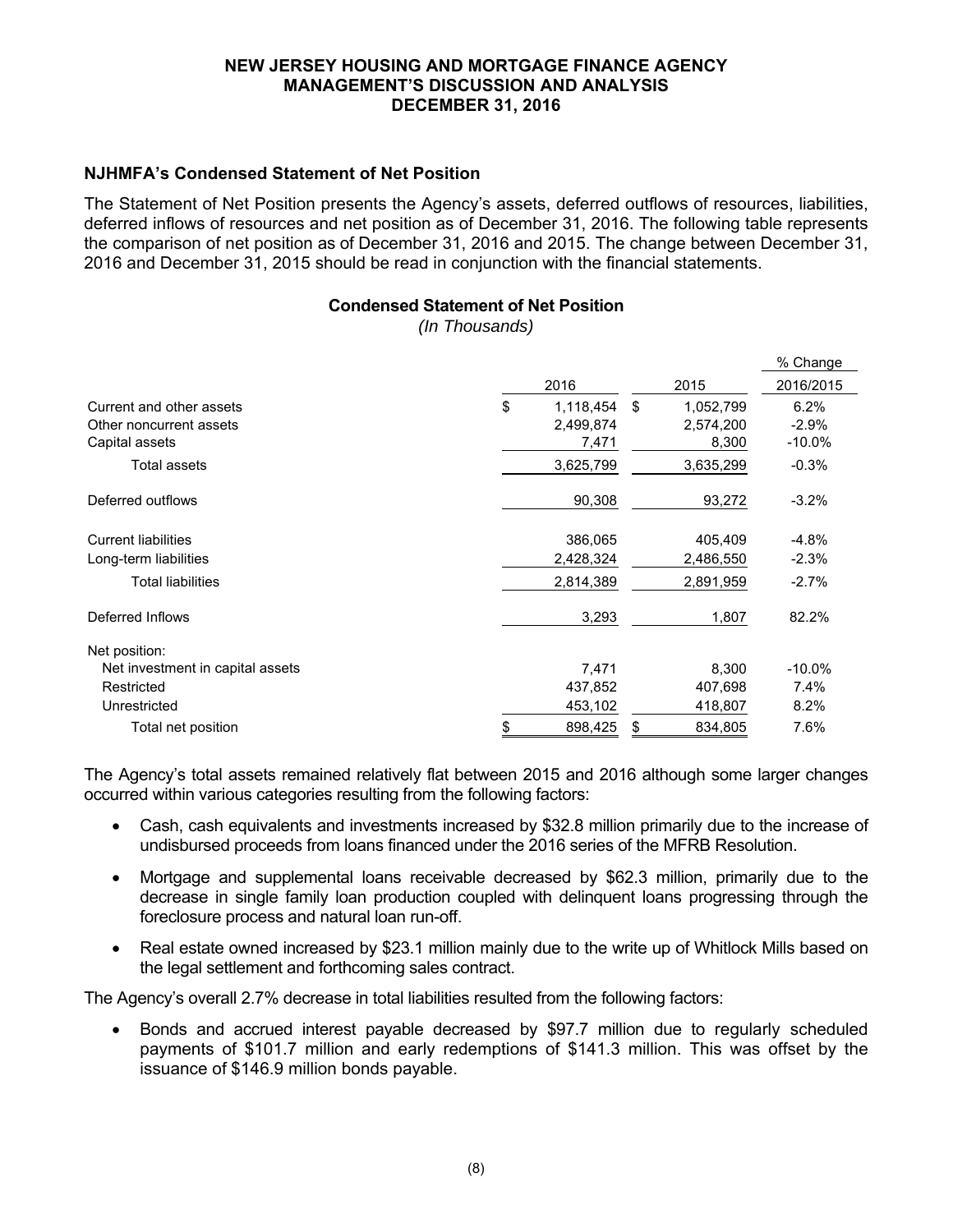- Funds held in trust for mortgagors increased by \$20.3 million due to increased production of programs administered by the Agency, such as Supportive Housing Connection and Police and Firemen's Retirement System Mortgage Program.
- Pension liability increased by \$24.9 million due to changes in actuarial assumptions used to determine the net pension liability.
- Derivative instruments (hedging derivative value + off market loan balances) decreased by \$19.7 million due to a multitude of factors. Individual swaps are affected by changes in Libor and/or SIFMA rates. In 2016, Libor rates rose in the last half of the year, while SIFMA rates rose dramatically throughout the year. The remaining life of a swap also impacts the value as it must accrete to \$0 by the maturity date. In addition to these factors which affect the directional change in a swap's value, the magnitude of the change is affected by other factors including the size, remaining life and the maturity date. Each swap is analyzed individually with any changes in fair value reported. See Note 18 for further analysis about specific derivative instruments held by the SFHRB, MFHRB and MFRB Resolutions.

### **NJHMFA's Condensed Statements of Revenues, Expenses and Changes in Net Position**

The Statements of Revenues, Expenses and Changes in Net Position reports revenues recognized and expenses incurred for the years ended December 31, 2016 and 2015. The table below summarizes the Agency's revenues and expenses for the years ended December 31, 2016 and 2015. It should be read in conjunction with the financial statements.

### **Condensed Statements of Revenues, Expenses and Changes in Net Position for the Years Ended December 31, 2016 and 2015**

*(In Thousands)* 

 $\sim$  Change Change Change Change Change Change Change Change Change Change Change Change Change Change Change Change Change Change Change Change Change Change Change Change Change Change Change Change Change Change Change

|                                                 |               |               | % Change  |
|-------------------------------------------------|---------------|---------------|-----------|
|                                                 | 2016          | 2015          | 2016/2015 |
| Operating revenues:                             |               |               |           |
| Interest income on mortgage loans               | \$<br>102,719 | \$<br>114,463 | $-10.3%$  |
| Fees and charges                                | 44,293        | 41,327        | 7.2%      |
| Program income                                  | 14,474        | 23,265        | $-37.8\%$ |
| Grant income                                    | 96,632        | 92,607        | 4.3%      |
| Recovery of bad debt and mortgage modifications | 57,351        | 61,487        | $-6.7%$   |
| Gain on derivative                              | 234           | 223           | 4.9%      |
| Other                                           | 18,217        | 3,079         | 491.7%    |
|                                                 | 333,920       | 336,451       | $-0.8%$   |
| Operating expenses                              | 279,434       | 322,084       | $-13.2%$  |
| Operating income (loss)                         | 54,486        | 14,367        | 279.2%    |
| Non-operating revenues (expenses), net          | 9,134         | (3,808)       | $-339.9%$ |
| Increase in net position                        | 63,620        | 10,559        | 502.5%    |
| Net position, beginning of year, as restated    | 834,805       | 824,246       | 1.3%      |
| Net position, end of year                       | 898,425       | 834,805       | 7.6%      |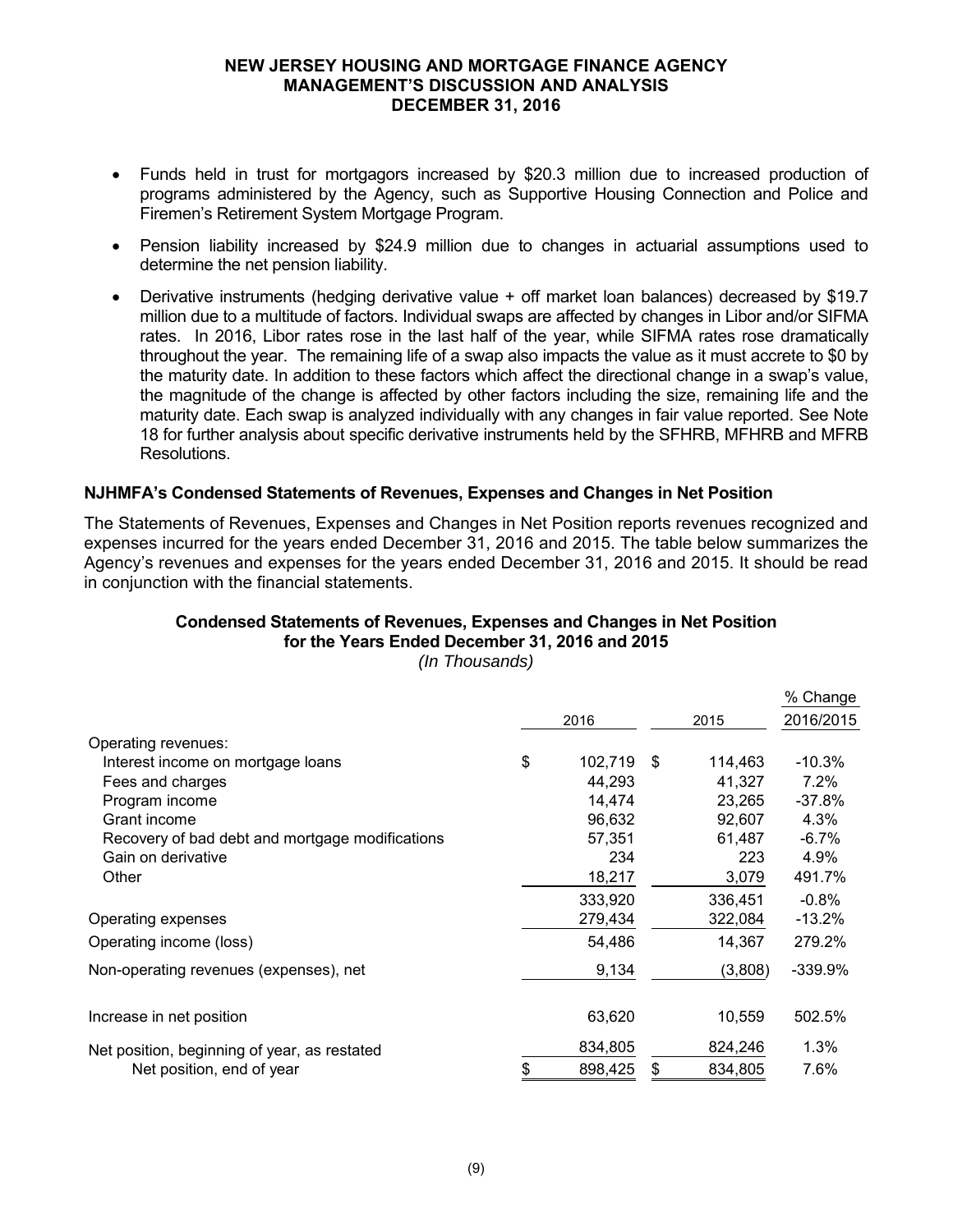The 279.2% increase in operating income is due to the following factors:

- Interest income on mortgages receivable decreased by \$11.7 million due to the decrease in production, delinquencies and normal portfolio runoff of the single family mortgages.
- Program income decreased by \$8.8 million as less Hardest Hit Funds were disbursed in 2016 as the Home Saver Program was gearing down
- Recovery of bad debt decreased by \$8.3 million due to the change in mortgage reserve valuation method which resulted in recoveries on previous allowances.
- Other income increased by \$15.1 million due to the receipt of funds held under the General Housing Loan Bond Resolution.

### **Summary of Operating Expenses for the Years Ended December 31, 2016 and 2015**

*(In Thousands)* 

|                                           |              |      |         | % Change  |
|-------------------------------------------|--------------|------|---------|-----------|
|                                           | 2016         |      | 2015    | 2016/2015 |
| Operating expenses:                       |              |      |         |           |
| Interest and amortization                 | \$<br>81,500 | - \$ | 88,384  | $-7.8\%$  |
| Insurance costs                           | 1,548        |      | 1.705   | $-9.2\%$  |
| Servicing fees and other                  | 9.744        |      | 9.787   | $-0.4%$   |
| Salaries and related benefits             | 30,863       |      | 37,160  | $-16.9%$  |
| Professional services and financing costs | 4,345        |      | 3,866   | 12.4%     |
| General and administrative expenses       | 6,517        |      | 6,881   | $-5.3%$   |
| Grant expense                             | 100,488      |      | 93,107  | 7.9%      |
| Program expense                           | 11,954       |      | 21,353  | -44.0%    |
| Pension expense                           | 12,505       |      | 5,066   | 146.8%    |
| Provision for loan losses                 | 10,819       |      | 54,775  | $-80.2%$  |
| Total operating expenses                  | 270,283      | \$   | 322,084 | $-16.1%$  |

Total operating expenses decreased 16.1%. The following significant fluctuations occurred within operating expenses:

- Interest expense decreased by \$6.9 million due to the early redemption of bonds and low interest rates on variable rate debt.
- Salaries and related benefits decreased by \$6.3 million as the OPEB expense was \$4.5 million in 2016 compared to \$11.4 million in 2015. A decrease in the discount rate and change in mortality actuarial assumptions were applied to 2015 which resulted in the larger expense in 2015.
- Grant expense increased by \$7.4 million primarily due to an increase in the funds disbursed under the SSBG Rental Assistance Program.
- Program expense decreased by \$9.4 million as less Hardest Hit Funds were disbursed in 2016 as the Home Saver Program was winding down.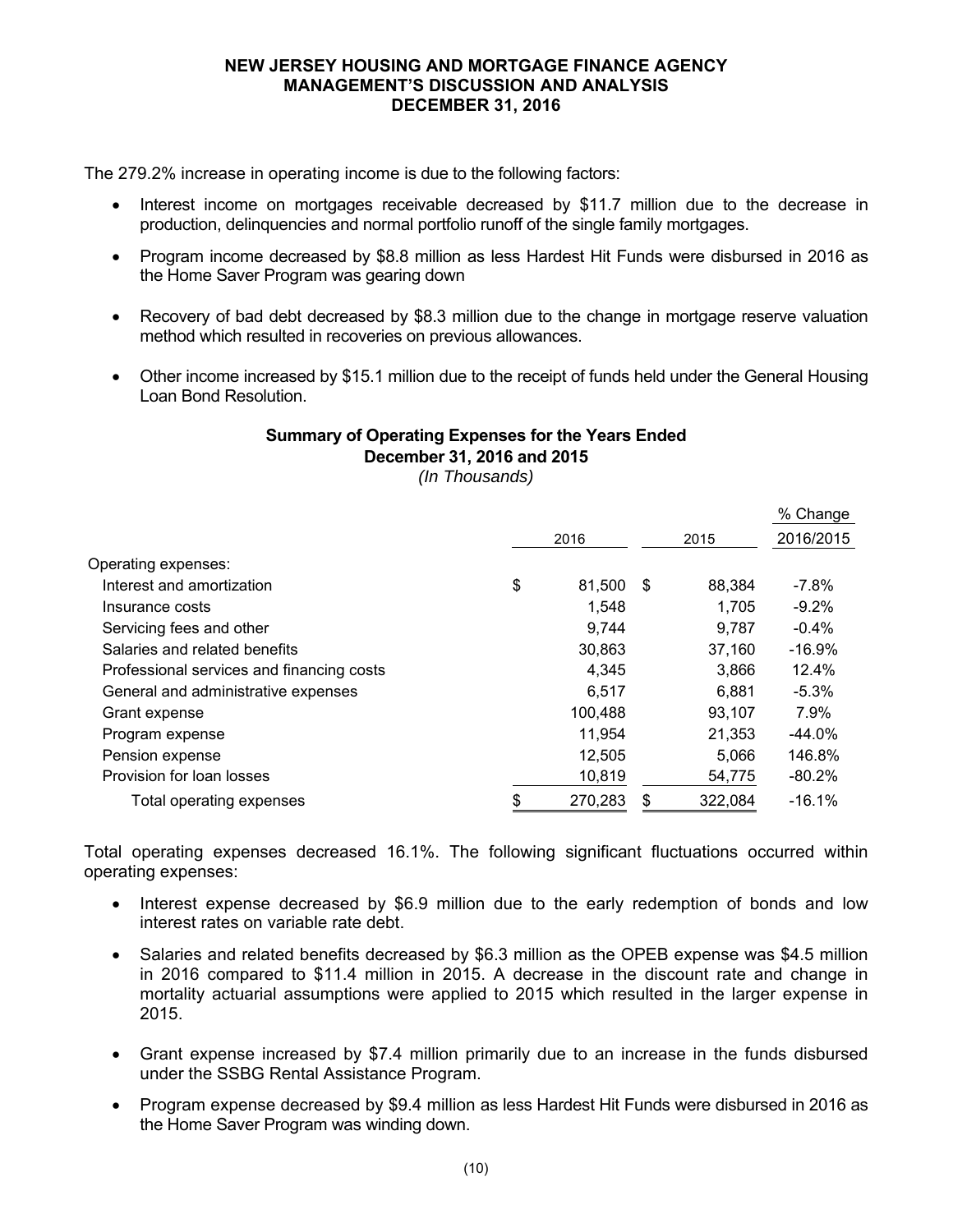- Pension expense increased by \$7.4 million due to the change in actuarial assumptions and methodology used to calculate the pension liability
- Provision for loan losses decreased by \$44.0 million due a decreased number of single family loans and no additional significant reserves were required on any multifamily loans.

### **Debt Administration**

At December 31, 2016, the Agency had \$1.9 billion of bond principal outstanding, net of deferral on refunding, discount and premium, a decrease of 4.9% over the prior year. The following table summarizes the Agency's bonds payable outstanding at December 31, 2016 and 2015, and the changes in bonds payable. Dollars are in thousands.

|                    |          |           | % Change  |
|--------------------|----------|-----------|-----------|
|                    | 2016     | 2015      | 2016/2015 |
| Bonds payable, net | ,894,781 | 1,991,671 | $-4.9%$   |

Additional information about the Agency's debt is presented in Note 8 of the financial statements.

### **Single Family Programs**

The Agency provides a variety of residential mortgage financing programs that primarily serve low to moderate and middle-income first time homebuyers and homebuyers purchasing in certain designated urban areas. Traditionally, the programs were funded with Mortgage Revenue Bond proceeds, however due to market conditions, no bonds were issued in 2016 and the Agency continued funding loans via the mortgage backed securities platform (MBS).

### **Multi-Family Programs**

On May 12, 2016, the Agency issued \$126.9 million of publicly-offered taxable and tax-exempt Multi-Family Revenue Bonds ("MFRB"), and \$53.4 million of tax-exempt direct purchase MFRB draw down bonds to finance 19 new money rental housing developments containing a total of 1,339 multifamily units. In addition, this financing included a \$7.0 million tax-exempt fixed rate refunding component. The refunding is expected to generate approximately \$1.0 million in net present value (PV) savings (12.7% of the bonds) to the Agency.

### **Economic Factors**

The Agency is a self-supporting entity and is not funded by the general taxing authority of the State of New Jersey. As the State's leader in affordable housing, certain market/economic factors can have an impact on the Agency's operations.

 **Trends in single family mortgage rates**- Although the Federal Reserve has begun to raise interest rates, the Agency's traditional cost of funds in the mortgage revenue bond (MRB) market remained relatively high, limiting the Agency's ability to lend profitably at competitive interest rates. This market anomaly caused a significant decline in single family loan production. As an alternative funding source to remain active in the single family mortgage market, the Agency has implemented a mortgage backed security (MBS) funding program, which allows the Agency to sell whole loans for securitization into Ginnie Mae mortgage backed securities.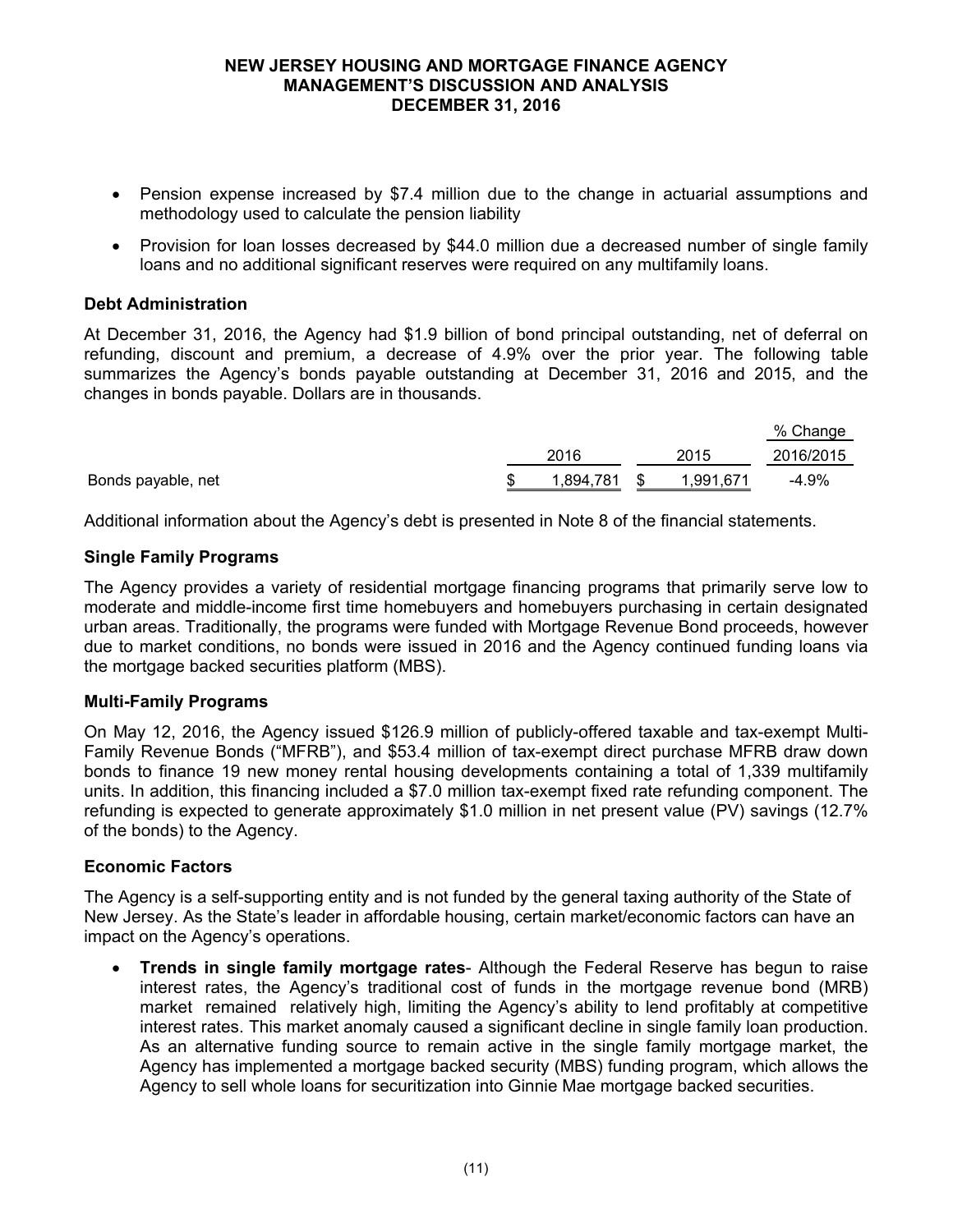- **Trends in foreclosure processing** New Jersey is a judicial state and as such all foreclosures must be processed through the court system. In 2010, the State, by way of an Administrative Order, imposed a moratorium on residential foreclosures, which expired in 2012. The expiration of the moratorium caused a backlog in the court proceedings which caused the Agency's delinquencies to remain high, pending judicial foreclosure. Although the process is still lengthy, improvement has begun.
- **Trends in home prices** The Agency experienced a decrease in REO losses in 2016. New Jersey has one of the highest foreclosure rates in the country, which has resulted in a growing inventory of for sale homes, contributing further to the overall decline in sale prices. However, in certain areas of the state, home values have begun to rebound.
- **Continued Effect of Superstorm Sandy** The recovery from Superstorm Sandy continues to influence our multifamily production. Community Development Block Grant Funds (CDBG) provided a much needed subsidy for the development of multifamily housing in the hardest hit counties served by the Agency.
- **Trends in the Agency's credit ratings** The cost of capital available to the Agency decreases as credit ratings trend upward. In 2016, both Moody's Investor Service (Moody's) and Standard and Poor's Rating Services (S&P) affirmed all current ratings on the Agency's bond resolutions.

### **Contacting The Agency's Financial Management**

This financial report is designed to provide a general overview of the Agency's business, financial position, and fiscal accountability for the funds it generates and receives. If you have questions about any information in this report, contact the Finance Division of the New Jersey Housing and Mortgage Finance Agency.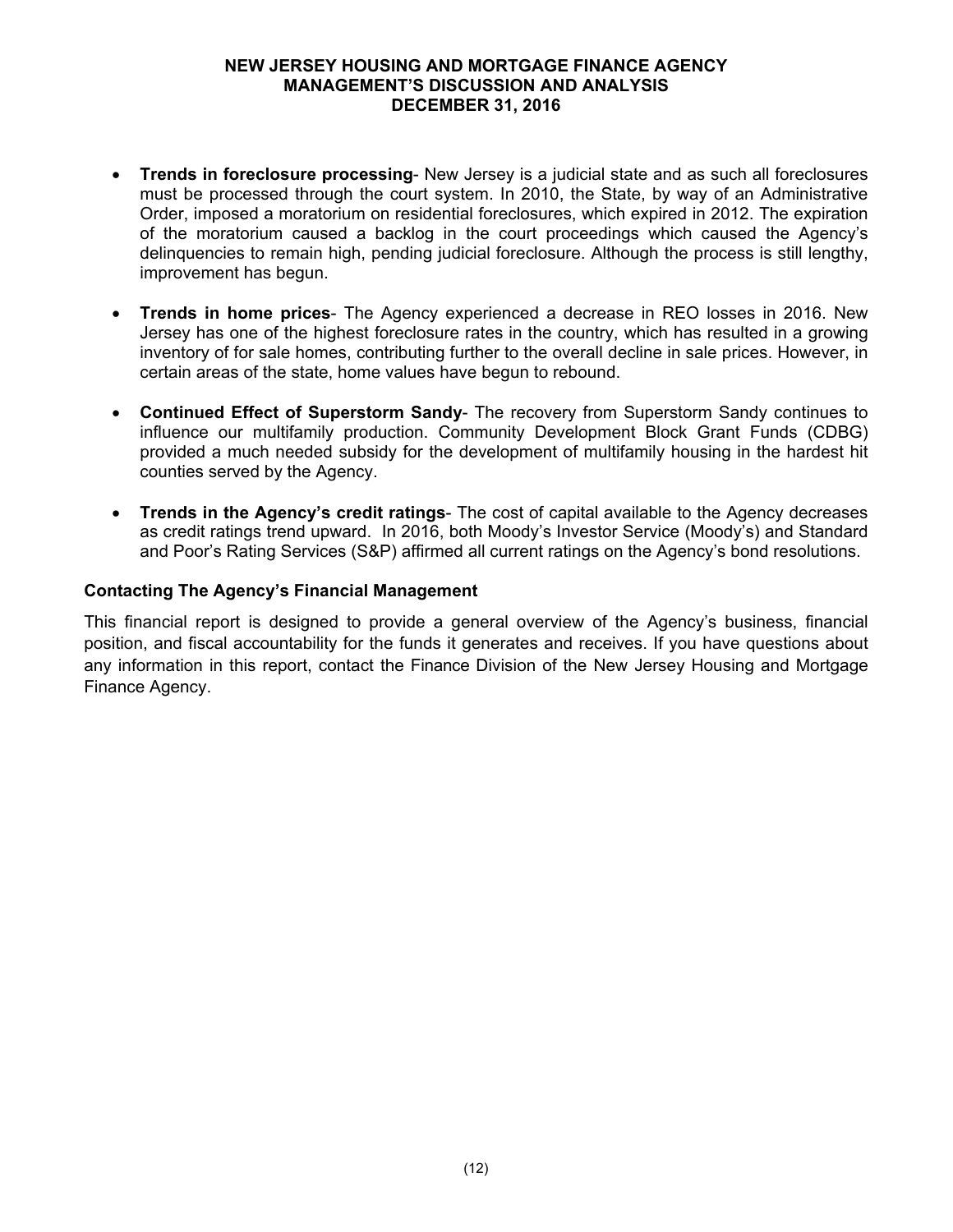### **NEW JERSEY HOUSING AND MORTGAGE FINANCE AGENCY STATEMENT OF NET POSITION DECEMBER 31, 2016 (WITH COMPARATIVE SUMMARIZED FINANCIAL INFORMATION AS OF DECEMBER 31, 2015)**  *(IN THOUSANDS)*

|                                                    |                            |                      |                 | <b>Primary Government</b> |                           |           |                                 |  |  |  |
|----------------------------------------------------|----------------------------|----------------------|-----------------|---------------------------|---------------------------|-----------|---------------------------------|--|--|--|
|                                                    | Bonds and Obligation Funds |                      |                 |                           |                           |           |                                 |  |  |  |
|                                                    | Single-Family              | Multi-Family         |                 |                           |                           |           | <b>Business-Type Activities</b> |  |  |  |
|                                                    | Mortgage<br>Component      | Housing<br>Component | General<br>Fund | Subtotal                  | Interfund<br>Eliminations | 2016      | 2015                            |  |  |  |
| <b>CURRENT ASSETS</b>                              |                            |                      |                 |                           |                           |           |                                 |  |  |  |
| Cash and cash equivalents                          | \$<br>$\sim$               | \$<br>$-$ \$         | 78,939 \$       | 78,939 \$                 | $-5$                      | 78,939 \$ | 77,138                          |  |  |  |
| Restricted cash and cash equivalents               | 82,279                     | 311,153              | 450,645         | 844,077                   |                           | 844,077   | 804,887                         |  |  |  |
| Investments                                        |                            |                      | 13,217          | 13,217                    |                           | 13,217    | 11,137                          |  |  |  |
| Restricted investments                             |                            |                      |                 |                           |                           |           | 8,134                           |  |  |  |
| Accrued interest receivable on investments         | 269                        | 435                  | 1,461           | 2,165                     |                           | 2,165     | 2,003                           |  |  |  |
| Mortgage loans receivable, net                     | 25,946                     | 104,866              | 6,372           | 137,184                   |                           | 137,184   | 106,300                         |  |  |  |
| Supplemental mortgages and other loans, net        |                            | 45                   | 2,344           | 2,389                     |                           | 2,389     | 315                             |  |  |  |
| Fees and other charges receivable                  |                            |                      | 2,293           | 2,293                     |                           | 2,293     | 2,024                           |  |  |  |
| Due from loan services and insurers                | 2,093                      |                      | 8               | 2,101                     |                           | 2,101     | 2,744                           |  |  |  |
| Interfund allocation                               |                            |                      | 18,910          | 18,910                    | (18, 910)                 |           |                                 |  |  |  |
| Other current assets                               | 32,546                     | 26                   | 3,517           | 36,089                    |                           | 36,089    | 38,117                          |  |  |  |
| Total current assets                               | 143,133                    | 416,525              | 577,706         | 1,137,364                 | (18, 910)                 | 1,118,454 | 1,052,799                       |  |  |  |
| <b>NONCURRENT ASSETS</b>                           |                            |                      |                 |                           |                           |           |                                 |  |  |  |
| Investments                                        |                            |                      | 223,879         | 223,879                   |                           | 223,879   | 222,637                         |  |  |  |
| <b>Restricted investments</b>                      | 29,895                     | 46,005               | 17,075          | 92,975                    |                           | 92,975    | 96,367                          |  |  |  |
| Mortgage loans receivable, net                     | 816,380                    | 813,339              | 192,657         | 1,822,376                 |                           | 1,822,376 | 1,940,267                       |  |  |  |
| Debt service arrears receivable, net               | 9,344                      | 23,913               | 45              | 33,302                    |                           | 33,302    | 11,274                          |  |  |  |
| Supplemental mortgages and other loans, net        | 153                        | 18,398               | 257,845         | 276,396                   |                           | 276,396   | 275,757                         |  |  |  |
| Real estate owned                                  | 9,402                      | 30,385               | 11,032          | 50,819                    |                           | 50,819    | 27,759                          |  |  |  |
| Capital assets, net                                |                            |                      | 7,471           | 7,471                     |                           | 7,471     | 8,300                           |  |  |  |
| Other noncurrent assets                            |                            |                      | 127             | 127                       |                           | 127       | 139                             |  |  |  |
| Total non-current assets                           | 865,174                    | 932,040              | 710,131         | 2,507,345                 |                           | 2,507,345 | 2,582,500                       |  |  |  |
| <b>Total Assets</b>                                | 1,008,307                  | 1,348,565            | 1,287,837       | 3,644,709                 | (18, 910)                 | 3,625,799 | 3,635,299                       |  |  |  |
| DEFERRED OUTFLOWS OF RESOURCES                     |                            |                      |                 |                           |                           |           |                                 |  |  |  |
| Pension expense                                    |                            |                      | 29,531          | 29,531                    |                           | 29,531    | 13,010                          |  |  |  |
| Acc. decrease in fair value of hedging derivatives | 8,186                      | 52,591               |                 | 60,777                    |                           | 60,777    | 80,262                          |  |  |  |
| <b>Total Deferred Outflows of Resources</b>        | 8.186                      | 52,591               | 29,531          | 90.308                    |                           | 90.308    | 93,272                          |  |  |  |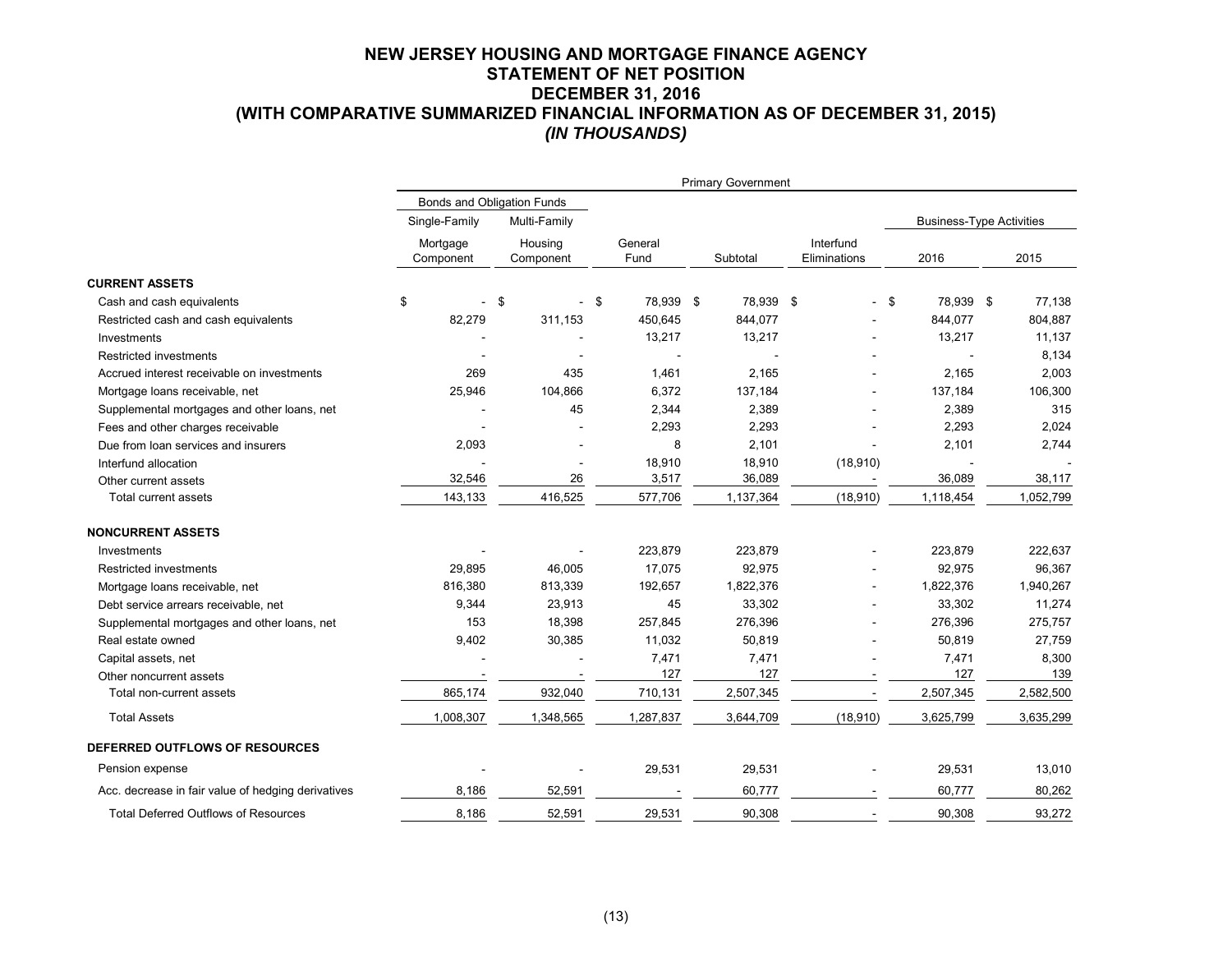### **NEW JERSEY HOUSING AND MORTGAGE FINANCE AGENCY STATEMENT OF NET POSITION (CONTINUED) DECEMBER 31, 2016 (WITH COMPARATIVE SUMMARIZED FINANCIAL INFORMATION AS OF DECEMBER 31, 2015)**

|                                                       |                       |                            |                 | <b>Primary Government</b> |                           |                   |                                 |
|-------------------------------------------------------|-----------------------|----------------------------|-----------------|---------------------------|---------------------------|-------------------|---------------------------------|
|                                                       |                       | Bonds and Obligation Funds |                 |                           |                           |                   |                                 |
|                                                       | Single-Family         | Multi-Family               |                 |                           |                           |                   | <b>Business-Type Activities</b> |
|                                                       | Mortgage<br>Component | Housing<br>Component       | General<br>Fund | Subtotal                  | Interfund<br>Eliminations | 2016              | 2015                            |
| <b>CURRENT LIABILITIES</b>                            |                       |                            |                 |                           |                           |                   |                                 |
| Bonds and obligations, net                            | \$<br>30,670 \$       | 79,855 \$                  |                 | 110,525 \$<br>\$          | $-$ \$                    | 110,525 \$        | 129,086                         |
| Accrued interest payable on bonds and obligations     | 7,914                 | 7,114                      |                 | 15,028                    |                           | 15,028            | 15,841                          |
| Subsidy payments received in advance                  |                       |                            | 4,724           | 4,724                     |                           | 4,724             | 4,622                           |
| Advances from State of NJ for bond/housing assistance |                       |                            | 11,597          | 11,597                    |                           | 11,597            | 16,502                          |
| Other current liabilities                             | 1,593                 | 73                         | 7,067           | 8,733                     |                           | 8,733             | 8,283                           |
| Interfund allocation                                  |                       | 18,910                     |                 | 18,910                    | (18, 910)                 |                   |                                 |
| Mortgagor escrow deposits                             |                       |                            | 235,458         | 235,458                   |                           | 235,458           | 231,075                         |
| <b>Total current liabilities</b>                      | 40,177                | 105,952                    | 258,846         | 404,975                   | (18, 910)                 | 386,065           | 405,409                         |
| <b>NONCURRENT LIABILITIES</b>                         |                       |                            |                 |                           |                           |                   |                                 |
| Bonds and obligations, net                            | 854,795               | 929,461                    |                 | 1,784,256                 |                           | 1,784,256         | 1,862,585                       |
| Minimum escrow requirement                            |                       | 6,674                      | 829             | 7,503                     |                           | 7,503             | 7,569                           |
| Funds held in trust for mortgagors                    |                       | 3,535                      | 362,449         | 365,984                   |                           | 365,984           | 345,656                         |
| Other non-current liabilities                         |                       | 2,859                      | 5,442           | 8,301                     |                           | 8,301             | 7,642                           |
| <b>OPEB</b> liability                                 |                       |                            | 78,942          | 78,942                    |                           | 78,942            | 74,504                          |
| Net pension liability                                 |                       |                            | 87,342          | 87,342                    |                           | 87,342            | 62,473                          |
| Derivative instrument                                 | 8,186                 | 52,852                     |                 | 61,038                    |                           | 61,038            | 80,756                          |
| Unearned revenue                                      |                       |                            | 34,958          | 34,958                    |                           | 34,958            | 45,365                          |
| <b>Total noncurrent liabilities</b>                   | 862,981               | 995,381                    | 569,962         | 2,428,324                 |                           | 2,428,324         | 2,486,550                       |
| <b>Total liabilities</b>                              | 903,158               | 1,101,333                  | 828,808         | 2,833,299                 | (18, 910)                 | 2,814,389         | 2,891,959                       |
| DEFERRED INFLOWS OF RESOURCES                         |                       |                            |                 |                           |                           |                   |                                 |
| Pension expense                                       |                       |                            | 2,620           | 2,620                     |                           | 2,620             | 1,004                           |
| <b>Commitment fees</b>                                | 673                   |                            |                 | 673                       |                           | 673               | 803                             |
| Total deferred inflows of resources                   | 673                   |                            | 2,620           | 3,293                     |                           | 3,293             | 1,807                           |
| <b>NET POSITION</b>                                   |                       |                            |                 |                           |                           |                   |                                 |
| Net investment in capital assets                      |                       |                            | 7,471           | 7,471                     |                           | 7,471             | 8,300                           |
| Restricted under bond and obligation resolutions      | 112,662               | 299,823                    |                 | 412,485                   |                           | 412,485           | 380,829                         |
| Restricted for Special Needs Housing                  |                       |                            | 25,367          | 25,367                    |                           | 25,367            | 26,869                          |
| Unrestricted                                          |                       |                            | 453,102         | 453,102                   |                           | 453,102           | 418,807                         |
| <b>Total Net Position</b>                             | \$<br>112,662         | \$<br>299,823              | 485,940<br>\$   | 898,425 \$<br>- \$        | $\sim$                    | -\$<br>898,425 \$ | 834,805                         |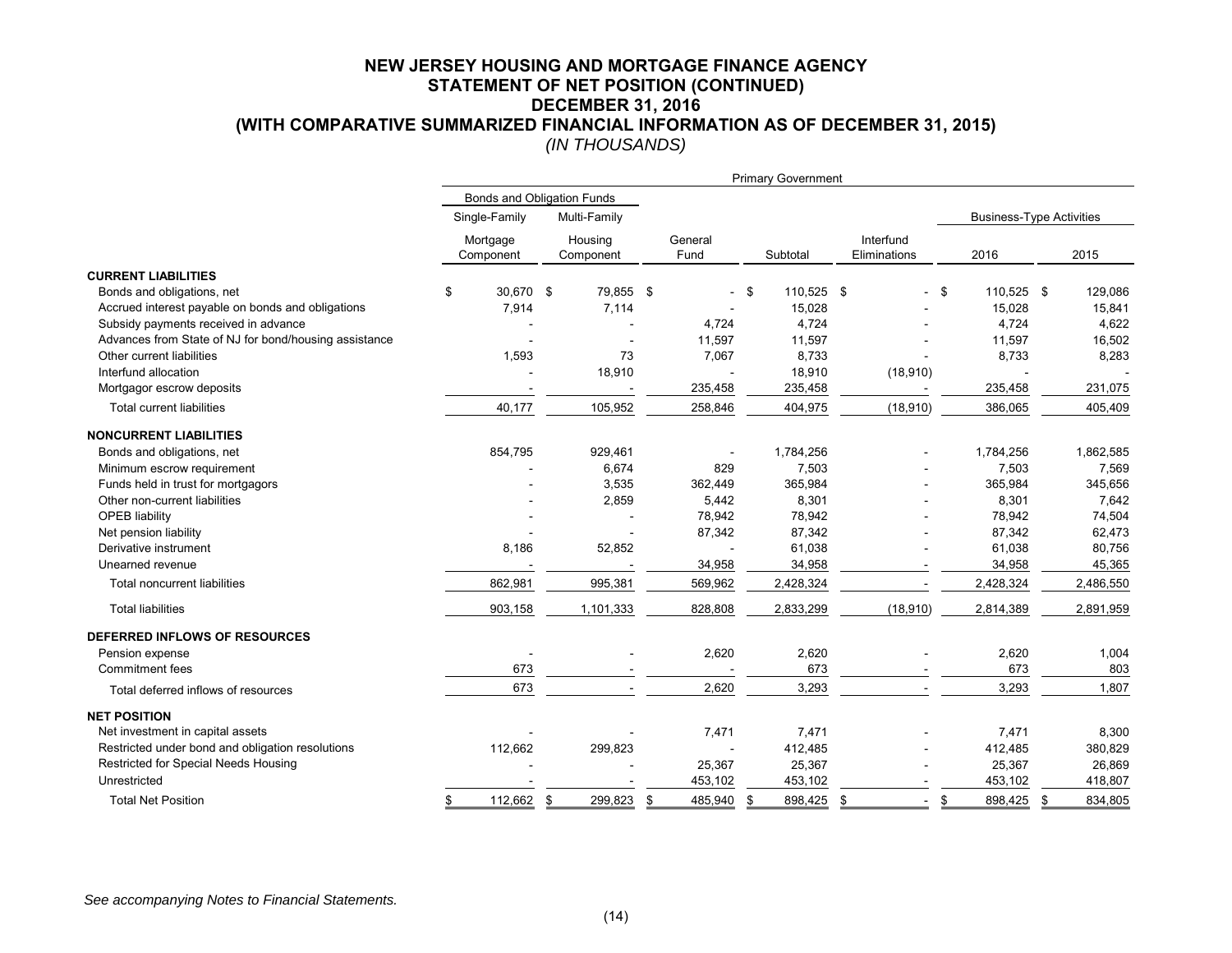### **NEW JERSEY HOUSING AND MORTGAGE FINANCE AGENCY STATEMENT OF REVENUES, EXPENSES AND CHANGES IN NET POSITION YEAR ENDED DECEMBER 31, 2016 (WITH COMPARATIVE SUMMARIZED FINANCIAL INFORMATION FOR THE YEAR ENDED DECEMBER 31, 2015)**

*(IN THOUSANDS)* 

|                                                         |                       |               |                            | <b>Primary Government</b> |               |                                 |
|---------------------------------------------------------|-----------------------|---------------|----------------------------|---------------------------|---------------|---------------------------------|
|                                                         |                       |               | Bonds and Obligation Funds |                           |               |                                 |
|                                                         |                       | Single-Family |                            |                           |               | <b>Business-Type Activities</b> |
|                                                         | Mortgage<br>Component |               | Housing<br>Component       | General<br>Fund           | 2016          | 2015                            |
| <b>OPERATING REVENUES</b>                               |                       |               |                            |                           |               |                                 |
| Interest income on mortgage loans                       | \$                    | 43,977 \$     | 51,902 \$                  | 6,840 \$                  | 102,719 \$    | 114,463                         |
| Fees and charges                                        |                       |               | 8,700                      | 35,593                    | 44,293        | 41,327                          |
| Program income                                          |                       |               |                            | 14,474                    | 14,474        | 23,265                          |
| Grant income                                            |                       |               |                            | 96,632                    | 96,632        | 92,607                          |
| Recovery on mortgage modifications                      |                       | 3,951         |                            |                           | 3,951         |                                 |
| Recovery of bad debt                                    |                       | 2,244         | 40,184                     | 10,972                    | 53,400        | 61,487                          |
| Gain on derivative                                      |                       |               | 234                        |                           | 234           | 223                             |
| Other income - net                                      |                       | 1,196         | 7,992                      | 9,029                     | 18,217        | 3,079                           |
| Total operating revenues                                |                       | 51,368        | 109,012                    | 173,540                   | 333,920       | 336,451                         |
| <b>OPERATING EXPENSES</b>                               |                       |               |                            |                           |               |                                 |
| Interest and amortization of bond premium and discounts |                       | 35,701        | 45,393                     | 406                       | 81,500        | 88,384                          |
| Insurance costs                                         |                       |               | 77                         | 1,471                     | 1,548         | 1,705                           |
| Servicing fees and other                                |                       | 2,764         | 270                        | 6.710                     | 9.744         | 9,787                           |
| Salaries and related benefits                           |                       |               | 5,244                      | 25,619                    | 30,863        | 37,160                          |
| Professional services and financing costs               |                       | 179           | 1,290                      | 2,876                     | 4,345         | 3,866                           |
| General and administrative expenses                     |                       |               | 412                        | 6,105                     | 6,517         | 6,881                           |
| Grant expense                                           |                       |               |                            | 100,488                   | 100,488       | 93,107                          |
| Program expense                                         |                       |               |                            | 11,954                    | 11,954        | 21,353                          |
| Pension Expense                                         |                       |               |                            | 12,505                    | 12,505        | 5,066                           |
| Loss on sale of real estate owned                       |                       | 9.024         |                            | 127                       | 9,151         | 12,410                          |
| Provision for loan losses                               |                       | 6,081         | 2,088                      | 2,650                     | 10,819        | 54,775                          |
| Total operating expenses                                |                       | 53,749        | 54,774                     | 170,911                   | 279,434       | 334,494                         |
| Operating income (loss)                                 |                       | (2, 381)      | 54,238                     | 2,629                     | 54,486        | 1,957                           |
| <b>NONOPERATING REVENUES (EXPENSES)</b>                 |                       |               |                            |                           |               |                                 |
| Investment income                                       |                       | 1,269         | 3,526                      | 4,339                     | 9,134         | 8,602                           |
| Income (loss) before transfers                          |                       | (1, 112)      | 57,764                     | 6,968                     | 63,620        | 10,559                          |
| <b>TRANSFERS</b>                                        |                       |               | (13, 941)                  | 13,941                    |               |                                 |
| INCREASE (DECREASE) IN NET POSITION                     |                       | (1, 112)      | 43,823                     | 20,909                    | 63,620        | 10,559                          |
| NET POSITION, BEGINNING OF YEAR, AS RESTATED            |                       | 113,774       | 256,000                    | 465,031                   | 834,805       | 824,246                         |
| <b>NET POSITION, END OF YEAR</b>                        | \$                    | 112,662       | \$<br>299,823              | \$<br>485,940             | 898,425<br>\$ | \$<br>834,805                   |

*See accompanying Notes to Financial Statements.*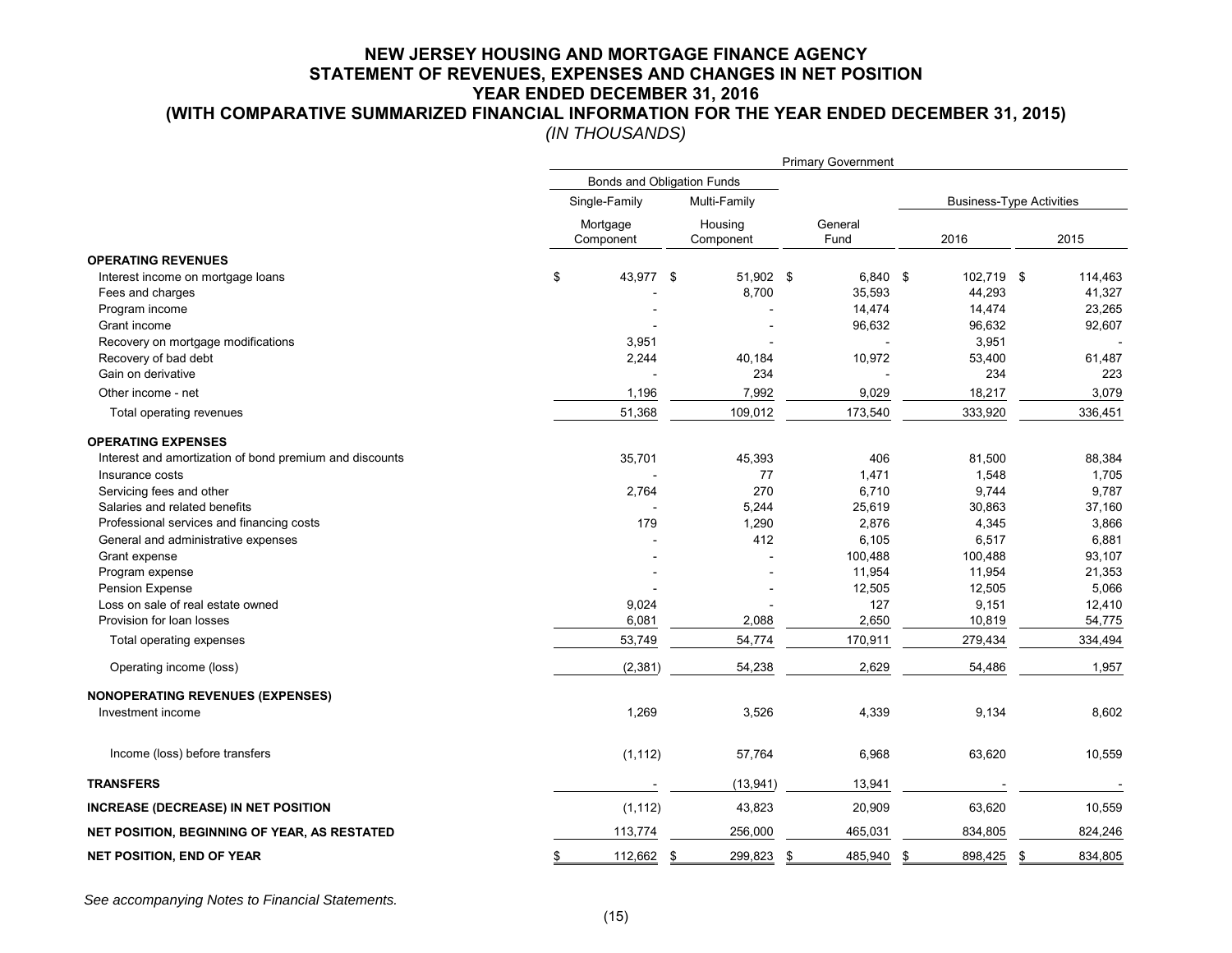#### **NEW JERSEY HOUSING AND MORTGAGE FINANCE AGENCY STATEMENT OF CASH FLOWS YEAR ENDED DECEMBER 31, 2016 (WITH COMPARATIVE SUMMARIZED FINANCIAL INFORMATION FOR THE YEAR ENDED DECEMBER 31, 2015)**  *(IN THOUSANDS)*

|                                                                  | <b>Primary Government</b>  |                       |              |                      |    |                 |      |                                 |            |
|------------------------------------------------------------------|----------------------------|-----------------------|--------------|----------------------|----|-----------------|------|---------------------------------|------------|
|                                                                  | Bonds and Obligation Funds |                       |              |                      |    |                 |      |                                 |            |
|                                                                  | Single-Family              |                       | Multi-Family |                      |    |                 |      | <b>Business-Type Activities</b> |            |
|                                                                  |                            | Mortgage<br>Component |              | Housing<br>Component |    | General<br>Fund | 2016 |                                 | 2015       |
| <b>CASH FLOWS FROM OPERATING ACTIVITIES</b>                      |                            |                       |              |                      |    |                 |      |                                 |            |
| Receipts from interest on mortgages and loans                    | \$                         | 47,928 \$             |              | 51,902 \$            |    | 6,840 \$        |      | 106,670 \$                      | 114,463    |
| Receipts from fees, charges and other                            |                            | 1,196                 |              | 22,179               |    | 140,249         |      | 163,624                         | 157,745    |
| Receipts from principal payments on mortgage receivables         |                            | 115,503               |              | 104,856              |    | 249             |      | 220,608                         | 283,675    |
| Receipts (payments) for funds held in trust                      |                            |                       |              |                      |    | 33,523          |      | 33,523                          | 56,151     |
| Payments to employees                                            |                            |                       |              | (5, 244)             |    | (23, 722)       |      | (28,966)                        | (28,005)   |
| Payments to vendors                                              |                            | (1,771)               |              | (1, 125)             |    | (133, 663)      |      | (136, 559)                      | (132, 669) |
| Payments to mortgage purchases and advances                      |                            | (5,853)               |              | (115, 572)           |    | (25, 685)       |      | (147, 110)                      | (122, 715) |
| Payments for interest and amortization of bond premium/discounts |                            | (37, 641)             |              | (45, 395)            |    | (406)           |      | (83, 442)                       | (91, 179)  |
| (Payments) receipts for other                                    |                            |                       |              | (8, 120)             |    |                 |      | (8, 120)                        | (43, 224)  |
| Recovery of bad debt                                             |                            |                       |              |                      |    |                 |      |                                 | 2,109      |
| Net cash provided by (used) by operating activities              |                            | 119,362               |              | 3,481                |    | (2,615)         |      | 120,228                         | 196,351    |
| CASH FLOWS FROM NONCAPITAL FINANCING ACTIVITIES                  |                            |                       |              |                      |    |                 |      |                                 |            |
| Receipts from proceeds of sale of bonds and obligations          |                            |                       |              | 146,862              |    |                 |      | 146.862                         | 225,514    |
| Payments for retirement of bonds                                 |                            | (117, 055)            |              | (125, 931)           |    |                 |      | (242, 986)                      | (382, 440) |
| Transfers and others                                             |                            |                       |              | (13, 947)            |    | 13,941          |      | (6)                             |            |
|                                                                  |                            | (117, 055)            |              | 6,984                |    | 13,941          |      | (96, 130)                       | (156, 926) |
| Net cash provided by (used) by noncapital financing activities   |                            |                       |              |                      |    |                 |      |                                 |            |
| <b>CASH FLOWS FROM CAPITAL FINANCING ACTIVITIES</b>              |                            |                       |              |                      |    |                 |      |                                 |            |
| Additions to capital assets                                      |                            |                       |              |                      |    | (283)           |      | (283)                           | (384)      |
| Net cash used in capital financing activities                    |                            |                       |              |                      |    | (283)           |      | (283)                           | (384)      |
| <b>CASH FLOWS FROM INVESTING ACTIVITIES</b>                      |                            |                       |              |                      |    |                 |      |                                 |            |
| Purchases of investments                                         |                            | (53, 187)             |              | (11, 582)            |    | (2,967)         |      | (67, 736)                       | (105, 894) |
| Sales/maturities of investments                                  |                            | 52,720                |              | 23,220               |    |                 |      | 75,940                          | 172,399    |
| Earnings on investments                                          |                            | 1,269                 |              | 3,499                |    | 4,204           |      | 8,972                           | 9,017      |
| Net cash provided by investing activities                        |                            | 802                   |              | 15,137               |    | 1,237           |      | 17,176                          | 75,522     |
| INCREASE IN CASH AND CASH EQUIVALENTS                            |                            | 3,109                 |              | 25,602               |    | 12,280          |      | 40,991                          | 114,563    |
| CASH AND CASH EQUIVALENTS, BEGINNING OF YEAR                     |                            | 79,170                |              | 285,551              |    | 517,304         |      | 882,025                         | 767,462    |
| CASH AND CASH EQUIVALENTS, END OF YEAR                           | \$                         | 82,279                | \$           | 311,153              | \$ | 529,584         | \$   | 923,016 \$                      | 882,025    |
|                                                                  |                            |                       |              |                      |    |                 |      |                                 |            |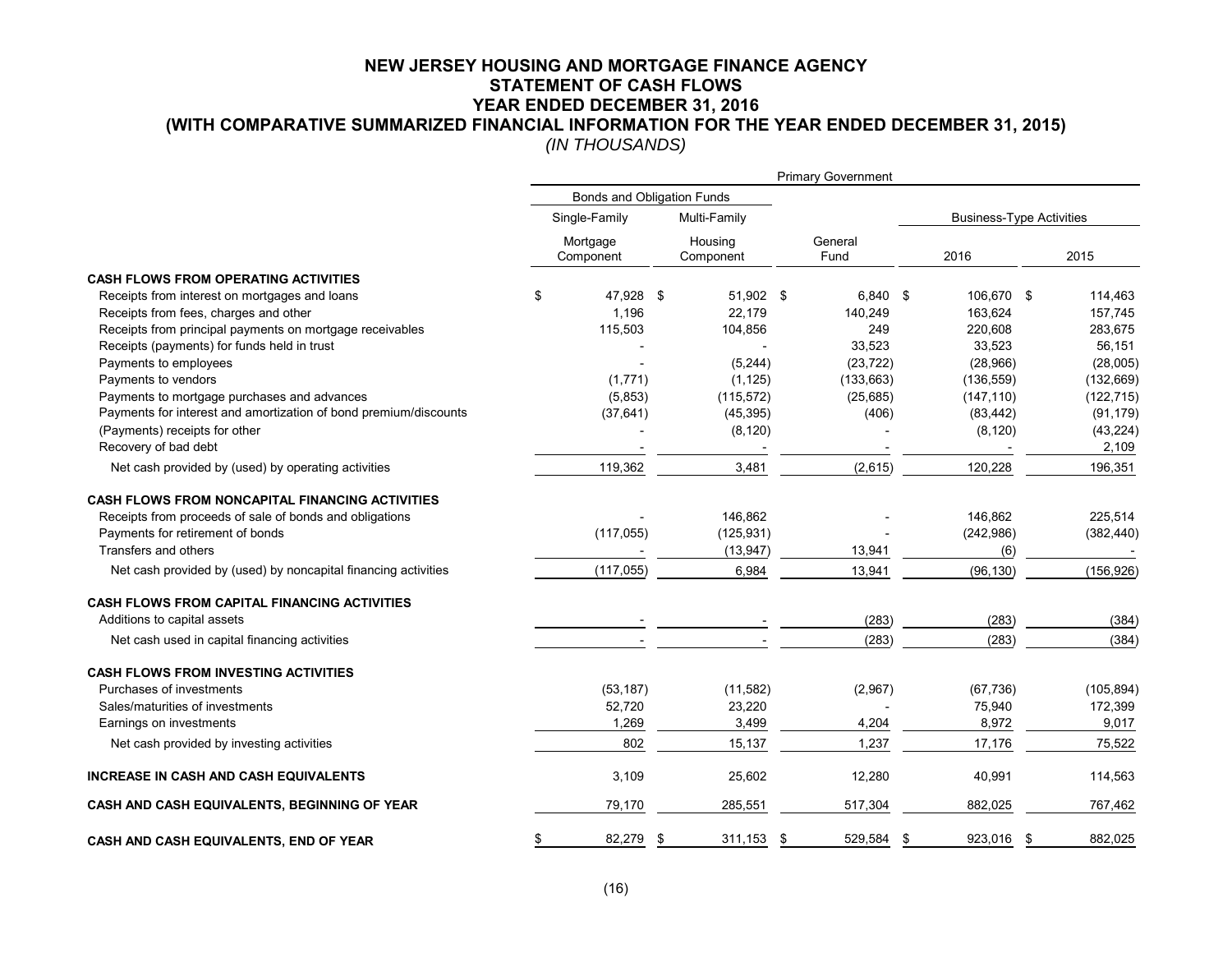#### **NEW JERSEY HOUSING AND MORTGAGE FINANCE AGENCY STATEMENT OF CASH FLOWS YEAR ENDED DECEMBER 31, 2016 (WITH COMPARATIVE SUMMARIZED FINANCIAL INFORMATION FOR THE YEAR ENDED DECEMBER 31, 2015)**  *(IN THOUSANDS)*

|                                                                                                      |                               |                                               |             | <b>Primary Government</b> |           |                                 |
|------------------------------------------------------------------------------------------------------|-------------------------------|-----------------------------------------------|-------------|---------------------------|-----------|---------------------------------|
|                                                                                                      |                               | Bonds and Obligation Funds                    |             |                           |           |                                 |
|                                                                                                      | Single-Family<br>Multi-Family |                                               |             |                           |           | <b>Business-Type Activities</b> |
|                                                                                                      |                               | Housing<br>Mortgage<br>Component<br>Component |             | General<br>Fund           | 2016      | 2015                            |
| <b>RECONCILIATION OF OPERATING INCOME TO NET CASH</b><br>PROVIDED BY (USED) BY OPERATING ACTIVITIES  |                               |                                               |             |                           |           |                                 |
| Operating income                                                                                     | \$                            | $(2,381)$ \$                                  | 54,238 \$   | $2,756$ \$                | 54,613 \$ | 14,367                          |
| Adjustments to reconcile operating income to net cash<br>provided by (used) by operating activities: |                               |                                               |             |                           |           |                                 |
| Depreciation expense                                                                                 |                               |                                               |             | 1,112                     | 1,112     | 1,112                           |
| Loss on real estate owned                                                                            |                               | 9,024                                         |             | (127)                     | 8,897     | (12, 410)                       |
| Provision for loan losses                                                                            |                               | 6,081                                         | 2,088       | 2,650                     | 10,819    | 51,159                          |
| Amortization of premium and discounts                                                                |                               | (782)                                         | 16          |                           | (766)     | (453)                           |
| Effects of changes in operating assets and liabilities:                                              |                               |                                               |             |                           |           |                                 |
| Mortgage loans receivable, net                                                                       |                               | 118,653                                       | (40, 858)   | (25, 685)                 | 52,110    | 96,312                          |
| Fees and other charges receivable                                                                    |                               | (130)                                         | (233)       | (269)                     | (632)     | (227)                           |
| Due from loan servicers and insurers                                                                 |                               | 648                                           |             | (5)                       | 643       | 431                             |
| Deferred outflow of resources                                                                        |                               |                                               |             |                           |           | (352)                           |
| Other assets                                                                                         |                               | 1,273                                         | 210         | (97)                      | 1,386     | 10,516                          |
| Real estate owned                                                                                    |                               | (12, 298)                                     | (9,204)     | (10, 591)                 | (32,093)  | 11,901                          |
| Interfund allocation                                                                                 |                               |                                               | 5,060       | (5,057)                   | 3         | 17                              |
| Accrued interest payable on bonds                                                                    |                               | (1,028)                                       | 215         |                           | (813)     | (2, 110)                        |
| Advance from the State of New Jersey                                                                 |                               |                                               |             | (4,905)                   | (4,905)   | (334)                           |
| Funds held in trust for mortgagor                                                                    |                               |                                               | (7, 514)    | 27,842                    | 20,328    | 11,329                          |
| Minimum escrow requirement                                                                           |                               |                                               | (257)       | 191                       | (66)      | (582)                           |
| Mortgagor escrow deposits                                                                            |                               |                                               | (1, 107)    | 5,490                     | 4,383     | 2,283                           |
| Subsidy payments received in advance                                                                 |                               |                                               |             | 102                       | 102       | 47                              |
| Unearned revenue                                                                                     |                               |                                               |             | (10, 407)                 | (10, 407) | (2, 242)                        |
| Net pension liability                                                                                |                               |                                               |             | 9,964                     | 9,964     | 2,824                           |
| OPEB liability                                                                                       |                               |                                               |             | 4,438                     | 4,438     | 11,397                          |
| Other liabilities                                                                                    |                               | 302                                           | 827         | (17)                      | 1,112     | 1,366                           |
| NET CASH PROVIDED BY (USED) BY OPERATING ACTIVITIES                                                  | \$                            | 119,362                                       | 3,481<br>\$ | $(2,615)$ \$<br>\$        | 120,228   | 196,351<br>-\$                  |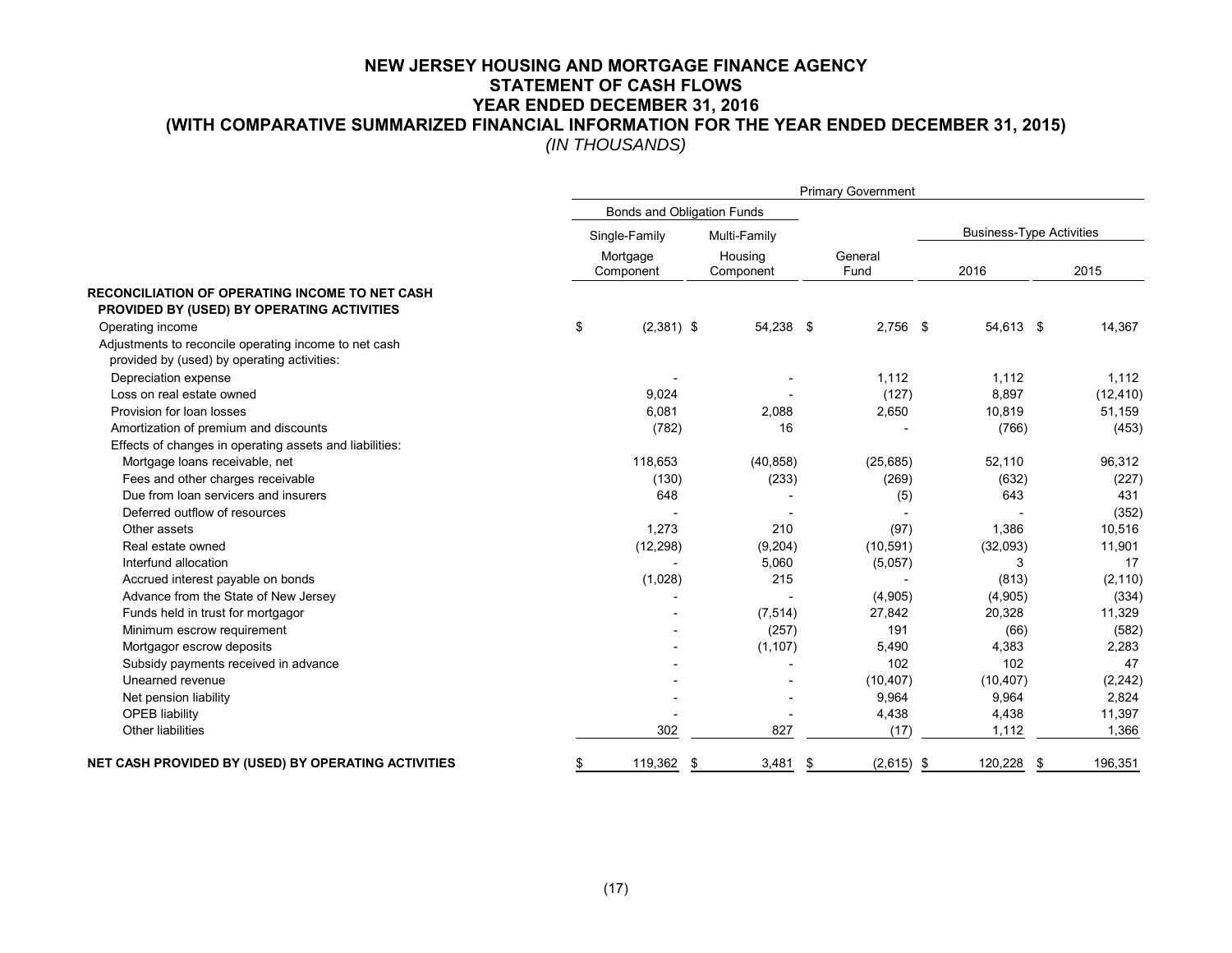### *(IN THOUSANDS)*

### **NOTE 1 SUMMARY OF SIGNIFICANT ACCOUNTING POLICIES**

### **Description of the Agency**

*Authorizing Legislation and Organization* – The New Jersey Housing and Mortgage Finance Agency (the Agency), which is established in, but not part of, the Department of Community Affairs, is a body, corporate and politic, created by the New Jersey Housing and Mortgage Finance Agency Law of 1983, constituting Chapter 530, Laws of New Jersey, 1983 (the Act), which combined the New Jersey Housing Finance Agency and the New Jersey Mortgage Finance Agency into a single agency.

The initial legislation and subsequent amendment grant the Agency the power to issue debt to finance the construction and rehabilitation of housing projects for families of low and moderate income by providing mortgage loans to qualified housing sponsors or to increase the funds available for residential mortgage and rehabilitation or improvement loans. In addition, the Agency is authorized to make loans to boarding home operators for life safety improvements.

The Agency is governed by nine members: the Commissioner of the Department of Community Affairs who serves as Chair, the State Treasurer, the Attorney General, the Commissioner of Banking and Insurance, and the Commissioner of the Department of Human Services who are members of the New Jersey Housing and Mortgage Finance Agency ex officio, and four persons appointed by the Governor with the advice and consent of the State Senate for terms of three years.

Certain bonds and other obligations issued under the provisions of the Act are general obligations of the Agency to which its full faith and credit are pledged. Certain mortgages issued from the proceeds of Multi-Family Housing Revenue Bonds are insured by the Federal Housing Administration. The Agency has no taxing power; however, certain bonds issued are separately secured, special and limited obligations of the Agency. See Note 9 to the financial statements for a more detailed discussion of the Agency's bonds, notes and obligations.

*Federal Subsidy Programs* – Many of the Agency-financed Multi-Family Housing projects (the projects) have entered into subsidy contracts with the U.S. Department of Housing and Urban Development (HUD) under Section 236 of the National Housing Act, as amended, or under Section 8 of the United States Housing Act of 1937, as amended (Section 8). The subsidies, paid to the Agency for the account of the respective projects, have been pledged, under the terms of the bond resolutions, for the security of the bondholders.

The Section 8 program provides for payment of housing assistance payments to or for the account of the owners of projects assisted under such program. The housing assistance payments represent the difference between the total contract rents (an average of 141% of fair market rents as determined by HUD) for such developments and the eligible tenants' rental payments, which are up to 30% of each such tenant's adjusted income. The housing assistance payments, as adjusted from time to time by HUD to reflect changing economic conditions and subject to the limitations of the Section 8 program, together with the tenants' rental payments, are used to pay all operating costs of the project and debt service on the project's mortgage.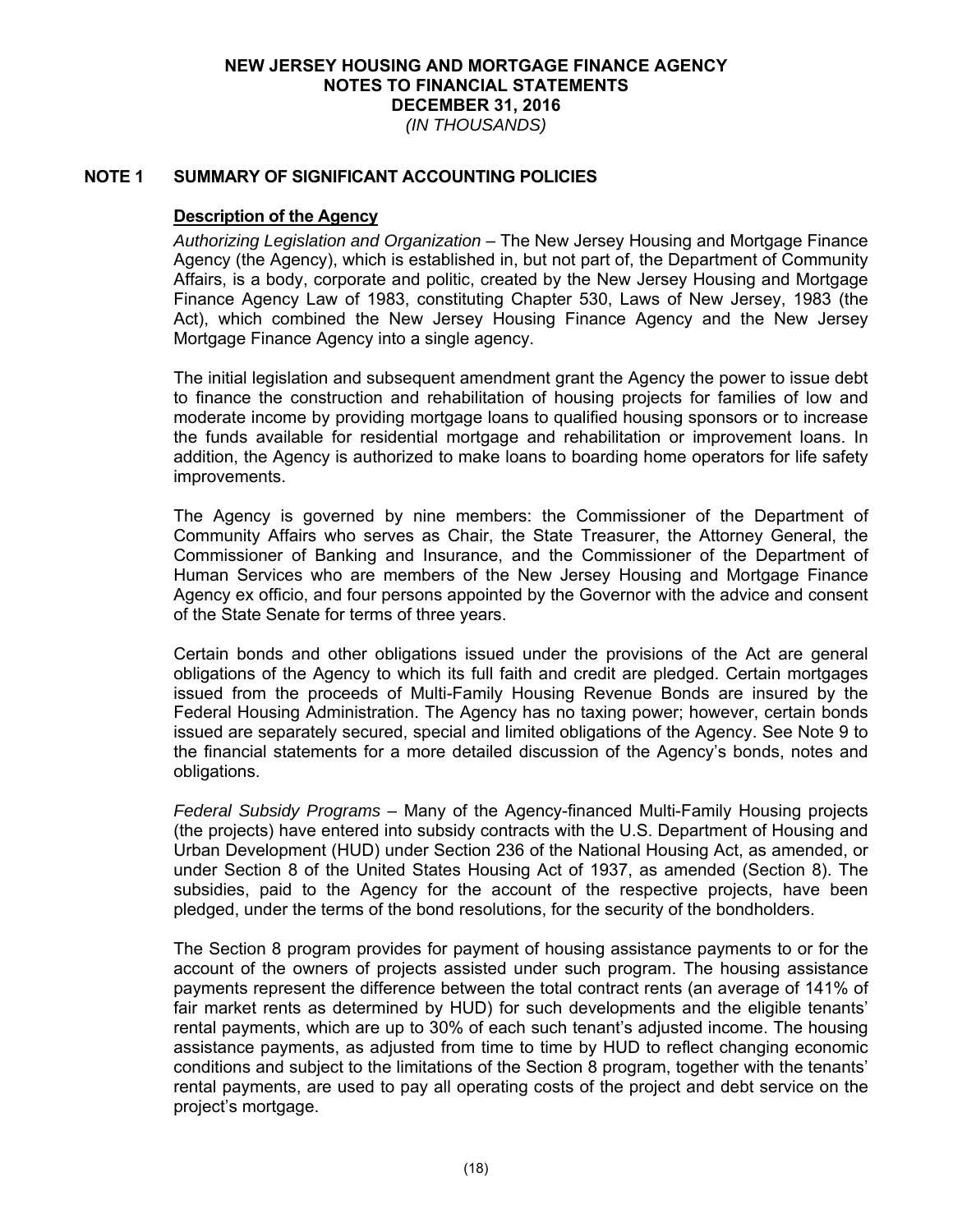### *(IN THOUSANDS)*

### **NOTE 1 SUMMARY OF SIGNIFICANT ACCOUNTING POLICIES (CONTINUED)**

### **Description of the Agency (Continued)**

The Section 8 Housing Assistance Payments (HAP) received by the Projects amounted to approximately \$470,507 for the year ended December 31, 2016.

The Section 236 program provides for interest reductions on mortgages of projects assisted under the program. HUD subsidizes the difference between the actual amortization schedule on the mortgages and an amortization schedule based upon a 1% interest rate. Several Section 236 projects also receive additional rental assistance for eligible tenants. The payments represent the difference between contract rent (as defined above) and the tenants' eligible rental payments.

The Section 236 Interest Reduction Payments (IRP) received by the Agency amounted to approximately \$12,853 for the year ended December 31, 2016.

### **Reporting Entity**

In determining how to define the reporting entity, management has considered all potential component units. The decision to include a component unit in the reporting entity was made by applying the criteria set forth in the Governmental Accounting Standards Board (GASB) Statement No. 61, *The Financial Reporting Entity: Omnibus – an amendment of GASB Statements No. 14 and No. 34.* These criteria include manifestation of oversight responsibility including financial accountability, imposition of will, financial benefit to or burden on a primary organization, and financial accountability as a result of fiscal dependency.

The Agency is a component unit of the State of New Jersey. The Agency's financial statements are discretely presented as part of the State's financial statements.

The Agency determined based on the criteria above that the component unit described below should be identified as a blended component unit of the Agency.

### *ABC*

On April 17, 1997, the Board Members of the Agency approved the formation of a whollyowned subsidiary corporation, the A Better Camden Corporation (ABC). The Board consists of four State Directors and three Camden Directors as follows: The Commissioner of the New Jersey Department of Community Affairs, ex officio, or his or her designee; the Executive Director of the Agency, ex officio, or his or her designee; two employees of the Agency appointed by, and serving at the pleasure of the Executive Director of the Agency; the Mayor of the City of Camden, ex officio, or his or her designee; the Executive Director of the Camden Redevelopment Agency, ex officio, or his or her designee; and one resident of Camden appointed by a majority of the other directors to serve for a term of two years. ABC was formed to stimulate and encourage the construction, rehabilitation and improvement of adequate and affordable housing in Camden, particularly for persons of low and moderate income.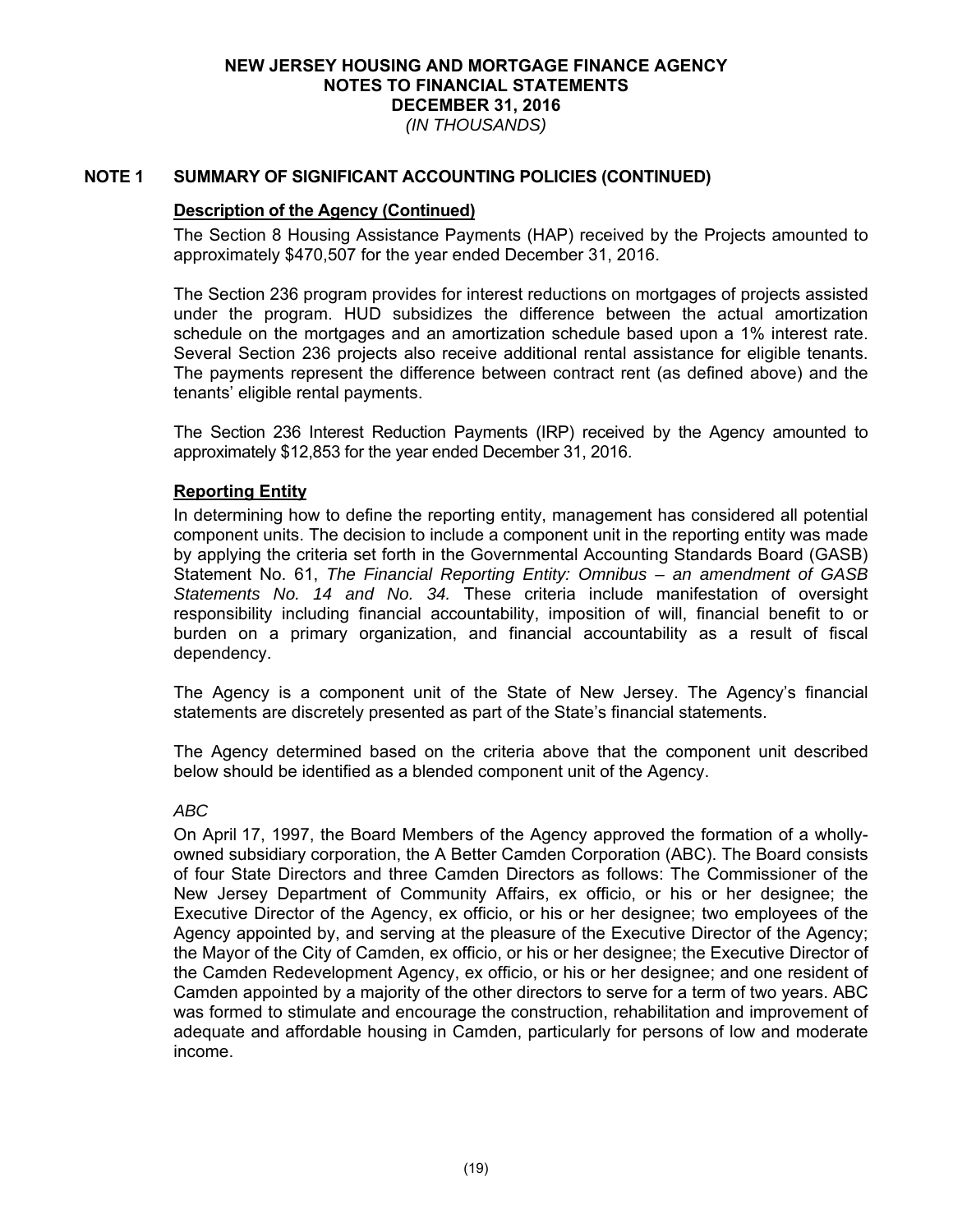*(IN THOUSANDS)*

### **NOTE 1 SUMMARY OF SIGNIFICANT ACCOUNTING POLICIES (CONTINUED)**

### **Reporting Entity (Continued)**

The activity and balances of ABC are immaterial to the Agency as a whole and therefore, the Agency has chosen not to include ABC in their financial statement. Separate financial statements are issued for ABC and can be obtained by contacting the New Jersey Housing and Mortgage Finance Agency, 637 South Clinton Avenue, P.O. Box 18550, Trenton, New Jersey 08650-2085.

### **Basis of Accounting**

The financial statements of the Agency are reported using the economic resources measurement focus and the accrual basis of accounting. Revenues are recorded when earned, regardless of when the cash flow takes place. Operating costs and expenses are charged to expense as incurred.

The Agency is required to follow all statements of the GASB. GASB Statement No. 62, *Codification of Accounting and Financial Reporting Guidance Contained in Pre-November 30, 1989 FASB and AICPA Pronouncements* (GASB 62), was issued to incorporate FASB and AICPA guidance into GASB authoritative literature.

### **Prior Year Comparative Financial Information**

The basic financial statements include certain prior year summarized comparative information that is not at the level of detail required for a presentation in conformity with GAAP. Accordingly, such information should be read in conjunction with the Agency's financial statements for the year ended December 31, 2015, from which the summarized information was derived. Certain reclassifications have been made to prior year summarized balances in order to conform to current year presentation. The reclassifications did not affect net position or changes therein.

### **Descriptions of Funds**

The accounts of the Agency are organized on the basis of separate enterprise funds, each of which is considered to be a separate accounting entity with a separate set of selfbalancing accounts that comprise its assets, deferred outflows, liabilities, deferred inflows, net position, and revenues and expenses. Within each fund there are accounts required by the respective bond resolutions.

The Agency reports all funds as major funds. The following is a description of each fund:

*General Fund* – The General Fund is utilized to record transactions which are not directly related to a specific bond resolution. All Agency expenses are recorded in this fund except provisions for potential loan losses, and specific program expenses which are charged to the loan-related funds.

*Multifamily Program* – The Multifamily Program transactions relate to the construction, rehabilitation and permanent financing of multifamily rental housing developments generally designed entirely or with a percentage of persons and families of low and moderate income or for senior citizens. Assets under the bond resolutions are restricted and are not available for any other purpose other than as stated.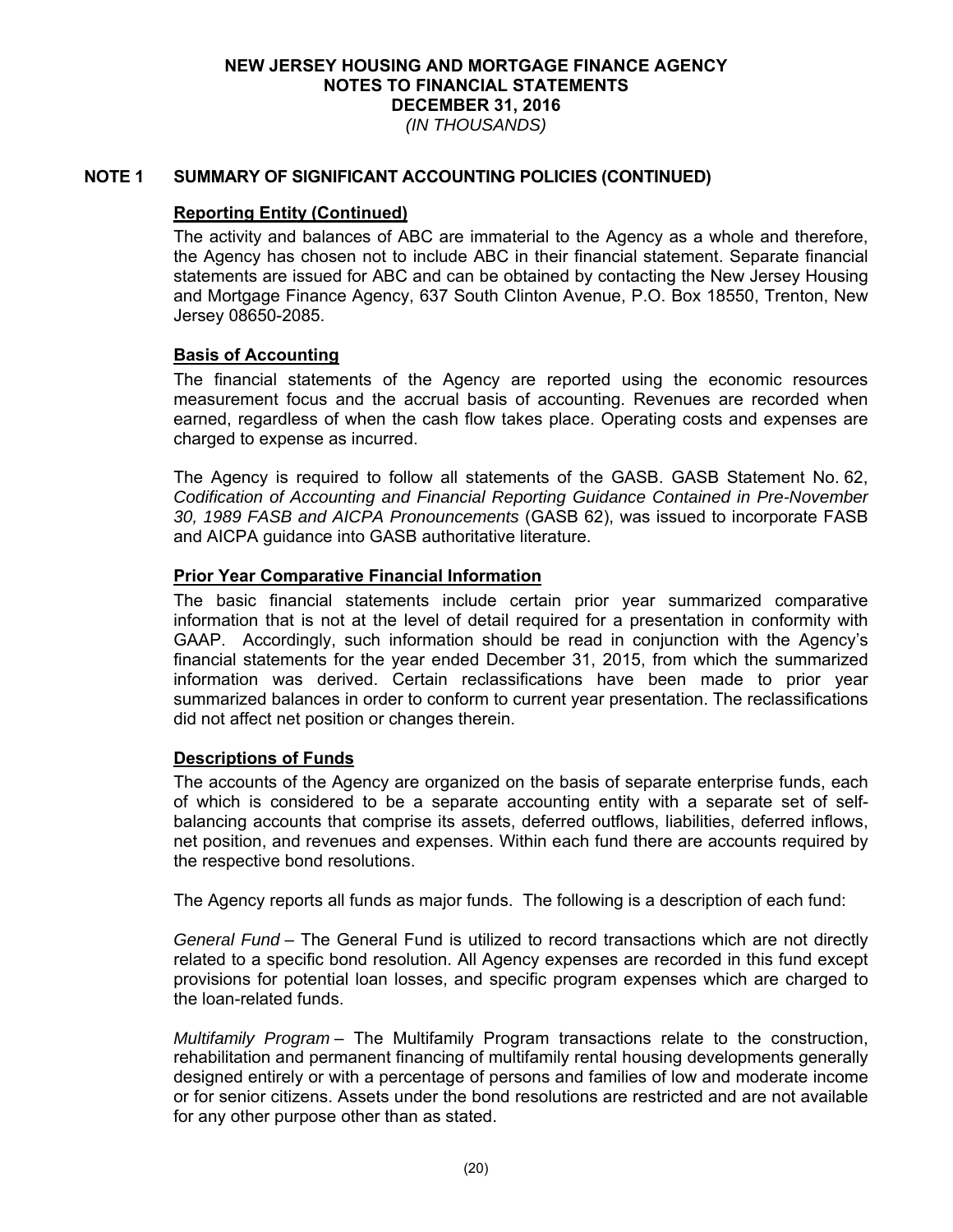### *(IN THOUSANDS)*

### **NOTE 1 SUMMARY OF SIGNIFICANT ACCOUNTING POLICIES (CONTINUED)**

### **Descriptions of Funds (Continued)**

*Single Family Program* – The Single Family Program transactions relate to the purchase of mortgage loans for owner-occupied single-family residences for persons and families of low and moderate income. Assets under the bond resolution are restricted and are not available for any other purpose other than as provided.

### **Cash and Cash Equivalents**

Cash equivalents include highly liquid investments with a maturity of three months or less when purchased, short-term highly liquid money market funds, overnight repurchase agreements and amounts held in a tax-free cash management fund, all of which are readily convertible to known amounts of cash.

### **Investments**

Investments in United States Government and Agency securities, asset backed securities, corporate notes and commercial paper are reported at fair value. The Agency's investment agreements are reported at an amount equal to principal and accrued interest.

### **Capital Assets and Related Depreciation**

The Agency capitalizes all assets greater than \$500 at cost. Depreciation and amortization are provided using the straight-line method over the estimated useful lives of the assets as follows:

| <b>Asset Class</b>                  | Useful Lives |
|-------------------------------------|--------------|
| Buildings and building improvements | 25           |
| Motor vehicles                      |              |
| Machinery and equipment             | $4 - 10$     |
| Furniture and fixtures              | -5           |

Expenses for maintenance and repairs are charged to operating expenses. Renewals and betterments are capitalized. At the time properties are retired or otherwise disposed of, their cost and related accumulated depreciation are eliminated from the accounts and the gains or losses from such disposals are credited or charged to operations.

### **Real Estate Owned**

Real estate owned represents real estate acquired through foreclosure and in-substance foreclosures. Real estate owned is recorded at the lower of the investment in the loan or the estimated net realizable value.

### **Funds and Deposits Held for Projects**

Certain funds and deposits are held by the Agency's General Fund for projects in interestbearing accounts. Such interest accrues to the benefit of the projects and is not recorded as Agency revenue.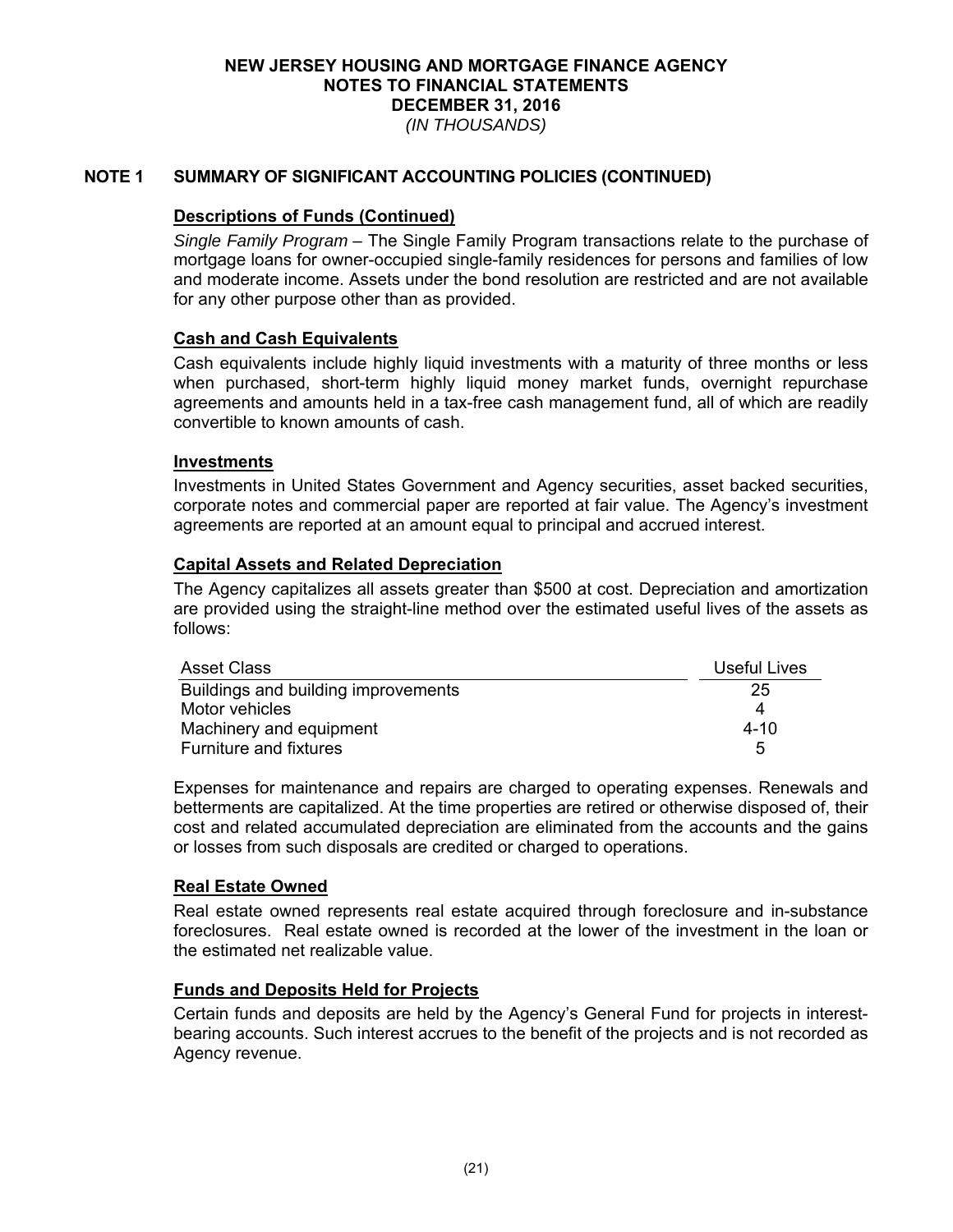### *(IN THOUSANDS)*

### **NOTE 1 SUMMARY OF SIGNIFICANT ACCOUNTING POLICIES (CONTINUED)**

### **Debt Issuance Costs, Bond Discount and Other Bond Related Costs**

Debt issuance costs except prepaid insurance costs are expensed in the period incurred. Discount and premium on bonds are unearned and amortized to interest expense using a method approximating the effective interest method.

### **Mortgage Loans**

Mortgage loans are stated at principal amounts outstanding, net of unearned discount. Interest income on first mortgage loans is accrued and credited to interest income as earned. The Agency is involved in foreclosure proceedings relating to both single and multifamily mortgages. For single-family mortgages, the Agency allows its outside servicers to represent them in Agency-approved foreclosure proceedings. The Agency enacts foreclosure proceedings against Multi-Family loans at the direction of its executive director with the approval of the Agency's Board. The Agency is the first lien holder for all supplemental mortgages. Interest income on supplemental mortgages is not accrued, but is credited to income as collected.

### **Allowance for Loan Losses**

Certain projects have not generated sufficient cash flow to meet both operating expenses and debt service payments as a result of delays in attaining full occupancy levels, rising operating costs, or a combination thereof. The Agency has developed programs designed to provide adequate cash flow for these projects by obtaining additional rental assistance subsidies from HUD, rent increases, additional contributions by limited-dividend sponsors, the State of New Jersey Bond and Housing Assistance Funds and the Agency's General Fund. In addition, the Single Family home owners may face similar cash flow issues causing loans to become uncollectible. The Agency has provided allowances for loan losses aggregating \$288,059 as of December 31, 2016 against mortgage loans receivable, debt service arrears receivable, supplemental mortgages, other loans, and fees and charges including provision for negative cash flows and cost overruns for these projects. The allowance is an amount that management believes will be adequate to absorb possible losses on existing loans that may become uncollectible, based on evaluations of the collectability of the loans. The evaluations take into consideration such factors as changes in the nature and volume of the loan portfolio, overall portfolio quality, review of specific problem loans and current economic conditions that may affect the borrowers' ability to pay. Economic conditions may result in the necessity to change the allowance quickly in order to react to deteriorating financial conditions of the Agency's borrowers. As a result, additional provisions on existing loans may be required in the future if borrowers' financial conditions deteriorate or if real estate values decline.

### **Advances from the State of New Jersey for Bond and Housing Assistance**

Pursuant to the provisions of agreements with the State of New Jersey Department of Community Affairs, the Agency has received funds from the 1968 and 1976 State of New Jersey General Obligation Bond Assistance Funds. These funds have been pledged as security for the bonds of certain bond resolutions and to provide supplemental financing to certain housing projects (see Note 8).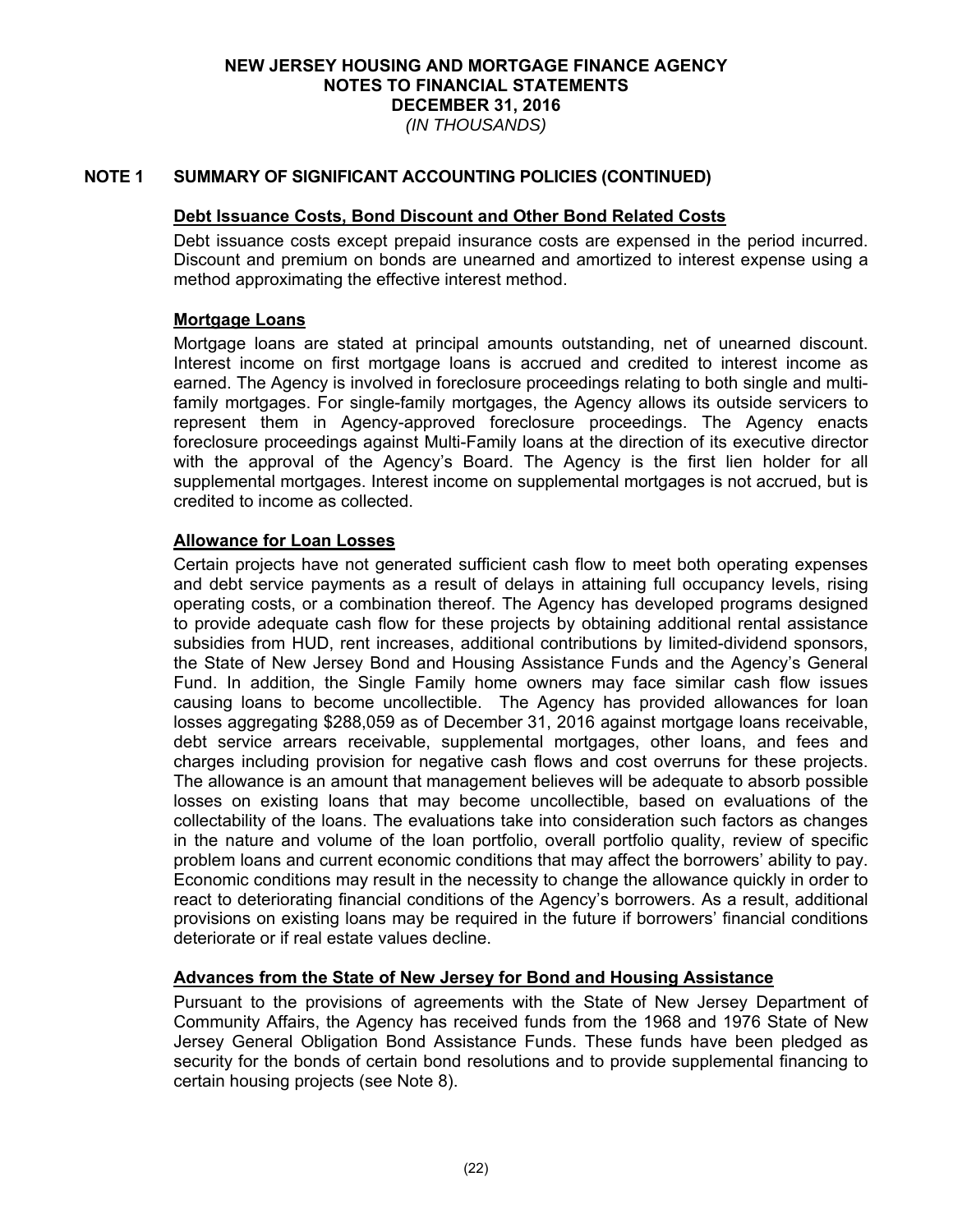*(IN THOUSANDS)*

### **NOTE 1 SUMMARY OF SIGNIFICANT ACCOUNTING POLICIES (CONTINUED)**

#### **Advances from the State of New Jersey for Affordable Housing**

Pursuant to the provisions of an agreement with the State of New Jersey Department of Community Affairs, the Agency has received funds to facilitate the building of low income projects. The amount available for the program is \$2,864 as of December 31, 2016 which is included in restricted cash and cash equivalents.

#### **Minimum Escrow Requirement**

In accordance with the bond resolutions and/or deed and regulatory agreements, substantially all permanently financed projects are required to deposit with the Agency one month's principal and interest on their mortgage loans as security against the late payment of subsequent remittances.

### **Unearned Revenue**

Unearned revenue represents the cumulative amount by which pass-through revenues exceed expenses.

### **Deferred Inflows/Outflows of Resources**

Deferred inflows of resources, reported after total liabilities, is defined by GASB as an acquisition of net position that applies to future periods. The revenue is recognized in the applicable future period(s). The Agency has two items that are required to be reported in this category: (1) The deferred inflow from pension, and (2) commitment fees related to bonds. These amounts are deferred and recognized as an inflow of resources in the period that the amounts become available.

Deferred outflows of resources represent a consumption of net position that applies to a future period and so will not be recognized as an outflow of resources (expenditure) until the future period. The Agency has three items that are required to be reported in this category: (1) Changes in assumptions and employer proportionate share of the net pension liability that are being amortized over future periods, (2) pension contributions made subsequent to the measurement date related to pensions, and (3) the accumulated decrease in fair value of hedging derivatives.

### **Net Position**

Net position comprises the excess of revenues over expenses from operating income, nonoperating revenues, expenses and capital contributions. Net position is classified in the following three components:

*Net investment in Capital Assets* – This component of net position consists of capital assets, net of accumulated depreciation and reduced by the outstanding balances of any bonds, mortgages, notes or other borrowings that are attributable to the acquisition, construction or improvement of those assets, if any.

*Restricted* – Net position is reported as restricted when constraints placed on net position use either: (1) externally imposed by creditors, grantors, contributors, or laws or regulations of other governments, or (2) imposed by law through constitutional provisions or enabling legislation.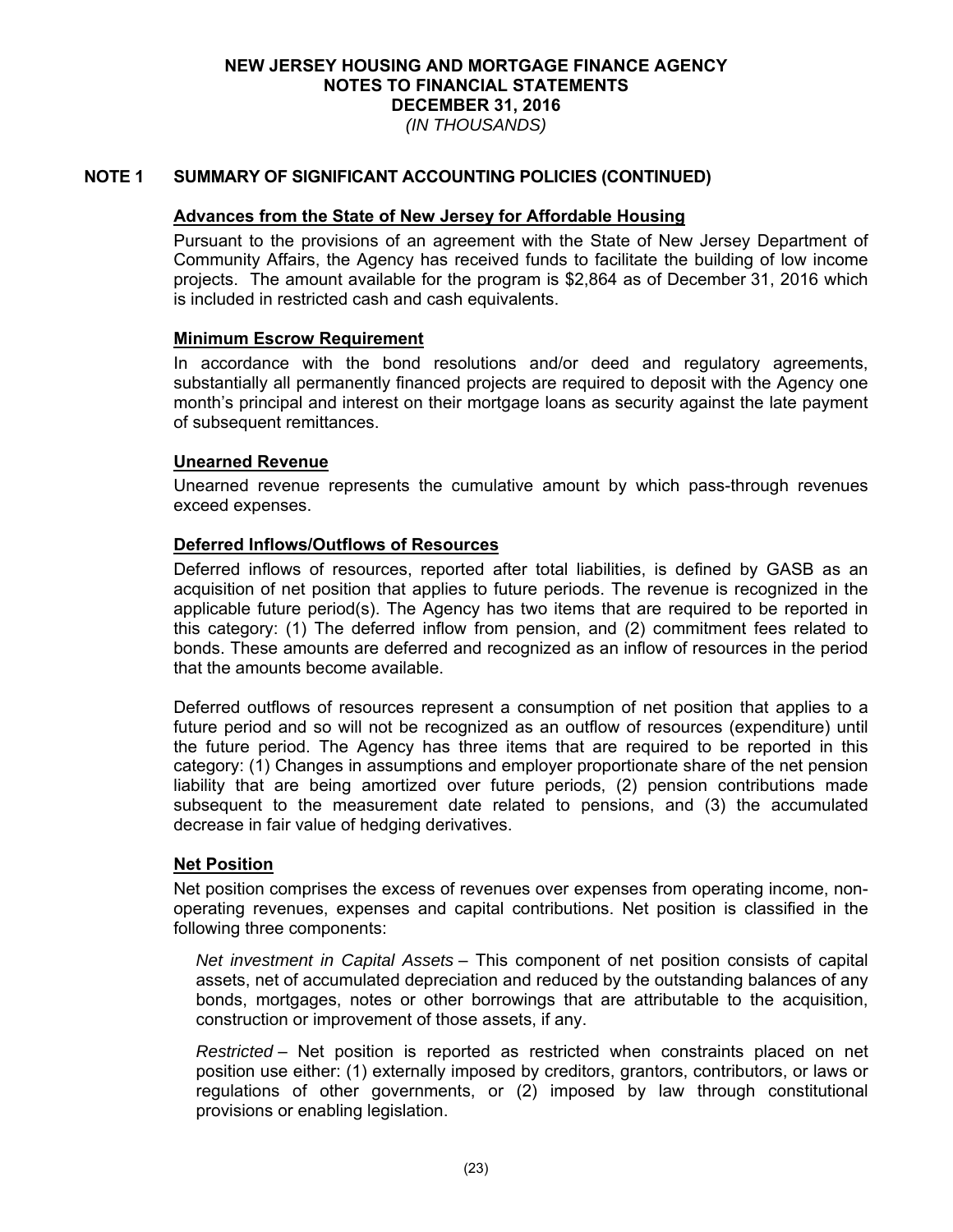### *(IN THOUSANDS)*

### **NOTE 1 SUMMARY OF SIGNIFICANT ACCOUNTING POLICIES (CONTINUED)**

### **Net Position (continued)**

*Unrestricted* – This component of net position consists of assets that do not meet the definition of restricted or net investment in capital assets. This component includes assets that may be designated for specific purposes by the Board.

When both restricted and unrestricted resources are available for use, it is the Agency's policy to use restricted resources first and unrestricted resources as needed.

### **Operating and Non-Operating Revenues and Expenses**

Operating revenues consist primarily of all revenues derived from interest income on mortgage loans, fees and charges on mortgages and loans issued and gains on the sale of real estate owned. Investment income, which consists of interest income earned on various interest-bearing accounts and on investments in debt securities is reported as nonoperating revenues.

Operating expenses include general and administrative expenses of the Agency; salaries and benefits; costs and expenses incurred in connection with the issuance and sale of certain bonds and notes; fees and expenses of trustees and depository and paying agents; and other costs associated with the Agency's various loan programs. Non-operating expenses principally include loss on early extinguishment of debt.

### **Derivative Instruments**

The Agency enters into various interest rate swaps in order to manage risks associated with interest on its bond portfolio.

### **Tax Status**

The Agency is exempt from federal income taxes under the Internal Revenue Code Section 115 and from state income taxes under N.J.S.A. 27-25-16. Accordingly, no provision is recorded for federal and state income taxes.

### **New Accounting Pronouncements**

The Agency implemented GASB Statement No. 72, *Fair Value Measurement and Application* for the year ending December 31, 2016. The objective of this Statement is to improve financial reporting by clarifying the definition of fair value, establishing principles for measuring fair value, providing additional fair value application guidance and enhancing disclosures about fair value measurements. The implementation of this Statement resulted in additional disclosures in the financial statements.

The Agency implemented GASB Statement No. 76, *The Hierarchy of Generally Accepted Accounting Principles for State and Local Governments* for the year ending December 31, 2016. The objective of this Statement is to identify—in the context of the current governmental financial reporting environment—the hierarchy of generally accepted accounting principles (GAAP). The "GAAP hierarchy" consists of the sources of accounting principles used to prepare financial statements of state and local governmental entities in conformity with GAAP and the framework for selecting those principles. The implementation of this Statement had no financial impact on the Agency.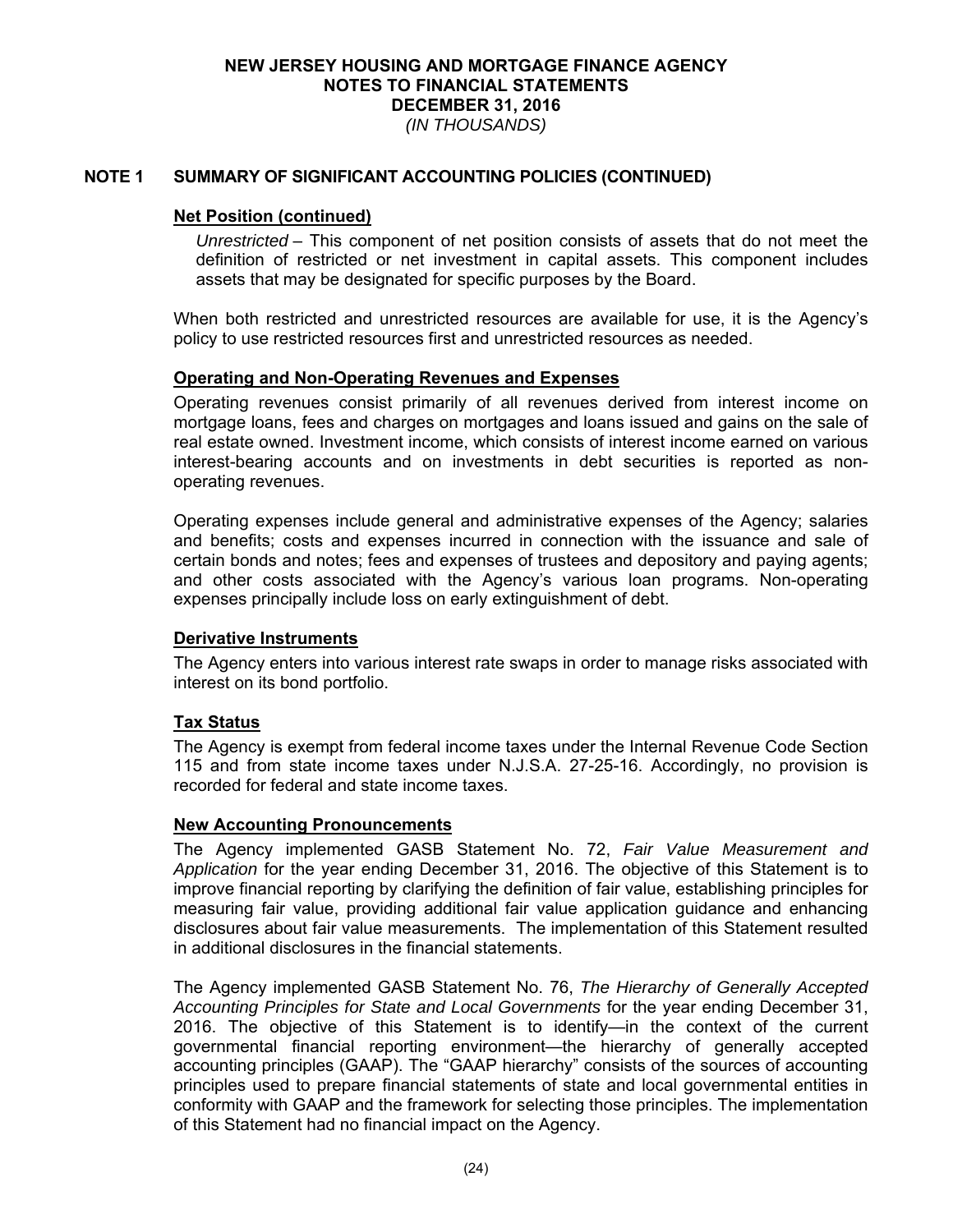*(IN THOUSANDS)*

### **NOTE 1 SUMMARY OF SIGNIFICANT ACCOUNTING POLICIES (CONTINUED)**

#### **New Accounting Pronouncements (Continued)**

The Agency implemented GASB Statement No. 79, Certain External Investment Pools and Pool Participants for the period ending December 31, 2016. The objective of this Statement is to enhance comparability of financial statements by providing qualifying external investment pools and participants in those pools with consistent application of an amortized cost-based measurement for financial reporting purposes. The implementation of this Statement had no financial impact on the Agency.

### **NOTE 2 EARLY EXTINGUISHMENT OF DEBT**

During the year ended December 31, 2016, as a result of the prepayment and refinancing of certain mortgages, the Agency repurchased or redeemed, prior to their scheduled maturity, the principal amount of certain of its bonds, totaling approximately \$141,285.

### **NOTE 3 INVESTMENTS AND DEPOSITS**

#### **Custodial Credit Risk**

Custodial credit risk is the risk that, in the event of a bank failure, the Agency's deposits may not be returned to it. The Agency has no formal policy as to custodial credit risk related to cash and equivalents held outside of its Bond Resolutions. Certain of the Agency's Bond Resolutions have varying provisions which relate to custodial credit risk including requirements that certain monies and certain deposits of funds held under Resolutions be insured by federal deposit insurance or collateralized or secured by the U.S. government, or U.S. government agency obligations. In some cases, the Trustee or paying agent is excluded from these requirements related to funds held by them in trust. In some cases certain of the Agency's Bond Resolutions require that the holders (banks and other entities) of certain deposits have certain minimum long-term or short-term credit rating levels. All funds are deposited in public depositories protected from loss under the provisions of the Governmental Unit Deposit Protection Act (GUDPA).

As of December 31, 2016, the Agency's bank balance amounted to \$420,138, all of which was insured or collateralized.

### **Investment Policy – Agency General Fund**

The Agency has established an investment policy, which pertains to assets of the Agency such as the General Fund assets, which are held outside of the Agency's Bond Resolutions. The primary investment objectives of the Agency's investment activities are to preserve principal, meet liquidity needs, further purposes of the Agency and provide a suitable return in relationship to current market conditions and the established investment policy. The Agency's investment policy includes guidelines as to liquidity and duration, eligible investments, concentration limits, credit quality and currency. The Agency's General Fund cash and equivalents are managed by BlackRock pursuant to an agreement between the Agency and BlackRock. BlackRock has been instructed to follow the Agency's aforementioned investment policy.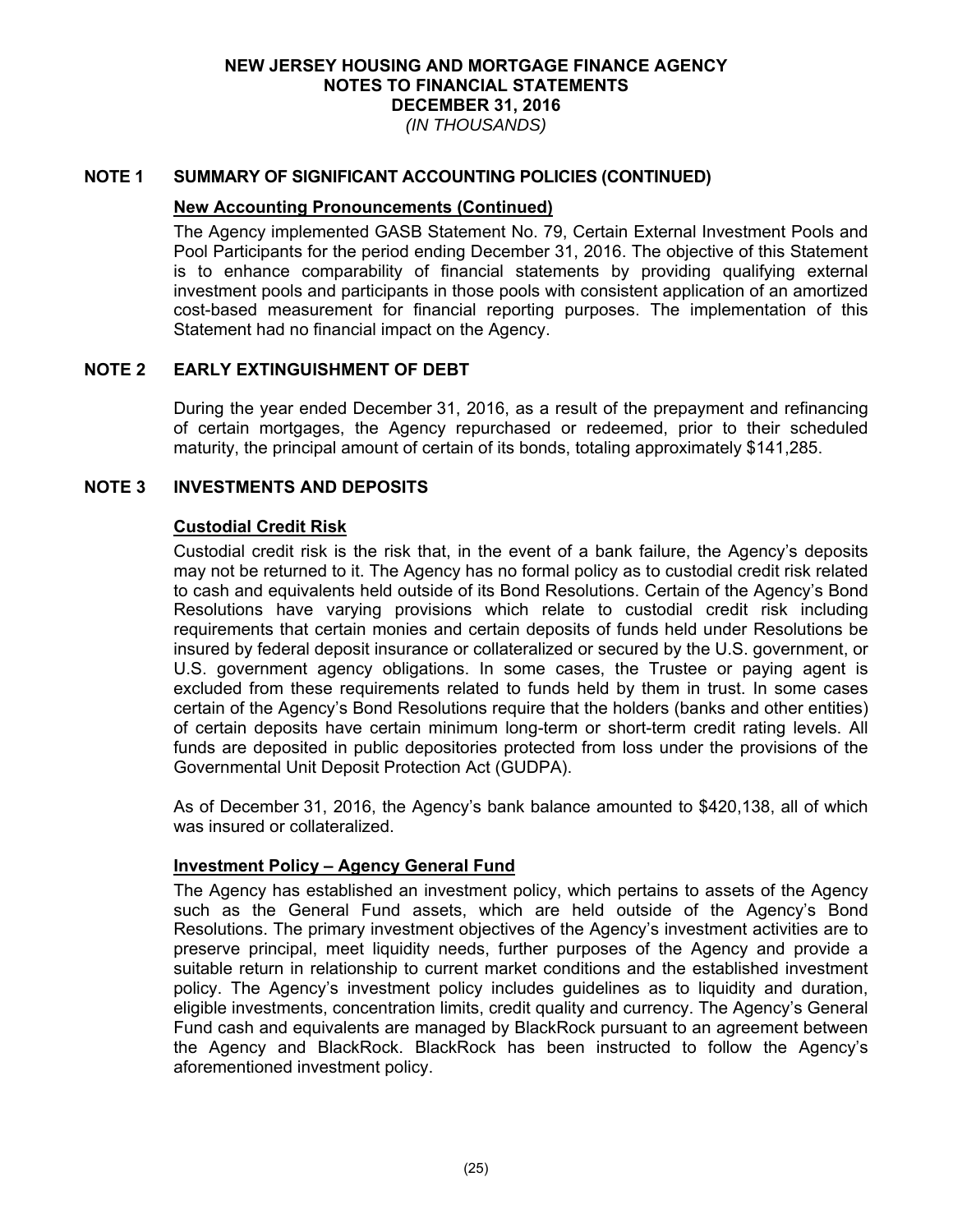*(IN THOUSANDS)*

### **NOTE 3 INVESTMENTS AND DEPOSITS (CONTINUED)**

### **Investment Policy – Agency General Fund (Continued)**

The investment policy permits investments in obligations issued by U.S. Treasury or guaranteed by the U.S. government as well as obligations issued by or guaranteed by U.S. federal agencies, commercial paper, repurchase agreements having maximum maturities of seven days or less that are fully collateralized by U.S. government and/or agency securities, money market mutual funds and commercial bank obligations including time deposits, bank notes and bankers' acceptances, certain AAA rated asset backed and mortgage backed securities, highly rated corporate bonds and bond obligations of the Agency.

#### **Investment Policy – Bond Resolutions**

The Agency's Single Family and Multi Family Bond Resolutions govern the investment of assets and funds held under the Resolutions and, as such, establish permitted investments in which funds held under the Resolutions may be invested. The Agency currently has two Single Family Bond Resolutions and four Multi-Family Resolutions, all of which govern the types of investments in which monies held under each resolution may be invested. Generally, the Agency's Bond Resolutions permit the deposit of funds with commercial banks and the investment of funds in time deposits and certificates of deposits, U.S. government obligations, obligations of certain U.S. Government Agencies or obligations that are guaranteed by the U.S. Government. Additionally, certain of the Agency's Resolutions also permit the investment in money market funds with stipulated rating and maturity levels, as well as repurchase agreements, certain federal funds, commercial paper, bankers acceptances and funds of which the N.J. treasurer is custodian.

### **Investment Types**

The Agency holds various investments, outside of the Bond Resolutions, within the Agency's General Fund. As discussed, these investments are currently managed by BlackRock. In addition to the eligible investments permitted by the Agency's Investment Policy discussed above, the aforementioned Investment Policy also permits corporate bonds, notes and medium term notes.

Also permitted are asset backed securities, mortgage backed securities and collateralized mortgage obligations, however, these securities must be rated AAA by at least one of the national rating agencies. Equity investments in project-specific housing and housing-related developments which further the purposes of the Agency are also permitted with approval from the Agency Board. However, these investments may not exceed \$10 million. Further, excluding the aforementioned equity investments, the Agency's Investment Policy indicates that the average effective duration of the portfolio is not to exceed 2.5 years and the maximum effective duration of any individual security is not to exceed 6 years.

In addition to those investments discussed above, certain of the Agency's Bond Resolutions also permit guaranteed investment contracts or investment agreements, obligations or notes of certain U.S. government agencies which are not backed by the U.S. government, certain short-term and long-term debt providing the issuers fall within permissible rating categories, direct and general obligations of the State of New Jersey guaranteed by the State, obligations of states and municipalities which are fully secured by contributions contracts with the U.S. government, certain stripped U.S. Treasury securities, shares of open-end, diversified investment companies having certain minimum credit ratings and Federal Housing Administration debentures.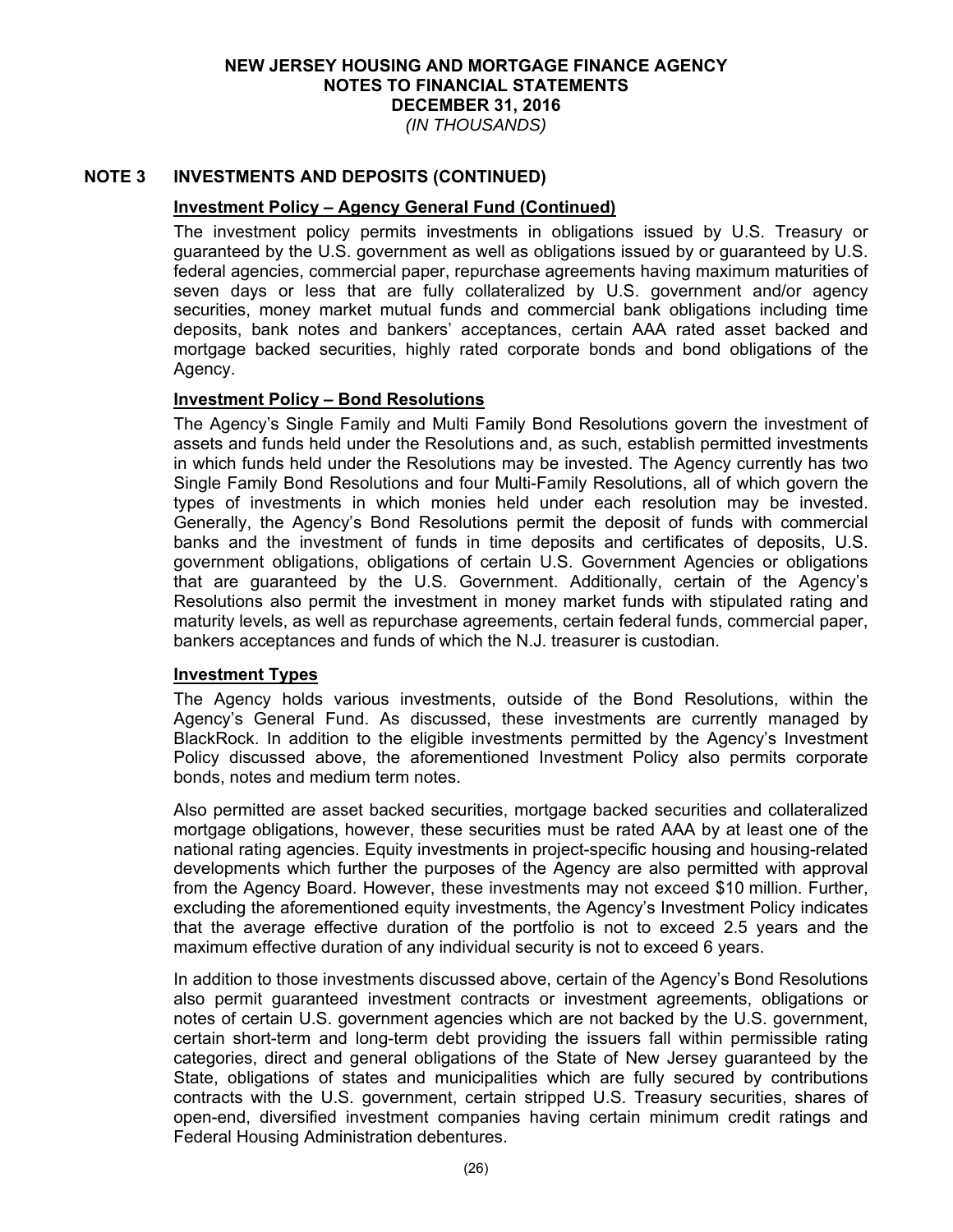### *(IN THOUSANDS)*

### **NOTE 3 INVESTMENTS AND DEPOSITS (CONTINUED)**

### **New Jersey Cash Management Fund and Bank of America Cash Management Fund**

During the year, the Agency invested monies in the New Jersey Cash Management Fund. The Fund is governed by regulations of the State Investment Council, which prescribes standards designed to insure the quality of investments in order to minimize risk to the Fund's participants. Deposits with the New Jersey Cash Management Fund are not subject to custodial credit risk as defined above. The Fund does not have a credit rating. The Agency also utilizes Bank of America Cash Management Funds for certain project escrow accounts. These funds are invested in government securities and NJ municipal securities.

The following assets held by the Agency as of December 31, 2016 are evaluated in accordance with GASB accounting guidance for interest rate risk, credit risk, concentration of credit risk and custodial credit risk.

| Cash and Cash Equivalents:           |              |
|--------------------------------------|--------------|
| Cash                                 | \$<br>69,367 |
| Money Market Funds                   | 350,771      |
| NJ Cash Management Fund              | 225,949      |
| Bank of America Cash Management Fund | 276,929      |
| Investments                          | 330,071      |
| Total                                | 1,253,087    |

### **Interest Rate Risk**

Interest rate risk is the risk that changes in interest rates will adversely affect the fair value of an investment. The Agency's investment policy as to monies held outside the bond resolutions does impose concentration limits on certain types of investments which may limit the Agency's exposure to market interest rate risk. Certain investment types may evidence varying sensitivity to changes in interest rates. Corporate bonds and notes and Medium term Notes may not exceed 50% of the aggregate market value of the portfolio. Asset Backed Securities may not exceed 30% of the aggregate market value of the portfolio and mortgage backed securities and collateralized mortgage obligations may not exceed 30% of the aggregate market value of the portfolio.

The average effective duration of the General Fund investment portfolio is not to exceed 2.5 years.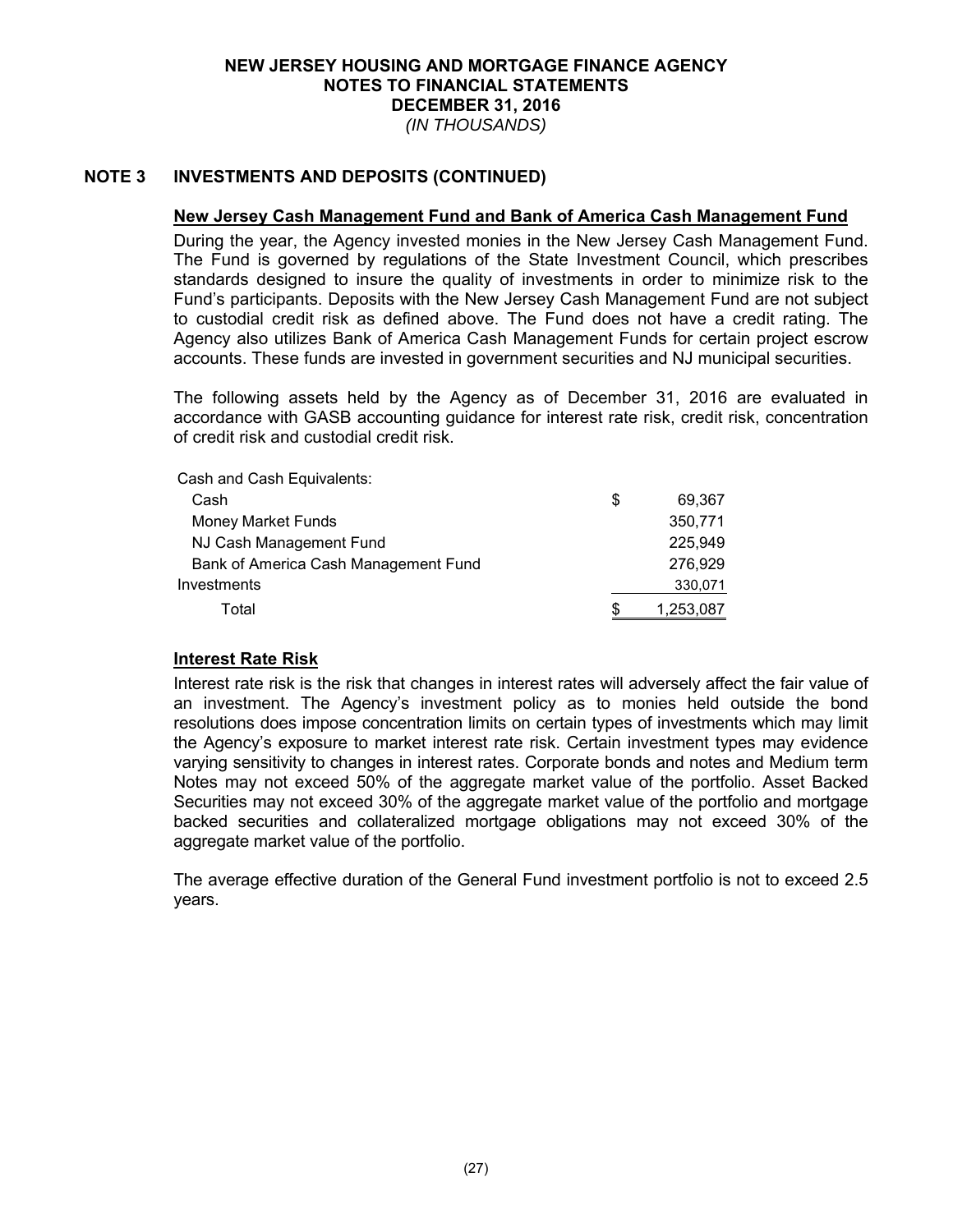*(IN THOUSANDS)*

### **NOTE 3 INVESTMENTS AND DEPOSITS (CONTINUED)**

### **Interest Rate Risk (Continued)**

As of December 31, 2016, the value and maturities for these assets related to the General Fund were as follows:

|                                            |   |           |   |           |   | Maturities (in Years) |          |    |                          |           |
|--------------------------------------------|---|-----------|---|-----------|---|-----------------------|----------|----|--------------------------|-----------|
|                                            |   |           |   | Less Than |   |                       |          |    |                          | More Than |
| Assets                                     |   | Value     |   |           |   | $1-5$                 | $6 - 10$ |    | $11 - 15$                | 15        |
| Cash and Cash Equivalents                  |   |           |   |           |   |                       |          |    |                          |           |
| Cash and Cash Equivalents                  | S | 55,353    | S | 55,353    | S | $\sim$                | \$       | \$ | $\overline{\phantom{0}}$ | \$        |
| <b>Money Market Funds</b>                  |   | 8,095     |   | 8,095     |   |                       |          |    |                          |           |
| NJ Cash Mgmt Fund                          |   | 189,207   |   | 189,207   |   |                       |          |    |                          |           |
| Bank of America Cash Mgmt Fund             |   | 276,929   |   | 276,929   |   |                       |          |    |                          |           |
| Investment type:                           |   |           |   |           |   |                       |          |    |                          |           |
| <b>Money Market Funds</b>                  |   | 9,448     |   | 9,448     |   |                       |          |    |                          |           |
| U.S. Govt and Agency Obligations           |   | 67,632    |   |           |   | 67,632                |          |    |                          |           |
| Comm. Mortgage-Backed Securities           |   | 13.669    |   |           |   | 538                   |          |    | 1,882                    | 11,249    |
| <b>Collateralized Mortgage Obligations</b> |   | 9.280     |   | 33        |   | 60                    | 1,183    |    |                          | 8,004     |
| <b>Asset Backed Securities</b>             |   | 43,361    |   |           |   | 30,423                | 10,962   |    | 249                      | 1,727     |
| <b>Municipal Bonds</b>                     |   | 17,075    |   |           |   |                       |          |    |                          | 17,075    |
| Mortgages                                  |   | 6.610     |   |           |   | 406                   | 2.732    |    | 2,196                    | 1,276     |
| <b>Corporate Notes</b>                     |   | 87,096    |   | 5,804     |   | 80,865                | 427      |    |                          |           |
| Total                                      |   | \$783,755 |   | \$544,869 |   | \$179,924             | \$15,304 | S  | 4,327                    | 39,331    |

As of December 31, 2016, the value and maturities for these assets related to the Bond Resolutions were as follows:

|                                        |    |         | Maturities (in Years) |             |    |                          |    |              |  |
|----------------------------------------|----|---------|-----------------------|-------------|----|--------------------------|----|--------------|--|
| Assets                                 |    | Value   |                       | Less Than 1 |    | $10 - 15$                |    | More Than 15 |  |
| Cash and Cash Equivalents              |    |         |                       |             |    |                          |    |              |  |
| Cash and Cash Equivalents              | \$ | 14.014  | S                     | 14.014      | -S | $\overline{\phantom{a}}$ | \$ |              |  |
| Money Market Funds                     |    | 342,676 |                       | 342,676     |    |                          |    |              |  |
| NJ Cash Management Fund                |    | 36,742  |                       | 36,742      |    |                          |    |              |  |
| Investments:                           |    |         |                       |             |    |                          |    |              |  |
| <b>Guaranteed Investment Contracts</b> |    | 72,370  |                       |             |    | 11,134                   |    | 61,236       |  |
| Federal Home Loan Mortgage Corp        |    | 3,530   |                       |             |    |                          |    | 3,530        |  |
| Total                                  |    | 469,332 |                       | 393,432     |    | 11,134                   |    | 64,766       |  |

### **Credit Risk**

Credit risk is the risk that an issuer or counterparty to an investment will not fulfill its obligations. The Agency's investment policy specifies minimum rating levels for certain types of eligible investments. Asset backed securities, mortgage backed securities and collateralized mortgage obligations must have a minimum rating of AAA. Further, the minimum short-term debt rating of money market instruments or other instruments with maturities of less than one year is Tier Two while the minimum long-term debt rating for all other instruments, excluding the permitted equity investments, is single A.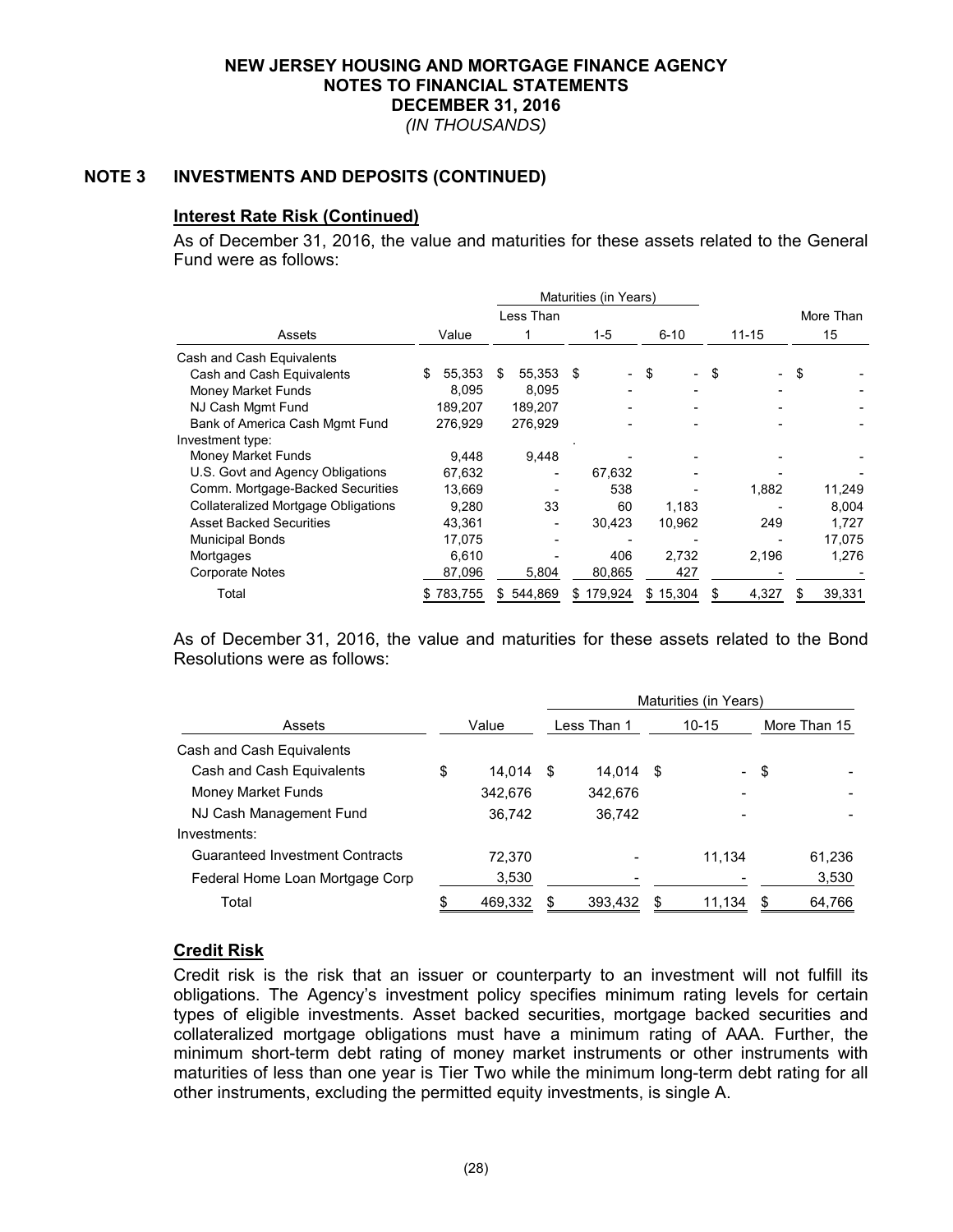*(IN THOUSANDS)*

### **NOTE 3 INVESTMENTS AND DEPOSITS (CONTINUED)**

### **Credit Risk (Continued)**

The Agency's Bond Resolutions establish varying minimum rating levels for different types of investments. Generally, commercial paper must be rated in the highest rating category or A-1 / P-1 and money market funds must be rated in the highest rating category or in some cases must be rated at least the unenhanced rating on the bonds. Also, certain resolutions require that certain deposits or various short-term investments or cash equivalents may only be held by providers in either the highest or two highest rating categories. In some cases, certain debt obligations and state obligations must be rated in either the highest or the two highest rating categories. The Agency's guaranteed investment contracts which are permitted by certain of the Agency's Bond Resolutions are not rated, however, the Bond Resolutions which allow guaranteed investment contracts require either that the provider of such contracts have a long-term rating of double A or in some cases A-1 if the agreement term is less than one year or be rated within the two highest credit rating categories by two national credit rating agencies, must not affect the rating of the bonds or must be rated at least the unenhanced rating on the bonds.

As of December 31, 2016, the General Fund had the following investments, maturities and credit quality:

|                                            |             | <b>Weighted Average</b> |              | <b>Credit Ratings</b> |
|--------------------------------------------|-------------|-------------------------|--------------|-----------------------|
|                                            | Value       | Maturity (years)        | S&P          | Moody's               |
| Investment type:                           |             |                         |              |                       |
| Money Market Funds                         | \$<br>9.448 | 0.35                    | $AA$ to $A-$ | Aaa                   |
| U.S. Govt and Agency Obligations           | 67,632      | 2.72                    | AAA to AA-   | Aaa                   |
| Comm. Mortgage-Backed Securities           | 13,669      | 2.15                    | AAA to AA-   | Aaa to Baa3           |
| <b>Collateralized Mortgage Obligations</b> | 9.280       | 4.11                    | AAA          | Aaa                   |
| <b>Asset Backed Securities</b>             | 43.361      | 1.81                    | AAA          | Aaa                   |
| <b>Municipal Bonds</b>                     | 17,075      | 14.01                   | AA-          | Unrated               |
| Mortgages                                  | 6.610       | 2.85                    | AAA to BBB-  | Unrated               |
| <b>Corporate Notes</b>                     | 87,096      | 2.17                    | AAA to BBB   | Aaa                   |
| <b>Total investments</b>                   | 254,171     |                         |              |                       |

As of December 31, 2016, the Bond Resolution had the following investments, maturities and credit quality:

|                                        |        | <b>Weighted Average</b> | <b>Credit Ratings</b> |         |  |
|----------------------------------------|--------|-------------------------|-----------------------|---------|--|
|                                        | Value  | Maturity (years)        | S&P                   | Moody's |  |
| Investment type:                       |        |                         |                       |         |  |
| <b>Guaranteed Investment Contracts</b> | 72.370 | 21.16                   | Unrated               | Unrated |  |
| Federal Home Loan Mortgage Corp        | 3,531  | 15.58                   | AA+                   | AAA     |  |
| Total investments                      | 75.901 |                         |                       |         |  |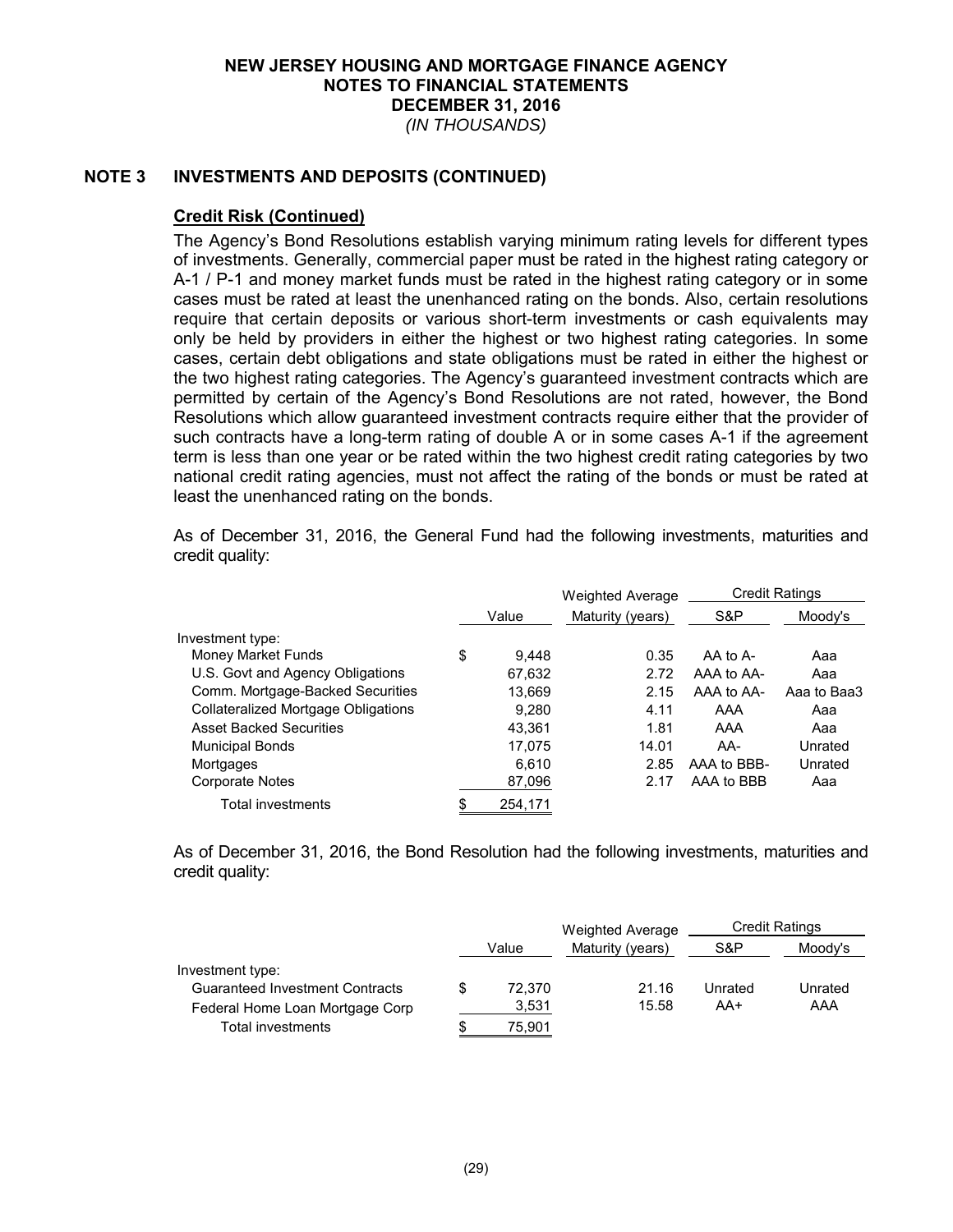*(IN THOUSANDS)*

### **NOTE 3 INVESTMENTS AND DEPOSITS (CONTINUED)**

### **Concentration of Credit Risk**

The Agency's aforementioned investment policy does place limits on the amounts that may be invested in any one issuer relating to certain types of investments. There are no concentration limits on obligations of the U.S. government and U.S. federal agencies; however, obligations of all other issuers are limited such that those with any one issuer may not exceed 5% of the aggregate market value of the portfolio. The table below shows those investments of the General Fund that represented 5% or more of total investments as of December 31, 2016.

| Issuer                                       | December 31, 2016 |        |  |  |  |  |
|----------------------------------------------|-------------------|--------|--|--|--|--|
| NJ Hsng & Mtg Fin Agy Multi-Family Rev Bonds | 17.075            | 6.72%  |  |  |  |  |
| US Treasury                                  | 30.495            | 12.00% |  |  |  |  |

The Agency also purchases U.S. Government securities from certain financial institutions under agreements whereby the seller has agreed to repurchase the securities at cost plus accrued interest. During the years ended December 31, 2016, the Agency did not invest in any repurchase agreements.

Although the bond resolutions do not impose such limits, the following table shows investments of the Bond Resolutions in issuers that represent 5% or more of total investments at December 31, 2016:

| <b>Issuer</b>                   | December 31, 2016 |        |        |  |  |
|---------------------------------|-------------------|--------|--------|--|--|
| <b>Natixis Funding Corp</b>     | \$                | 22,008 | 29.00% |  |  |
| Federal Home Loan Mortgage Corp |                   | 3.531  | 4.65%  |  |  |
| <b>Mass Mutual</b>              |                   | 11.770 | 15.51% |  |  |
| <b>CDC Funding Corp</b>         |                   | 4.664  | 6.14%  |  |  |
| Bayerishe Landesbank            |                   | 1.403  | 1.85%  |  |  |
| Morgan Stanley                  |                   | 6.470  | 8.52%  |  |  |
| <b>GE</b> Investment            |                   | 16,450 | 21.67% |  |  |
| AEGON/Transamerica Life         |                   | 9,605  | 12.65% |  |  |

Pursuant to most bond resolutions, the Agency is required to maintain certain invested debt service reserves with the Trustees to fund potential deficiencies in principal and interest required to be paid in succeeding fiscal years. These debt service reserve investments for the Multi-Family Program (funded by bond proceeds) are included in the restricted balances of \$39,536 and aggregate a fair value of approximately \$28,220 as of December 31, 2016. The debt service reserve for several of the Multi-Family issues is called the Housing Finance Fund. The debt service reserve investments for the Single-Family Program (funded by bond proceeds or contributed cash) are included in the restricted investment balances of \$29,895 and had an aggregate fair value of approximately \$10,519 as of December 31, 2016. In addition to the above investments, the debt service reserves may be satisfied with a Surety Bond issued by a qualified insurer. The Multi-Family component had \$11,462 and the Single-Family component had \$0 of Surety Bonds outstanding as of December 31, 2016.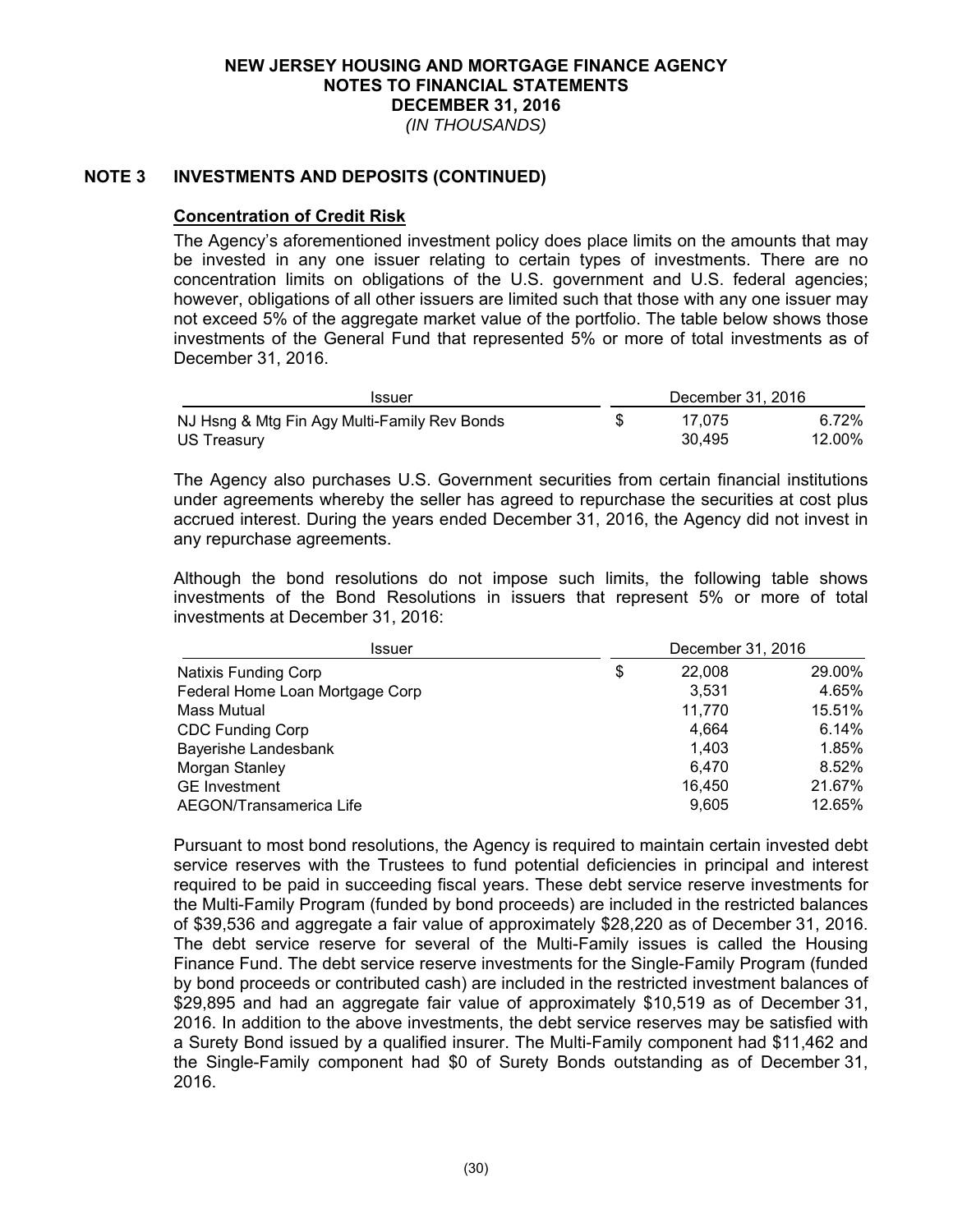*(IN THOUSANDS)*

### **NOTE 3 INVESTMENTS AND DEPOSITS (CONTINUED)**

#### **Fair Value Measurements**

The Agency categorizes its fair value measurements within the fair value hierarchy established by generally accepted accounting principles. The hierarchy is based on the valuation inputs used to measure the fair value of the asset. Level 1 inputs are quoted market prices in active markets for identical assets; Level 2 inputs are significant other observable inputs; Level 3 inputs are significant unobservable inputs.

Money market accounts and guaranteed investment contracts are recorded at amortized cost or contract value, thus are not included within the fair value hierarchy established by generally accepted accounting principles.

As of December 31, 2016, the General Fund had the following recurring fair value measurements:

|                                       |                 | Fair Value Measurements Using |                                        |  |                   |      |                  |
|---------------------------------------|-----------------|-------------------------------|----------------------------------------|--|-------------------|------|------------------|
|                                       |                 |                               | Quoted Prices in<br>Active Markets for |  | Significant Other |      | Significant      |
|                                       |                 |                               | <b>Identical Assets</b>                |  | Observable Inputs |      | Unobservable     |
| Investments by fair value level       | 12/31/2016      |                               | (Level 1)                              |  | (Level 2)         |      | Inputs (Level 3) |
| <b>Debt Securities</b>                |                 |                               |                                        |  |                   |      |                  |
| Government and agency obligations     | \$<br>77,080 \$ |                               | $9,448$ \$                             |  | 67,632            | - \$ |                  |
| Commercial mortgage-backed securities | 13,669          |                               |                                        |  | 13,669            |      |                  |
| Collateralized mortgage obligations   | 9,280           |                               |                                        |  | 9.280             |      |                  |
| Asset backed securities               | 43,361          |                               |                                        |  | 43,361            |      |                  |
| Municipal obligations                 | 17,075          |                               |                                        |  | 17,075            |      |                  |
| Mortgages                             | 6,610           |                               |                                        |  | 6,610             |      |                  |
| Total debt securities                 | 167,075         |                               | 9,448                                  |  | 157,627           |      |                  |
| <b>Equity Securities</b>              |                 |                               |                                        |  |                   |      |                  |
| Corporate notes                       | 87,096          |                               | 87,096                                 |  |                   |      |                  |
| Total investments by fair value level | 254,171         |                               | 96,544                                 |  | 157,627           |      |                  |

As of December 31, 2016, the Bond Resolution had the following recurring fair value measurements:

- Federal Home Loan Mortgage Corporation securities of \$3,531 as of December 31, 2016 are valued using the matrix pricing technique (Level 2).
- Pay-fixed, receive variable interest rate swap agreements of \$61,038 as of December 31, 2016 are valued using the matrix pricing technique (Level 2).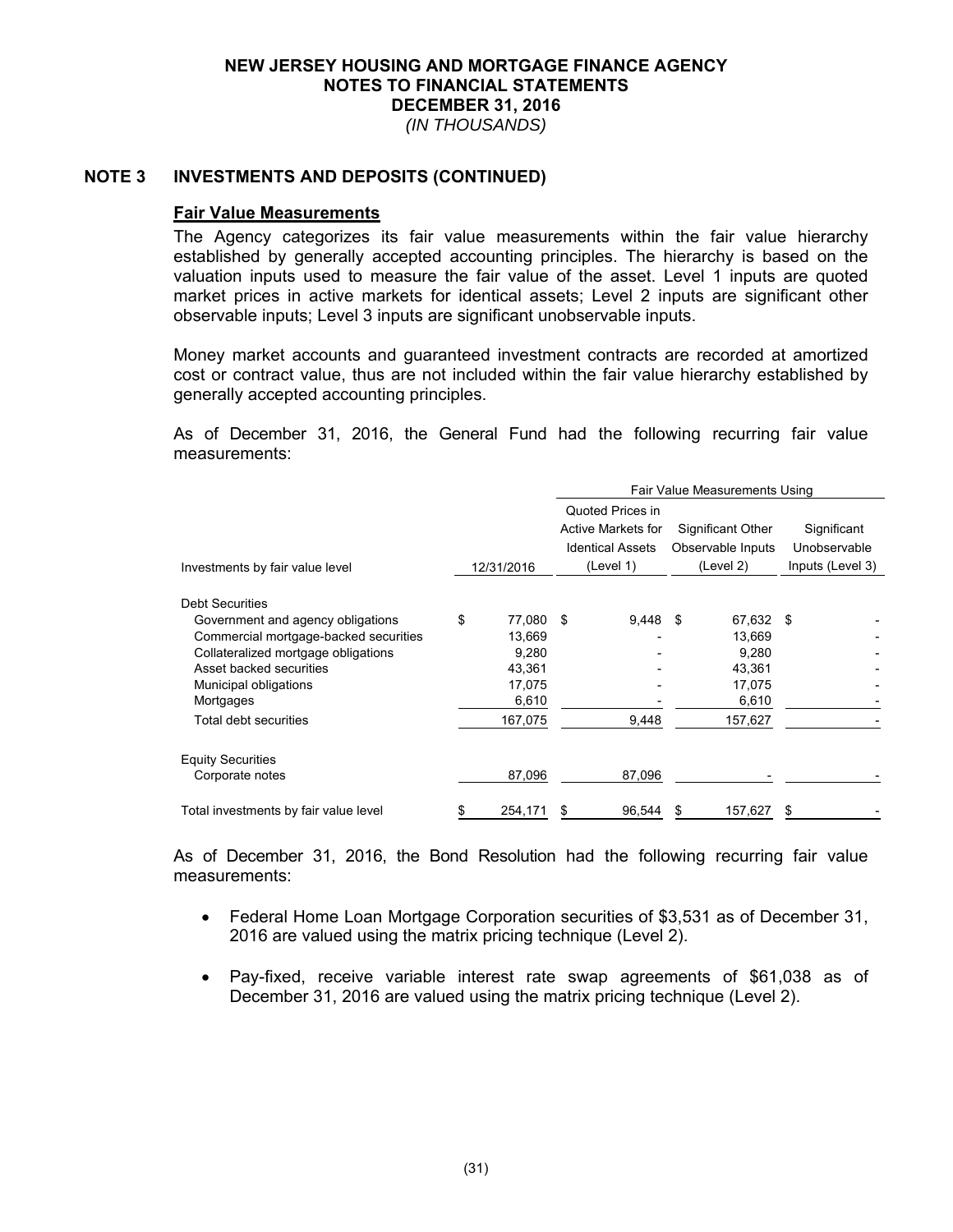#### **NEW JERSEY HOUSING AND MORTGAGE FINANCE AGENCY NOTES TO FINANCIAL STATEMENTS DECEMBER 31, 2016**  *(IN THOUSANDS)*

### **NOTE 3 INVESTMENTS AND DEPOSITS (CONTINUED)**

#### **Investment Income**

Investment income is comprised of the following elements:

*Interest Income* – is the return on the original principal amount invested and the amortization of premium/discount on short-term investments.

*Unrealized Gain (Loss) on Investments* – takes into account all changes in fair value that occurred during the year.

The Agency's investment income for the year ended December 31, 2016 is:

| Interest income on investments        | 9.001 |
|---------------------------------------|-------|
| Unrealized gain (loss) on investments | 133   |
| ™otal                                 | 9.134 |

### **NOTE 4 MORTGAGE LOANS RECEIVABLE**

#### **Single-Family Mortgage Component**

Mortgage loans held by the Single-Family Mortgage Program of the Agency have stated interest rates and are secured by first liens on the related real property. The outstanding balances by type of loan as of December 31, 2016 are as follows:

| Mortgage loans receivable |   | 849.189  |
|---------------------------|---|----------|
| Allowance for loan losses |   | (6,863)  |
| Mortgage receivable - net |   | 842.326  |
| Less current portion      |   | (25,946) |
| Long term portion         | S | 816,380  |

### **Multi-Family Housing Component**

The Multi-Family Housing Component of the Agency's mortgage loans receivable as of December 31, 2016, consisted of the following:

| Mortgage loans subject to subsidy contracts under Section 8<br>of the United States Housing Act | \$<br>87,370 |
|-------------------------------------------------------------------------------------------------|--------------|
| Mortgage loans subject to subsidy contracts under Section 236                                   |              |
| of the National Housing Act                                                                     | 94,473       |
| Unsubsidized mortgage loans                                                                     | 865,591      |
| Subtotal                                                                                        | 1,047,434    |
| Allowance for loan losses                                                                       | (13, 456)    |
| Undisbursed mortgage loans                                                                      | (115, 773)   |
| Mortgage receivable - net                                                                       | 918,205      |
| Less current portion                                                                            | (104,866)    |
| Long term portion                                                                               | 813,339      |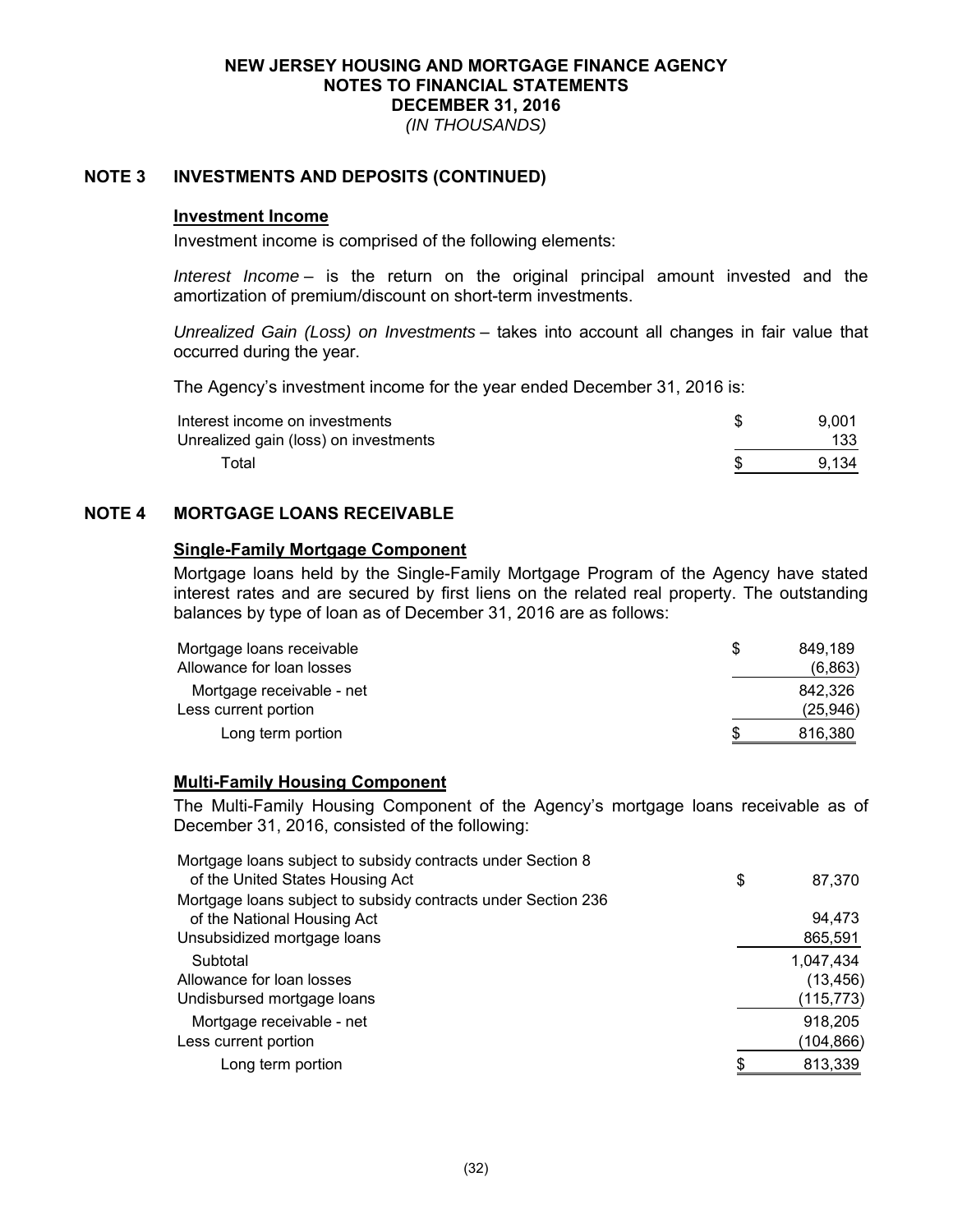*(IN THOUSANDS)*

### **NOTE 4 MORTGAGE LOANS RECEIVABLE (CONTINUED)**

The Multi-Family Housing Component mortgage loans are repayable over terms originally up to 48 years and bear interest at rates from 0% to 13% per annum. Substantially all mortgage loans receivable are collateralized by first mortgages on the property of the housing sponsors and contain exculpatory clauses with respect to the liability of the principals of such housing sponsors. Construction advances made from the proceeds of the sale of bonds and obligations are recorded as mortgage loans receivable. These funds are disbursed for construction costs, interest, carrying fees, working capital advances and other project-related expenses. Upon substantial completion and occupancy of the project, amortization of the loan will commence.

### **General Fund Component**

The General Fund mortgage loans receivable as of December 31, 2016 consisted of the following:

| Mortgage loans subject to subsidy contracts under Section 8<br>of the United States Housing Act | \$<br>11,681 |
|-------------------------------------------------------------------------------------------------|--------------|
| Mortgage loans subject to subsidy contracts under Section 236                                   |              |
| of the National Housing Act                                                                     | 23.192       |
| Unsubsidized mortgage loans                                                                     | 252,653      |
| Subtotal                                                                                        | 287,526      |
| Allowance for loan losses                                                                       | (86, 807)    |
| Advanced (undisbursed) mortgage proceeds                                                        | (1,690)      |
| Mortgage receivable - net                                                                       | 199,029      |
| Less current portion                                                                            | (6, 372)     |
| Long term portion                                                                               | 192,657      |
|                                                                                                 |              |

### **NOTE 5 DEBT SERVICE ARREARS RECEIVABLE**

Debt service arrears consist of mortgage principal, interest payments and fees in arrears on permanently financed loans, net of the allowance for loan losses as described in Note 4. The debt service arrears receivable was \$97,234 at December 31, 2016. The debt service allowance for loan losses was \$18,697 as of December 31, 2016. A subsidy payment receivable of \$19 was due at December 31, 2016.

The Agency requires FHA guarantees, VA insurance, private mortgage insurance, pool insurance and other features to increase the security of Single-Family mortgage loans depending on the individual bond resolution and individual mortgages. For the Single-Family component, the Agency's allowance is based on historical loss percentages applied to all mortgage loan principal balances. Accrued interest in excess of 180 days is fully reserved.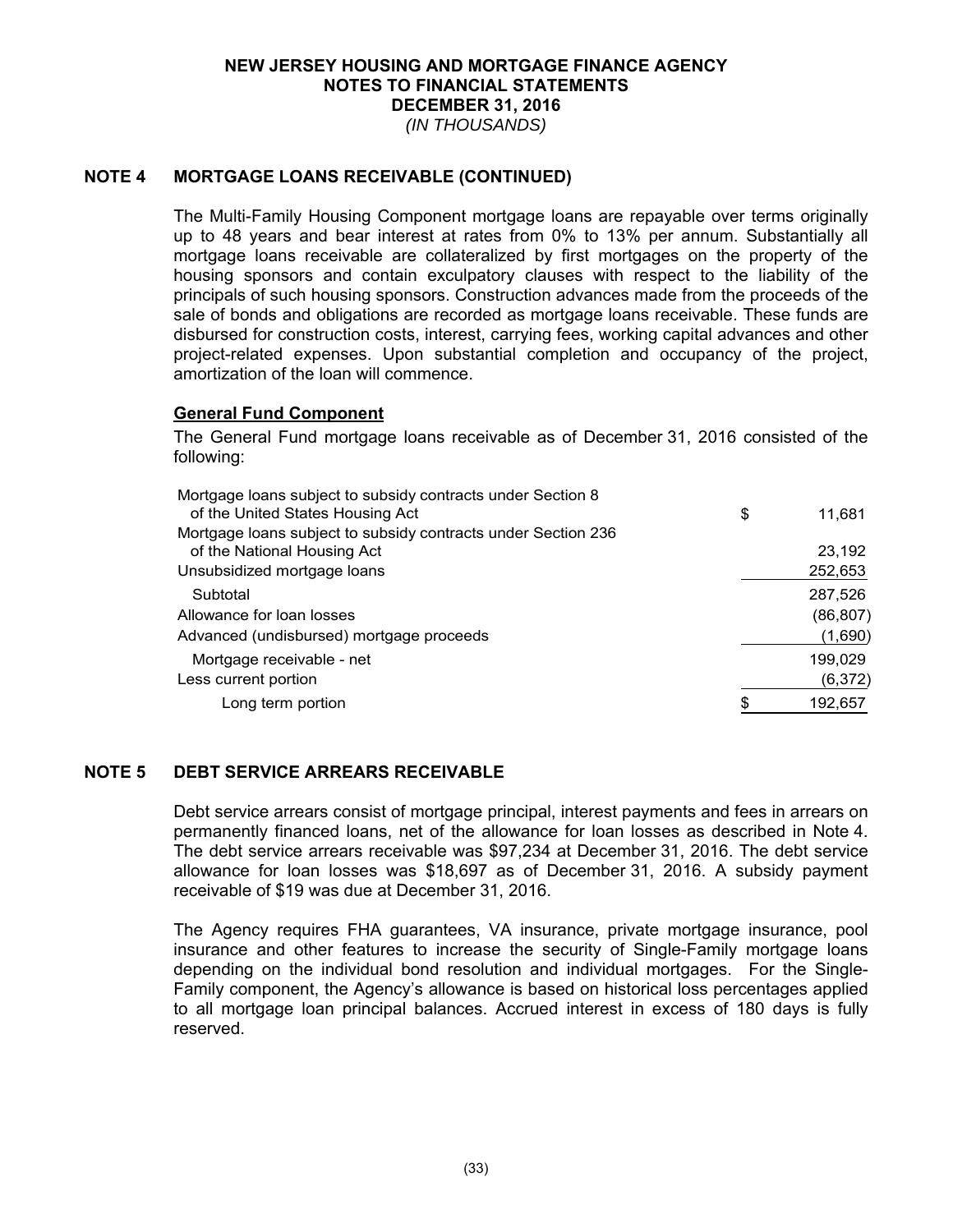### *(IN THOUSANDS)*

### **NOTE 5 DEBT SERVICE ARREARS RECEIVABLE (CONTINUED)**

For the Multi-Family Housing Component, the Agency's policy is to provide an allowance for substantially all interest receivable on first mortgage loans when interest payments become past due, except for Section 8 program loans for which no allowance is recorded due to the nature of those specific loans. An allowance of approximately \$5,046 against interest receivable was recorded at December 31, 2016. The balances of loans included in mortgage loans receivable for which an allowance has been recorded against interest receivable amounted to \$104,780 as of December 31, 2016.

### **NOTE 6 SUPPLEMENTAL MORTGAGES AND OTHER LOANS**

Certain projects have received supplemental mortgages and other loans from the Agency's General Fund and/or from the State of New Jersey Bond and Housing Assistance Funds. An allowance for loan losses has not been provided on supplemental mortgages funded from the State Bond and Housing Assistance Funds because the Agency is not obligated to repay the State until the projects repay the Agency.

### **Single-Family Housing Component**

The Single-Family Housing Component of the Agency's supplemental mortgage receivable and other loans as of December 31, 2016 consisted of the following:

| Supplemental mortgages    | 3.815   |
|---------------------------|---------|
| Allowance for loan losses | (3,662) |
| Long term portion         | 153     |

### **Multi-Family Housing Component**

The Multi-Family Housing Component of the Agency's supplemental mortgage receivable and other loans as of December 31, 2016 consisted of the following:

| Supplemental mortgages      | 18.673 |
|-----------------------------|--------|
| Allowance for loan losses   | (230)  |
| Supplemental mortgages, net | 18.443 |
| Less: current portion       | (45)   |
| Long term portion           | 18,398 |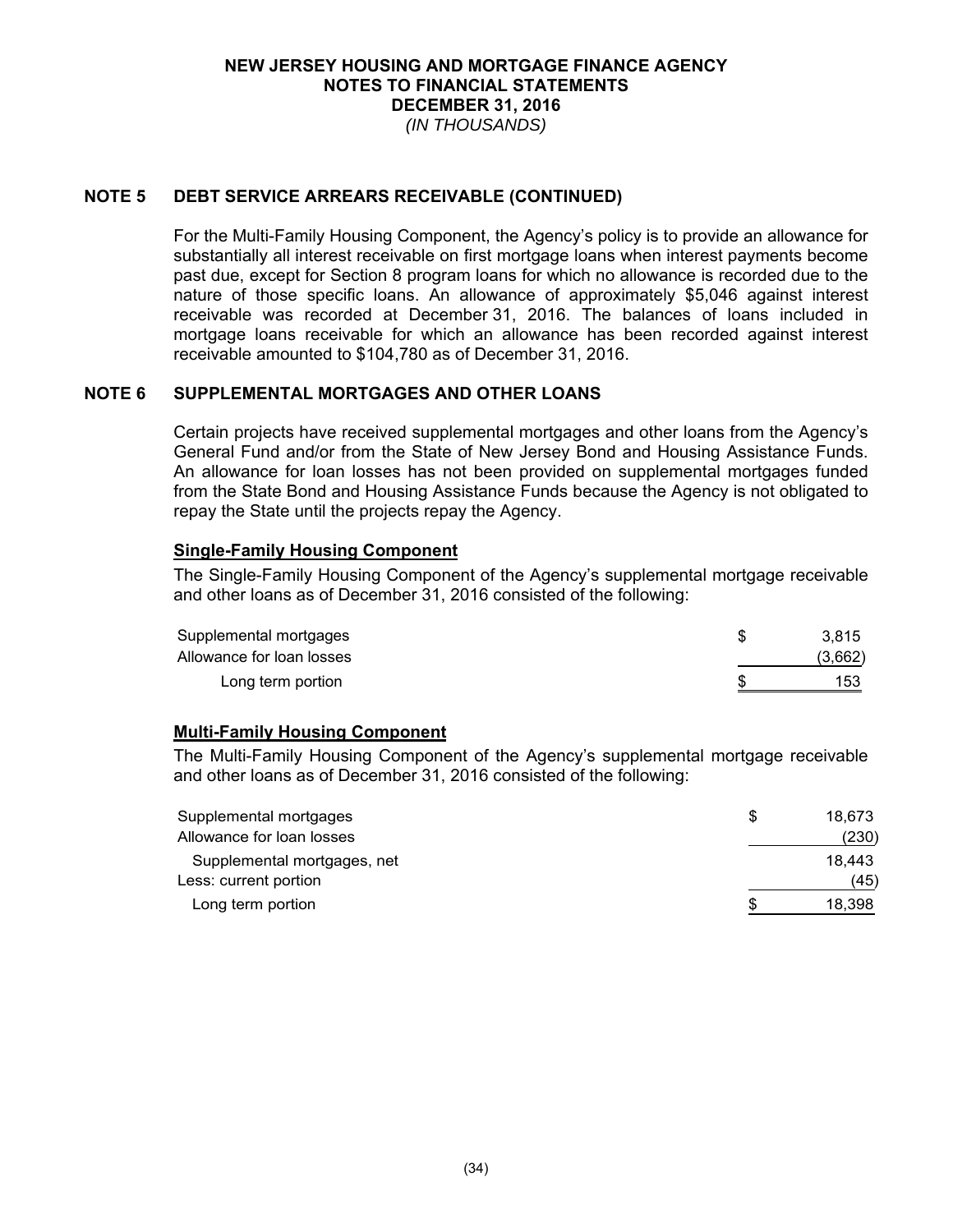#### **NEW JERSEY HOUSING AND MORTGAGE FINANCE AGENCY NOTES TO FINANCIAL STATEMENTS DECEMBER 31, 2016**  *(IN THOUSANDS)*

### **NOTE 6 SUPPLEMENTAL MORTGAGES AND OTHER LOANS (CONTINUED)**

### **General Fund Component**

The General Fund supplemental mortgages and other loans receivable as of December 31, 2016 consisted of the following:

| Mortgages subject to subsidy contracts under Section 8 of the National Housing Act   | \$<br>844  |
|--------------------------------------------------------------------------------------|------------|
| Mortgages subject to subsidy contracts under Section 236 of the National Housing Act | 871        |
| Agency supplemental mortgages                                                        | 251.191    |
| Special Needs Housing Trust Fund mortgages                                           | 153,706    |
| HUD supplemental mortgages                                                           | 881        |
| Loans to projects                                                                    | 10,658     |
| State of New Jersey supplemental mortgages                                           | 8,832      |
| Other                                                                                | 4.961      |
| Subtotal                                                                             | 431.944    |
| Allowance for loan losses                                                            | (158, 343) |
| Undisbursed supplemental mortgage proceeds                                           | (13, 412)  |
| Supplemental mortgages and other loans receivable, net                               | 260.189    |
| Less current portion                                                                 | (2,344)    |
| Long term portion                                                                    | 257.845    |
|                                                                                      |            |

Based on the program type, certain supplemental loans under the General Fund Component have significant allowances in place.

### **NOTE 7 CAPITAL ASSETS**

Capital assets are summarized as follows:

|                                    | <b>Balance</b><br>December 31, |      |           |           | <b>Balance</b><br>December 31. |
|------------------------------------|--------------------------------|------|-----------|-----------|--------------------------------|
|                                    | 2015                           |      | Additions | Deletions | 2016                           |
| Non-depreciable capital assets:    |                                |      |           |           |                                |
| Land                               | \$<br>1,225                    | - \$ |           | \$        | \$<br>1,225                    |
| Depreciable capital assets:        |                                |      |           |           |                                |
| Building and building improvements | 17,064                         |      | 3         |           | 17,067                         |
| Motor vehicles                     | 553                            |      | 110       |           | 663                            |
| Machinery and equipment            | 7,158                          |      | 165       | (63)      | 7,260                          |
| Furniture and fixtures             | 621                            |      | 5         |           | 626                            |
| Total                              | 25,396                         |      | 283       | (63)      | 25,616                         |
| Less accumulated depreciation:     |                                |      |           |           |                                |
| Building and building improvements | (11, 136)                      |      | (683)     |           | (11, 819)                      |
| Motor vehicles                     | (430)                          |      | (46)      |           | (476)                          |
| Machinery and equipment            | (6, 255)                       |      | (340)     | 63        | (6, 532)                       |
| Furniture and fixtures             | (500)                          |      | (43)      |           | (543)                          |
| Total                              | (18, 321)                      |      | (1, 112)  | 63        | (19,370)                       |
| Total capital assets, net          | 8,300                          | æ.   | (829)     | \$        | \$<br>7,471                    |

Depreciation expense was \$1,112 for the year ended December 31, 2016.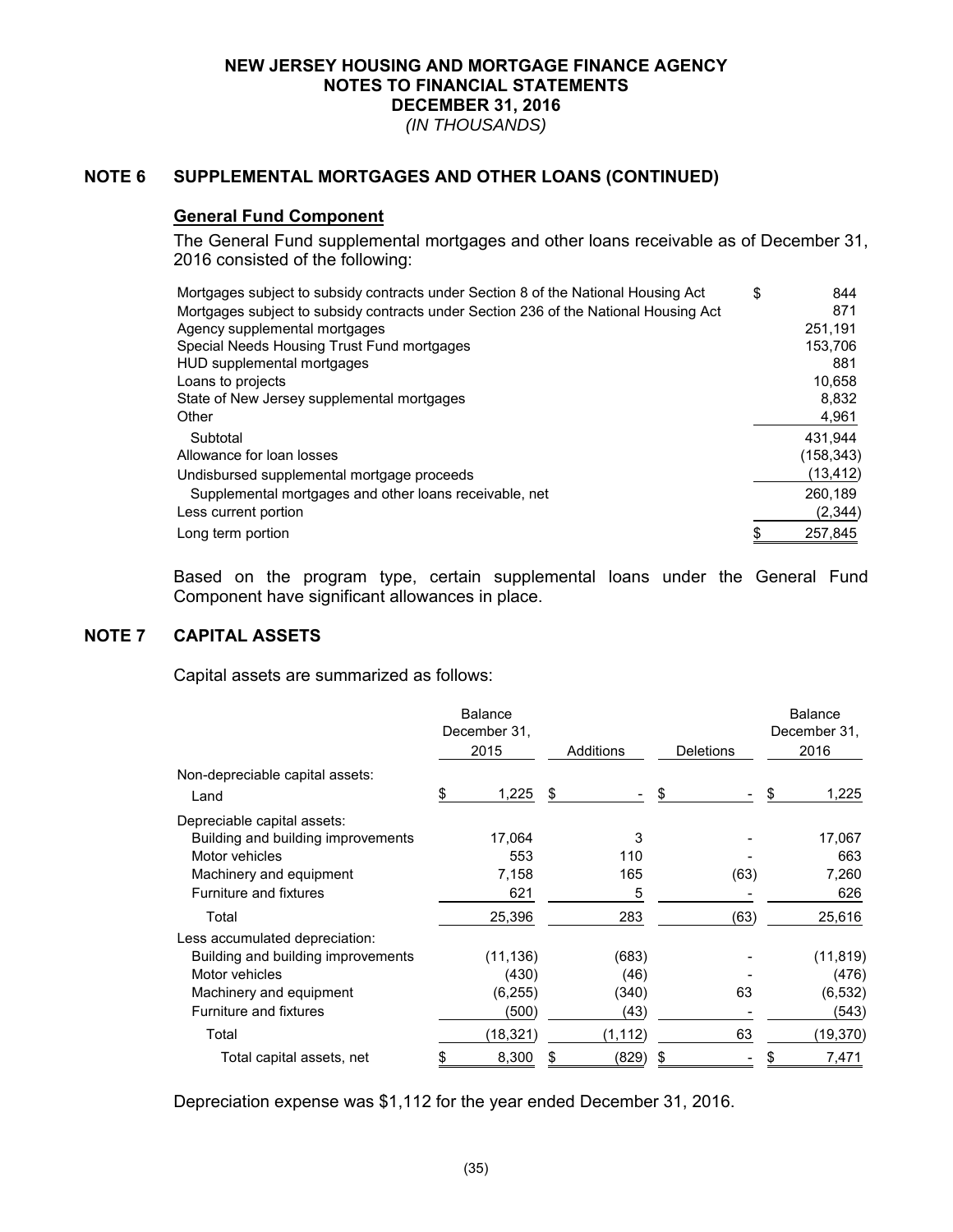#### **NEW JERSEY HOUSING AND MORTGAGE FINANCE AGENCY NOTES TO FINANCIAL STATEMENTS DECEMBER 31, 2016**  *(IN THOUSANDS)*

### **NOTE 8 BONDS AND OBLIGATIONS**

The Agency obtains funds to finance its various mortgage programs through the sale of bonds and other obligations. Interest on Agency bonds and obligations is generally payable monthly, quarterly or semiannually. Generally, bond principal is due in annual or semiannual installments. Term bonds are subject to redemption by application of sinking fund installments. Pursuant to the related bond and obligation resolutions, the Agency has authorized and issued as of December 31, 2016 the following bonds and obligations: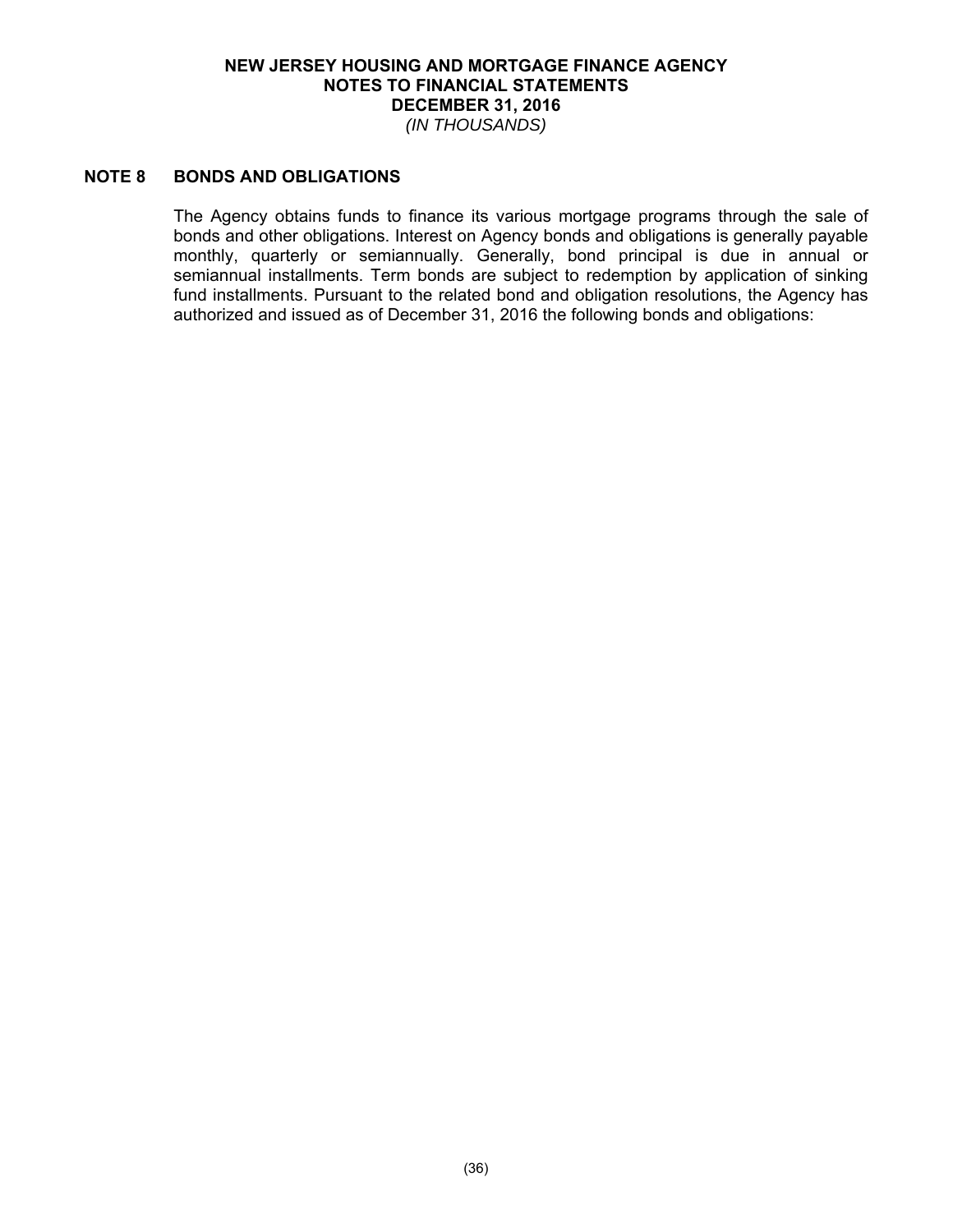*(IN THOUSANDS)*

### **NOTE 8 BONDS AND OBLIGATIONS (CONTINUED)**

|                                                            | <b>Bonds</b> |        |                          |                |     | <b>Bonds</b> |                   |
|------------------------------------------------------------|--------------|--------|--------------------------|----------------|-----|--------------|-------------------|
|                                                            | Outstanding  |        |                          | Matured/       |     | Outstanding  | Amount Due        |
|                                                            | December 31, |        |                          | Called/        |     | December 31, | <b>Within One</b> |
| Description of Bonds as Issued                             | 2015         |        | Issued                   | Redeemed       |     | 2016         | Year              |
| <b>Single Family Housing Revenue Bonds:</b>                |              |        |                          |                |     |              |                   |
| 2004 Series I, variable rate, due 2025 to 2034             | \$           | 12,865 | \$                       | \$<br>1,945    | -\$ | 10,920       | \$<br>1,045       |
| 2005 Series L, 2.625% to 4.35%, due 2006 to 2017           |              | 2,835  |                          | 1,390          |     | 1,445        | 1,445             |
| 2005 Series N, variable rate, due 2006 to 2017             |              | 8,875  |                          | 3,845          |     | 5,030        | 5,030             |
| 2005 Series O, variable rate, due 2026 to 2031             | 34,630       |        |                          | 3,515          |     | 31,115       |                   |
| 2005 Series P, variable rate, due 2008 to 2025             |              | 8,035  |                          | 4,745          |     | 3,290        | 1,410             |
| 2005 Series Q, variable rate, due 2010 to 2032             |              | 1,580  |                          | 1,580          |     |              |                   |
| 2005 Series R, variable rate, due 2031 to 2038             | 24,565       |        |                          |                |     | 24,565       |                   |
| 2007 Series S, 3.60% to 4.05%, due 2008 to 2017            | 12,285       |        |                          | 5,760          |     | 6,525        | 5,715             |
| 2007 Series T, 4.55% to 5.25%, due 2022 to 2047            | 73,385       |        |                          | 8,680          |     | 64,705       |                   |
| 2007 Series U, 3.60% to 5.00%, due 2008 to 2037            | 24,565       |        |                          | 1,095          |     | 23,470       | 480               |
| 2007 Series V, variable rate, due 2018 to 2037             | 77,695       |        |                          | 8,460          |     | 69,235       |                   |
| 2008 Series Y, variable rate, due 2030 to 2039             | 74,925       |        |                          |                |     | 74,925       |                   |
| 2008 Series Z, variable rate, due 2014 to 2034             | 25,905       |        |                          | 7,925          |     | 17,980       | 660               |
| 2008 Series AA, 3.00% to 6.50%, due 2009 to 2038           | 30,830       |        |                          | 17,495         |     | 13,335       | 585               |
|                                                            | 79,085       |        |                          |                |     | 79,085       |                   |
| 2008 Series BB, variable rate, due 2018 to 2039            |              |        |                          |                |     |              |                   |
| 2009 Series CC, 0.875% to 5.25%, due 2010 to 2038          | 41,745       |        |                          | 4,580          |     | 37,165       | 290               |
| 2009 Series DD, 0.75% to 3.50%, due 2010 to 2017           |              | 6,075  | ÷.                       | 3,630          |     | 2,445        | 2,445             |
| 2009 Series EE, 2.00% to 5.20%, due 2010 to 2025           | 24,440       |        |                          | 3,470          |     | 20,970       | 170               |
| 2009 Series FF, 4.00% to 5.05%, due 2019 to 2039           |              | 7,730  |                          | 890            |     | 6,840        |                   |
| 2009 Series GG, 1.00% to 5.00%, due 2010 to 2039           | 17,315       |        | $\overline{a}$           | 1,120          |     | 16,195       | 425               |
| Total single family housing revenue bonds                  | 589,365      |        | $\overline{\phantom{a}}$ | 80,125         |     | 509,240      | 19,700            |
| <b>Single Family Home Mortgage Bonds:</b>                  |              |        |                          |                |     |              |                   |
|                                                            |              |        |                          |                |     |              |                   |
| 2009 Series A1, 3.63%, due 10/01/2041                      | 93,650       |        |                          | 6,490          |     | 87,160       |                   |
| 2009 Series A2, 3.63%, due 10/01/2029                      | 40,100       |        |                          | 2,780          |     | 37,320       |                   |
| 2011 Series A, 0.50% to 4.65%, due 10/01/2029              | 65,745       |        |                          | 11,270         |     | 54,475       | 5,110             |
| 2009 Series B1, 2.64%, due 10/01/2041                      | 85,270       |        |                          | 4,370          |     | 80,900       |                   |
| 2009 Series B2, 2.64%, due 10/01/2025                      | 52,300       |        |                          | 2,680          |     | 49,620       |                   |
| 2011 Series B, 4.00% to 4.50%, due 10/01/2032              | 62,455       |        |                          | 3,740          |     | 58,715       |                   |
| 2011 Series C, 0.30% to 2.25%, due 04/01/2017              |              | 1,395  | ٠                        | 805            |     | 590          | 590               |
| 2011 Series D, 1.20% to 3.25%, due 04/01/2018              | 10,610       |        |                          | 4,795          |     | 5,815        | 5,270             |
| Total single family home mortgage bonds                    | 411,525      |        | $\overline{\phantom{a}}$ | 36,930         |     | 374,595      | 10,970            |
| Total single family bonds program                          | 1,000,890    |        |                          | 117,055        |     | 883,835      | 30,670            |
| Net premium on bonds payable                               |              | 2,412  |                          | 782            |     | 1,630        |                   |
| Total single family bonds payable (net)                    | 1,003,302    |        | $\overline{a}$           | 117,837        |     | 885,465      | 30,670            |
|                                                            |              |        |                          |                |     |              |                   |
| <b>Multi Family General Housing Loan Bonds:</b>            |              |        |                          |                |     |              |                   |
| 1970 Series A, 4.50%, due 2004 to 2019                     |              | 920    |                          | 920            |     |              |                   |
| 1971 Series A, 5.35% to 5.40%, due 2004 to 2019            |              | 1,745  |                          | 1,745          |     |              |                   |
| Total general housing loan bonds                           |              | 2,665  | $\sim$                   | 2,665          |     |              |                   |
| <b>Multi-Family Housing Revenue:</b>                       |              |        |                          |                |     |              |                   |
| 1991 Series I, (Presidential Plaza) 6.50% to 7.00%,        |              |        |                          |                |     |              |                   |
| due 2004 to 2030                                           | 94,330       |        |                          | 4,140          |     | 90,190       | 4,435             |
|                                                            |              |        |                          |                |     |              |                   |
| <b>Multi-Family Housing Revenue Bonds 1995 Resolution:</b> |              |        |                          |                |     |              |                   |
| 2000 Series C2, variable rate, due 2004 to 2032            |              | 4,785  |                          | 150            |     | 4,635        | 160               |
| 2002 Series G, variable rate, due 2004 to 2025             |              | 3,605  |                          | 295            |     | 3,310        | 310               |
| 2008 Series 1, 5.75%, due 2009 to 2038                     |              | 3,260  |                          | $\overline{a}$ |     | 3,260        |                   |
| 2008 Series 2, 4.375%, due 2012 to 2046                    |              | 6,370  |                          |                |     | 6,370        |                   |
| 2013 Series 1, 0.20% to 4.25%, due 2013 to 2039            | 32,435       |        |                          | 5,750          |     | 26,685       | 1,520             |
| 2013 Series 2, 0.50% to 4.75%, due 2013 to 2046            | 76,880       |        |                          | 12,240         |     | 64,640       | 2,170             |
| 2013 Series 3, 0.60% to 5.01%, due 2013 to 2034            | 14,050       |        |                          |                |     | 13,790       | 285               |
| 2013 Series 5, variable rate, due 2013 to 2046             |              |        |                          | 260            |     |              |                   |
| 2013 Series 6, variable rate, due 2013 to 2037             | 119,265      |        | $\overline{a}$           | 4,345          |     | 114,920      | 4,455             |
|                                                            | 16,170       |        |                          | 475            |     | 15,695       | 530               |
| Total 1995 Resolution                                      | 276,820      |        |                          | 23,515         |     | 253,305      | 9,430             |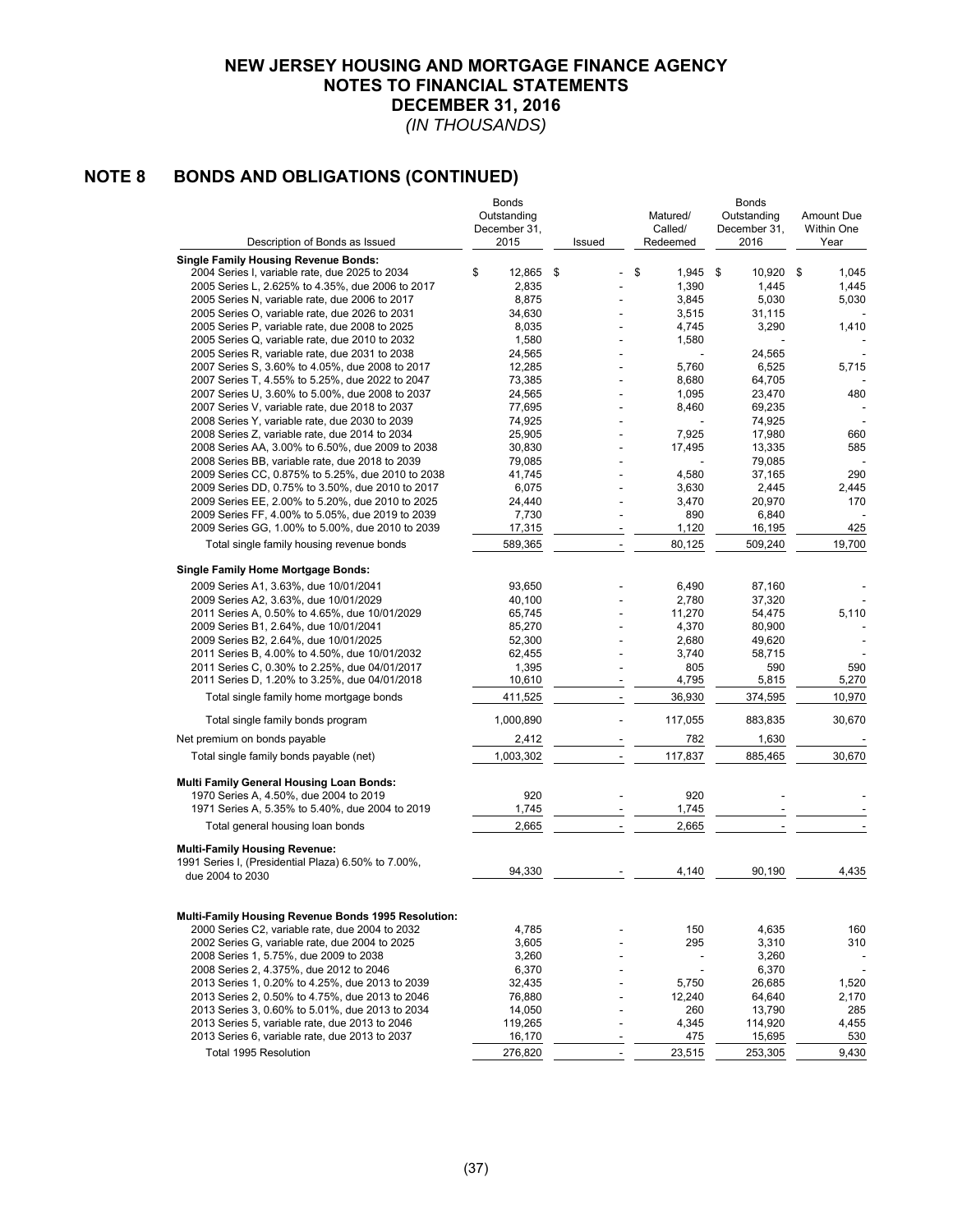*(IN THOUSANDS)*

### **NOTE 8 BONDS AND OBLIGATIONS (CONTINUED)**

|                                                                                                    | <b>Bonds</b><br>Outstanding<br>December 31, |               | Matured/<br>Called/<br>Redeemed |    | <b>Bonds</b><br>Outstanding<br>December 31, |     | <b>Amount Due</b><br><b>Within One</b> |
|----------------------------------------------------------------------------------------------------|---------------------------------------------|---------------|---------------------------------|----|---------------------------------------------|-----|----------------------------------------|
| Description of Bonds as Issued                                                                     | 2015                                        | Issued        |                                 |    | 2016                                        |     | Year                                   |
| Multi-Family Revenue Bonds 2005 Resolution:                                                        |                                             |               |                                 |    |                                             |     |                                        |
| 2005 Series F, variable rate, due 2005 to 2040                                                     | \$<br>10,020                                | \$            | \$<br>525                       | \$ | 9,495                                       | -\$ | 560                                    |
| 2005 Series G, variable rate, due 2007 to 2047                                                     | 4,315                                       |               | 85                              |    | 4,230                                       |     | 85                                     |
| 2006 Series A, variable rate, due 2006 to 2028                                                     | 16,640                                      |               | 1,075                           |    | 15,565                                      |     | 1,120                                  |
| 2006 Series B, variable rate, due 2006 to 2028                                                     | 4,650                                       |               | 555                             |    | 4,095                                       |     | 590                                    |
| 2006 Series C, 4.90% to 5.00%, due 2007 to 2026                                                    | 2,555                                       |               | 2,555                           |    |                                             |     |                                        |
| 2006 Series E, 4.65% to 4.80%, due 2007 to 2036                                                    | 4,490                                       |               | 4,490                           |    |                                             |     |                                        |
| 2007 Series A, 3.75% to 4.95%, due 2008 to 2048                                                    | 23,780                                      |               |                                 |    | 23,780                                      |     | 460                                    |
| 2007 Series B, 5.39% to 6.13%, due 2017 to 2037                                                    | 4,185                                       |               | 90                              |    | 4,095                                       |     | 100                                    |
| 2007 Series G, variable rate, due 2008 to 2034                                                     | 11,200                                      |               | 530                             |    | 10,670                                      |     | 555                                    |
| 2007 Series I, variable rate, due 2008 to 2029                                                     | 6,115                                       |               | 335                             |    | 5,780                                       |     | 355                                    |
| 2008 Series A, 2.5% to 6.0%, due 2009 to 2050                                                      | 9,305                                       |               | 110                             |    | 9,195                                       |     | 115                                    |
| 2008 Series B, variable rate, due 2008 to 2048                                                     | 54,015                                      |               | 645                             |    | 53,370                                      |     | 680                                    |
| 2008 Series C, variable rate, due 2009 to 2039                                                     | 9,670                                       |               | 200                             |    | 9,470                                       |     | 210                                    |
| 2008 Series D, 2.75% to 5.20%, due 2008 to 2019                                                    | 2,350                                       |               | 655                             |    | 1,695                                       |     | 665                                    |
| 2008 Series E, 2.00% to 5.63%, due 2008 to 2029                                                    | 3,770                                       |               | 3,770                           |    |                                             |     |                                        |
| 2008 Series F, variable rate, due 2019 to 2048                                                     | 52,845                                      |               | 4,200                           |    | 48,645                                      |     |                                        |
| 2008 Series G, variable rate, due 2008 to 2039                                                     | 5,100                                       |               | 90                              |    | 5,010                                       |     | 95                                     |
| 2009 Series A, 1.95% to 4.95%, due 2011 to 2041                                                    | 28,315                                      |               | 1,085                           |    | 27,230                                      |     | 1,200                                  |
| 2009 Series B, 4.70% to 4.90%, due 2010 to 2040                                                    | 3,780                                       |               | 70                              |    | 3,710                                       |     | 70                                     |
| 2009 Series D, variable rate, due 2010 to 2048                                                     | 17,430                                      |               | 355                             |    | 17,075                                      |     | 385                                    |
| 2010 Series A, 0.8% to 4.65%, due 2011 to 2041                                                     | 5,805                                       |               | 345                             |    | 5,460                                       |     | 350                                    |
| 2010 Series C, 1.12% to 6.65%, due 2011 to 2044                                                    | 30,990                                      |               | 850                             |    | 30,140                                      |     | 870                                    |
| 2012 Series A, 1.00% to 4.55%, due 2013 to 2043                                                    | 21,280                                      |               | 1,410                           |    | 19,870                                      |     | 400                                    |
| 2012 Series B, 0.90% to 1.75%, due 2013 to 2016                                                    | 1,955                                       |               | 1,955                           |    |                                             |     |                                        |
| 2012 Series C, 4.38%, due 2013 to 2025                                                             | 3,075                                       |               | 45                              |    | 3,030                                       |     | 45                                     |
| 2012 Series E, 1.439% to 5.086%, due 2013 to 2043                                                  | 8,920                                       |               | 145                             |    | 8,775                                       |     | 155                                    |
| 2012 Series F, 4.83%, due 2014 to 2025                                                             | 345                                         |               | 5                               |    | 340                                         |     | 5                                      |
| 2014 Series A, 0.5% to 4.55%, due 2016 to 2045                                                     | 2,430                                       |               | 50                              |    | 2,380                                       |     | 75                                     |
| 2014 Series B, 0.45% to 5.25%, due 2014 to 2046                                                    | 25,000                                      |               | 505                             |    | 24,495                                      |     | 635                                    |
| 2014 Series C, variable rate, due 2016                                                             | 22,474                                      |               | 22,474                          |    |                                             |     |                                        |
| 2014 Series D, variable rate, due 2016                                                             | 19,897                                      |               | 19,897                          |    |                                             |     |                                        |
| 2015 Series A, 0.55% to 4.00%, due 2016 to 2045                                                    | 10,985                                      |               | 100                             |    | 10,885                                      |     | 145                                    |
| 2015 Series B, 0.55% to 1.00%, due 2016 to 2017                                                    | 27,970                                      |               | 6,145                           |    | 21,825                                      |     | 21,825                                 |
| 2015 Series C, 3.80%, due 2016 to 2047                                                             | 200                                         | 7,000         | 120                             |    | 7,080                                       |     | 175                                    |
| 2015 Series D, 0.70%, due 2016 to 2017                                                             | 17,905                                      | 5,720         | 9,820                           |    | 13,805                                      |     | 13,805                                 |
| 2015 Series E, 0.813% to 4.671%, due 2015 to 2045                                                  | 136,235                                     |               | 5,460                           |    | 130,775                                     |     | 6,145                                  |
| 2015 Series F, 1.113%, due 2016                                                                    | 4,710                                       |               | 4,710                           |    |                                             |     |                                        |
|                                                                                                    |                                             | 43,170        | 60                              |    | 43,110                                      |     | 125                                    |
| 2016 Series A, 1.15% to 3.90%, due 2018 to 2050<br>2016 Series B, 1.00% to 1.25%, due 2017 to 2019 |                                             | 77,095        | $\overline{\phantom{a}}$        |    | 77,095                                      |     | 13,735                                 |
|                                                                                                    |                                             |               |                                 |    | 4,100                                       |     | 185                                    |
| 2016 Series C, 1.30% to 5.00%, due 2016 to 2046                                                    |                                             | 4,160         | 60<br>35                        |    |                                             |     |                                        |
| 2016 Series D, 0.875% to 3.70%, due 2016 to 2036<br>2016 Series E, variable rate, due 2019         |                                             | 2,520         |                                 |    | 2,485                                       |     | 70                                     |
|                                                                                                    |                                             | 7,197         |                                 |    | 7,197                                       |     |                                        |
| Total 2005 bond resolution                                                                         | 614,706                                     | 146,862       | 95,611                          |    | 665,957                                     |     | 65,990                                 |
| Total multi-family bonds program                                                                   | 988,521                                     | 146,862       | 125,931                         |    | 1,009,452                                   |     | 79,855                                 |
| Net discount on bonds payable                                                                      | (152)                                       | 16            |                                 |    | (136)                                       |     |                                        |
| Total multi-family bonds payable (net)                                                             | 988,369                                     | \$<br>146,878 | \$<br>125,931                   |    | 1,009,316                                   |     | 79,855                                 |
| Total bonds payable                                                                                | \$<br>1,991,671                             |               |                                 | \$ | 1,894,781                                   | \$  | 110,525                                |

On May 12, 2016, the Agency issued \$126,945 of publicly-offered taxable and tax-exempt Multi-Family Revenue Bonds, and \$53,351 of tax-exempt direct purchase Multi-Family Revenue Bond draw down bonds to finance 19 new money rental housing developments containing a total of 1,339 multifamily units. In addition, this financing included a \$6,955 tax-exempt fixed rate refunding component. The refunding is expected to generate approximately \$884 in net present value savings (12.7% of the bonds) to the Agency.

Interest paid on variable-rate tax-exempt bonds is closely correlated with The Securities Industry and Financial Markets Association Municipal Swap (SIFMA) Rate and taxable bond rates are closely correlated with LIBOR or the FHLB Discount Note rate plus a fixed spread. Generally, note resets occur quarterly, monthly or weekly.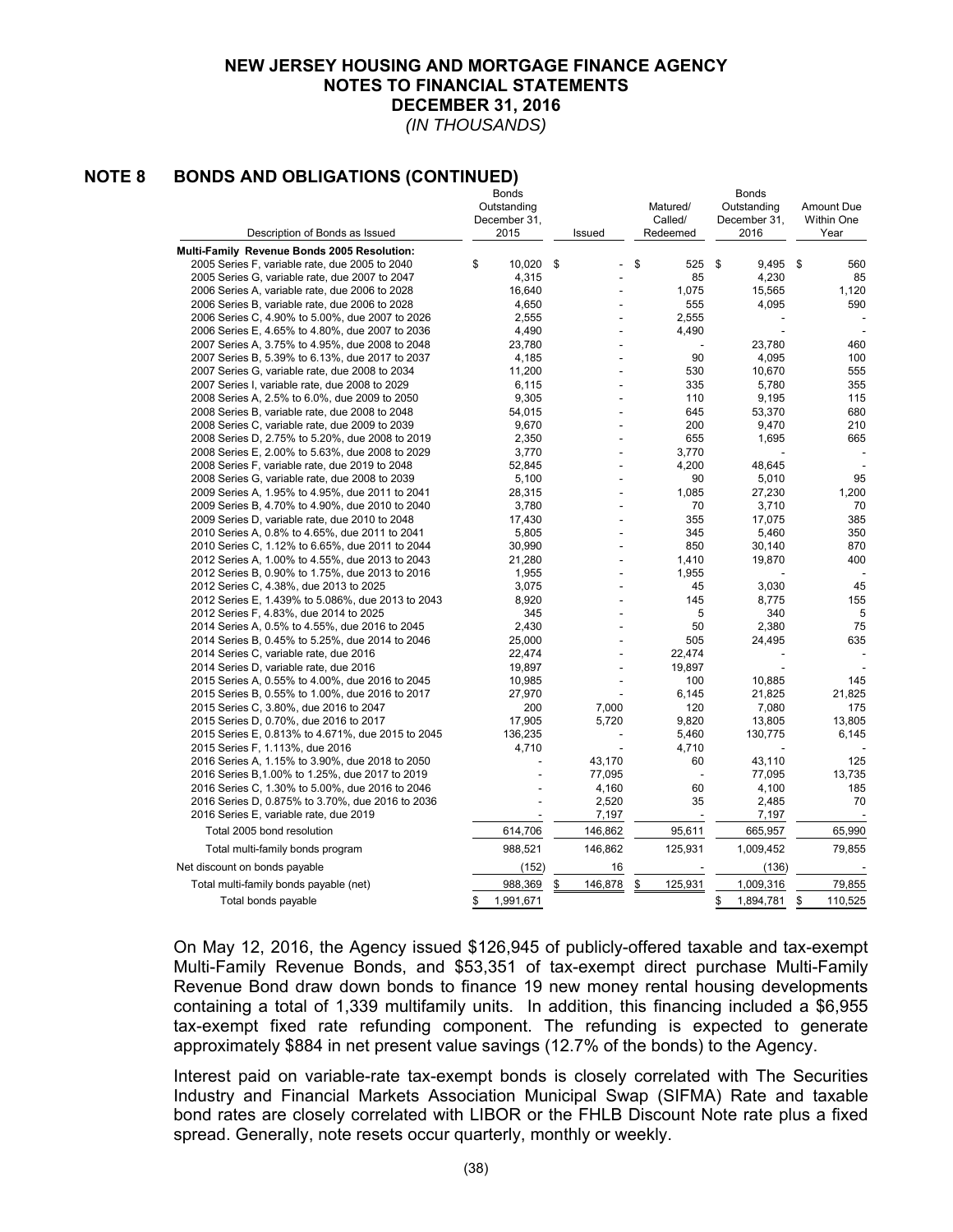### *(IN THOUSANDS)*

#### **NOTE 8 BONDS AND OBLIGATIONS (CONTINUED)**

The net proceeds of the aforementioned bonds and obligations were used to make qualified mortgage loans, purchase eligible residential mortgage and home improvement loans and/or establish debt service reserve accounts.

As of December 31, 2016, there was \$115,773 of undisbursed proceeds of construction loans and \$12,028 committed but not yet closed proceeds from the sale of bonds and obligations. Such funds represent initial mortgage loan funds committed to Multi-Family Housing sponsors authorized under various resolutions.

#### **Future Principal and Interest Requirements**

The approximate principal and interest payments required on outstanding bonds and obligations over the next five years and thereafter are as follows:

|                         | Fixed and Unhedged |    |          |             |                             |    |               |              | Related<br>Interest and |
|-------------------------|--------------------|----|----------|-------------|-----------------------------|----|---------------|--------------|-------------------------|
|                         | Variable Rate      |    |          |             | <b>Hedged Variable Rate</b> |    |               |              | Interest                |
|                         |                    |    |          |             |                             |    | Interest Rate | Total        | Rate Swaps,             |
| <b>Agency Component</b> | Principal          |    | Interest | Principal   | Interest                    |    | Swaps, Net    | Principal    | Net                     |
| Single Family           |                    |    |          |             |                             |    |               |              |                         |
| 2017                    | \$<br>24.230       | \$ | 22.776   | \$<br>6.440 | \$<br>1.849                 | \$ | 7.085         | \$<br>30.670 | \$<br>31,710            |
| 2018                    | 20.390             |    | 21.999   | 2.845       | 1,828                       |    | 6.857         | 23.235       | 30,684                  |
| 2019                    | 22.840             |    | 21,252   | 2,820       | 1,807                       |    | 6.744         | 25,660       | 29,803                  |
| 2020                    | 22.990             |    | 20.425   | 2,925       | 1,787                       |    | 6.625         | 25.915       | 28,837                  |
| 2021                    | 24.225             |    | 19.585   | 3,045       | 1.764                       |    | 6.503         | 27.270       | 27,852                  |
| 2022-2026               | 142.450            |    | 83.417   | 16.920      | 8.466                       |    | 30,585        | 159,370      | 122,468                 |
| 2027-2031               | 165.590            |    | 51,226   | 40.725      | 7,724                       |    | 26,848        | 206,315      | 85,798                  |
| 2032-2036               | 114,375            |    | 26,474   | 119,360     | 4,675                       |    | 16,314        | 233,735      | 47,463                  |
| 2037-2041               | 90,615             |    | 7,598    | 61.050      | 694                         |    | 2,565         | 151,665      | 10,857                  |
| Total                   | \$<br>627,705      | S  | 274,752  | 256.130     | 30.594                      | S  | 110,126       | 883.835      |                         |

|                         | Fixed and Unhedged<br>Variable Rate |    |          |    |           |     | <b>Hedged Variable Rate</b> |                             |         |    |                    | Interest and<br>Interest |
|-------------------------|-------------------------------------|----|----------|----|-----------|-----|-----------------------------|-----------------------------|---------|----|--------------------|--------------------------|
| <b>Agency Component</b> | Principal                           |    | Interest |    | Principal |     | Interest                    | Interest Rate<br>Swaps, Net |         |    | Total<br>Principal | Rate Swaps,<br>Net       |
| Multi-Family            |                                     |    |          |    |           |     |                             |                             |         |    |                    |                          |
| 2017                    | \$<br>70,600                        | \$ | 27,171   | \$ | 9,255     | \$  | 2,213                       | \$                          | 12.755  | \$ | 79.855             | \$<br>42,139             |
| 2018                    | 64.500                              |    | 26.004   |    | 9.695     |     | 2,201                       |                             | 12.454  |    | 74.195             | 40,659                   |
| 2019                    | 52,083                              |    | 24,794   |    | 10,880    |     | 2,130                       |                             | 12,143  |    | 62,963             | 39,067                   |
| 2020                    | 24.295                              |    | 23.706   |    | 12.260    |     | 2,049                       |                             | 11,730  |    | 36,555             | 37,485                   |
| 2021                    | 25.610                              |    | 22.770   |    | 12.310    |     | 1.959                       |                             | 11.272  |    | 37.920             | 36,001                   |
| 2022-2026               | 129.420                             |    | 96.925   |    | 66,270    |     | 8,394                       |                             | 45,082  |    | 195,690            | 150,401                  |
| 2027-2031               | 122,200                             |    | 65.030   |    | 58,815    |     | 6,004                       |                             | 27.792  |    | 181.015            | 98,826                   |
| 2032-2036               | 86.285                              |    | 40.731   |    | 49.835    |     | 3.987                       |                             | 17.173  |    | 136.120            | 61.891                   |
| 2037-2041               | 68,220                              |    | 22.152   |    | 37,120    |     | 2,256                       |                             | 8.939   |    | 105.340            | 33,347                   |
| 2042-2046               | 45.485                              |    | 7.644    |    | 33.700    |     | 986                         |                             | 4.427   |    | 79.185             | 13,057                   |
| 2047-2051               | 11,749                              |    | 1,168    |    | 8,865     |     | 78                          |                             | 441     |    | 20,614             | 1,687                    |
| Total                   | \$<br>700,447                       | S  | 358.095  | S  | 309.005   | \$. | 32,257                      | S                           | 164,208 | S  | 1.009.452          |                          |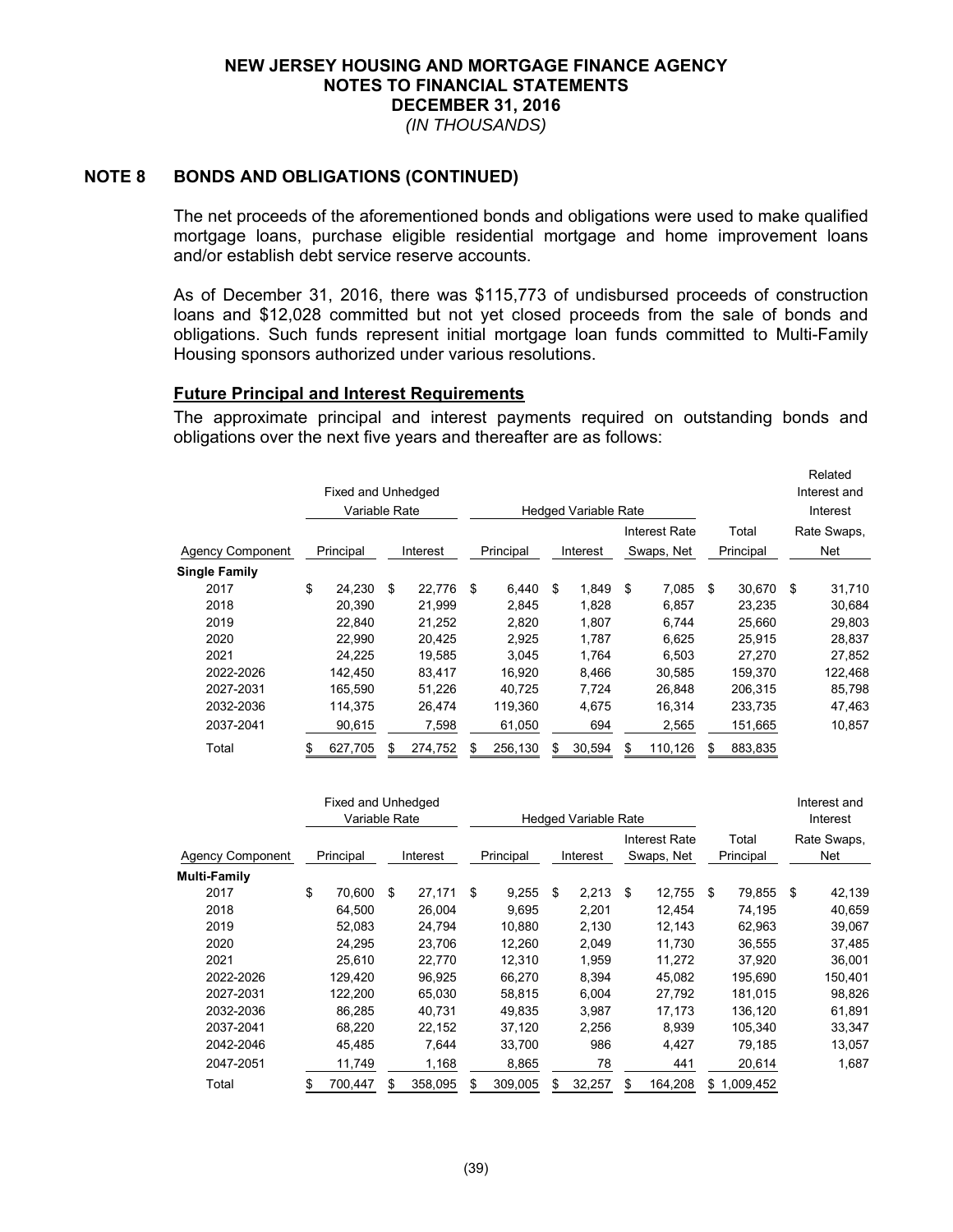### *(IN THOUSANDS)*

### **NOTE 9 CONDUIT DEBT OBLIGATIONS**

The Agency may issue bonds to provide funds to local Housing Authorities to finance on an accelerated basis certain capital renovations and improvements to each of the Authority's public housing developments. The bonds are payable from and secured primarily by Capital Fund Program monies, subject to the availability of appropriations to be paid by the United States Department of HUD to each Authority. The Agency may also issue other bonds for housing development purposes. These bonds are special and limited obligations of the Agency. The bonds, which are considered conduit debt obligations by GASB, do not constitute a debt or pledge of the faith and credit of the Agency and, accordingly, have not been reported in the accompanying financial statements.

At December 31, 2016, conduit debt outstanding aggregated \$726,351.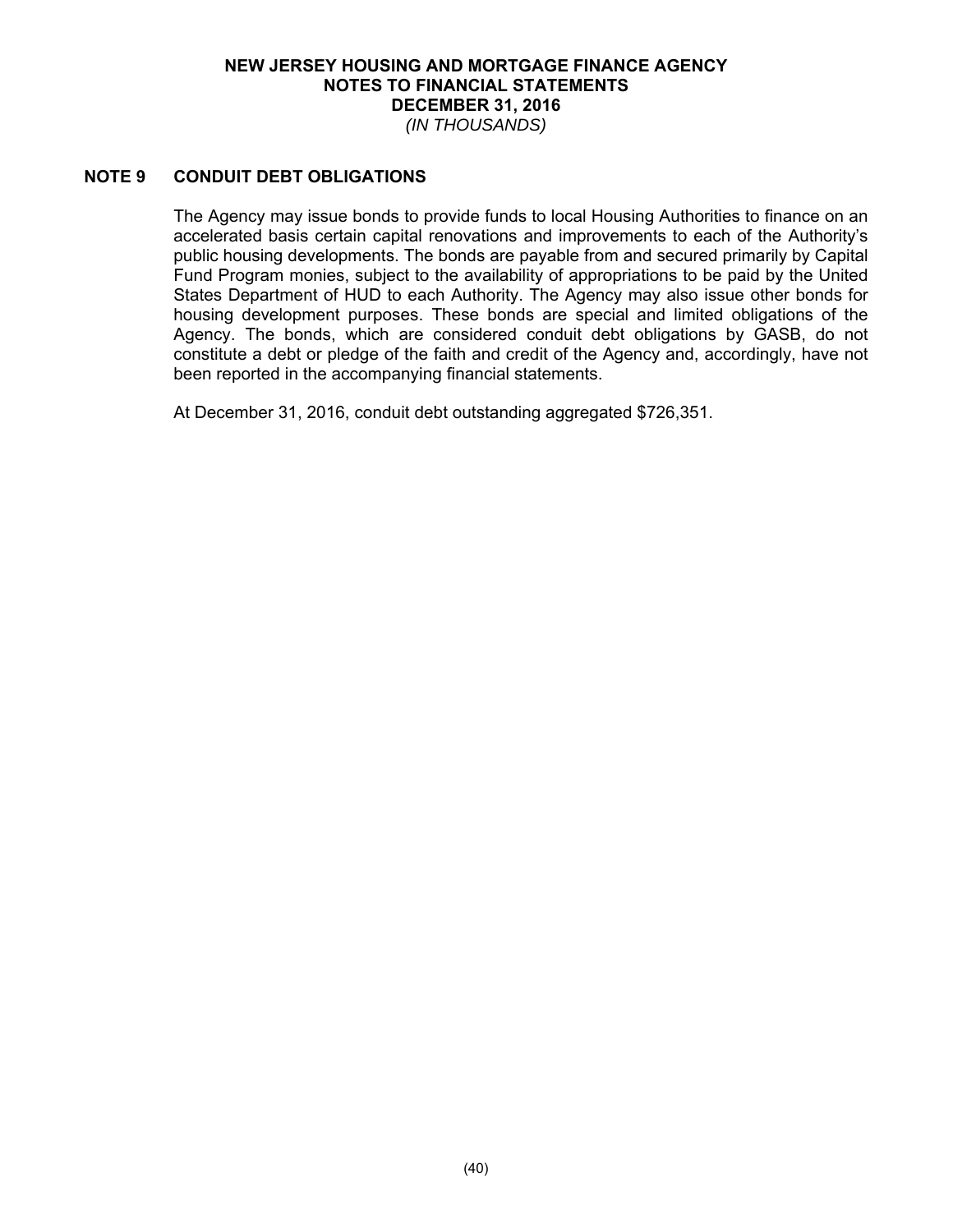*(IN THOUSANDS)*

### **NOTE 9 CONDUIT DEBT OBLIGATIONS (CONTINUED)**

The Agency's MF Conduit Bonds Outstanding as of December 31, 2016 are as follows:

|          |                                                            |                    |                          | Balance          | Balance          |                 |                | Balance               |
|----------|------------------------------------------------------------|--------------------|--------------------------|------------------|------------------|-----------------|----------------|-----------------------|
|          | <b>Conduit Project</b>                                     | Series             | <b>Closing Date</b>      | At Closing       | 12/31/2015       | Additions       |                | Reductions 12/31/2016 |
| Λ        | Capital Funds Program Revenue Bonds                        | $2004 - A$         | 12/23/2004               | 79,860<br>S      | \$<br>45,170     | \$              | \$<br>(4, 470) | \$<br>40,700          |
| ۸        | Capital Funds Program Revenue Bonds                        | 2007-A             | 8/15/2007                | 18,585           | 13,040           |                 | (1, 375)       | 11,665                |
| $\star$  | 2006-A Meadow Brook Apartments                             | 2006-A             | 9/9/2006                 | 8,350            | 6,715            |                 |                | 6,715                 |
| $\star$  | Woodbury Oakwood Housing Project                           | 2011-A             | 12/21/2011               | 4,550            | 4,485            |                 | (75)           | 4,410                 |
|          | Asbury Park Gardens                                        | 2012-A             | 7/1/2012                 | 14,310           | 13,780           |                 | (190)          | 13,590                |
| $\star$  | <b>Washington Dodd</b>                                     | 2012-F             | 12/12/2012               | 19,755           | 17,960           |                 | (380)          | 17,580                |
| $\star$  | Carl Miller Homes                                          | 2012-C             | 12/28/2012               | 31,656           | 2,650            |                 | (43)           | 2,607                 |
|          | Hampshire House                                            | 2012-D             | 1/11/2013                | 6,400            | 6,330            |                 | (70)           | 6,260                 |
|          | Alexander Hamilton III                                     | 2013-B             | 2/20/2013                | 11,762           | 11,507           |                 |                | 11,507                |
|          | <b>McIver Homes</b>                                        | 2013-C             | 5/23/2013                | 5,200            | 4,915            |                 | (145)          | 4,770                 |
|          | Somerset Mews <sup>(1)</sup>                               | 2013-A             | 8/23/2013                | 60,035           | 49,935           | 10,100          | (60, 035)      |                       |
| $^\star$ | <b>Great Falls</b>                                         | 2013-M             | 1/9/2014                 | 15,400           | 15,353           |                 | (160)          | 15,193                |
| $\star$  | Brigantine Apts.                                           | 2014-G             | 1/30/2014                | 11,510           | 11,295           |                 | (125)          | 11,170                |
|          | <b>Broadway Townhouses</b>                                 | 2014-E             | 6/4/2014                 | 27,500           | 27,500           |                 | (27, 500)      |                       |
| $\star$  | Catherine Todd <sup>(1)</sup>                              | 2014-N             | 10/24/2014               | 9,415            | 4,310            | 4,310           | (445)          | 8,175                 |
|          | <b>Atlantic City Townhouses</b>                            | 2014-P             | 12/23/2014               | 17,800           | 17,800           |                 |                | 17,800                |
|          | <b>Glennview Townhouses II</b>                             | 2014-R             | 12/30/2014               | 6,243            | 6,243            | ä,              | (2,518)        | 3,725                 |
| $\star$  | Paragon                                                    | 2015-Q             | 2/27/2015                | 13,700           | 13,700           |                 |                | 13,700                |
| $\star$  | <b>Fairview Homes</b>                                      | 2015-L             | 5/7/2015                 | 13,200           | 13,108           |                 | (971)          | 12,137                |
|          | 609 Broad <sup>(1)</sup>                                   | 2015-D             | 5/12/2015                | 66,800           | 35,168           | 27,689          |                | 62,857                |
| $^\star$ | Lexington                                                  | 2015-B             | 6/29/2015                | 11,750           | 11,675           |                 | (125)          | 11,550                |
| $\star$  | <b>NCC Manor</b>                                           | 2015-K             | 7/16/2015                | 34,970           | 34,970           |                 | ٠              | 34,970                |
|          | <b>Trent Center East</b>                                   | $2015 - J$         | 8/7/2015                 | 13,500           | 4,376            | 7,241           | ÷,             | 11,617                |
|          | Heritage Village - Whalepond                               | 2015-G             | 8/11/2015                | 5,895            | 5,895            |                 | ÷,             | 5,895                 |
|          | Doddtown Plaza Apartments                                  | 2015-M             | 8/28/2015                | 6,450            | 6,450            |                 |                | 6,450                 |
|          | <b>Lincoln Towers</b>                                      | 2015-E             | 9/3/2015                 | 34,000           | 34,000           |                 | ä,             | 34,000                |
| $^\star$ | <b>Prospect Park</b>                                       | 2015-R             | 9/10/2015                | 16,145           | 16,145           |                 | ÷,             | 16,145                |
|          | Hollybush I & II                                           | 2015-S             | 10/14/2015               | 14,500           | 14,500           |                 | ÷.             | 14,500                |
|          | Oakwood Towers                                             | 2015-U             | 10/23/2015               | 23,755           | 23,755           |                 | ä,             | 23,755                |
|          | Riverside Arms <sup>(1)</sup>                              | 2015-H             | 11/20/2015               | 17,550           | 55               | 16,504          | ÷,             | 16,559                |
|          | <b>Edward Sisco</b>                                        | 2015-O             | 12/4/2015                | 18,232           | 18,232           |                 | (605)          | 17,627                |
|          | Toms River Senior <sup>(1)</sup>                           | 2015-X             |                          | 14,597           | $\overline{2}$   | 2,577           | ٠              | 2,579                 |
| $\star$  | North 25                                                   | 2015-F             | 12/7/2015                | 14,850           | 14,850           |                 | ٠              | 14,850                |
| $\star$  |                                                            |                    | 12/15/2015               |                  |                  |                 | ÷,             |                       |
|          | Brunswick Estates <sup>(1)</sup><br>Carver                 | 2015-AA<br>2015-CC | 12/17/2015               | 27,000<br>18,425 | 12,656<br>18,425 | 8,715           | ä,             | 21,371<br>18,425      |
|          |                                                            |                    | 12/18/2015               |                  |                  |                 |                |                       |
| $\star$  | <b>Trent Center West</b><br>Barnegat Senior <sup>(1)</sup> | 2015-FF            | 12/18/2015               | 12,325           | 12,325           |                 | ÷,             | 12,325                |
|          | Egg Harbor <sup>(1)</sup>                                  | 2015-W             | 12/22/2015               | 9,100            | 55               | 7,150           | ÷              | 7,205                 |
|          | Hampton Valley Apartments <sup>(1)</sup>                   | 2015-BB<br>2015-P  | 12/30/2015<br>12/30/2015 | 10,790<br>10,090 | 1,581<br>48      | 4,176<br>10,042 | ÷,<br>ä,       | 5,757<br>10,090       |
| $^\star$ |                                                            |                    |                          |                  | ÷,               |                 | ÷              |                       |
|          | Colt Arms                                                  | 2016-A             | 1/15/2016                | 21,455           |                  | 15,850          |                | 15,850                |
|          | Passaic                                                    | 2016-D             | 1/22/2016                | 9,100            | ä,               | 9,100           | ÷,             | 9,100                 |
| $\star$  | Pavilion (1)                                               | 2016-B             | 3/1/2016                 | 26,667           | $\blacksquare$   | 22,338          | ä,             | 22,338                |
|          | Sebastian Villa                                            | 2016-F             | 3/17/2016                | 15,000           | $\overline{a}$   | 15,000          | ä,             | 15,000                |
| $\star$  | The Aspire Project                                         | 2016-1             | 5/24/2016                | 49,935           |                  | 49,935          | L,             | 49,935                |
| $^\star$ | Ocean Towers (1)                                           | 2016-E             | 5/26/2016                | 9,200            | ٠                | 5,904           | ٠              | 5,904                 |
|          | Wesmont (1)                                                | 2016-J             | 6/23/2016                | 2,638            | ÷,               | 2,522           | ÷              | 2,522                 |
|          | Glassworks at Aberdeen (1)                                 | 2016-L             | 8/23/2016                | 17,540           | ä,               | 4,434           |                | 4,434                 |
| $\star$  | Keansburg Mixed Income (1)                                 | 2016-l             | 9/27/2016                | 35,745           | ÷,               | 1,061           | ä,             | 1,061                 |
| ×        | Aspen Riverpark Apartments (1)                             | 2016-N             | 10/20/2016               | 27,615           | $\overline{a}$   | 27,615          | ä,             | 27,615                |
|          | 999 Broad Phase I                                          | 2016-H             | 11/1/2016                | 10,706           |                  | 10,706          | L,             | 10,706                |
|          | Montgomery Gardens Family Phase I (1)                      | 2016-M             | 11/21/2016               | 23,573           | ٠                | 2,055           | ٠              | 2,055                 |
|          | <b>Branch Village</b>                                      | 2016-G             | 11/22/2016               | 9,600            |                  | 9,600           |                | 9,600                 |
|          |                                                            |                    | Total conduit debt       | \$1,014,729      | \$550,959        | \$274,624       | \$             | (99,232) \$726,351    |

^ Capital Fund bonds to finance certain capital renovations \* Fixed rate bonds to finance a single Multifamily project

**<sup>1</sup>** These projects were funded by drawdown bonds. Bond proceeds are drawn down periodically as needed by the borrower. Bonds are not considered outstanding until drawn by the borrower.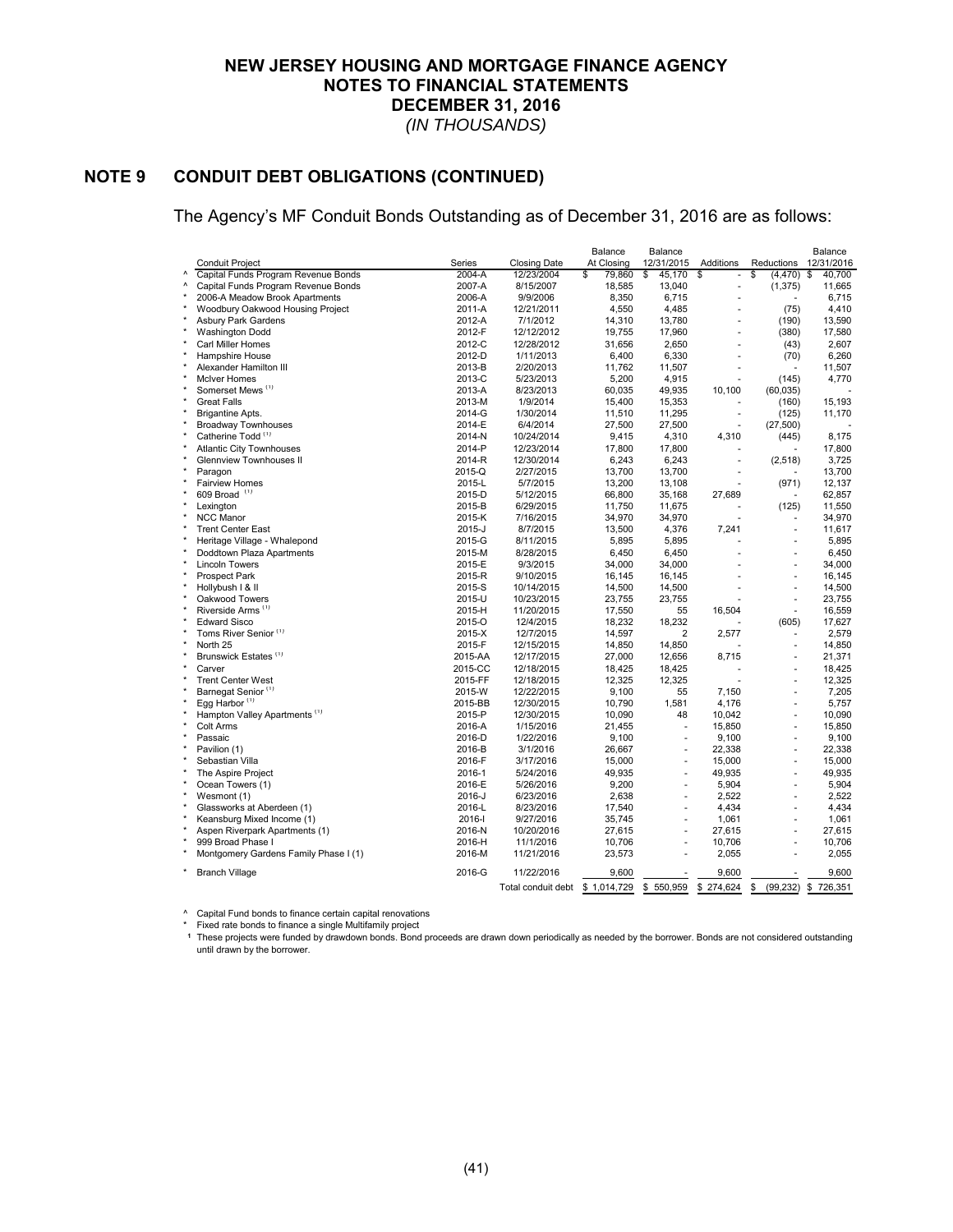### *(IN THOUSANDS)*

#### **NOTE 10 FUNDS HELD IN TRUST FOR MORTGAGORS**

Funds held by the Agency for its projects include proceeds from conversion of projects from non-profit to limited dividend status in the form of development cost and community development escrows and unspent subsidies. These funds are available to absorb initial operating deficits, construction overruns, provide additional amenities to the projects, and for other contingencies.

Funds held in trust for mortgagors as of December 31, 2016, include the following:

| General fund:                  |             |
|--------------------------------|-------------|
| Community development escrows  | \$<br>1.489 |
| Development cost escrows       | 2,606       |
| Other funds held in trust      | 358,354     |
| <b>Total General fund</b>      | 362.449     |
| Multi-family housing component | 3,535       |
| Total                          | 365,984     |

### **NOTE 11 MORTGAGOR ESCROW DEPOSITS**

The Agency holds, in escrow, monthly deposits from the projects for payments of property and liability insurance, hazard insurance, payments in lieu of taxes, and major repairs and replacements and undisbursed earnings. Mortgagor escrow deposits as of December 31, 2016, include the following:

| General fund:                        |         |
|--------------------------------------|---------|
| Reserve for repairs and replacements | 188.127 |
| Tax and insurance escrows            | 47.331  |
| Total                                | 235.458 |

### **NOTE 12 CHANGES IN LONG-TERM LIABILITIES**

Long-term liability activity is summarized as follows:

|                               | <b>Balance</b>                  |   |         |      |         |          | <b>Balance</b> |   |            |
|-------------------------------|---------------------------------|---|---------|------|---------|----------|----------------|---|------------|
|                               | December 31.                    |   |         |      |         |          | December 31.   |   | Due Within |
|                               | 2015<br>Additions<br>Reductions |   |         | 2016 |         | One Year |                |   |            |
| Bonds and obligations, net    | \$<br>1.991.671                 | S | 146.878 | S    | 243,768 | S        | 1.894.781      | S | 110.525    |
| Minimum escrow requirement    | 7.569                           |   | 314     |      | 380     |          | 7.503          |   |            |
| Funds held in trust for       |                                 |   |         |      |         |          |                |   |            |
| mortgagor                     | 345.656                         |   | 589.324 |      | 568.996 |          | 365.984        |   |            |
| Other non-current liabilities | 7.642                           |   | 1.753   |      | 1.094   |          | 8.301          |   |            |
| <b>OPEB</b> liability         | 74.504                          |   | 4.438   |      |         |          | 78.942         |   |            |
| Net pension liability         | 62.473                          |   | 24.869  |      |         |          | 87,342         |   |            |
| Derivative instrument         | 80.756                          |   |         |      | 19.718  |          | 61,038         |   |            |
| Unearned revenues             | 45,365                          |   | 10,445  |      | 20,852  |          | 34,958         |   |            |
| Total                         | 2,615,636                       | Ъ | 778,021 |      | 854,808 |          | 2,538,849      |   | 110,525    |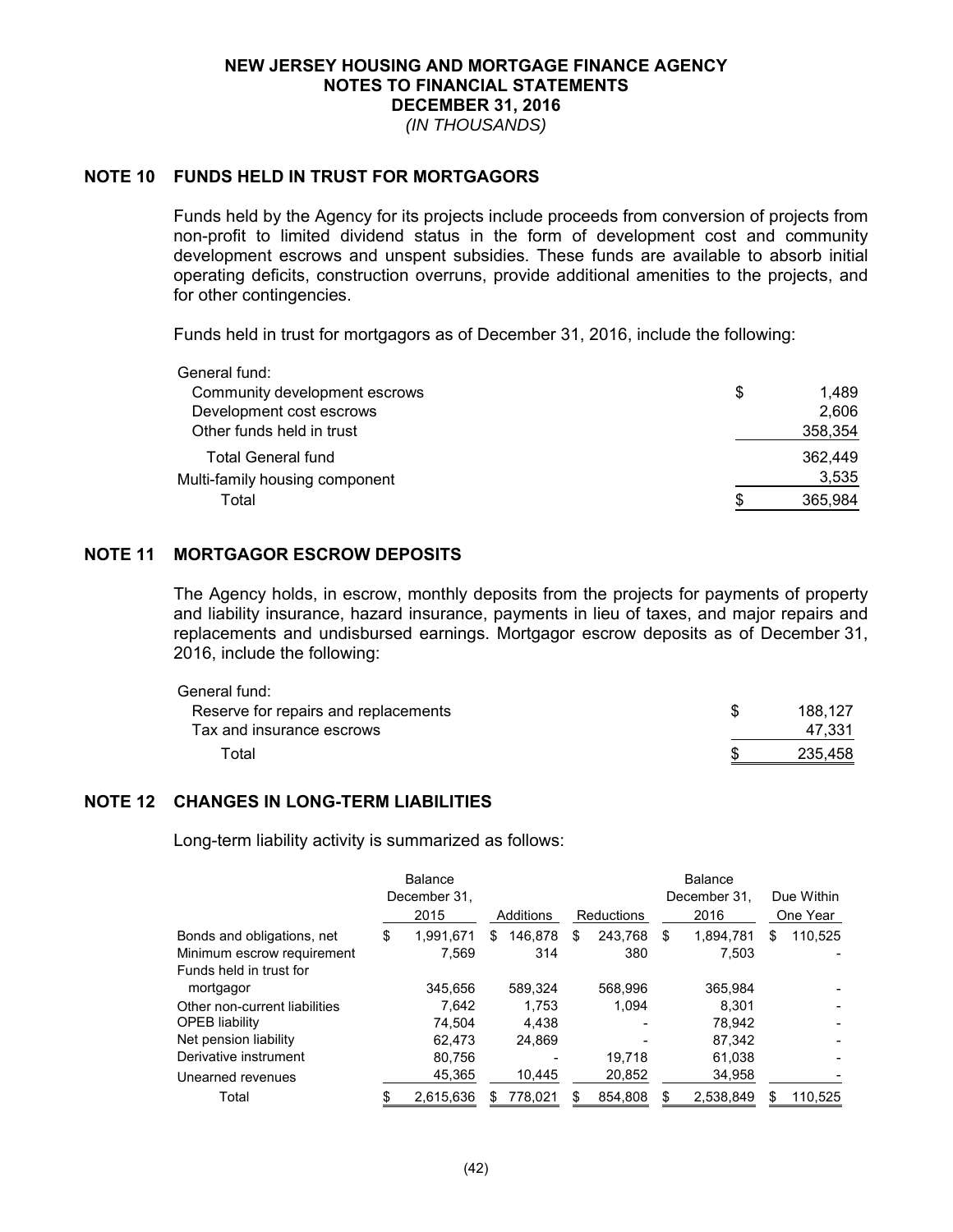### *(IN THOUSANDS)*

### **NOTE 13 NET POSITION**

Changes in net position are summarized as follows:

|                                             | Net Investment in |   |            |              |           |
|---------------------------------------------|-------------------|---|------------|--------------|-----------|
|                                             | Capital Assets    |   | Restricted | Unrestricted | Total     |
| Net position at December 31, 2015, restated | \$<br>8.300       | S | 407.698    | 418.807      | \$834.805 |
| Income                                      |                   |   | 44.095     | 19.525       | 63.620    |
| Acquisition of capital assets               | 283               |   |            | (283)        |           |
| Transfer                                    |                   |   | (13.941)   | 13.941       |           |
| Depreciation on capital assets              | (1, 112)          |   |            | 1.112        |           |
| Net position at December 31, 2016           | 7.471             |   | 437.852    | 453,102      | \$898.425 |

### **Restricted Under Bond and Obligation Resolutions**

As described in Note 3, monies within each Bond and Obligation Fund are pledged as security for the respective bondholders, and thus are restricted as to their application.

### **Restricted**

Restricted net position represents the portion of total net position restricted by the various programs established for the sole purpose of providing housing and residential opportunities for individuals with special needs. All restricted amounts are net of related liabilities.

### **Appropriated General Fund Net Position**

Appropriated General Fund net position is unrestricted net position that has been designated by the Agency's members for the following purposes at December 31, 2016. The appropriated general fund net position makes up part, but not all, of the unrestricted net position reported on the statement of net position.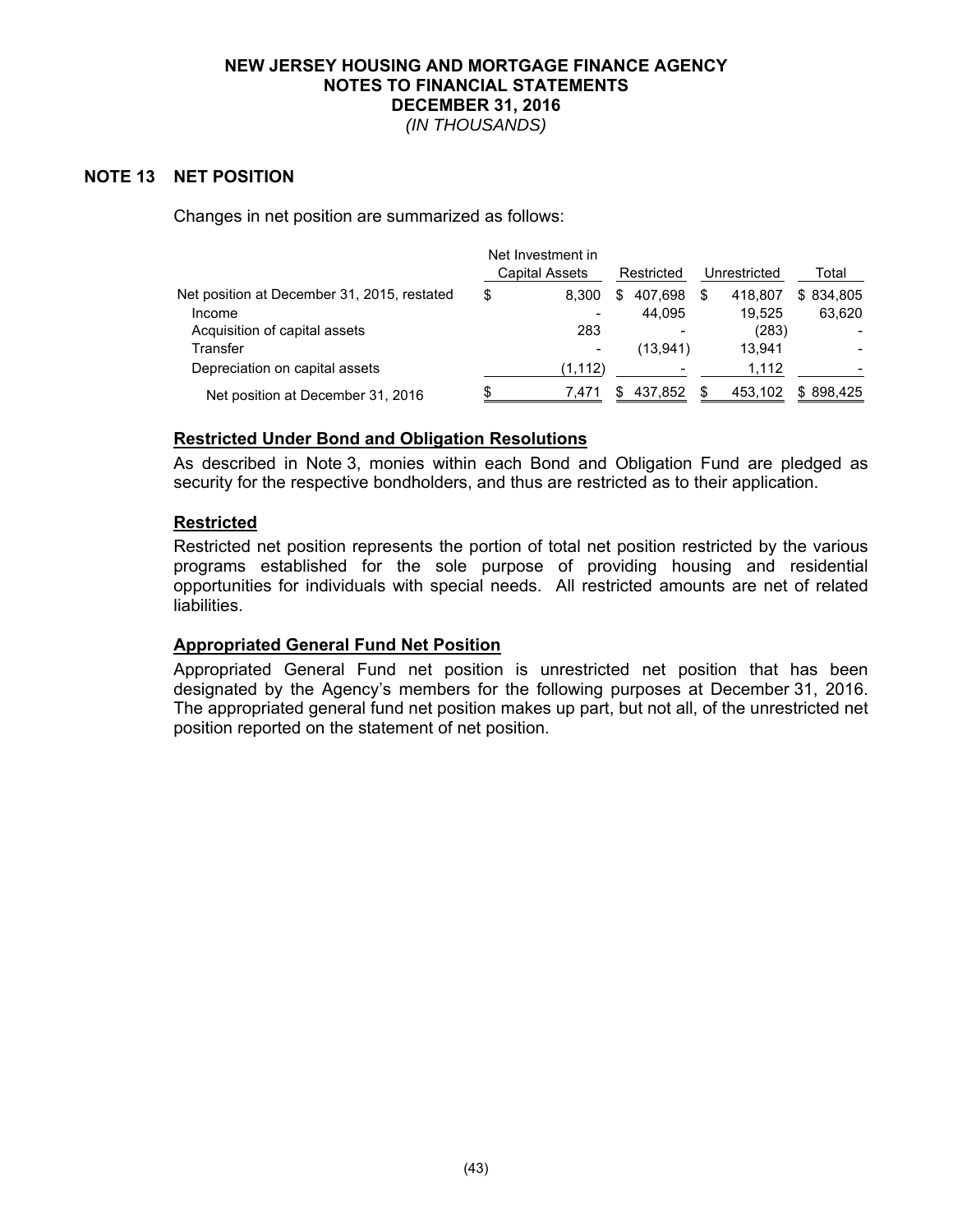### **NOTE 13 NET POSITION (CONTINUED)**

### **Appropriated General Fund Net Position (Continued)**

| <b>ABC Corporation</b>                         | \$<br>14      |
|------------------------------------------------|---------------|
| Affordable Rental Housing Subsidy Loan Program | 2             |
| Agency CIAP                                    | 1,156         |
| Aging Out of Foster Care                       | 1,135         |
| At Home Downtown                               | 154           |
| <b>Bond Refunding Proceeds</b>                 | 1,633         |
| Camden Initiative                              | 24            |
| Cash Flow Swap Advisory                        | 604           |
| <b>CDBG Advance Funding</b>                    | 5,000         |
| <b>CDBG RAP</b>                                | 5,000         |
| <b>CHOICE</b>                                  | 24,115        |
| CIAP Loan Program                              | 3,578         |
| Developmental Disabilities Partnership         | 5,826         |
| <b>Energy Benchmarking</b>                     | 50            |
| Ex-Offenders Re-Entry Housing Program          | 68            |
| Homeless Management Information System         | 100           |
| <b>HOPE</b>                                    | 500           |
| Information Technology                         | 2,346         |
| Life Safety Rehabilitation                     | 62            |
| Live Where You Work                            | 682           |
| MBS Mortgage Backed Security Start up          | 782           |
| <b>MONI HIF</b>                                | 90            |
| Mortgage Assistance PILOT                      | 750           |
| NJHMFA Portion of Undisbursed Mtg. Proceeds    | 2.114         |
| Non-Bond Multi-Family Program                  | 37,671        |
| Paragon Village #1316                          | 500           |
| <b>PLAN Fund</b>                               | 3.240         |
| Policy and Community Initiatives               | 156           |
| Portfolio Reserve Balance                      | 1,573         |
| <b>Preservation Initiatives</b>                | 10            |
| <b>Project Remediation</b>                     | 2.260         |
| <b>Public Outreach Initiatives</b>             | 207           |
| Sandy Home Buyer Assistance Advance Fund       | 5,000         |
| Shore Easy                                     | 80            |
| Single Family Counseling                       | 93            |
| Small Rental Project Preservation Loan Program | 871           |
| <b>Smart Start</b>                             | 4,465         |
| <b>SSBG Rental Program</b>                     | 2,866         |
| Strategic Zone Lending Pool                    | 5,931         |
| <b>Transitional Housing Loans</b>              | 279           |
| <b>UHORP Mortgage Commitment</b>               | 19,057        |
| Welcome Home Program                           | 1,188         |
| <b>Whitlock Mills</b>                          | 806           |
| Total                                          | \$<br>142,038 |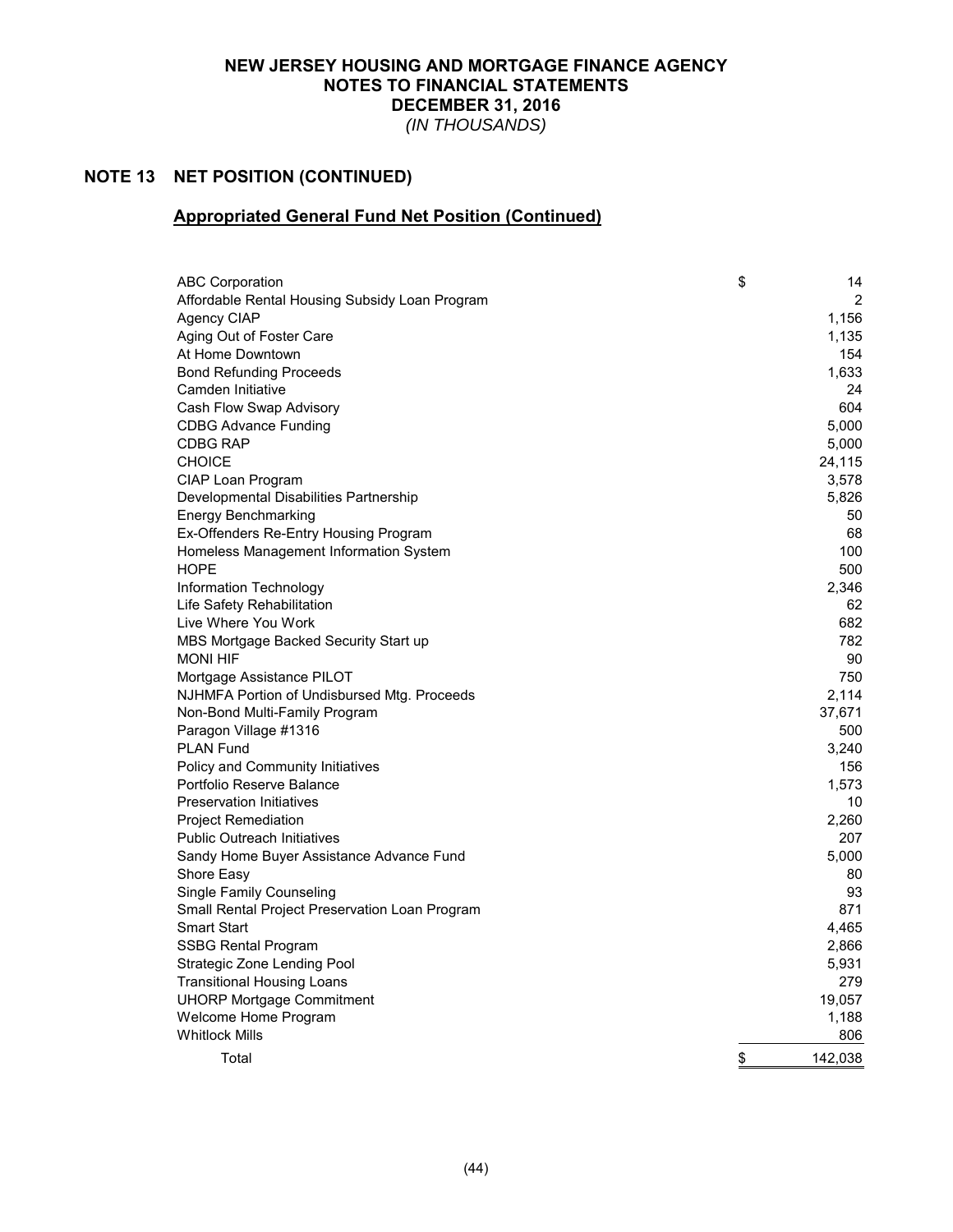*(IN THOUSANDS)*

### **NOTE 14 PENSION PLAN**

### **Plan Description**

The Agency contributes to a cost-sharing multiple-employer defined benefit pension plan, the Public Employees' Retirement System (PERS), which is administered by the New Jersey Division of Pensions and Benefits. This plan provides retirement, death and disability, and medical benefits to qualified members. All benefits vest after ten years of service, except for medical benefits, which vest after 25 years of service or under the disability provisions of PERS. Vesting and benefit provisions are established by N.J.S.A. 43:15A and 43:3B. The plan has a Board of Trustees that is primarily responsible for its administration. The Division issues a publicly available financial report that includes financial statements and required supplementary information. That report may be obtained by writing to: State of New Jersey, Division of Pensions and Benefits, P.O. Box 295, Trenton, New Jersey 08625-0295.

### **Plan Benefits and Membership**

The following represents the membership tiers for PERS:

| Tier | <b>Definition</b>                                                                          |
|------|--------------------------------------------------------------------------------------------|
|      | Members who were enrolled prior to July 1, 2007                                            |
| 2    | Members who were eligible to enroll on or after July 1, 2007 and prior to November 2, 2008 |
| 3    | Members who were eligible to enroll on or after November 2, 2008 and prior to May 22, 2010 |
| 4    | Members who were eligible to enroll on or after May 22, 2010 and prior to June 28, 2011    |
| 5    | Members who were eligible to enroll on or after June 28, 2011                              |

Service retirement benefits of 1/55<sup>th</sup> of final average salary for each year of service credit is available to tiers 1 and 2 members upon reaching age 60 and to tier 3 members upon reaching age 62. Service retirement benefits of  $1/60<sup>th</sup>$  of final average salary for each year of service credit is available to tier 4 members upon reaching age 62 and tier 5 members upon reaching age 65. Early retirement benefits are available to tier 1 and 2 member before reaching age 60, tiers 3 and 4 before age 62 with 25 or more years of service credits and tier 5 with 30 or more years of service credit before age 65. Benefits are reduced by a fraction of a percent for each month that a member retires prior to the age at which a member can receive full retirement benefits in accordance with their respective tier. Tier 1 members can receive an unreduced benefit from age 55 to 60 if they have at least 25 years of service. Deferred retirement is available to members who have at least 10 years of service credit and have not reached the service retirement age for the respective tier.

### **Funding Policy**

The contribution policy for PERS is set by N.J.S.A. 15A and requires contributions by active members and contributing employers. State legislation has modified the amount that is contributed by the State. The State's pension contribution is based on an actuarially determined amount which includes the employer portion of the normal cost and an amortization of the unfunded accrued liability. Funding for noncontributory group insurance benefits is based on actual claims paid. For fiscal year 2016, the State's pension contribution was less than the actuarial determined amount.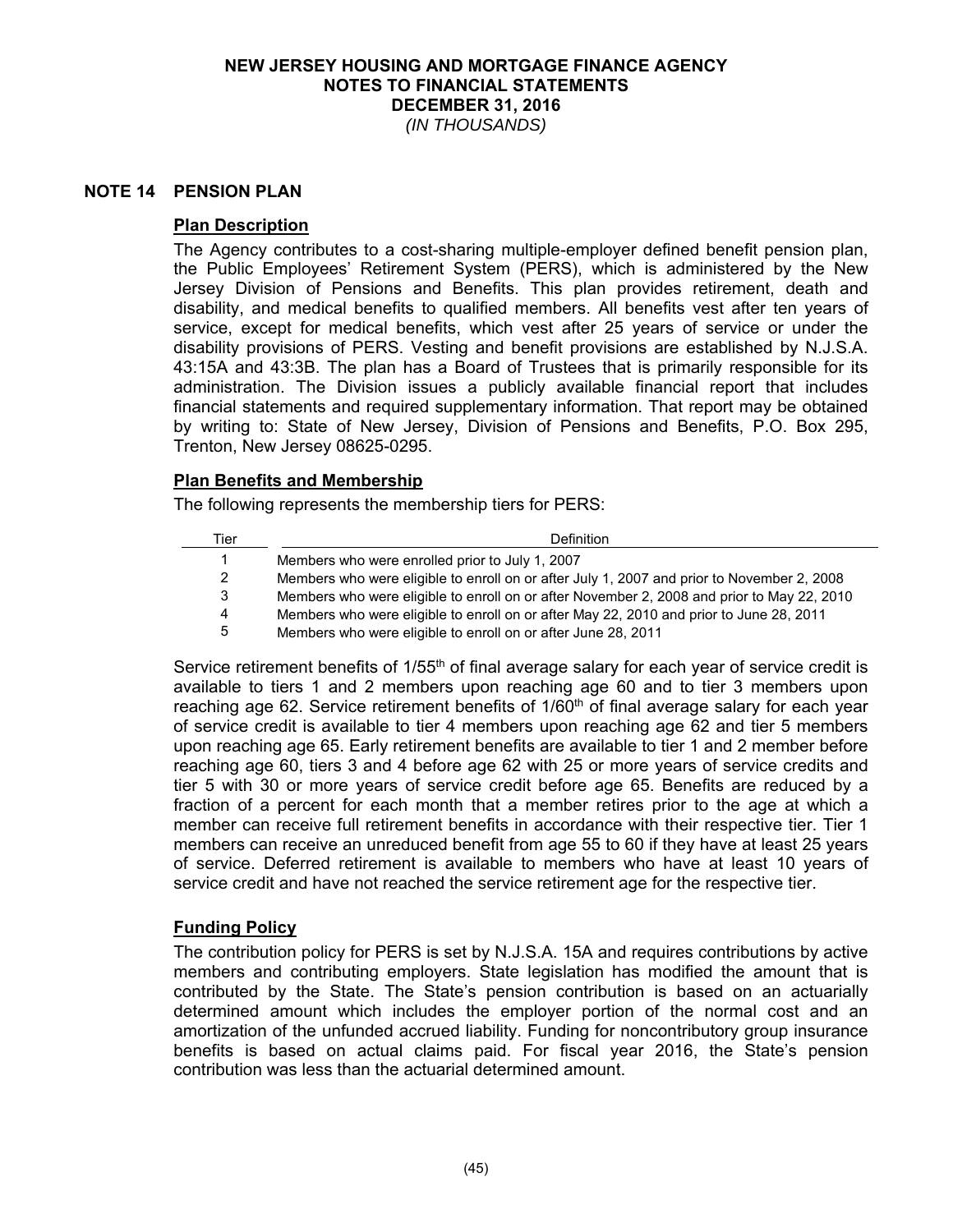*(IN THOUSANDS)*

### **NOTE 14 PENSION PLAN (CONTINUED)**

### **Funding Policy (continued)**

The local employers' contribution amounts are based on an actuarially determined rate which includes the normal cost and unfunded accrued liability. Chapter 19, P.L. 2009 provided an option for local employers of PERS to contribute 50% of the normal and accrued liability contribution amounts certified for payments due in State fiscal year 2009. Such employers will be credited with the full payment and any such amounts will not be included in their unfunded liability. The actuaries will determine the unfunded liability of those retirement systems, by employer, for the reduced normal and accrued liability contributions provided under this law. This unfunded liability will be paid by the employer in level annual payments over a period of 15 years beginning with the payments due in the fiscal year ended June 30, 2012 and will be adjusted by the rate of return on the actuarial value of assets.

The Agency's contributions to the plan for fiscal years ending December 31, 2016, 2015 and 2014 were \$2,393, \$2,098 and \$1,857 respectively and were equal to the required contributions.

### **Net Pension Liability**

The net pension liability (NPL) was calculated for each entity within PERS based on a methodology that allocates the NPL and pension amounts based on the proportion of the total contributions made by each entity during the measurement period. The NPL was determined based on an actuarial valuation as of July 1, 2015, using updated actuarial assumptions applied to all periods included in the measurement and rolled forward to the measurement date of June 30, 2016. The proportionate share for the Agency is 0.2949%. At December 31, 2016 the Agency reported a NPL of \$87,342 for its proportionate share of the NPL.

### **Pension Expense and Deferred Outflows of Resources and Deferred Inflows of Resources Related to Pensions**

For the year ended December 31, 2016, the Agency recognized pension expense of \$12,505. At December 31, 2016, the Agency reported deferred outflows of resources and deferred inflows of resources related to pensions from the following sources:

|                                                       |      | Deferred    |                  |       |  |
|-------------------------------------------------------|------|-------------|------------------|-------|--|
|                                                       |      | Outflows of | Deferred Inflows |       |  |
|                                                       |      | Resources   | or Resources     |       |  |
| Net difference between expected and actual experience | - \$ | 1.624       | \$               |       |  |
| Changes of assumptions                                |      | 18,093      |                  |       |  |
| Changes in proportion                                 |      | 6.483       |                  |       |  |
| Agency contributions subsequent to measurement date   |      |             |                  | 2,620 |  |
| Net difference between projected and actual           |      |             |                  |       |  |
| investment earnings on pension plan investments       |      | 3,331       |                  |       |  |
| Total                                                 |      | 29,531      |                  | 2,620 |  |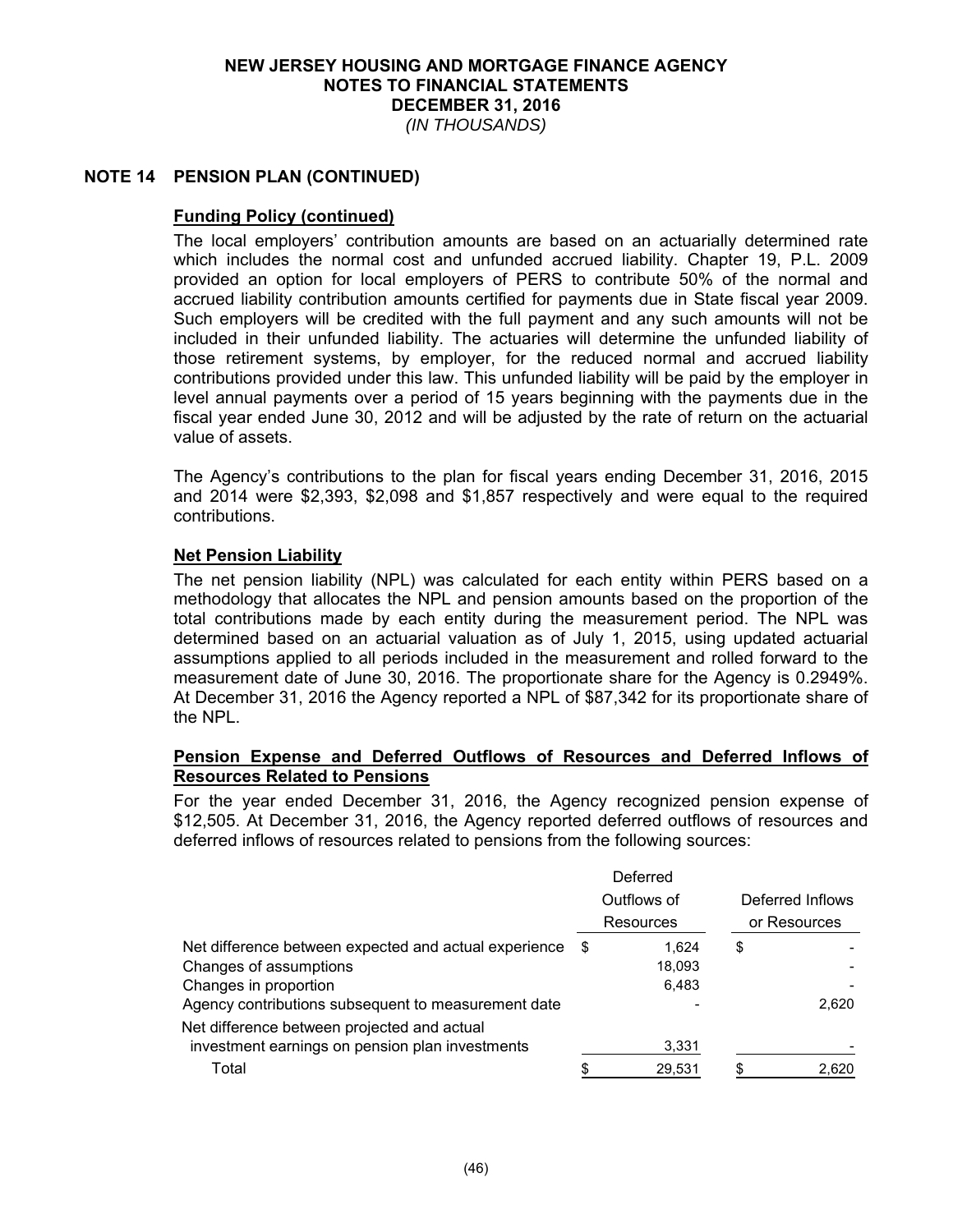### *(IN THOUSANDS)*

### **NOTE 14 PENSION PLAN (CONTINUED)**

### **Actuarial Assumptions**

Deferred outflows related to Agency contributions subsequent to the measurement date will be recognized in the following year. Amounts reported as deferred outflows of resources and deferred inflows of resources related to pensions will be recognized in pension expense as follows:

| Year Ending December 31: | Amount |        |  |
|--------------------------|--------|--------|--|
| 2017                     | \$     | 5,370  |  |
| 2018                     |        | 5,370  |  |
| 2019                     |        | 5,370  |  |
| 2020                     |        | 5,370  |  |
| 2021                     |        | 5,371  |  |
| 2022                     |        | 2,680  |  |
| Total                    |        | 29,531 |  |

The total pension liability (TPL) for the year ended June 30, 2016 was determined as part of the June 30, 2015 actuarial valuation, which was rolled forward to June 30, 2016 using the entry age normal cost method. The actuarial assumptions used in the July 1, 2015 valuation were based on the results of an actuarial experience study for the period July 1, 2011 to June 30, 2014. Significant actuarial assumptions used in the valuation included:

| Inflation                 | 3.08%                   |
|---------------------------|-------------------------|
| Salary increases          |                         |
| 2012-2026                 | 1.65-4.15% based on age |
| Thereafter                | 2.65-5.15% based on age |
| Investment rate of return | 7.65%                   |

Mortality rates were based on the RP-2000 combined healthy male and female mortality tables (setback 4 year for males and females) for service retirement and beneficiaries of former member with adjustments for mortality improvements from the base year of 2013 based on Projection Scale AA. The RP-2000 disabled mortality tables (setback 3 years for males and 1 year for females) are used to value disabled retirees.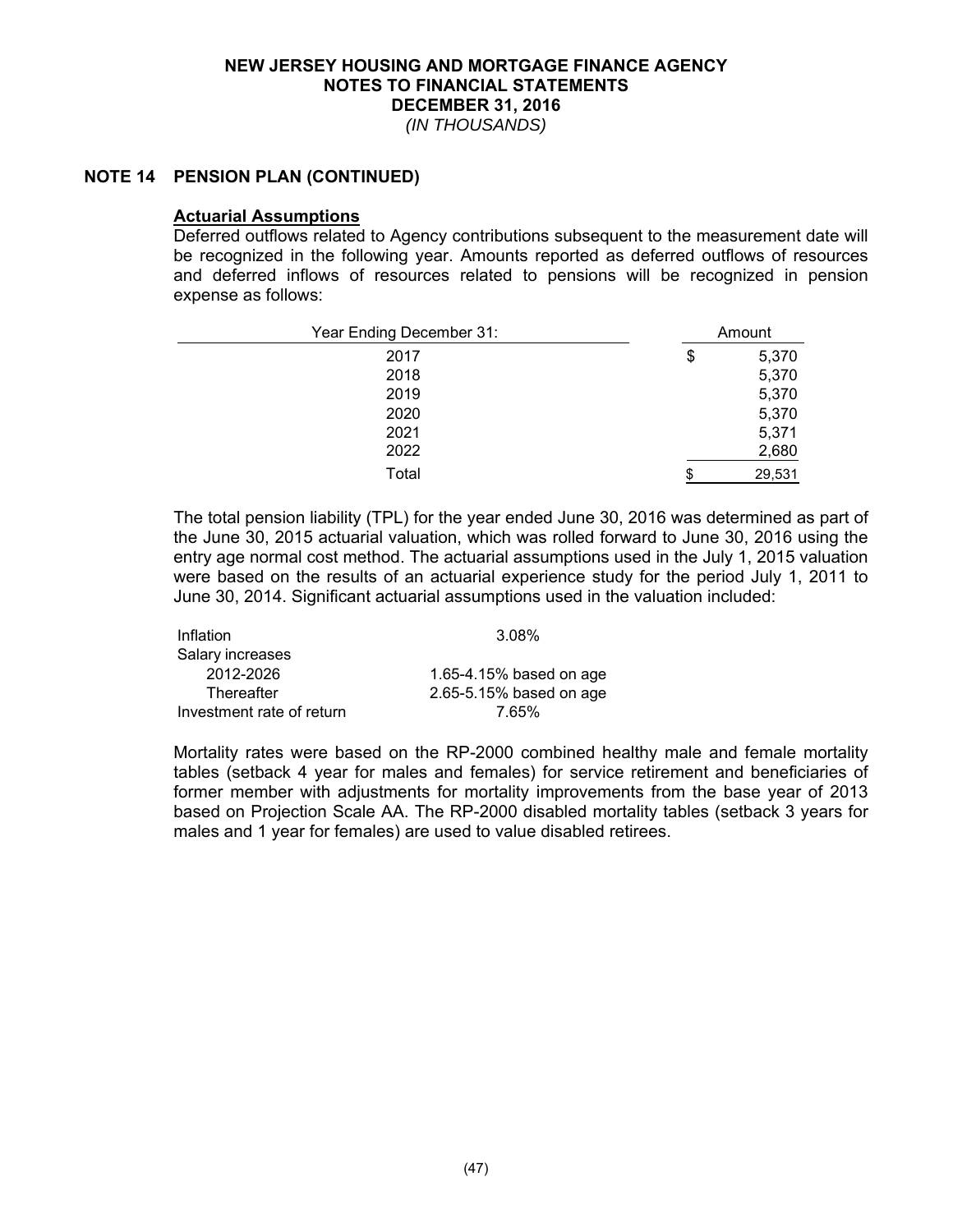### *(IN THOUSANDS)*

### **NOTE 14 PENSION PLAN (CONTINUED)**

### **Actuarial Assumptions (Continued)**

In accordance with State statute, the long-term expected rate of return on plan investments (7.65% at June 30, 2016) is determined by the State Treasurer, after consultation with the Directors of the Division of Investments and Division of Pensions and Benefits, the board of trustees and the actuaries. The long-term expected rate of return was determined using a building block method in which best-estimate ranges of expected future real rates of return (expected returns, net of pension plan investment expense and inflation) are developed for each major asset class. These ranges are combined to produce the long-term expected rate of return by weighting the expected future real rates of return by the target asset allocation percentage and by adding expected inflation. Best estimates of arithmetic rates of return for each major asset class included in PERS's target asset allocation as of June 30, 2016 are summarized in the following table:

|                                 |                          | Long-Term            |
|---------------------------------|--------------------------|----------------------|
|                                 |                          | <b>Expected Real</b> |
| <b>Asset Class</b>              | <b>Target Allocation</b> | Rate of Return       |
| Cash                            | 5.00%                    | 0.87%                |
| U.S. Treasuries                 | 1.50%                    | 1.74%                |
| Investment Grade Credit         | 8.00%                    | 1.79%                |
| Mortgages                       | 2.00%                    | 1.67%                |
| <b>High Yield Bonds</b>         | 2.00%                    | 4.56%                |
| Inflation-Indexed Bonds         | 1.50%                    | 3.44%                |
| <b>Broad US Equities</b>        | 26.00%                   | 8.53%                |
| Developed Foreign Equities      | 13.25%                   | 6.83%                |
| <b>Emerging Market Equities</b> | 6.50%                    | 9.95%                |
| <b>Private Equity</b>           | $9.00\%$                 | 12.40%               |
| Hedge Funds / Absolute Return   | 12.50%                   | 4.68%                |
| Real Estate (Property)          | 2.00%                    | 6.91%                |
| Commodities                     | 0.50%                    | 5.45%                |
| Global Debt ex US               | 5.00%                    | $-0.25%$             |
| REIT                            | 5.25%                    | 5.63%                |

### **Discount Rate**

The discount rate used to measure the total pension liability was 3.98% as of June 30, 2016. This single blended discount rate was based on the long-term expected rate of return on pension plan investments of 7.65%, and a municipal bond rate of 2.85% as of June 30, 2015, based on the Bond Buyer Go 20-Bond Municipal Bond Index which includes taxexempt general obligation municipal bonds with an average rating of AA/Aa or higher. The projection of cash flows used to determine the discount rate assumed that contributions from plan members will be made at the current member contribution rates and that contributions from employers will be made based on the average of the last five years of contributions made in relation to the last five years of actuarially determined contributions. Based on those assumptions, the plan's fiduciary net position was projected to be available to make projected future benefit payments of current plan members through 2034, Therefore, the long-term expected rate of return on plan investments was applied to projected benefit payments through 2034, and the municipal bond rate was applied to projected benefit payments after that date in determining the total pension liability.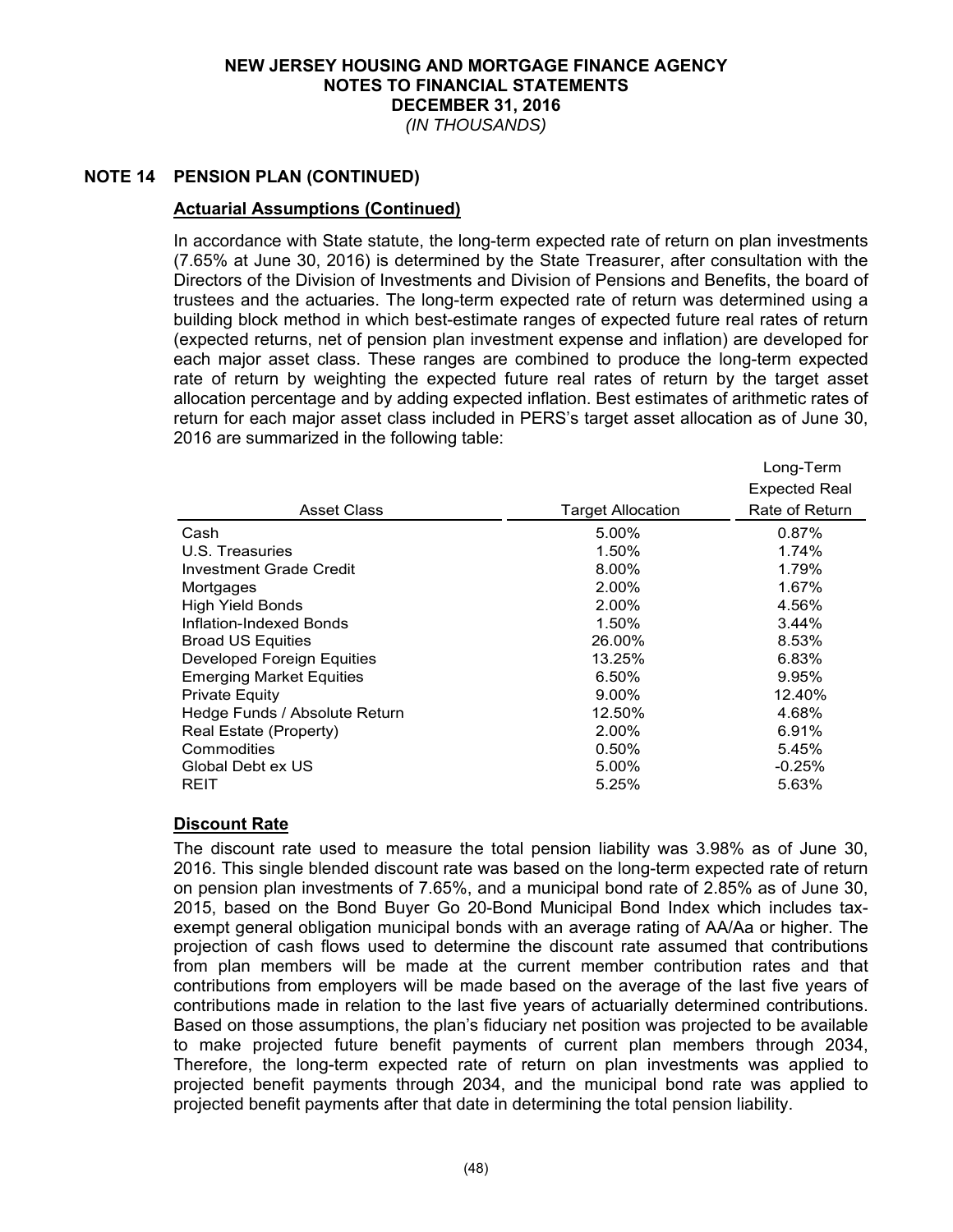### *(IN THOUSANDS)*

### **NOTE 14 PENSION PLAN (CONTINUED)**

### **Sensitivity of the Agency's Proportionate Share of the Net Pension Liability to Changes in the Discount Rate**

The following presents the collective net pension liability of the participating employers as of June 30, 2015, calculated using the discount rate as disclosed above as well as what the collective net pension liability would be if it was calculated using a discount rate that is 1 percentage point lower or 1- percentage-point higher than the current rate:

|                              | 1% Decrease   |              | <b>Current Discount</b> | 1% Increase |            |  |
|------------------------------|---------------|--------------|-------------------------|-------------|------------|--|
|                              | $(2.98\%)$    | Rate (3.98%) |                         |             | $(4.98\%)$ |  |
| <b>Total State PERS</b>      | 70.715.189 \$ |              | 59.007.817 \$           |             | 49.352.745 |  |
| Agency's Proportionate Share | 104.658       |              | 87.342                  |             | 73.042     |  |

### **NOTE 15 POSTEMPLOYMENT BENEFITS**

The Agency follows the accounting provisions of GASB Statement No. 45, *Accounting and Financial Reporting by Employers for Postemployment Benefits Other Than Pensions*. This statement establishes guidelines for reporting costs associated with "other postemployment benefits" (OPEB). OPEB costs are actuarially calculated based on plan benefits (other than pensions) that current and retired employees have accrued as a result of their respective years of employment service and to what extent progress is being made in funding the plan.

### **The Plan**

The Agency is responsible for the cost of health benefits provided to members of PERS who retired from the Agency with 25 years of service along with their spouses, and some dependent children. The plan offers comprehensive benefits through various plan providers consisting of hospital, medical, health, substance abuse and prescription drug programs. The State administers the plan and has the authority to establish and amend certain benefit provisions offered. The State's plan is considered a single employer defined benefit plan, is not a separate entity or trust and does not issue stand-alone financial statements. The Agency, as a participant in the plan, recognizes OPEB expenses on an accrual basis.

### **Funding Policy**

On June 28, 2011, the State of New Jersey Legislature passed Pension and Health Benefits Reform. This legislation requires all employees to contribute a certain percentage of their health benefit premiums towards the cost of their coverage. The percentage is tiered based on coverage type and salary. The percentages will be phased in over 4 years with the full amount becoming effective July 1, 2014. The percentages for 2011 range from 1% - 8.75% of the insurance premium based on salary, with a minimum of 1.5% of salary to be contributed. The Agency implemented this plan in October 2011, and prior to that as of July 1, 2008 current employees contributed 1.5% of their salary toward medical benefits. During the year ended December 31, 2016, the Agency paid \$4,826 in health insurance premiums for current employees. The Agency also paid \$1,517 for the year ended December 31, 2016, towards benefits for eligible retired members. Retired employees who are eligible for Medicare are also reimbursed for their portion of Medicare insurance premiums on a pay-as-you-go basis.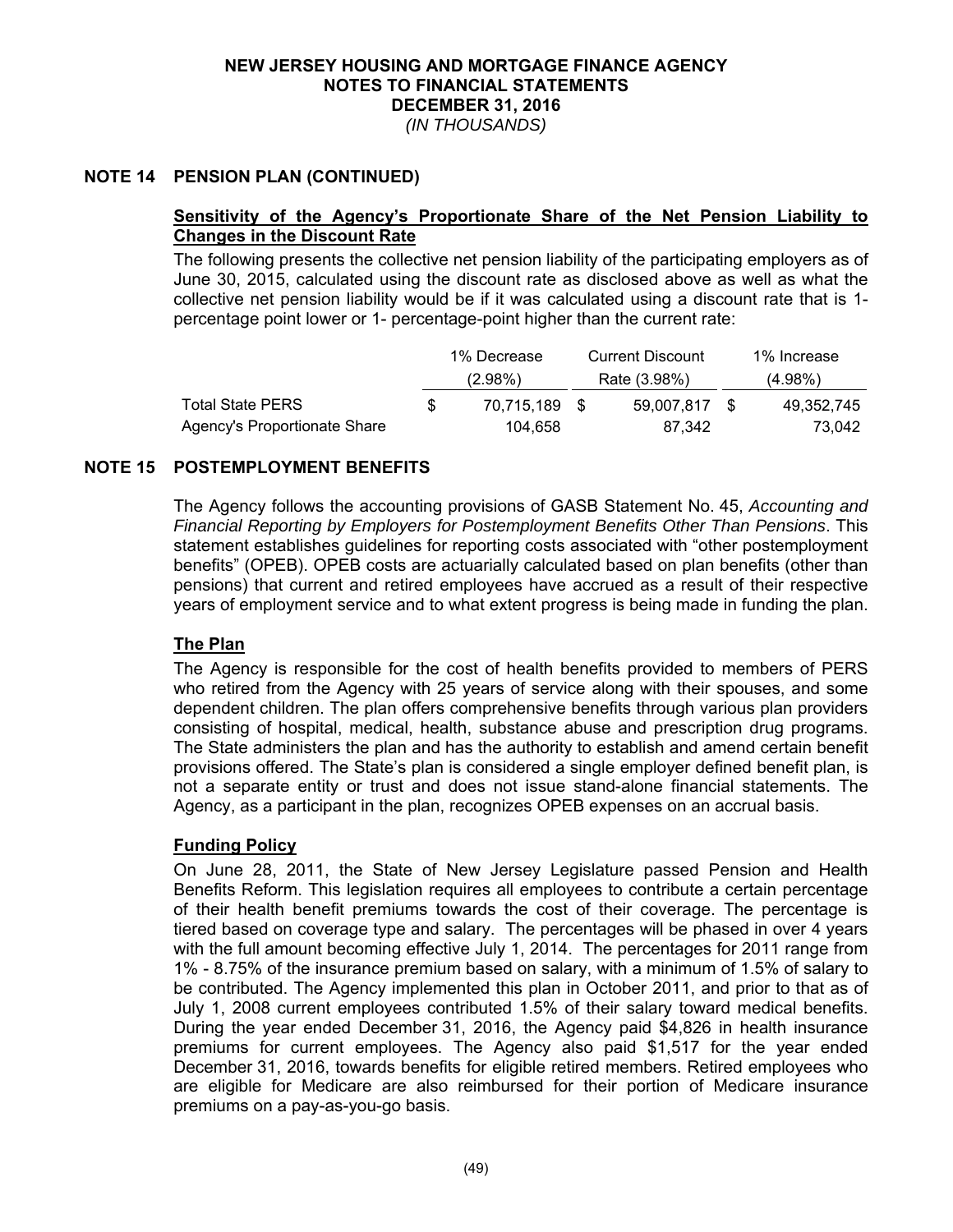*(IN THOUSANDS)*

### **NOTE 15 POSTEMPLOYMENT BENEFITS (CONTINUED)**

#### **Actuarial Methods and Assumptions**

The actuarial valuation date is January 1, 2015. Actuarial valuations involve estimates of the value of reported amounts and assumptions about the probability of events in the future. Amounts determined regarding the funded status of the plan and the annual required contributions of the employer are subject to continual revision as actual results are compared to past expectations and new estimates are made about the future. The required schedule of funding progress presented as required supplementary information provides multiyear trend information that shows whether the actuarial value of plan assets is increasing or decreasing over time relative to the actuarial accrued liability for benefits.

Projections of benefits are based on the substantive plan (the plan as understood by the employer and plan members) and include the types of benefits in force at the valuation date and the pattern of sharing benefit costs between the employer and the plan members to that point. Actuarial calculations reflect a long-term perspective and employ methods and assumptions that are designed to reduce short-term volatility in actuarial accrued liabilities and the actuarial value of assets.

For the January 1, 2015, actuarial valuation, the projected unit credit cost method was used with the unfunded liability immediately recognized. The actuarial assumptions included a 3.25% discount rate and an annual healthcare cost trend rate based on the Society of Actuaries – Getzen Model version 2014 with some adjustments to the baseline assumptions and for administrative costs and reflective of the Excise Tax (Cadillac Tax) beginning in 2018 due to healthcare reform. The trend rates for pre and post age 65 participants are 6.9% and 4.6% respectively, for 2016 grading to 5.4% and 6.1% by 2052, respectively.

The Agency's annual OPEB cost is calculated based on the annual required contribution (ARC), an amount actuarially determined in accordance with the parameters of GASB Statement 45. The ARC represents a level of funding that, if paid on an ongoing basis, is projected to cover normal cost each year and to amortize any unfunded actuarial accrued liabilities (UAAL) over a period not to exceed thirty years. The Agency has elected to amortize the UAAL over one year. The Agency's annual OPEB cost for the year ended December 31, 2016, and the related information for the plan are as follows (dollar amounts in thousands):

| Annual required contribution           | S  | 80,522   |
|----------------------------------------|----|----------|
| Interest on net OPEB obligation        |    | 2,421    |
| Adjustment to ARC                      |    | (76,925) |
| Annual OPEB cost                       |    | 6,018    |
| Contributions made                     |    | (1,580)  |
| Increase in net OPEB obligation        |    | 4,438    |
| Net OPEB obligation, beginning of year |    | 74,504   |
| Net OPEB obligation, end of year       | \$ | 78,942   |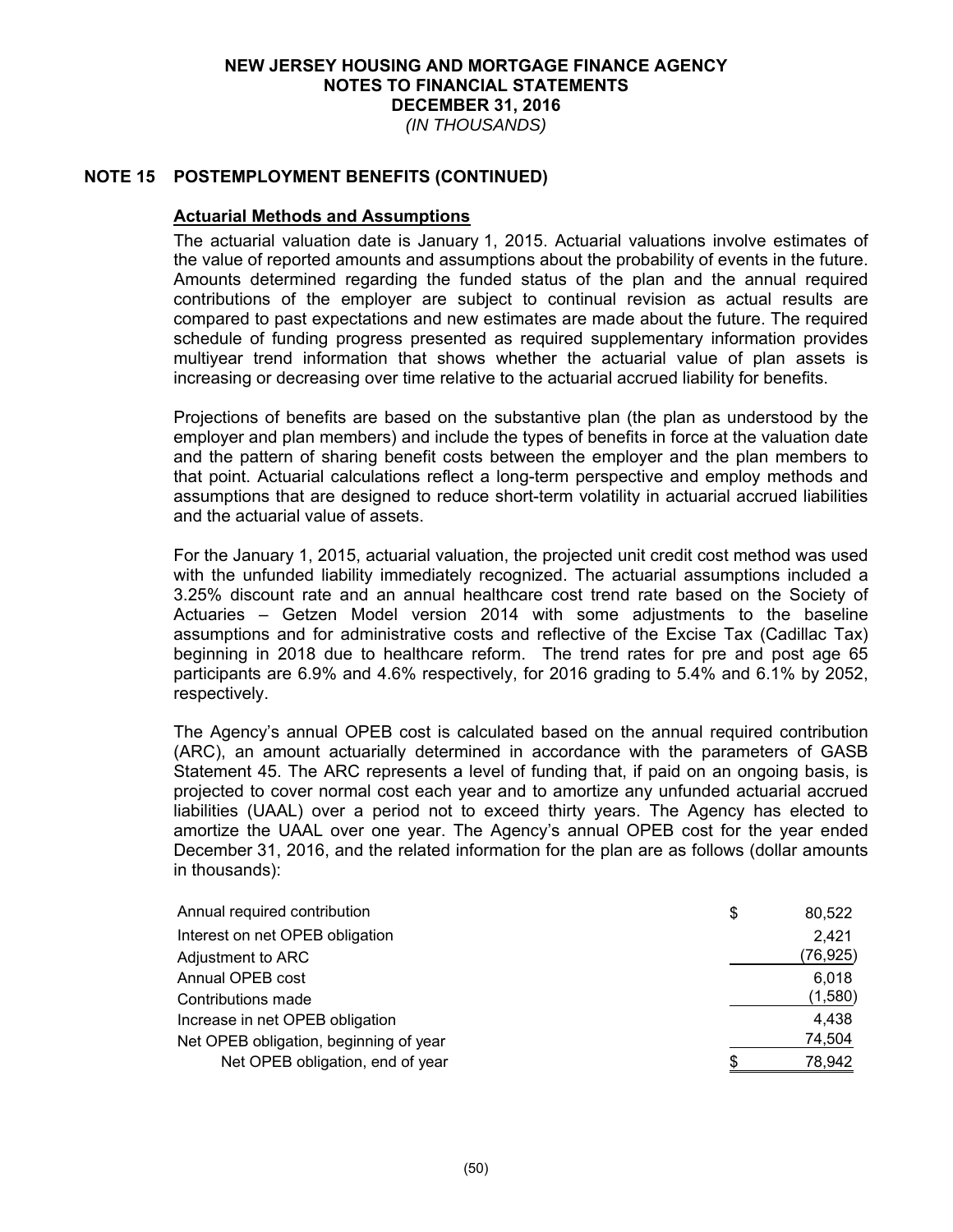### *(IN THOUSANDS)*

### **NOTE 15 POSTEMPLOYMENT BENEFITS (CONTINUED)**

### **Actuarial Methods and Assumptions**

The Plan's annual OPEB cost, the percentage of annual OPEB cost contributed to the plan, and the net OPEB obligation for fiscal years 2016, 2015 and 2014 were as follows:

| (dollar amounts in thousands) |        |                            |   |            |  |  |  |  |  |
|-------------------------------|--------|----------------------------|---|------------|--|--|--|--|--|
|                               |        | Percentage of              |   |            |  |  |  |  |  |
|                               |        | <b>Annual OPEB</b>         |   | Net OPEB   |  |  |  |  |  |
|                               |        | <b>Cost Contributed</b>    |   | Obligation |  |  |  |  |  |
| \$                            | 6.018  | 26.2%                      | S | 78,942     |  |  |  |  |  |
|                               | 12.948 | 12.0%                      |   | 74,504     |  |  |  |  |  |
|                               | 5.009  | 22.3%                      |   | 63,107     |  |  |  |  |  |
|                               |        | Annual<br><b>OPEB Cost</b> |   |            |  |  |  |  |  |

The actuarial accrued liability for benefits was \$71,352 at January 1, 2015, all of which was unfunded. The covered payroll (annual payroll of active employees covered by the plan) was \$19,482 and the ratio of the unfunded actuarial accrued liability to the covered payroll was 366.2%.

### **NOTE 16 DEFERRED COMPENSATION ACCOUNT**

The Agency offers its employees a choice of two Deferred Compensation Plans in accordance with Internal Revenue Code Section 457. The Plans, available to all full time employees at their option, permit employees to defer a portion of their salary to future years. The deferred compensation is not available to participants until termination, retirement, death or unforeseeable emergency.

Amounts deferred under Section 457 plans must be held in trust for the exclusive benefit of participating employees and not be accessible by the Agency or its creditors.

### **NOTE 17 RESERVE FOR INTEREST REBATE**

The Tax Reform Act of 1986 placed restrictions on the investments of the proceeds of certain tax-exempt bonds issued after December 31, 1986. Specifically, investment earnings which are above arbitrage bond yield are required to be rebated to the United States Treasury Department within sixty days of the end of the fifth bond year. A bond year is defined as ending on the anniversary date of the bond settlement.

The Agency has various issues of bonds outstanding (see Note 8), which also had various settlement dates. Rebate calculations on these bonds are required to be made at least once every five years. However, the Agency prepares annual rebate calculations for purposes of determining any contingent liability for rebate.

At this time it is not believed that a rebate may be required as the result of the occurrence of future events.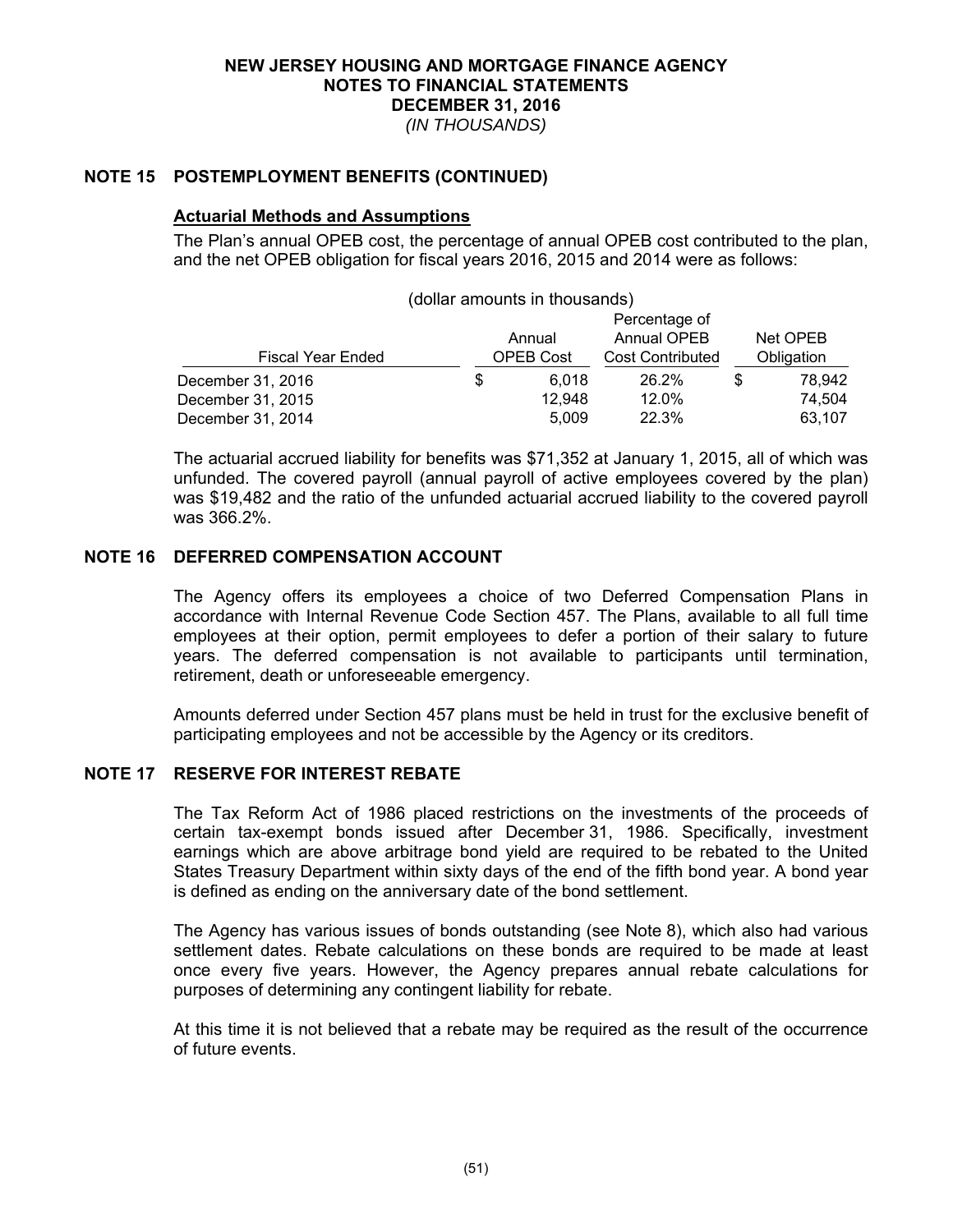### *(IN THOUSANDS)*

### **NOTE 18 DERIVATIVE INSTRUMENTS**

The Agency has several variable rate bond series currently outstanding. In order to protect against the potential of rising interest rates, the Agency entered into various pay-fixed, receive-variable interest rate swaps at a cost anticipated to be less than what the Agency would have paid to issue fixed-rate debt. In some cases, the notional principal of the swap initially increases as the borrowed funds are anticipated to be loaned out. For footnote purposes, the fair values of the Agency's derivatives have been presented.

For each of the interest rate swaps, the Agency used one of the following methods to evaluate the hedge effectiveness of the potential hedging derivative instrument: consistent critical terms method, synthetic instrument method or regression analysis method. The consistent critical terms method evaluates effectiveness by qualitative consideration of the uniformity of the significant terms of the hedgeable item with the terms of the potential hedging derivative instrument. If the relevant terms match, or in certain instances are similar, the potential hedging derivative instrument is determined to be effective. The synthetic instrument method evaluates effectiveness by combining the cash flows on the derivative with the cash flows on the hedged item to create a new instrument. The synthetic rate on the cash flows is calculated based on the combination of all the cash flows and is compared against the fixed rate on the derivative. A potential hedging derivative instrument is effective if the actual synthetic rate is within a range of 90 to 111 percent of the fixed rate of the potential hedging derivative instrument to be substantially fixed. The regression analysis method examines the statistical relationship between changes in the fair values or cash flows of a hedged item and its associated potential hedging derivative. For a potential hedging derivative instrument evaluated using regression analysis to be considered effective for financial reporting purposes, the analysis should produce an R-squared of at least 0.80, an F-statistic that indicates statistical significance at the 95 percent confidence level, and a regression coefficient for the slope between -1.25 and -0.80.

### **Terms, Fair Values, and Credit Risk**

As of December 31, 2016, the Agency determined that a portion of the MRB 2007-G Multi-Family Bond Component Swap listed as an investment derivative instrument in the chart below no longer met the criteria for effectiveness. Accordingly, the fair value of the swap of \$(261) is reported within the investment revenue classification for the year ended December 31, 2016.

At December 31, 2016, all single family derivatives and all multi-family derivatives, except MRB 2007-G, met the criteria for effectiveness.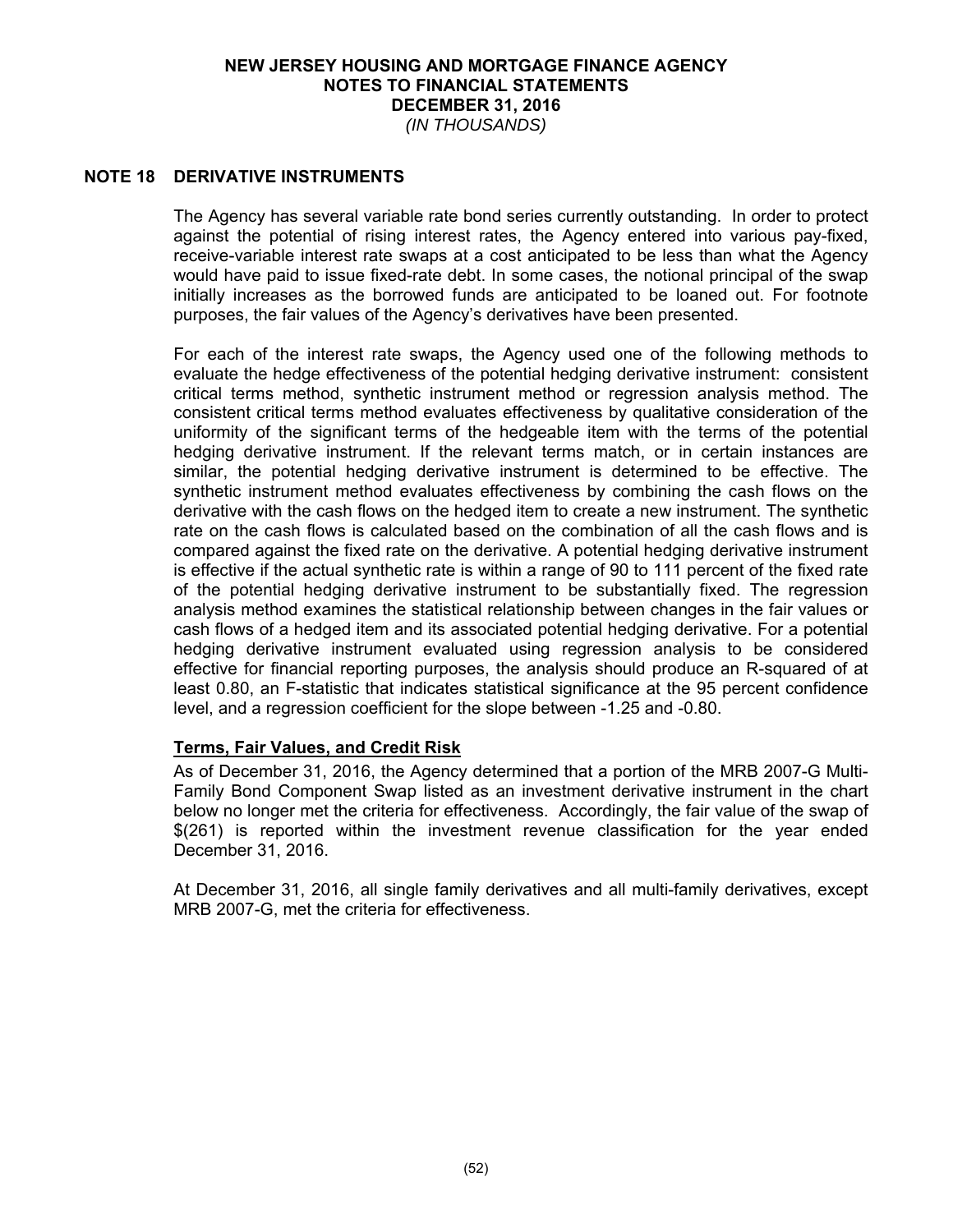*(IN THOUSANDS)*

### **NOTE 18 DERIVATIVE INSTRUMENTS (CONTINUED)**

The terms and fair values of the outstanding swaps as of December 31, 2016, are summarized in the following tables. The swaps are utilized to hedge the risk from the associated variable rate debt. The Agency's swap agreements contain scheduled reductions to outstanding notional amounts that are expected to approximately follow scheduled or anticipated reductions in the associated bonds payable category. The Agency pays a fixed interest rate on the notional amount that represents the principal amount of the related bonds. The Agency receives either 1-month LIBOR times the notional amount for the taxable borrowings, or a percentage of 1-month LIBOR plus a fixed spread or The Securities Industry and Financial Markets Association Municipal Swap (SIFMA) Index times the notional amount for the tax-exempt borrowings from the counterparty, plus a fixed spread as applicable, as listed below. Where possible, only the net difference will be exchanged with the counterparty and the Agency continues to pay interest to the certificate-holders at the variable rate provided on the bonds. The purpose of the swap is to mitigate interest rate risk. The Agency will be exposed to variable rates if the counterparty to the swap defaults or if the swap is terminated.

The following tables present both the hedging derivative value and the off market loan balances for Single Family and Multi-Family Bond Component Swaps at December 31, 2016. This presentation has no effect on the net position of the Agency.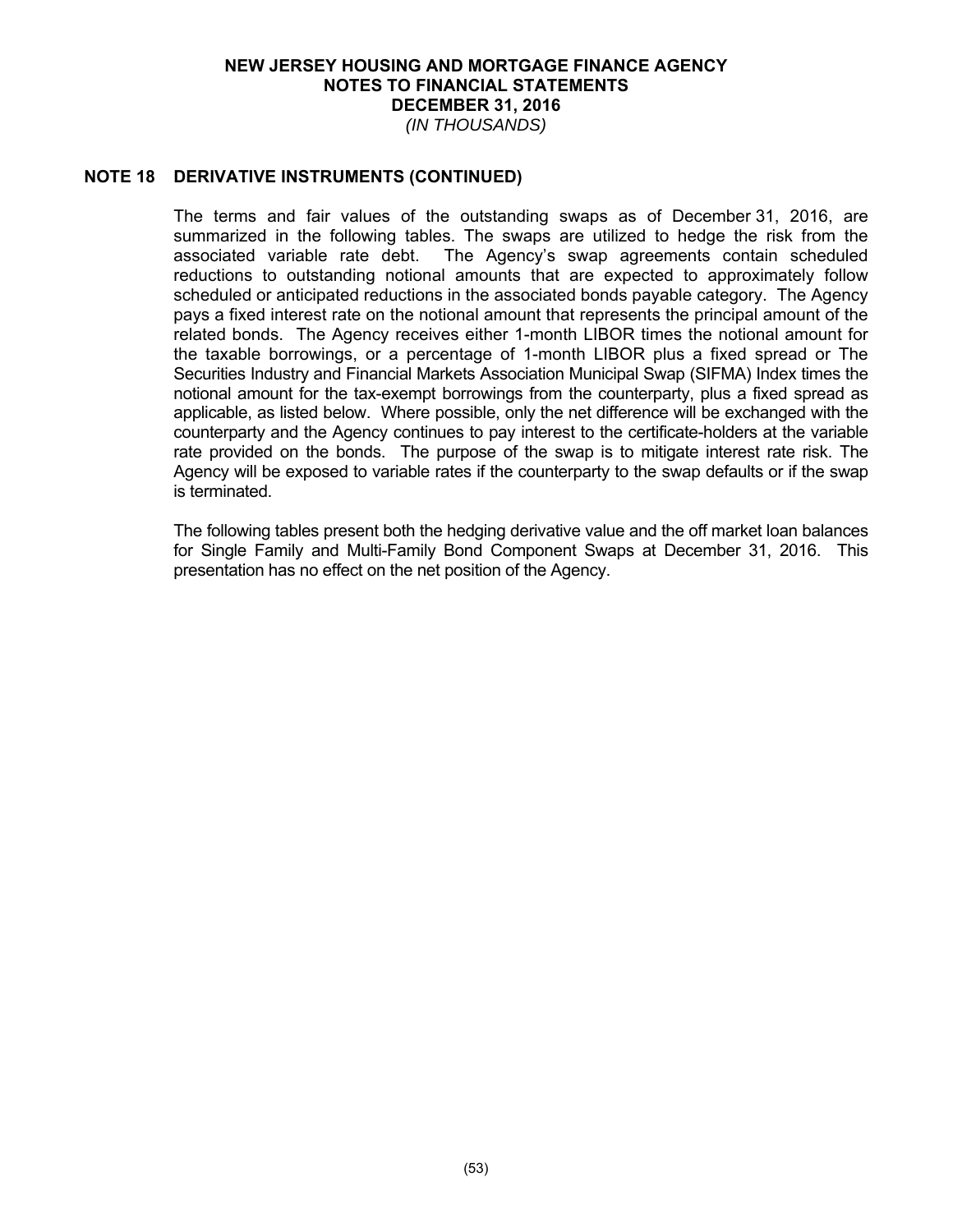### **NEW JERSEY HOUSING AND MORTGAGE FINANCE AGENCY NOTES TO FINANCIAL STATEMENTS DECEMBER 31, 2016**  *(IN THOUSANDS)*

### **NOTE 18 DERIVATIVE INSTRUMENTS (CONTINUED)**

#### **Single Family Bond Component Swaps**

| Associated Bond Issue    | <b>Hedged Variable</b><br>Rate Bonds<br>Outstanding | Swap<br>Notional<br>Amount | Swap<br><b>Effective Date</b> | Swap Termination<br>Date | <b>Fixed Rate</b><br>Paid | Variable Rate Received                    | Hedging<br>Derivative<br>Value | Off Market<br>Loan<br>Balance | Counterparty                           | <b>Counterparty Credit</b><br>Rating<br>(Moody's/S&P/Fitch) |
|--------------------------|-----------------------------------------------------|----------------------------|-------------------------------|--------------------------|---------------------------|-------------------------------------------|--------------------------------|-------------------------------|----------------------------------------|-------------------------------------------------------------|
| <b>Cash Flow Hedges:</b> |                                                     |                            |                               |                          |                           |                                           |                                |                               |                                        |                                                             |
| SHRB* 2005 N             | 5.030                                               | 5.030                      | 10/1/2006                     | 10/1/2017                |                           | 4.055% 68% of 1-Mo LIBOR or SIFMA + 1bp** | $(166)$ \$                     |                               | (2) JPMorgan Chase Bank, N.A.          | Aa3 / $A+$ / $AA-$                                          |
| SHRB 2005 P/Q/R          | 27,855                                              | 11,775                     | 11/1/2006                     | 4/1/2038                 |                           | 4.797% USD-SIFMA Municipal Swap Index     | (183)                          |                               | (35) The Bank of New York Mellon       | Aa2 / AA- / AA                                              |
|                          |                                                     |                            |                               |                          |                           |                                           |                                |                               | Goldman Sachs Mitsui Marine Derivative |                                                             |
| SHRB 2005 P/O/R          |                                                     | 12,495                     | 4/1/2007                      | 4/1/2038                 |                           | 3.927% 68% of 1-Mo LIBOR + 18bp           | (161)                          |                               | (35) Products, L.P.                    | Aa2 / AA- / NR                                              |
| <b>SHRB 2007 V</b>       | 69.235                                              | 52.570                     | 11/8/2007                     | 10/1/2037                |                           | 4.060% 69% of 1-Mo LIBOR                  | (1,593)                        |                               | (183) Royal Bank of Canada, New York   | Aa3 /AA- / AA                                               |
| <b>SHRB 2008 BB</b>      | 79.085                                              | 79.085                     | 3/1/2009                      | 10/1/2039                |                           | 3.504% 68% of 1-Mo LIBOR                  | (4,009)                        |                               | (285) The Bank of New York Mellon      | Aa2 / AA- / AA                                              |
| <b>SHRB 2008 Y</b>       | 74,925                                              | 51,180                     | 5/1/2008                      | 10/1/2039                |                           | 3.757% 69% of 1-Mo LIBOR                  | (1,283)                        | (251)                         | The Bank of New York Mellon            | Aa2 / AA- / AA                                              |
|                          |                                                     | 256.130 \$ 212.135         |                               |                          |                           |                                           | \$ (7,395)                     | (791                          |                                        |                                                             |

1 1

\* Single-Family Housing Revenue Bonds

\*\* If the weighted average of weekly one-month LIBOR rates is equal to or greater than 3.50%, then the variable rate received will be 68% of the USD-LIBOR-BBA; otherwise the variable rate received will be SIFMA + 1bp

Derivative instrument  $\sum 1 =$  (8,186)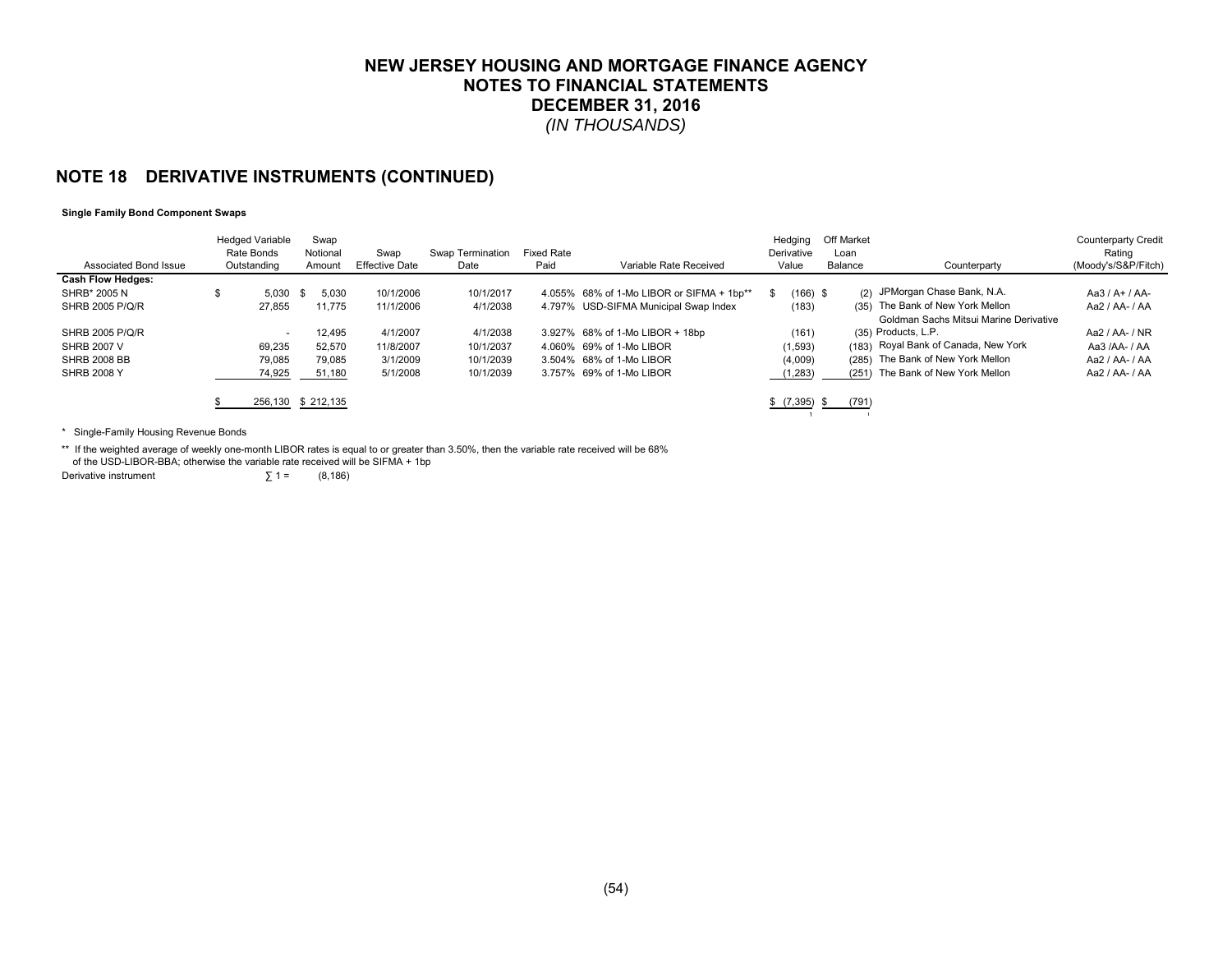#### **NEW JERSEY HOUSING AND MORTGAGE FINANCE AGENCY NOTES TO FINANCIAL STATEMENTS DECEMBER 31, 2016**  *(IN THOUSANDS)*

### **NOTE 18 DERIVATIVE INSTRUMENTS (CONTINUED)**

#### **Multi-Family Bond Component Swaps**

|                                |   | <b>Hedged Variable</b> |               |                       | Swap        |                   |                                               |                               |            |                                                     | <b>Counterparty Credit</b> |
|--------------------------------|---|------------------------|---------------|-----------------------|-------------|-------------------|-----------------------------------------------|-------------------------------|------------|-----------------------------------------------------|----------------------------|
|                                |   | Rate Bonds             | Swap Notional | Swap                  | Termination | <b>Fixed Rate</b> |                                               | Hedging                       | Off Market |                                                     | Rating                     |
| Associated Bond Issue          |   | Outstanding            | Amount        | <b>Effective Date</b> | Date        | Paid              | Variable Rate Received                        | Derivative Value Loan Balance |            | Counterparty                                        | (Moody's/S&P/Fitch)        |
| <b>Cash Flow Hedges:</b>       |   |                        |               |                       |             |                   |                                               |                               |            |                                                     |                            |
| MHRB* 2002-G                   | S | $3,310$ \$             | 3,310         | 10/2/2002             | 5/1/2025    |                   | 6.2450% 1-Mo LIBOR                            | \$<br>$(662)$ \$              |            | (2) Merrill Lynch Capital Services, Inc. (MLCS)     | Baa1 / NR / A              |
| MHRB 2013-5                    |   | 114,920                | 37,530        | 11/1/2002             | 5/1/2029    |                   | 4.9888% USD-SIFMA Municipal Swap Index        | 59                            |            | (7,452) Merrill Lynch Capital Services, Inc. (MLCS) | Baa1 / NR / A              |
| MHRB 2013-5                    |   |                        | 22,550        | 11/1/2003             | 5/1/2033    |                   | 4.3355% USD-SIFMA Municipal Swap Index        | (138)                         |            | (4.191) Goldman Sachs Mitsui Marine                 | Aa2 / AA- / NR             |
|                                |   |                        |               |                       |             |                   |                                               |                               |            | <b>Derivative Products</b>                          |                            |
| MHRB 2013-5                    |   |                        | 56,595        | 5/1/2005              | 11/1/2046   |                   | 4.0010% 67% of 1-Mo LIBOR + 18bp              | (64)                          |            | (7,776) Bank of America, N.A.                       | $A1/A+/A+$                 |
| MHRB 2013-6                    |   | 15,695                 | 7,315         | 5/8/2003              | 5/1/2035    |                   | 5.2810% 1-Mo LIBOR                            | (121)                         | (1,406)    | Bank of America, N.A.                               | $A1/A+/A+$                 |
| MHRB 2013-6                    |   | ٠                      | 8,250         | 5/1/2004              | 11/1/2037   |                   | 5.3150% 1-Mo LIBOR                            | (1,300)                       |            | (1,967) JPMorgan Chase Bank, N.A.                   | Aa3 / A+ / AA-             |
| MRB** 2005-F                   |   | 9,495                  | 8,960         | 8/10/2005             | 5/1/2040    |                   | 4.2190% USD-SIFMA Municipal Swap Index + 5bp  | (138)                         |            | (26) Wells Fargo Bank, N.A.                         | Aa2 / AA- / AA             |
| MRB 2006-A                     |   | 15,565                 | 15,565        | 3/15/2006             | 5/1/2028    |                   | 3.7150% 63% of 1-Mo LIBOR + 20.5 bp           | (228)                         |            | (31) Royal Bank of Canada, New York                 | Aa3 / AA- / AA             |
| MRB 2007-G                     |   | 10,670                 | 10,670        | 11/1/2007             | 5/1/2034    |                   | 4.0100% 63% of 1-Mo LIBOR + 20.5 bp           | (333)                         |            | (43) Wells Fargo Bank, N.A.                         | Aa2 / AA- / AA             |
| MRB 2007-I                     |   | 5,780                  | 5,780         | 11/1/2007             | 5/1/2029    |                   | 5.9100% 1-Mo LIBOR                            | (281)                         |            | (11) Wells Fargo Bank, N.A.                         | Aa2 / AA- / AA             |
| MRB 2008-B                     |   | 53,370                 | 69,645        | 8/21/2008             | 5/1/2048    |                   | 4.6330% USD-SIFMA Municipal Swap Index        | (12,753)                      |            | (378) Wells Fargo Bank, N.A.                        | Aa2 / AA- / AA             |
| MRB 2008-B-HMFA #1426 -        |   |                        |               |                       |             |                   |                                               |                               |            |                                                     |                            |
| Heritage Village at Manalapan  |   |                        | 2,645         | 1/1/2009              | 11/1/2038   |                   | 4.4500% USD-SIFMA Municipal Swap Index + 33bp | (468)                         |            | - Wells Fargo Bank, N.A.                            | Aa2 / AA- / AA             |
| MRB 2008-B-HMFA #2190 -        |   |                        |               |                       |             |                   |                                               |                               |            |                                                     |                            |
| Royal Crescent                 |   |                        | 3,200         | 10/1/2008             | 11/1/2038   |                   | 4.4950% USD-SIFMA Municipal Swap Index + 33bp | (583)                         |            | - Wells Fargo Bank, N.A.                            | Aa2 / AA- / AA             |
| MRB 2008-C                     |   | 9,470                  | 7,010         | 11/1/2008             | 5/1/2040    |                   | 5.7120% 1-Mo LIBOR                            | (415)                         |            | (25) Wells Fargo Bank, N.A.                         | Aa2 / AA- / AA             |
| MRB 2008-C- HMFA #2265 -       |   |                        |               |                       |             |                   |                                               |                               |            |                                                     |                            |
| Sharp Road                     |   | ٠                      | 2,425         | 10/1/2009             | 11/1/2039   |                   | 6.1460% 1-Mo LIBOR + 80bp                     | (656)                         |            | - Wells Fargo Bank, N.A.                            | Aa2 / AA- / AA             |
| MRB 2008-F                     |   | 48,645                 | 5,450         | 5/1/2006              | 11/1/2039   |                   | 4.3900% USD-SIFMA Municipal Swap Index        | (988)                         |            | (294) JPMorgan Chase Bank, N.A.                     | Aa3 / A+ / AA-             |
| MRB 2008-F                     |   |                        | 24,800        | 11/1/2006             | 5/1/2046    |                   | 4.0493% 60.8% of 1-Mo LIBOR + 34bp            | (2,748)                       |            | (1,605) Bank of America, N.A.                       | $A1/A+/A+$                 |
| MRB 2008-G                     |   | 5,010                  | 1,900         | 11/1/2005             | 5/1/2036    |                   | 5.4350% 1-Mo LIBOR                            | (600)                         |            | JPMorgan Chase Bank, N.A.                           | Aa3 / A+ / AA-             |
| MRB 2008-G                     |   |                        | 3,115         | 11/1/2008             | 11/1/2038   |                   | 5.6025% 1-Mo LIBOR                            | (625)                         | (205)      | Bank of America, N.A.                               | $A1 / A + / A+$            |
| MRB 2009D HMFA 2101 - Acorn    |   | 17,075                 | 1,410         | 5/1/2009              | 5/1/2039    |                   | 5.8570% 1-Mo LIBOR + 40bp                     | (159)                         |            | (252) Wells Fargo Bank, N.A.                        | Aa2 / AA- / AA             |
| MRB 2009D HMFA 1352 - King     |   |                        | 7,350         | 11/1/2008             | 11/1/2038   |                   | 5.5160% 1-Mo LIBOR + 25bp                     | (807)                         |            | (1,205) Wells Fargo Bank, N.A.                      | Aa2 / AA- / AA             |
| MRB 2009D HMFA 1437 -Trenton   |   |                        | 1,330         | 8/1/2008              | 11/1/2038   |                   | 5.5660% 1-Mo LIBOR + 25bp                     | (143)                         |            | (221) Wells Fargo Bank, N.A.                        | Aa2 / AA- / AA             |
| MRB 2009D HMFA 2171 - Royal    |   |                        | 1,390         | 8/1/2009              | 11/1/2047   |                   | 5.8860% 1-Mo LIBOR + 40bp                     | (174)                         | (264)      | Wells Fargo Bank, N.A.                              | Aa2 / AA- / AA             |
| MRB 2009D HMFA 2272 - Toms     |   |                        | 3,595         | 9/1/2009              | 11/1/2039   |                   | 5.3420% 1-Mo LIBOR + 25bp                     | (423)                         | (489)      | Wells Fargo Bank, N.A.                              | Aa2 / AA- / AA             |
|                                | S | 309,005<br>- S         | 311,790       |                       |             |                   |                                               | (24, 748)<br>-S               | (27, 843)  |                                                     |                            |
|                                |   |                        |               |                       |             |                   |                                               | 1, 2                          | 1, 2       |                                                     |                            |
| <b>Investment Derivatives:</b> |   |                        |               |                       |             |                   |                                               |                               |            |                                                     |                            |
| MRB 2007-G                     |   |                        | 8,300         | 11/1/2007             | 5/1/2034    |                   | 4.0100% 63% of 1-Mo LIBOR + 20.5 bp           | (261)                         |            | Wells Fargo Bank, N.A.                              | Aa2 / AA- / AA             |
|                                |   |                        | 8,300         |                       |             |                   |                                               | (261)                         |            |                                                     |                            |
|                                |   |                        |               |                       |             |                   |                                               | $\overline{1}$                |            |                                                     |                            |

\* Multi-Family Housing Revenue Bonds

\*\* Multi-Family Revenue Bonds

| $\sum 1$ = Derivative instrument                                    | (52, 852) |
|---------------------------------------------------------------------|-----------|
| $\sum 2$ = Accumulated decrease in fair value of hedging derivative | (52, 591) |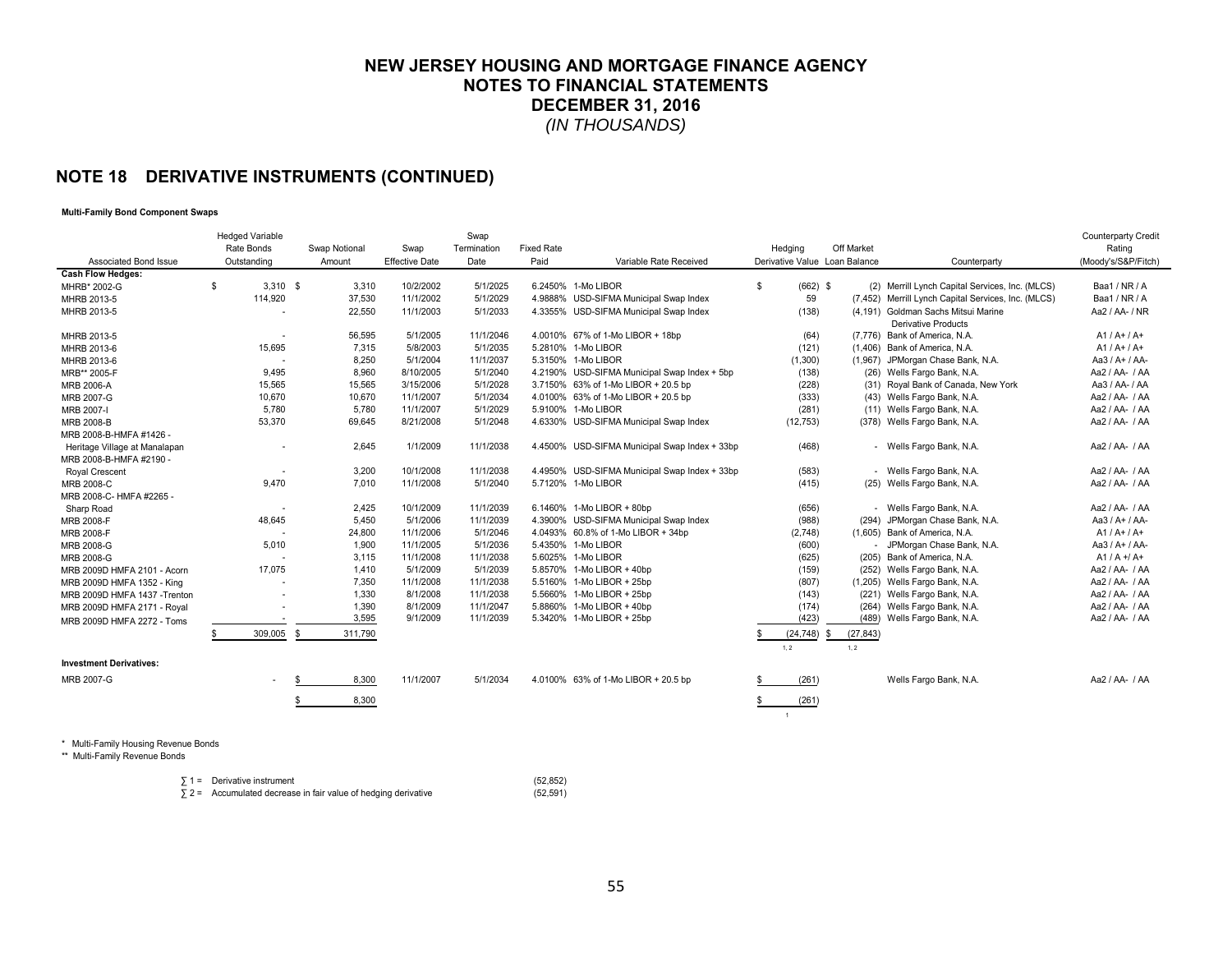### *(IN THOUSANDS)*

### **NOTE 18 DERIVATIVE INSTRUMENTS (CONTINUED)**

### **Credit Risk**

The aggregate notional outstanding of hedging derivative instrument positions at December 31, 2016 was \$523,925. This portfolio of derivative instruments is used to hedge \$633,475 of variable rate debt as of December 31, 2016.

The swap agreements contain varying collateral agreements with the counterparties. At any point in time in which the outstanding swaps have positive fair values, each swap counterparty is required to post collateral to a third party when their credit rating, as determined by the specified nationally recognized credit rating agencies, falls below a trigger level as defined in the swap agreements. This protects the agency by mitigating the credit risk, and therefore termination risk, inherent in the swap. Collateral on all swaps is to be in the form of U.S. government securities held by a third-party custodian.

### **Basis Risk**

Basis risk exists to the extent the Agency's variable-rate bond coupon payments do not exactly equal the index on the swap. The Agency's tax-exempt bonds are hedged with taxexempt SIFMA based swaps and percentage of LIBOR swaps. The Agency's taxable bonds are hedged with taxable, LIBOR-based swaps. In this way, basis risk should be minimized.

### **Interest Rate Risk**

The Agency's interest rate swaps serve to guard against a rise in variable interest rates associated with its outstanding variable rate bonds. In addition, certain bond proceeds are invested in variable rate Guaranteed Investment Contracts (GICs) or other variable rate investment obligations in order to further mitigate interest rate risk on the variable rate bonds.

The Agency is invested in a pay-fixed, receive-variable interest rate swap with a notional amount of \$8,300 at December 31, 2016. The Agency makes semiannual fixed payments to the counterparty of 4.01 percent and receives variable payments based on 63 percent of LIBOR, plus 20.5 basis points. This interest rate swap was executed in November 2007 and matures in May 2034. At December 31, 2016, this interest rate swap had a fair value of \$(261).

### **Termination Risk**

The Agency retains the right to terminate any swap agreement at the market value prior to maturity, and the Agency was granted the right to cancel certain agreements, in whole or in part, at Par. The Agency has termination risk under the contract particularly if an Additional Termination Event (ATE) as defined in the swap documents were to occur. An ATE occurs if either the credit rating of the bonds associated with a specific swap, or the credit rating of the swap counterparty falls below a threshold defined in each swap agreement. The Agency has purchased termination payment insurance on certain swap contracts, which acts as a buffer against a portion of potential termination payments if an ATE was to occur. As long as the swap insurer maintains at least a minimal rating as defined in the swap documents, the insurance policy will allow the Agency to avoid termination due to a decline in the credit rating of the agency bonds. If at the time of termination the swap has a negative fair value, the Agency would be liable to the counterparty for a payment equal to the swap's fair value.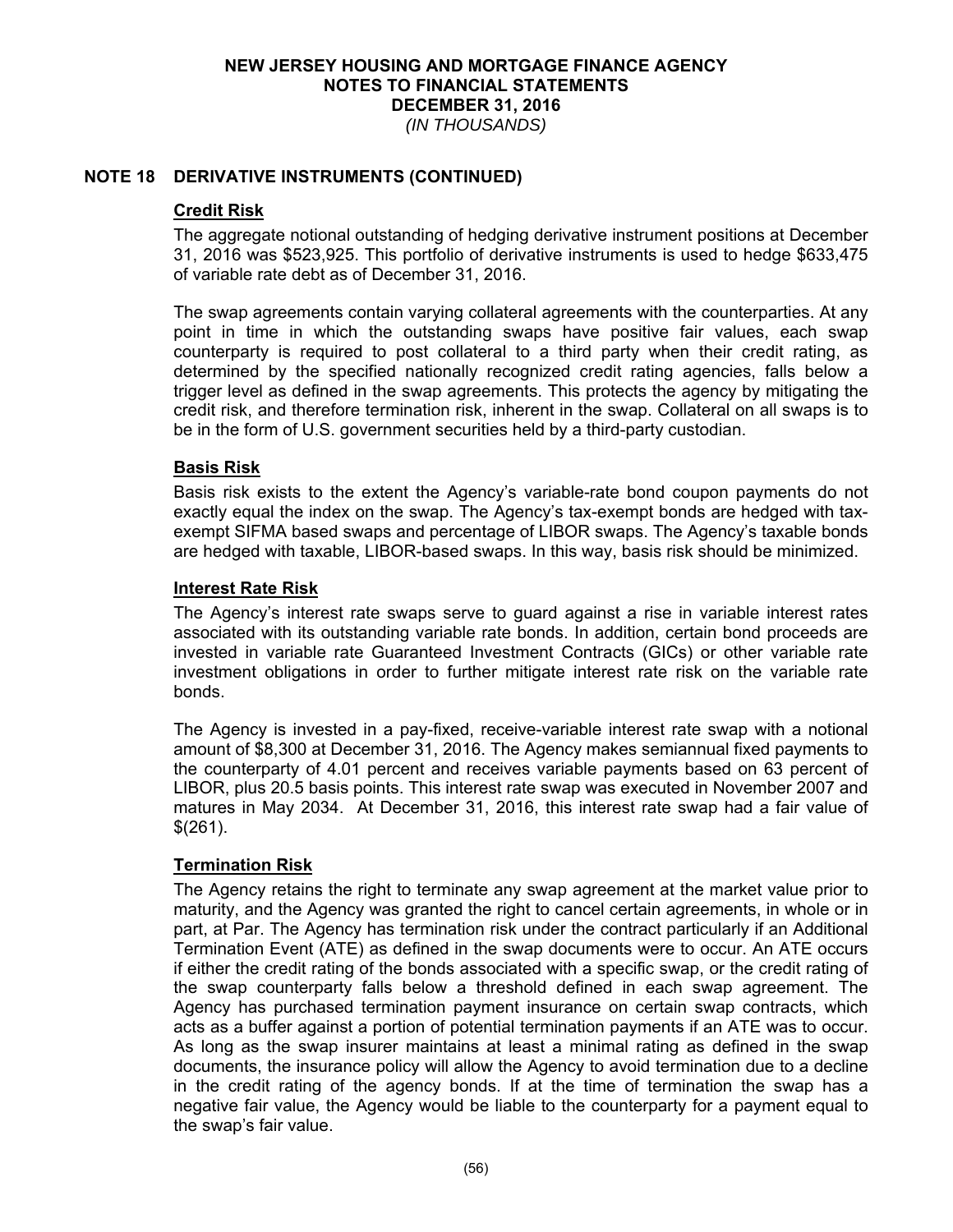#### **NEW JERSEY HOUSING AND MORTGAGE FINANCE AGENCY NOTES TO FINANCIAL STATEMENTS DECEMBER 31, 2016**  *(IN THOUSANDS)*

### **NOTE 19 INTERFUND ALLOCATION**

The outstanding balances between funds result mainly from the time lag between the dates that (1) interfund services are provided or reimbursement occurs, (2) transactions are recorded in the accounting system, and (3) payments between funds are made.

| Interfund receivable           |        |
|--------------------------------|--------|
| General Fund                   | 18.910 |
| Interfund payable              |        |
| Multi-Family Housing Component | 18.910 |

#### **NOTE 20 PRIOR PERIOD ADJUSTMENT**

Management of the Agency detected an error in the prior period during the current year. A prior period adjustment was made to correct an error which resulted in an understatement of an amount previously reported as due to the General Fund of the Agency from the Multi-Family Revenue Bond Resolution (MFRB Resolution) and an overstatement of the net position as previously stated for the Multi-Family Revenue Bond Resolution. This prior period adjustment had the opposite effect General Fund balances which, when combined with the effect on the MFRB Resolution, resulted in no change to the Agency's prior amounts as a whole. The effect of the correction of error is as follows:

|                           | As Previously   | Correction of | As Restated |
|---------------------------|-----------------|---------------|-------------|
|                           | Stated 12/31/15 | Error         | 12/31/15    |
| General Fund Net Position | $(453.976)$ \$  | $(11,055)$ \$ | (465, 031)  |
| <b>MFRB Net Position</b>  | (267.055)       | 11.055        | (256,000)   |

### **NOTE 21 COMMITMENTS AND CONTINGENCIES**

On March 15, 1994, the Agency entered into an Advances, Collateral Pledge and Security Agreement (the Agreement) with the Federal Home Loan Bank of New York. As of December 31, 2016, the line of credit had \$5,566 aggregate amount outstanding which was comprised of three (3) separate fixed rate amortizing advances. Repayments on the advances vary with remaining periods amortizing between 22-23 years, payable monthly at rates ranging from 5.08% to 6.57%. The Agency has pledged mortgages receivable totaling \$3,273, and \$3,100 of cash collateral securing this line of credit.

On January 5, 2015, the Agency entered into a Revolving Line of Credit up to \$50 million with Wells Fargo, National Association. As of December 31, 2016, there were no draws. The line expires on January 4, 2017.

The Agency is a defendant in various legal actions arising in the ordinary course of business. The Agency is represented in these actions by the Attorney General of the State of New Jersey, acting as general counsel to the Agency, and by counsel to the Agency's various insurers. In the opinion of management and legal counsel, the ultimate disposition of these legal actions will not have a material adverse effect on the Agency's financial position.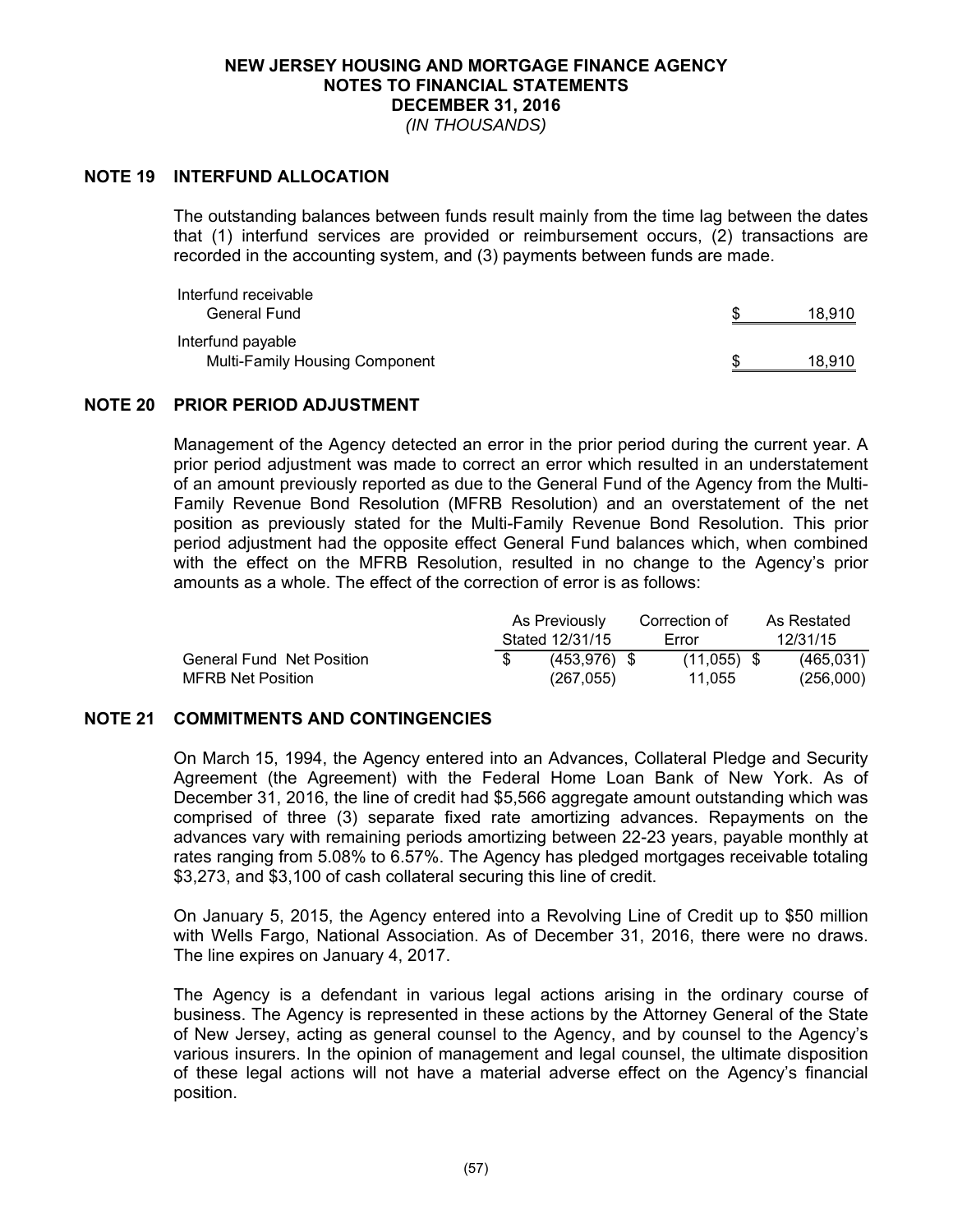### *(IN THOUSANDS)*

### **NOTE 21 COMMITMENTS AND CONTINGENCIES (CONTINUED)**

The Agency participates in the Government National Mortgage Association (Ginnie Mae) Mortgage Backed Securities (MBS) Programs. Through the MBS programs, Ginnie Mae guarantees securities that are issued by the Agency and backed by pools of mortgage loans. If a borrower fails to make a timely payment on a mortgage loan, the Agency must use its own funds to ensure that the security holders receive timely payment.

All loans pooled under the Ginnie Mae MBS program are either insured by the Federal Housing Authority or United States Department of Agriculture Rural Development, or are guaranteed by the Veterans Administration. The Agency assesses the overall risk of loss on loans that it may be required to repurchase and establishes reserves for them. At December 31, 2016, a reserve for potential losses on repurchased loans had not yet been established as the program did not begin until September 2015 with a limited number of loans. The Agency has, however, set aside \$200 in their budget for potential payments due under this program.

### **NOTE 22 SUBSEQUENT EVENTS**

On January 4, 2017, the Agency renewed the Revolving Line of Credit with Wells Fargo, National Association. The credit limit was amended to \$10 million.

In January 2017, Standard and Poor's Ratings Services (S&P) affirmed its AA- rating (with a stable outlook) on the Multi-Family Revenue Bonds Resolution.

On March 21, 2017 the Agency entered into a contract with RPM Development, LLC to purchase Whitlock Mills, a real estate owned property held under the Resolution.

On May 4, 2017, the Agency issued \$150,260 of publically offered taxable and tax-exempt Multifamily Revenue Bonds ("MFRB") to finance 8 new money rental housing developments containing a total of 1,106 multifamily units. In addition, this financing included a refunding component of \$47,780 of tax-exempt bonds and \$12,040 of taxable bonds.

Subsequent to year end the Multi-Family Revenue Bond Resolution drew a total of \$945 and \$19,500 from the 2015 Series C and 2016, Series E drawdown bonds, respectively.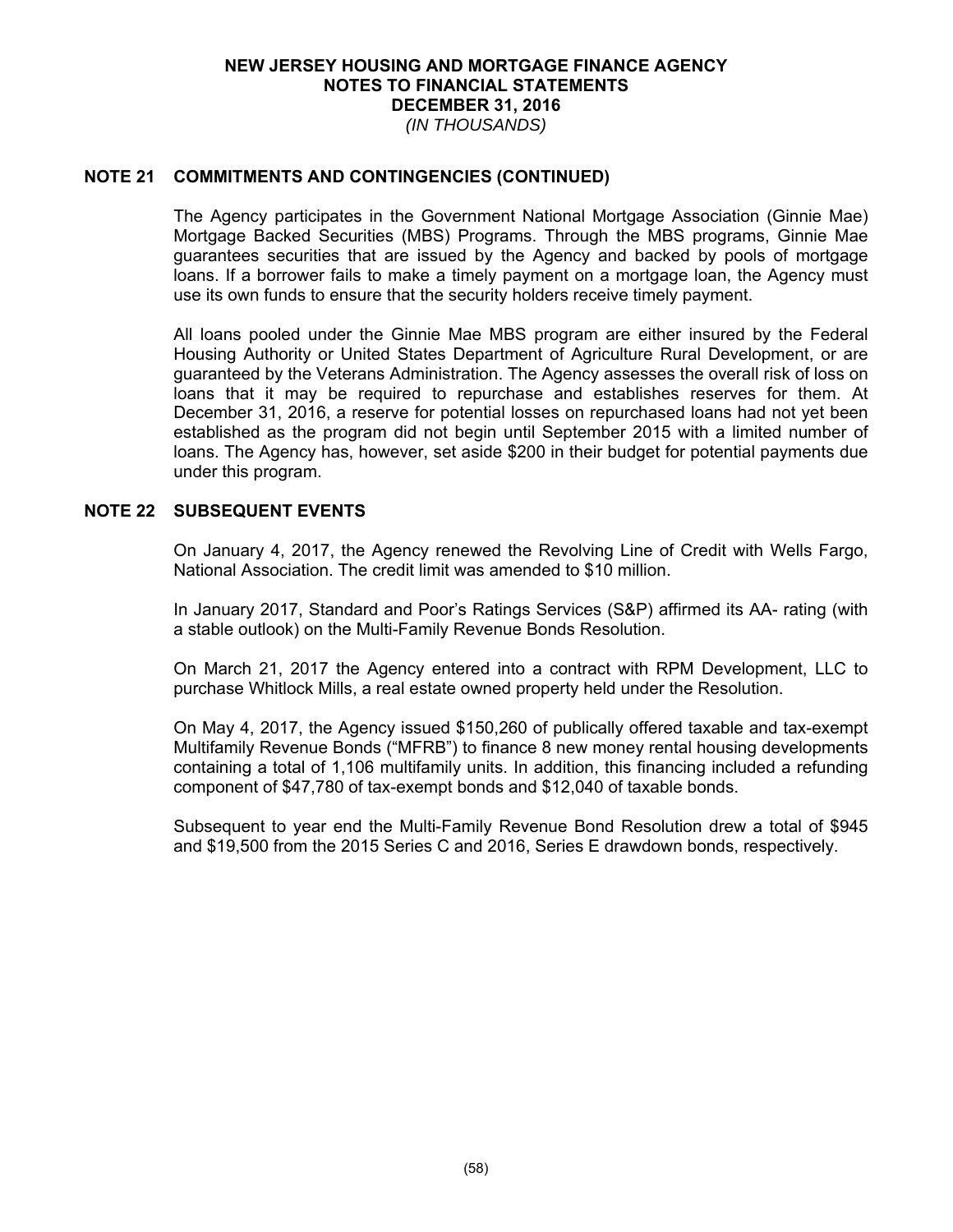### *(IN THOUSANDS)*

### **NOTE 23 PENDING GASB PRONOUNCEMENTS**

The following pending GASB Pronouncements are not expected to impact the financial statements of the Agency:

- GASB statement No. 73, *Accounting and Financial Reporting for Pensions and Related Assets That Are Not Within the Scope of GASB Statement 68, and Amendments to Certain Provisions of GASB Statements 67 and 68*. This statement is effective for fiscal years beginning after June 15, 2016.
- GASB statement No. 74, *Financial Reporting for Postemployment Benefit Plans Other Than Pension Plans*. This statement is effective for fiscal years beginning after June 15, 2016.
- GASB Statement No. 75, *Accounting and Financial Reporting for Postemployment Benefits Other Than Pensions*. This statement is effective for fiscal years beginning after June 15, 2017.
- GASB Statement No. 77, *Tax Abatement Disclosures*. This Statement is effective for reporting periods beginning after December 15, 2015.
- GASB Statement No. 80, *Blending Requirements for Certain Component Units an amendment of GASB Statement No. 14*. This Statement is effective for reporting periods beginning after June 15, 2016.
- GASB Statement No. 81, *Irrevocable Split-Interest Agreements*. This Statement is effective for reporting periods beginning after December 15, 2016.
- GASB Statement No. 82, *Pension Issues an amendment of GASB Statements No. 67, No. 68, and No. 73*. This Statement is effective for reporting periods beginning after June 15, 2016.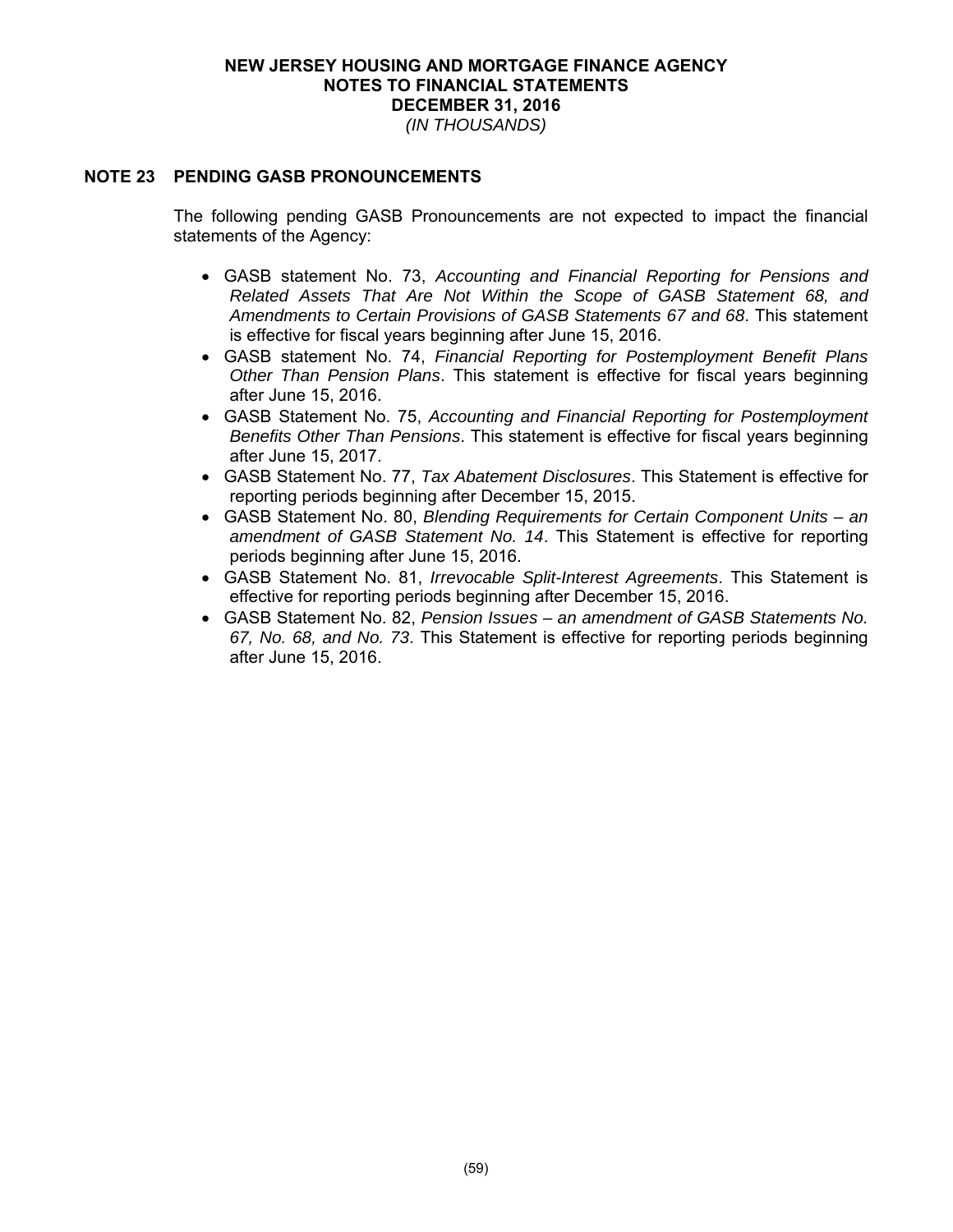### **NEW JERSEY HOUSING AND MORTGAGE FINANCE AGENCY SCHEDULE OF FUNDING PROGRESS – OPEB AS OF DECEMBER 31, 2016 (IN THOUSANDS)**

| Actuarial<br>Valuation<br>Date | Actuarial<br>Value of<br>Assets<br>(a) | Actuarial<br>Accrued<br>Liability<br>Unfunded AAL<br>(AAL)<br>Ratio<br>(b)<br>(b-a) |        |    | Funded<br>Payroll<br>(a/b) | Covered<br>Payroll<br>(c) | UAAL as a<br>Percentage of<br>Covered<br>Payroll<br>$(b-a)/c$ |         |  |
|--------------------------------|----------------------------------------|-------------------------------------------------------------------------------------|--------|----|----------------------------|---------------------------|---------------------------------------------------------------|---------|--|
| January 1, 2009                | \$<br>$\sim$                           | \$                                                                                  | 29.199 | \$ | 29.199                     | $0.00\%$ \$               | 18.466                                                        | 158.12% |  |
| January 1, 2011                | ۰                                      |                                                                                     | 45.393 |    | 45.393                     | $0.00\%$                  | 18.209                                                        | 249.29% |  |
| January 1, 2013                | -                                      |                                                                                     | 56.411 |    | 56.411                     | $0.00\%$                  | 16.625                                                        | 339.31% |  |
| January 1, 2015                | ۰                                      |                                                                                     | 71.352 |    | 71,352                     | $0.00\%$                  | 19.482                                                        | 366.25% |  |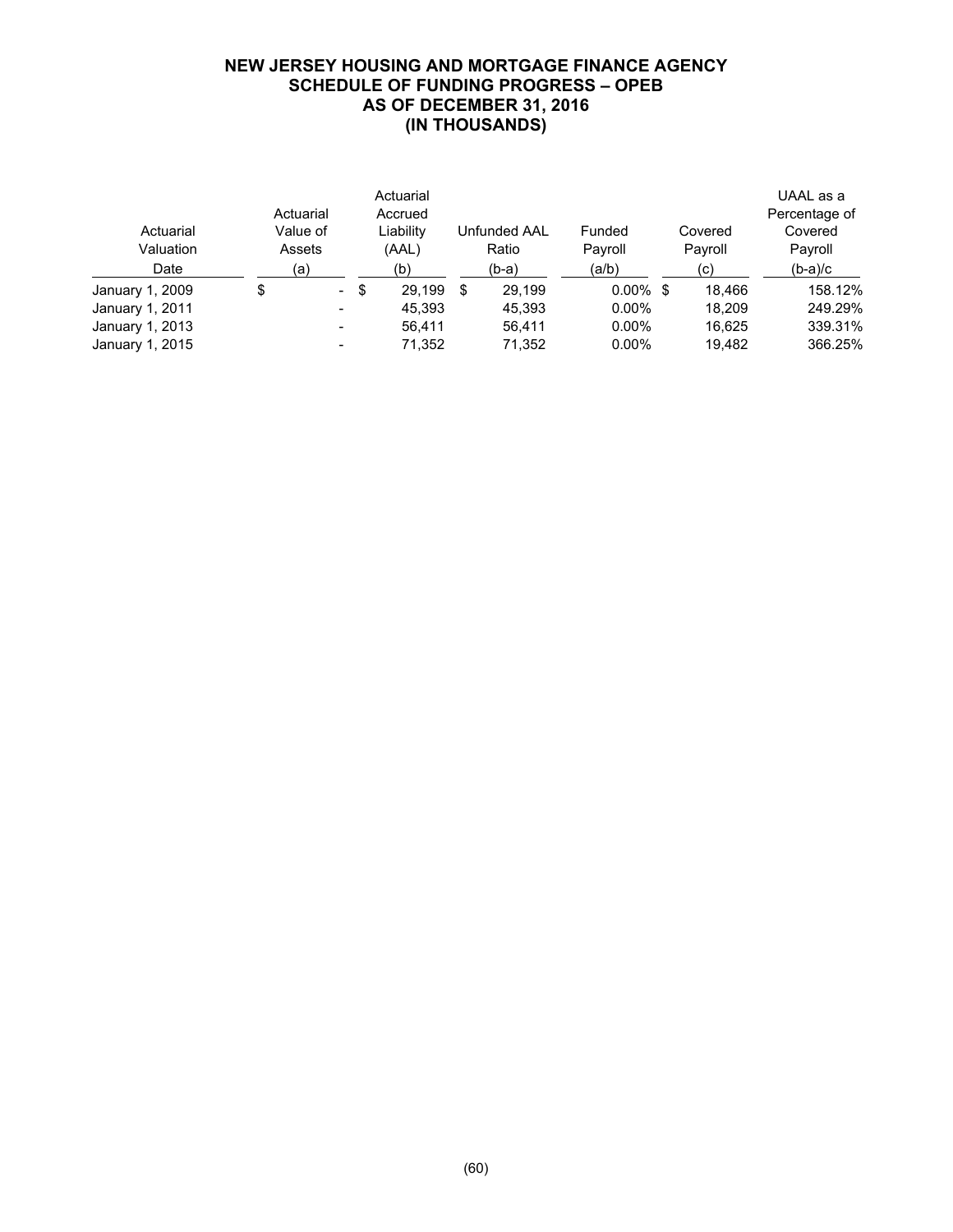### **NEW JERSEY HOUSING AND MORTGAGE FINANCE AGENCY SCHEDULE OF AGENCY'S PROPORTIONATE SHARE OF NET PENSION LIABILITY AS OF DECEMBER 31, 2016 (IN THOUSANDS)**

|                                                                              |    | 2016      | 2015    |
|------------------------------------------------------------------------------|----|-----------|---------|
| Agency's proportion of net pension liability                                 |    | 0.2949%   | 0.2783% |
| Agency's proportionate share of net pension liability                        | S  | 87.342    | 62.473  |
| Agency's covered-employee payroll                                            | \$ | 18.509 \$ | 21.083  |
| Agency's proportionate share of net pension liability as a percentage of its |    |           |         |
| covered-employee payroll                                                     |    | 472%      | 296%    |
| Plan fiduciary net position as a percentage of total pension liability       |    | 31.20%    | 38.21%  |

 \* The Agency implemented GASB 68 during fiscal year 2015. As such, only two years of information is available.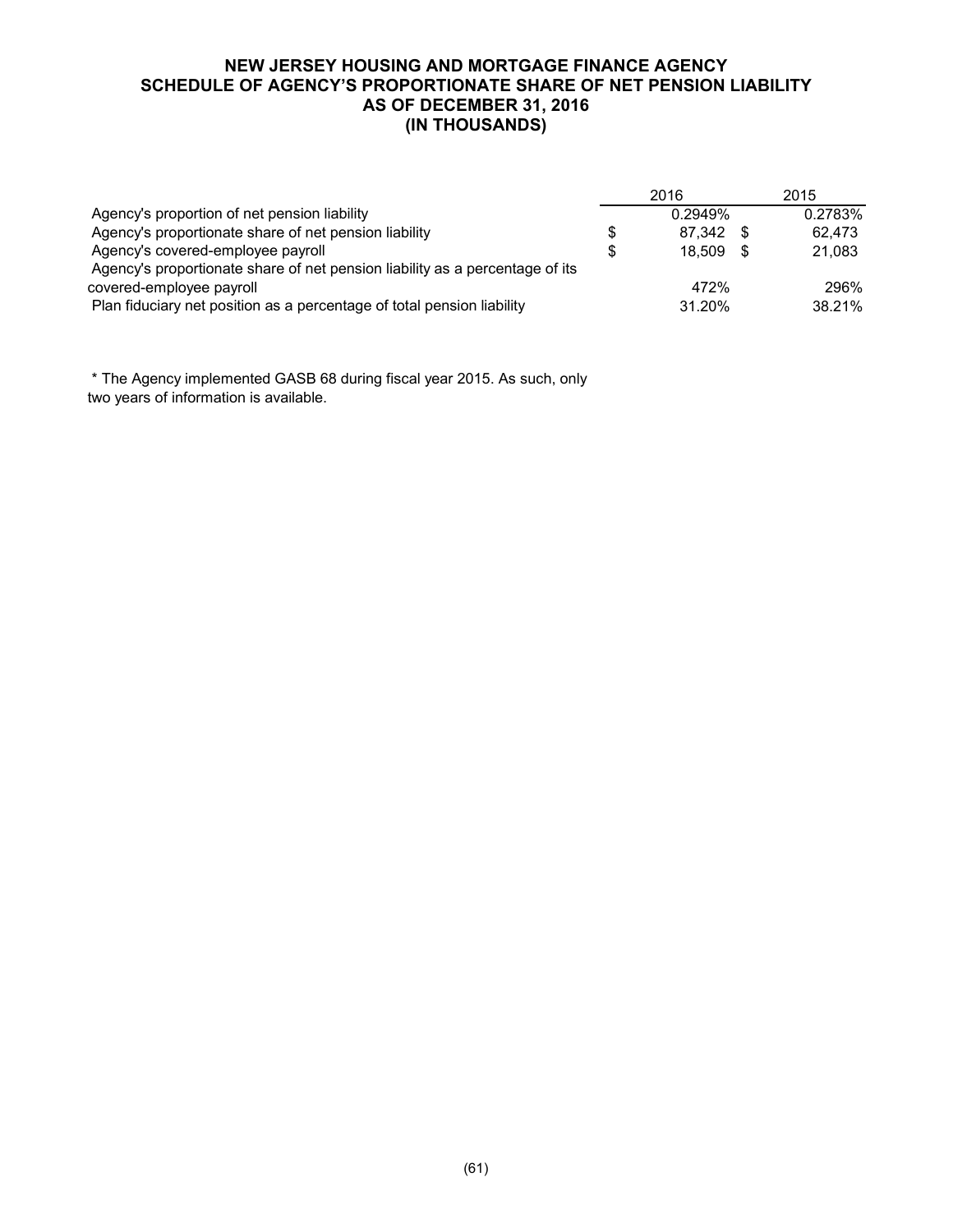### **NEW JERSEY HOUSING AND MORTGAGE FINANCE AGENCY SCHEDULE OF AGENCY'S CONTRIBUTIONS AS OF DECEMBER 31, 2016 (IN THOUSANDS)**

|                                                                    | 2016         |      | 2015   |
|--------------------------------------------------------------------|--------------|------|--------|
| Actuarial determined contributions                                 | \$<br>2.393  | S    | 2,098  |
| Contributions in relation to the actuarial determined contribution | \$<br>2.393  | \$.  | 2,098  |
| Contribution deficiency (excess)                                   | \$           | - \$ |        |
| Agency's covered employee payroll                                  | \$<br>18.509 |      | 21,083 |
| Contributions as a percentage of covered employee payroll          | 12.93%       |      | 9.95%  |

 \* The Agency implemented GASB 68 during fiscal year 2015. As such, only two years of information is available.

#### **Notes to Schedule**

 *Valuation Date:*  Actuarially determined contribution amounts were calculated as of June 30, 2015

 *Methods and Assumptions Used to Determine Contribution Rates:* 

| Entry age normal cost                                          |
|----------------------------------------------------------------|
| Level percentage of payroll                                    |
| 30 years, open                                                 |
| 5 year, smoothed marked                                        |
| 3.08%                                                          |
| $1.65\% - 5.15\%$                                              |
| 7.65%                                                          |
| Rates vary by participant age                                  |
| RP-2000, generational approach<br>based on Projection Scale AA |
|                                                                |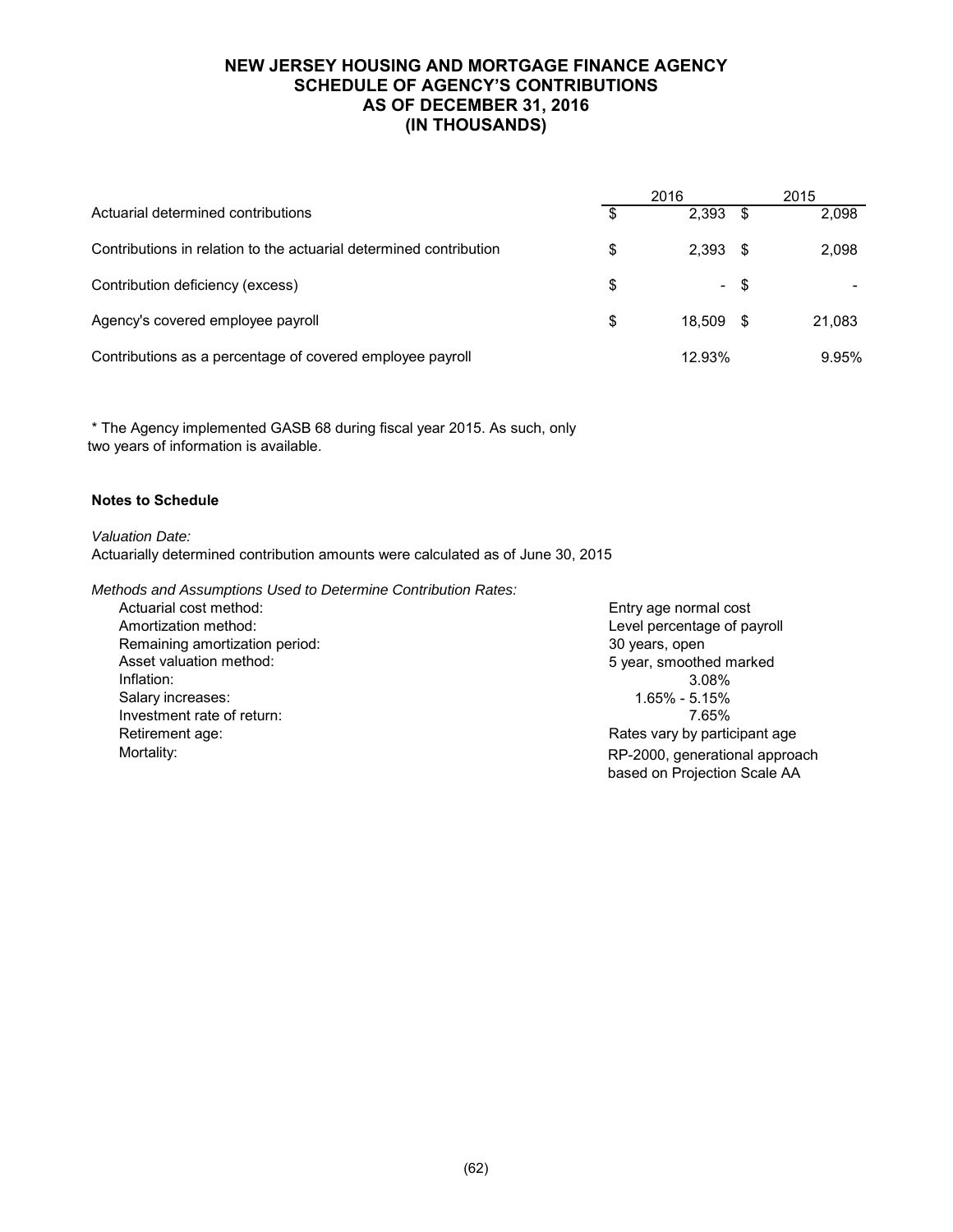## **NEW JERSEY HOUSING AND MORTGAGE FINANCE AGENCY SCHEDULE OF NET POSITION – SINGLE-FAMILY HOUSING PROGRAM DECEMBER 31, 2016**

|                                                                  |               |                            | FY 2016 |                          |       |           |               |
|------------------------------------------------------------------|---------------|----------------------------|---------|--------------------------|-------|-----------|---------------|
|                                                                  |               | Housing                    |         | Home                     |       |           |               |
|                                                                  |               | Revenue Bond<br>Resolution |         | Mortgage<br><b>Bonds</b> | Total |           | 2015<br>Total |
| <b>ASSETS</b>                                                    |               |                            |         |                          |       |           |               |
| <b>CURRENT ASSETS</b>                                            |               |                            |         |                          |       |           |               |
| Restricted cash and cash equivalents                             | \$            | 49,232                     | \$      | 33,047                   | \$    | 82,279    | \$<br>79,170  |
| Accrued interest receivable on investments                       |               | 269                        |         |                          |       | 269       | 269           |
| Mortgage loans receivable, net                                   |               | 16,813                     |         | 9,133                    |       | 25,946    | 27,685        |
| Due from loan servicers and insurers                             |               | 1,362                      |         | 731                      |       | 2,093     | 2,741         |
| Other current assets                                             |               | 27,686                     |         | 4,860                    |       | 32,546    | 34,473        |
| Total current assets                                             |               | 95,362                     |         | 47,771                   |       | 143,133   | 144,338       |
| <b>NONCURRENT ASSETS</b>                                         |               |                            |         |                          |       |           |               |
| <b>Restricted investments</b>                                    |               | 29,895                     |         |                          |       | 29,895    | 29,428        |
| Mortgage loans receivable, net                                   |               | 488,346                    |         | 328,034                  |       | 816,380   | 936,942       |
| Debt service arrears receivable, net                             |               | 5,623                      |         | 3,721                    |       | 9,344     | 11,037        |
| Supplemental mortgages and other loans, net<br>Real estate owned |               | 97                         |         | 56<br>2,679              |       | 153       | 239           |
|                                                                  |               | 6,723                      |         |                          |       | 9,402     | 6,128         |
| <b>Total noncurrent assets</b>                                   |               | 530,684                    |         | 334,490                  |       | 865,174   | 983,774       |
| <b>Total Assets</b>                                              |               | 626,046                    |         | 382,261                  |       | 1,008,307 | 1,128,112     |
| DEFERRED OUTFLOW OF RESOURCES                                    |               |                            |         |                          |       |           |               |
| Accumulated decrease in fair value                               |               |                            |         |                          |       |           |               |
| of hedging derivatives                                           |               | 8,186                      |         |                          |       | 8,186     | 15,865        |
| <b>LIABILITIES AND NET POSITION</b>                              |               |                            |         |                          |       |           |               |
| <b>CURRENT LIABILITIES</b>                                       |               |                            |         |                          |       |           |               |
| Bonds and obligations, net<br>Accrued interest payable on bonds  |               | 19,700                     |         | 10,970                   |       | 30,670    | 33,305        |
| and obligations                                                  |               | 4,662                      |         | 3,252                    |       | 7,914     | 8,942         |
| Other current liabilities                                        |               | 815                        |         | 778                      |       | 1,593     | 1,291         |
| <b>Total current liabilities</b>                                 |               | 25,177                     |         | 15,000                   |       | 40,177    | 43,538        |
|                                                                  |               |                            |         |                          |       |           |               |
| <b>NONCURRENT LIABILITIES</b>                                    |               |                            |         |                          |       |           |               |
| Bonds and obligations, net                                       |               | 489,976                    |         | 364,819                  |       | 854,795   | 969,997       |
| Derivative instrument                                            |               | 8,186                      |         |                          |       | 8,186     | 15,865        |
| Total non-current liabilities                                    |               | 498,162                    |         | 364,819                  |       | 862,981   | 985,862       |
| <b>Total liabilities</b>                                         |               | 523,339                    |         | 379,819                  |       | 903,158   | 1,029,400     |
| DEFERRED INFLOWS OF RESOURCES                                    |               |                            |         |                          |       |           |               |
| Commitment fees                                                  |               | 590                        |         | 83                       |       | 673       | 803           |
| <b>NET POSITION</b>                                              |               |                            |         |                          |       |           |               |
| Restricted under bond and obligation                             |               |                            |         |                          |       |           |               |
| resolutions                                                      |               | 110,303                    |         | 2,359                    |       | 112,662   | 113,774       |
| <b>Total Net Position</b>                                        | $\frac{3}{2}$ | 110,303                    | \$      | 2,359                    | \$    | 112,662   | \$<br>113,774 |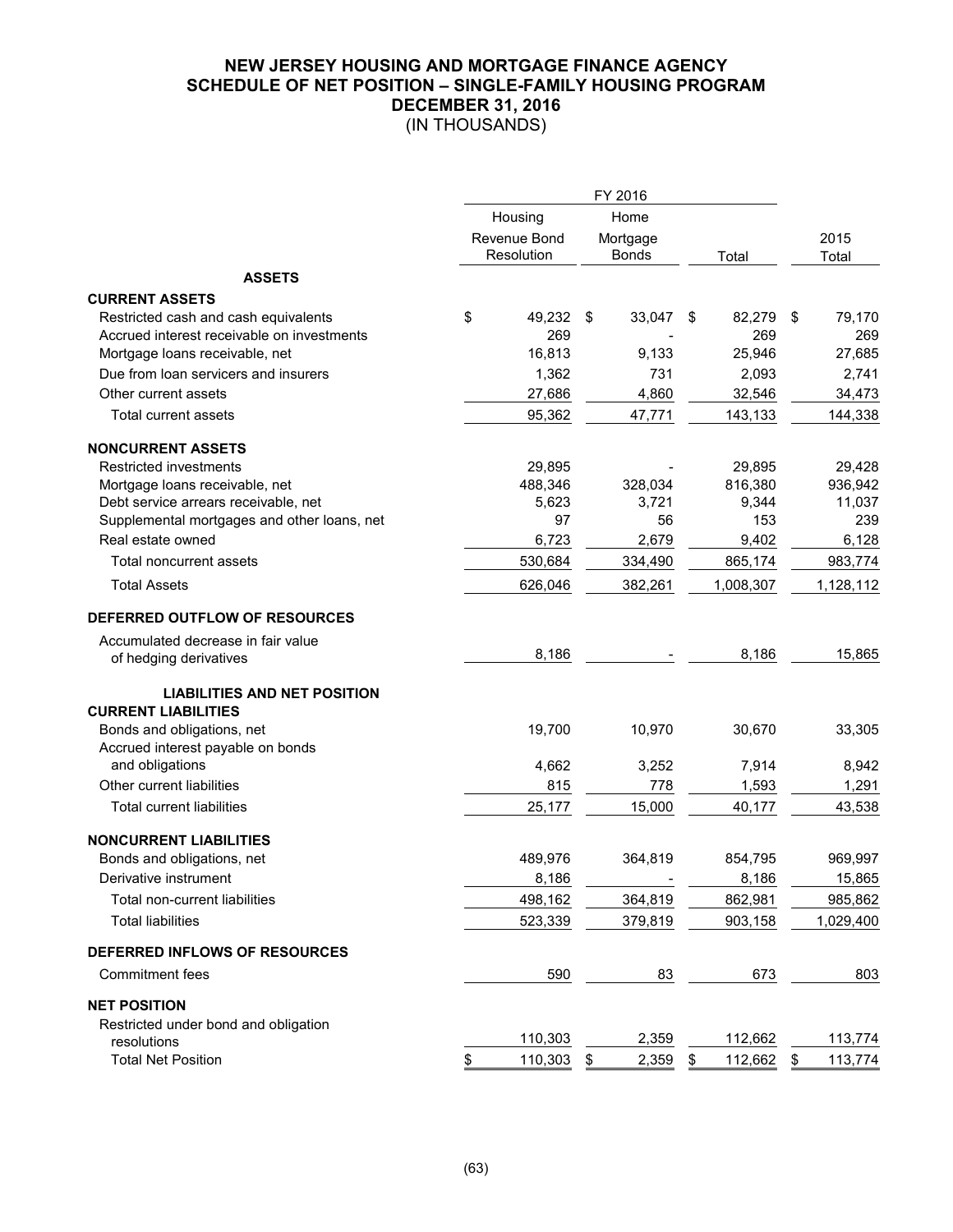### **NEW JERSEY HOUSING AND MORTGAGE FINANCE AGENCY SCHEDULE OF REVENUES, EXPENSES AND CHANGES IN FUND NET POSITION – SINGLE-FAMILY HOUSING PROGRAM YEAR ENDED DECEMBER 31, 2016**

|                                             | FY 2016 |                            |                          |        |    |          |    |               |
|---------------------------------------------|---------|----------------------------|--------------------------|--------|----|----------|----|---------------|
|                                             |         | Housing                    | Home                     |        |    |          |    |               |
|                                             |         | Revenue Bond<br>Resolution | Mortgage<br><b>Bonds</b> |        |    | Total    |    | 2015<br>Total |
| <b>OPERATING REVENUES</b>                   |         |                            |                          |        |    |          |    |               |
| Interest income on mortgages loans          | \$      | 28,027                     | \$                       | 15,950 | \$ | 43,977   | \$ | 49,177        |
| Recovery on mortgage modifications          |         | 3,951                      |                          |        |    | 3,951    |    |               |
| Recovery of bad debt                        |         | 178                        |                          | 2,066  |    | 2,244    |    |               |
| Other income, net                           |         | 217                        |                          | 979    |    | 1,196    |    | 36            |
| Total operating revenues                    |         | 32,373                     |                          | 18,995 |    | 51,368   |    | 49,213        |
| <b>OPERATING EXPENSES</b>                   |         |                            |                          |        |    |          |    |               |
| Interest and amortization of bond prem/disc |         | 22,242                     |                          | 13,459 |    | 35,701   |    | 41,106        |
| Servicing fees and other                    |         | 1,550                      |                          | 1.214  |    | 2,764    |    | 3,323         |
| Professional services and financing costs   |         | 144                        |                          | 35     |    | 179      |    | 515           |
| Loss on sale of real estate owned           |         | 7,293                      |                          | 1,731  |    | 9,024    |    | 11,869        |
| Provision for loan losses                   |         | 5,062                      |                          | 1,019  |    | 6,081    |    | 8,981         |
| Total operating expenses                    |         | 36,291                     |                          | 17,458 |    | 53,749   |    | 65,794        |
| Operating income (loss)                     |         | (3,918)                    |                          | 1,537  |    | (2, 381) |    | (16, 581)     |
| <b>NONOPERATING REVENUES (EXPENSES)</b>     |         |                            |                          |        |    |          |    |               |
| Investment income                           |         | 1,231                      |                          | 38     |    | 1,269    |    | 1,451         |
| Income (loss) before transfers              |         | (2,687)                    |                          | 1,575  |    | (1, 112) |    | (15, 130)     |
| Transfers                                   |         |                            |                          |        |    |          |    | (110)         |
| <b>INCREASE (DECREASE) IN NET POSITION</b>  |         | (2,687)                    |                          | 1,575  |    | (1, 112) |    | (15, 240)     |
| <b>NET POSITION, BEGINNING OF YEAR</b>      |         | 112,990                    |                          | 784    |    | 113,774  |    | 129,014       |
| <b>NET POSITION, END OF YEAR</b>            | \$      | 110,303                    | \$                       | 2,359  | \$ | 112,662  | \$ | 113,774       |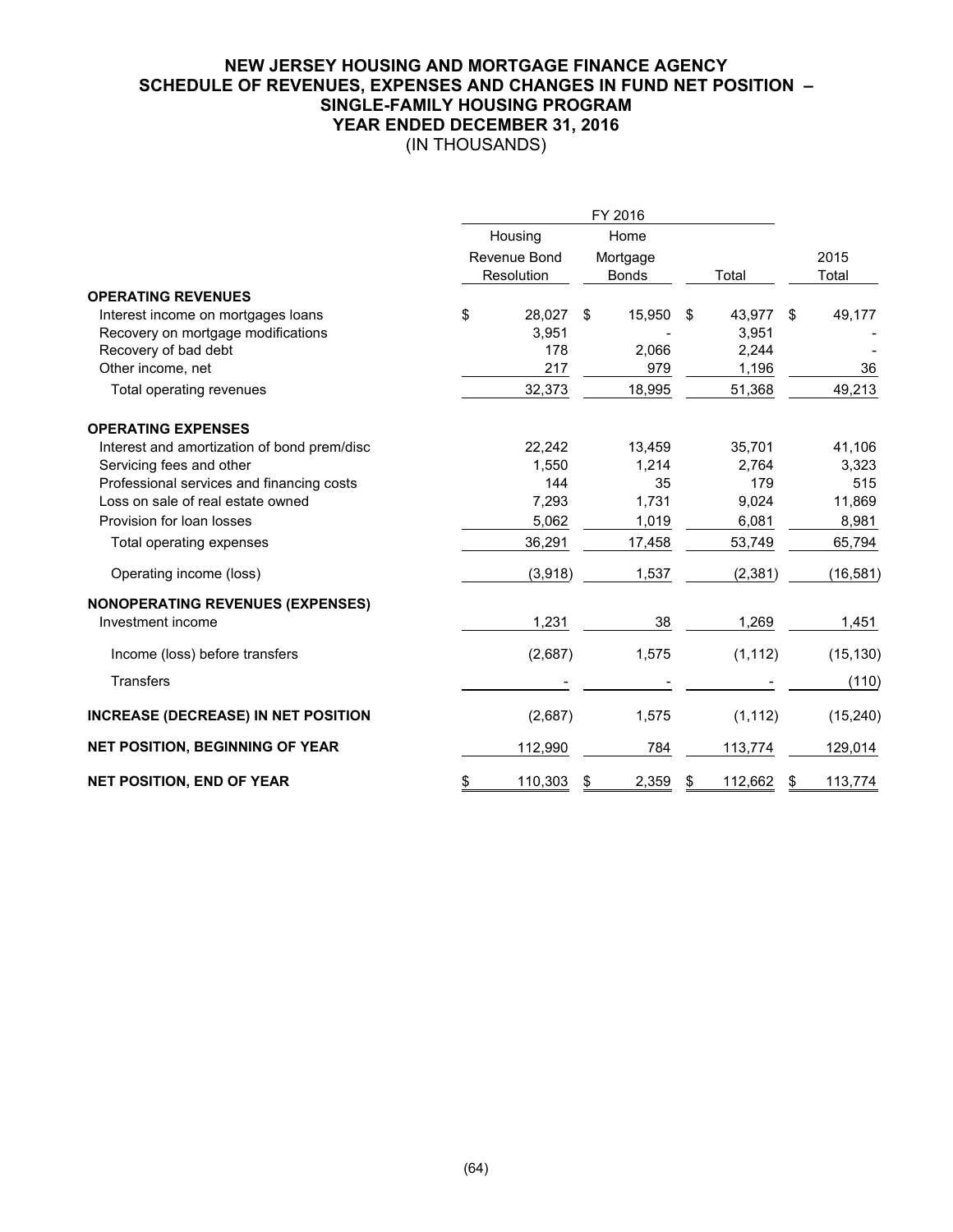# **NEW JERSEY HOUSING AND MORTGAGE FINANCE AGENCY SCHEDULE OF NET POSITION – MULTI-FAMILY HOUSING PROGRAM DECEMBER 31, 2016**

|                                                  |                   |                  | FY 2016       |               |                 |               |
|--------------------------------------------------|-------------------|------------------|---------------|---------------|-----------------|---------------|
|                                                  | General           |                  |               |               |                 |               |
|                                                  | Housing Loan      |                  |               |               |                 | 2015          |
|                                                  | <b>Bond Funds</b> |                  |               |               |                 |               |
|                                                  |                   | 1991-l           | 1995          | 2005          | Total           | Total         |
| <b>ASSETS</b>                                    |                   |                  |               |               |                 |               |
| <b>CURRENT ASSETS</b>                            |                   |                  |               |               |                 |               |
| Restricted cash and cash equivalents             | \$                | \$<br>26         | \$<br>127,129 | \$<br>183,998 | \$<br>311,153   | \$<br>285,551 |
| Restricted investments                           |                   |                  |               |               |                 | \$<br>8,134   |
| Accrued interest receivable on investments       |                   | 119              | 159           | 157           | 435             | 408           |
| Mortgage loans receivable, net                   |                   | 4,488            | 15,815        | 84,563        | 104,866         | 69,271        |
| Supplemental mortgages and other loans, net      |                   |                  | 45            |               | 45              |               |
| Other current assets                             |                   |                  | 3             | 23            | 26              | 236           |
| Total current assets                             |                   | 4,633            | 143,151       | 268,741       | 416,525         | 363,600       |
| <b>NONCURRENT ASSETS</b>                         |                   |                  |               |               |                 |               |
| Restricted investments                           |                   | 6,469            | 19,427        | 20,109        | 46,005          | 49,509        |
| Mortgage loans receivable, net                   |                   | 79,314           | 248,341       | 485,684       | 813,339         | 834,571       |
| Debt service arrears receivable, net             |                   |                  | 14,965        | 8,948         | 23,913          | 127           |
| Supplemental mortgages and other loans, net      |                   |                  | 18,398        |               | 18,398          | 17,822        |
| Real estate owned                                |                   |                  | 30,385        |               | 30,385          | 21,181        |
| Total noncurrent assets                          | ÷,                | 85,783           | 331,516       | 514,741       | 932,040         | 923,210       |
| <b>Total Assets</b>                              | \$                | \$<br>90,416     | \$<br>474,667 | \$<br>783,482 | \$<br>1,348,565 | \$1,286,810   |
| DEFERRED OUTFLOW OF RESOURCES                    |                   |                  |               |               |                 |               |
| Accumulated decrease in fair value of hedging    |                   |                  |               |               |                 |               |
| derivatives                                      |                   |                  | 25,020        | 27,571        | 52,591          | 64,397        |
| <b>LIABILITIES AND NET POSITION</b>              |                   |                  |               |               |                 |               |
| <b>CURRENT LIABILITIES</b>                       |                   |                  |               |               |                 |               |
| Bonds and obligations, net                       |                   | 4,435            | 9,430         | 65,990        | 79,855          | 95,781        |
| Accrued interest payable on bonds                |                   |                  |               |               |                 |               |
| and obligations                                  |                   | 1,052            | 1,771         | 4,291         | 7,114           | 6,899         |
| Mortgagor escrow deposits                        |                   |                  |               |               |                 | 1,107         |
| Interfund allocation                             |                   |                  | 1,124         | 17,786        | 18,910          | 13,853        |
| Other current liabilities                        |                   |                  | 33            | 40            | 73              | 63            |
| <b>Total current liabilities</b>                 |                   | 5,487            | 12,358        | 88,107        | 105.952         | 117.703       |
|                                                  |                   |                  |               |               |                 |               |
| <b>NONCURRENT LIABILITIES</b>                    |                   |                  |               |               |                 |               |
| Bonds and obligations, net                       |                   | 85,755           | 243,865       | 599,841       | 929,461         | 892,588       |
| Minimum escrow requirement                       |                   |                  | 2,912         | 3,762         | 6,674           | 6,931         |
| Funds held in trust for mortgagor                |                   |                  | 3,455         | 80            | 3,535           | 11,049        |
| Other noncurrent liabilities                     |                   |                  |               | 2,859         | 2,859           | 2,045         |
| Derivative instrument                            |                   |                  | 25,020        | 27,832        | 52,852          | 64,891        |
| <b>Total noncurrent liabilities</b>              |                   | 85,755           | 275,252       | 634,374       | 995,381         | 977,504       |
| <b>Total liabilities</b>                         |                   | 91,242           | 287,610       | 722,481       | 1,101,333       | 1,095,207     |
| <b>NET POSITION (DEFICIT)</b>                    |                   |                  |               |               |                 |               |
| Restricted under bond and obligation resolutions |                   | (826)            | 212,077       | 88,572        | 299,823         | 256,000       |
| <b>TOTAL NET POSITION</b>                        | \$<br>L.          | \$<br>$(826)$ \$ | 212,077       | \$<br>88,572  | \$<br>299,823   | \$<br>256.000 |